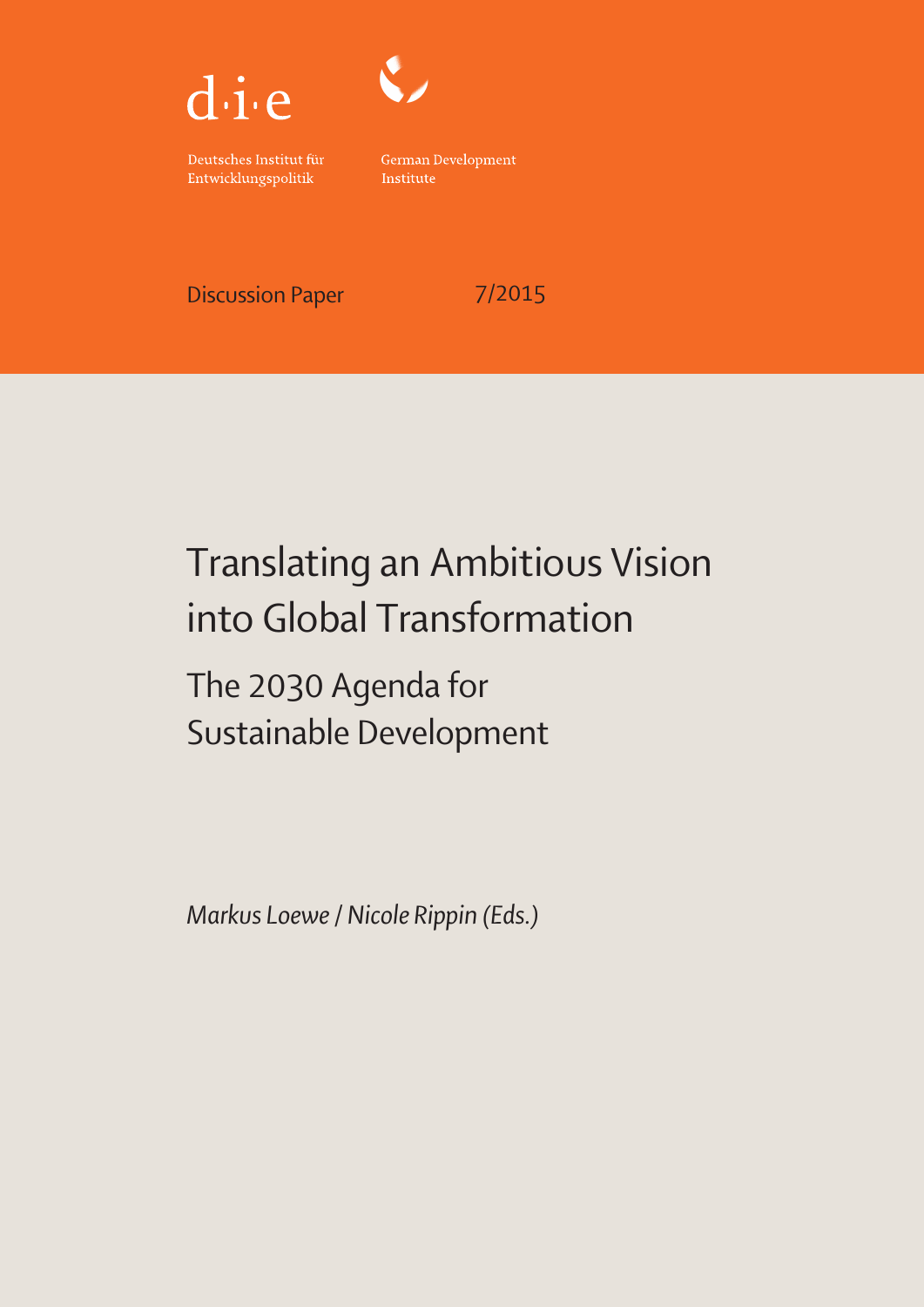Translating an ambitious vision into global transformation

The 2030 Agenda for Sustainable Development

Markus Loewe / Nicole Rippin (Eds.)

Bonn 2015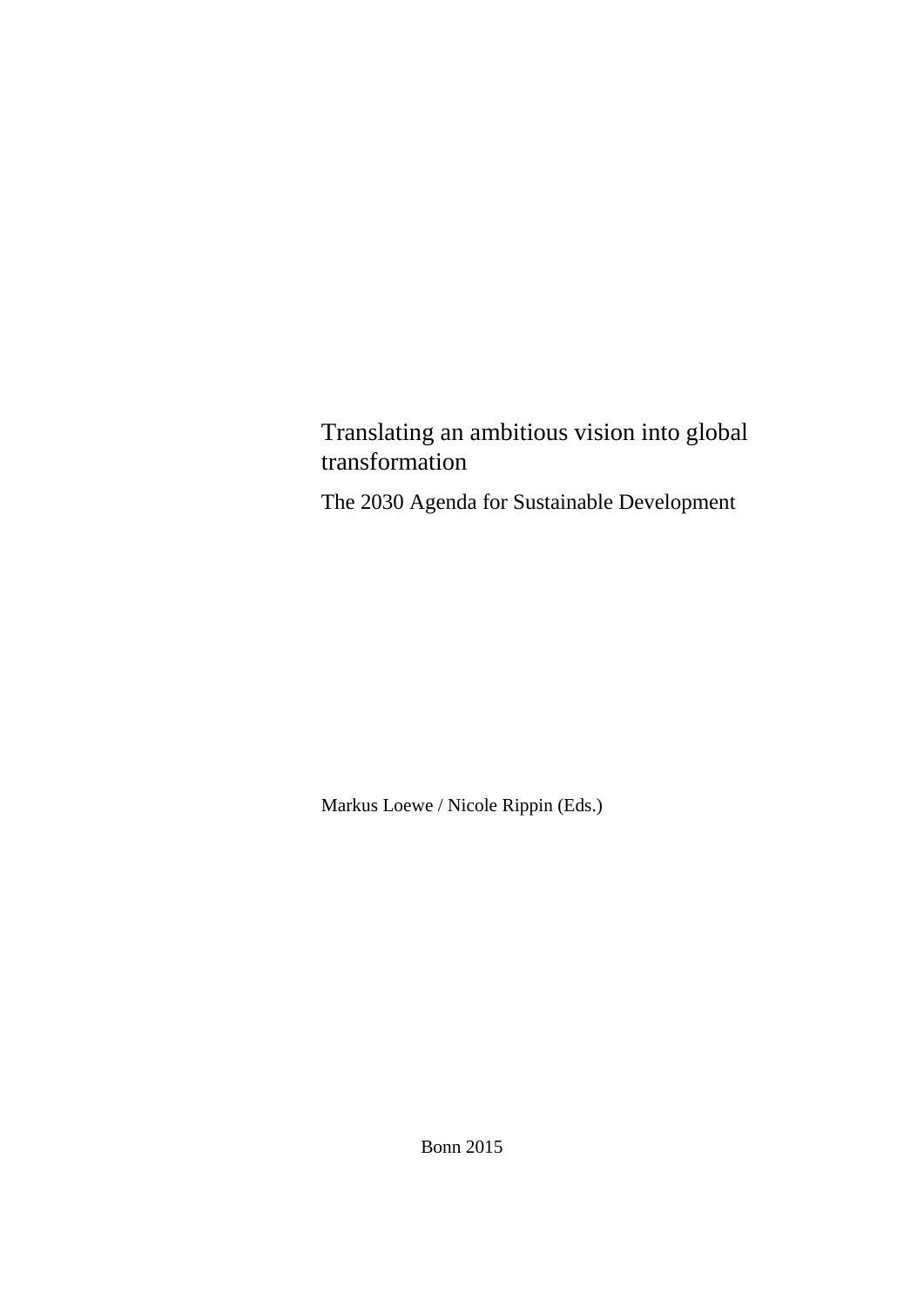Discussion Paper / Deutsches Institut für Entwicklungspolitik ISSN 1860-0441

Die deutsche Nationalbibliothek verzeichnet diese Publikation in der Deutschen Nationalbibliografie; detaillierte bibliografische Daten sind im Internet über http://dnb.d-nb.de abrufbar.

The Deutsche Nationalbibliothek lists this publication in the Deutsche Nationalbibliografie; detailed bibliographic data is available in the Internet at http://dnb.d-nb.de.

ISBN 978-3-88985-671-5

**Markus Loewe**, German Development Institute / Deutsches Institut für Entwicklungspolitik (DIE), Department "Sustainable Economic and Social Development"

E-Mail: [markus.loewe@die-gdi.de](mailto:markus.loewe@die-gdi.de)

**Nicole Rippin**, German Development Institute / Deutsches Institut für Entwicklungspolitik (DIE), Department "Sustainable Economic and Social Development"

E-Mail: [nicole.rippin@die-gdi.de](mailto:nicole.rippin@die-gdi.de)

© Deutsches Institut für Entwicklungspolitik gGmbH Tulpenfeld 6, 53113 Bonn  $\bullet$  +49 (0)228 94927-0 +49 (0)228 94927-130 E-Mail: [die@die-gdi.de](mailto:die@die-gdi.de) [www.die-gdi.de](http://www.die-gdi.de/)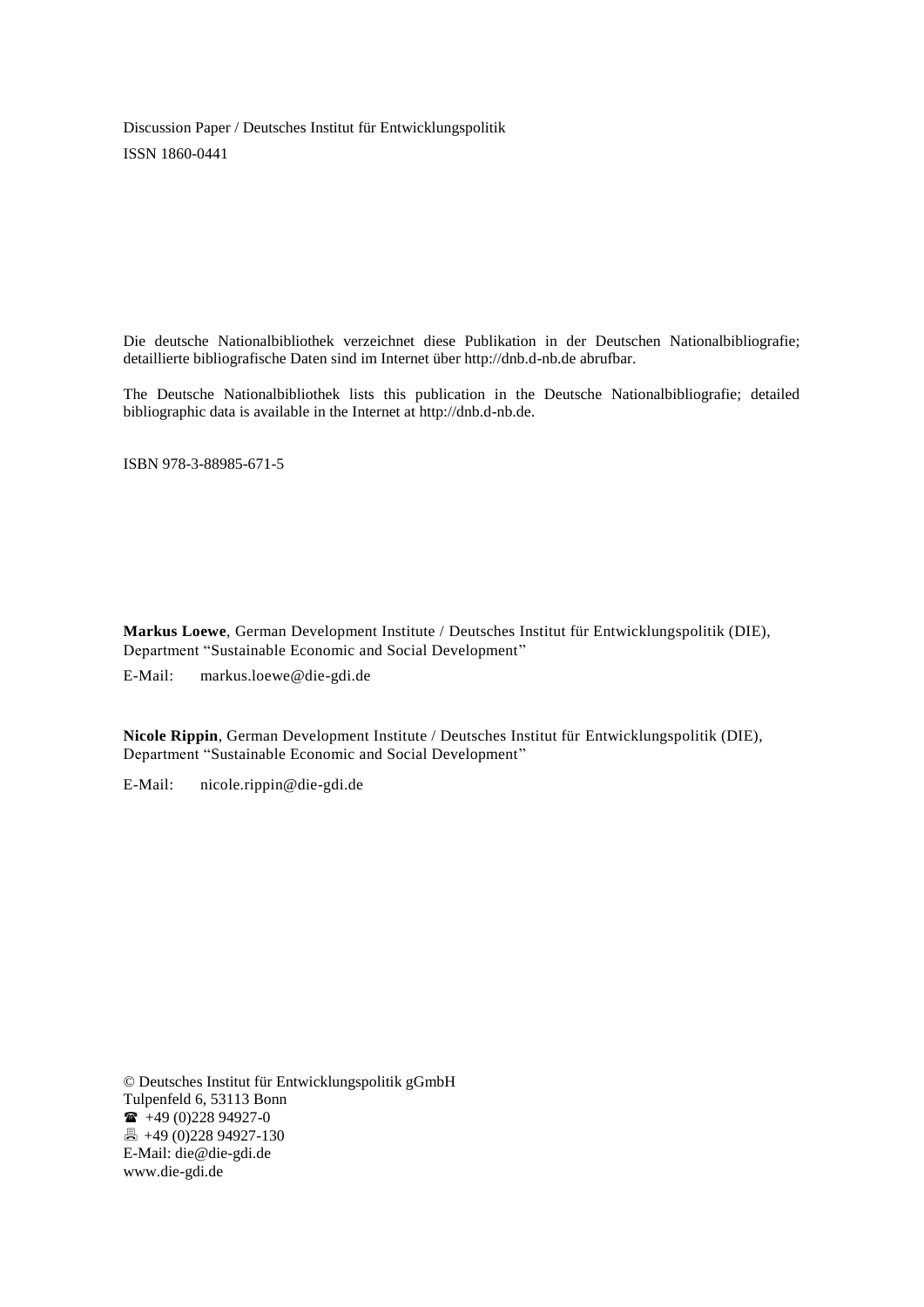## Abstract

On 26 September, the United Nations will adopt the '2030 Agenda for Sustainable Development', which includes 17 'Sustainable Development Goals' (SDGs). These Goals will replace the Millennium Development Goals and are meant to make international development transformative and sustainable. This ambition is reflected in their thematic scope which covers fundamental aspects of the social, the economic and the environmental dimensions of sustainable development. In addition, the SDGs are truly universal in nature, i.e. they constitute a challenge for all countries, including the most developed ones. Implementation of the 2030 Agenda will thus involve domestic policymakers as well as international cooperation and go beyond development policy.

The list of indicators that is needed for making the goals and targets operational is expected for March 2016. Indicators will be fundamental for implementation, monitoring, reporting and evaluation.

Therefore, a group of experts from the German Development Institute / Deutsches Institut für Entwicklungspolitik (DIE) have prepared detailed comments on all goals and the indicators that are currently under discussion. The result is an update of a draft version circulated earlier this year.

The comments show how difficult it is to identify adequate indicators for all the goals in the new agenda. Some of them can be measured more easily while others are rather qualitative in nature so that it is difficult to measure progress in quantitative terms. In addition, some of the indicators under discussion are very complex with the effect that there is a risk that only experts are able to understand and remember them. Also, some goals lack specifications or a dead-line for achievement, or they are not yet measurable with the available data. And finally, some indicators cover just a small segment of what the respective goal is meant to achieve.

With this review, we aim at providing an input for the debate on indicators and for the process of designing national strategies to implement the 2030 Agenda. The monitoring and review processes at the global, regional and national levels will be fundamental for measuring progress, and for adjusting policies.

The introduction of the volume summarizes the achievements made by the adoption of a new agenda for sustainable development. It shows the advantages of the SDGs in comparison with the MDGs. The chapter after the introduction focusses on how the UN system can contribute to implementation, monitoring and review of the 2030 Agenda, and reflects on the possible shape of an accountability framework. The core of the discussion paper are chapters that review every SDG, its subordinate targets and its proposed indicators.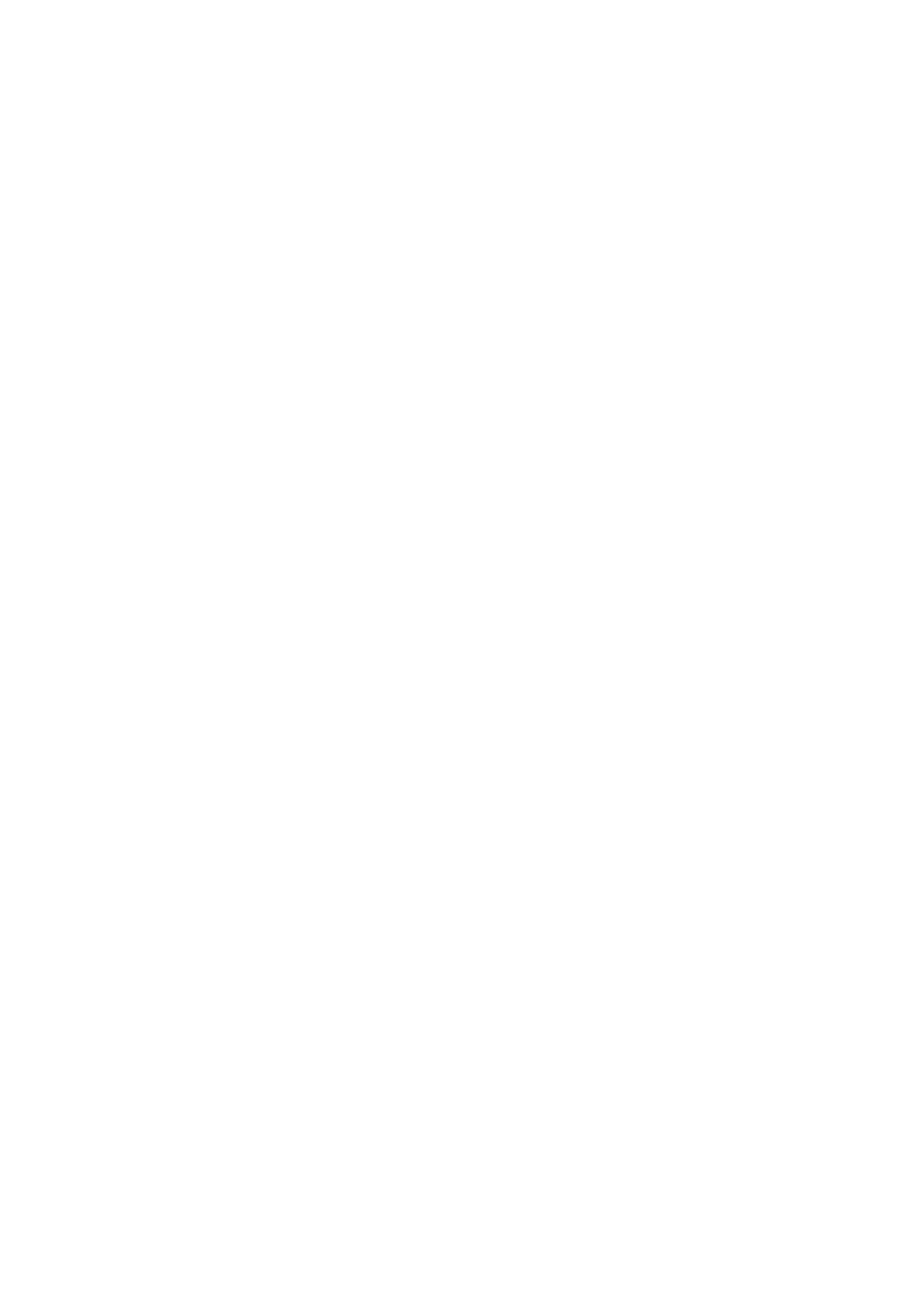## Contents

## **Overview of the Sustainable Development Goals (SDGs) as proposed by the Draft Outcome Document for the 2030 Agenda for Sustainable Development**

## **Abbreviations**

| co-operation | Introduction: A universal agenda for sustainable development and global                                                                                                   |              |
|--------------|---------------------------------------------------------------------------------------------------------------------------------------------------------------------------|--------------|
| Imme Scholz  |                                                                                                                                                                           | $\mathbf{1}$ |
|              | Follow-up and review: The accountability framework for the 2030 Agenda<br>Heiner Janus, Niels Keijzer and Silke Weinlich                                                  | 11           |
| Goal 1:      | End poverty in all its forms everywhere<br>Markus Loewe and Nicole Rippin                                                                                                 | 15           |
| Goal 2:      | End hunger, achieve food security and improved nutrition,<br>and promote sustainable agriculture<br>Francesco Burchi and Sarah Holzapfel                                  | 21           |
| Goal 3:      | Ensure healthy lives and promote well-being for all at all ages<br>Katharina Stepping and Nicole Rippin                                                                   | 27           |
| Goal 4:      | Ensure inclusive and equitable quality education and<br>promote life-long learning opportunities for all<br>Francesco Burchi and Nicole Rippin                            | 33           |
| Goal 5:      | Achieve gender equality and empower all women and girls<br>Francesco Burchi, Aimée Hampel-Milagrosa and Nicole Rippin                                                     | 37           |
| Goal 6:      | Ensure availability and sustainable management of water and<br>sanitation for all<br>Ines Dombrowsky                                                                      | 43           |
| Goal 7:      | Ensure access to affordable, reliable, sustainable, and modern energy<br>for all<br>Markus Loewe, Anna Pegels, Matthias Ruchser and Georgeta Vidican                      | 47           |
| Goal 8:      | Promote sustained, inclusive and sustainable economic growth, full<br>and productive employment and decent work for all<br>Markus Loewe, Tilman Altenburg and Anna Pegels | 51           |
| Goal 9:      | Build resilient infrastructure, promote inclusive and sustainable<br>industrialisation and foster innovation<br>Nicole Rippin, Tilman Altenburg and Anna Pegels           | 59           |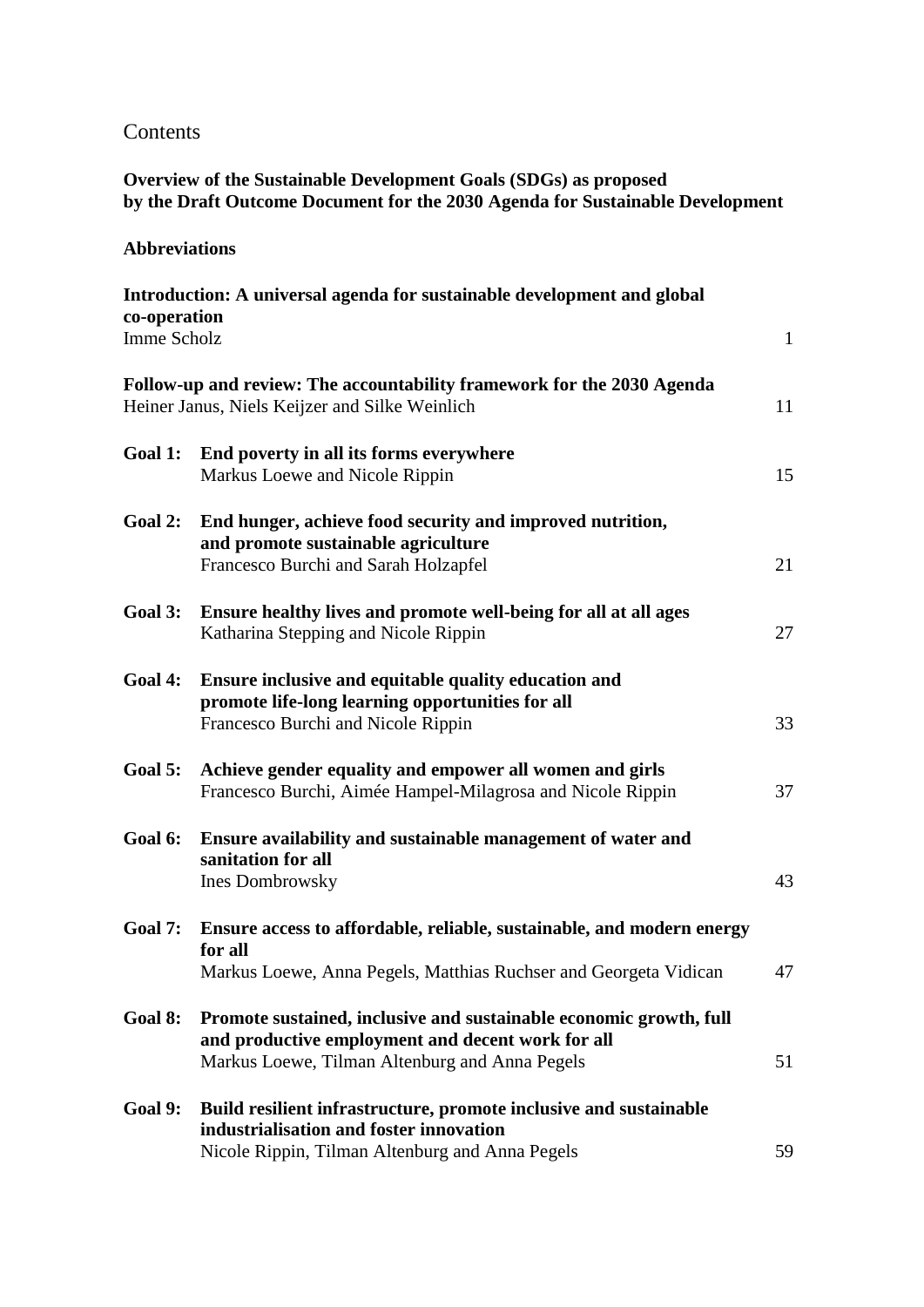| <b>Goal 10:</b>   | Reduce inequality within and among countries<br>Nicole Rippin, Niels Keijzer, Markus Loewe and Benjamin Schraven                                                                                                                                                        | 63  |
|-------------------|-------------------------------------------------------------------------------------------------------------------------------------------------------------------------------------------------------------------------------------------------------------------------|-----|
| <b>Goal 11:</b>   | Make cities and human settlements inclusive, safe, resilient and<br>sustainable<br>Clara Brandi                                                                                                                                                                         | 69  |
| <b>Goal 12:</b>   | <b>Ensure sustainable consumption and production patterns</b><br>Karen Meijer and Steffen Bauer                                                                                                                                                                         | 73  |
| <b>Goal 13:</b>   | Take urgent action to combat climate change and its impacts<br>Steffen Bauer, Clara Brandi, Sander Chan and Okka Lou Mathis                                                                                                                                             | 81  |
| <b>Goal 14:</b>   | Conserve and sustainably use the oceans, seas and marine resources<br>for sustainable development<br>Clara Brandi                                                                                                                                                       | 85  |
| <b>Goal 15:</b>   | Protect, restore and promote sustainable use of terrestrial<br>ecosystems, sustainably manage forests, combat desertification,<br>and halt and reverse land degradation and halt biodiversity loss<br>Steffen Bauer and Karen Meijer                                    | 89  |
| <b>Goal 16:</b>   | Promote peaceful and inclusive societies for sustainable<br>development, provide access to justice for all and build effective,<br>accountable and inclusive institutions at all levels<br>Charlotte Fiedler with Mark Furness, Jörn Grävingholt<br>and Julia Leininger | 95  |
| <b>Goal 17:</b>   | Strengthen the means of implementation and revitalise the<br>global partnership for sustainable development<br>Kathrin Berensmann, Clara Brandi, Heiner Janus, Niels Keijzer<br>and Silke Weinlich                                                                      | 101 |
| <b>References</b> |                                                                                                                                                                                                                                                                         | 111 |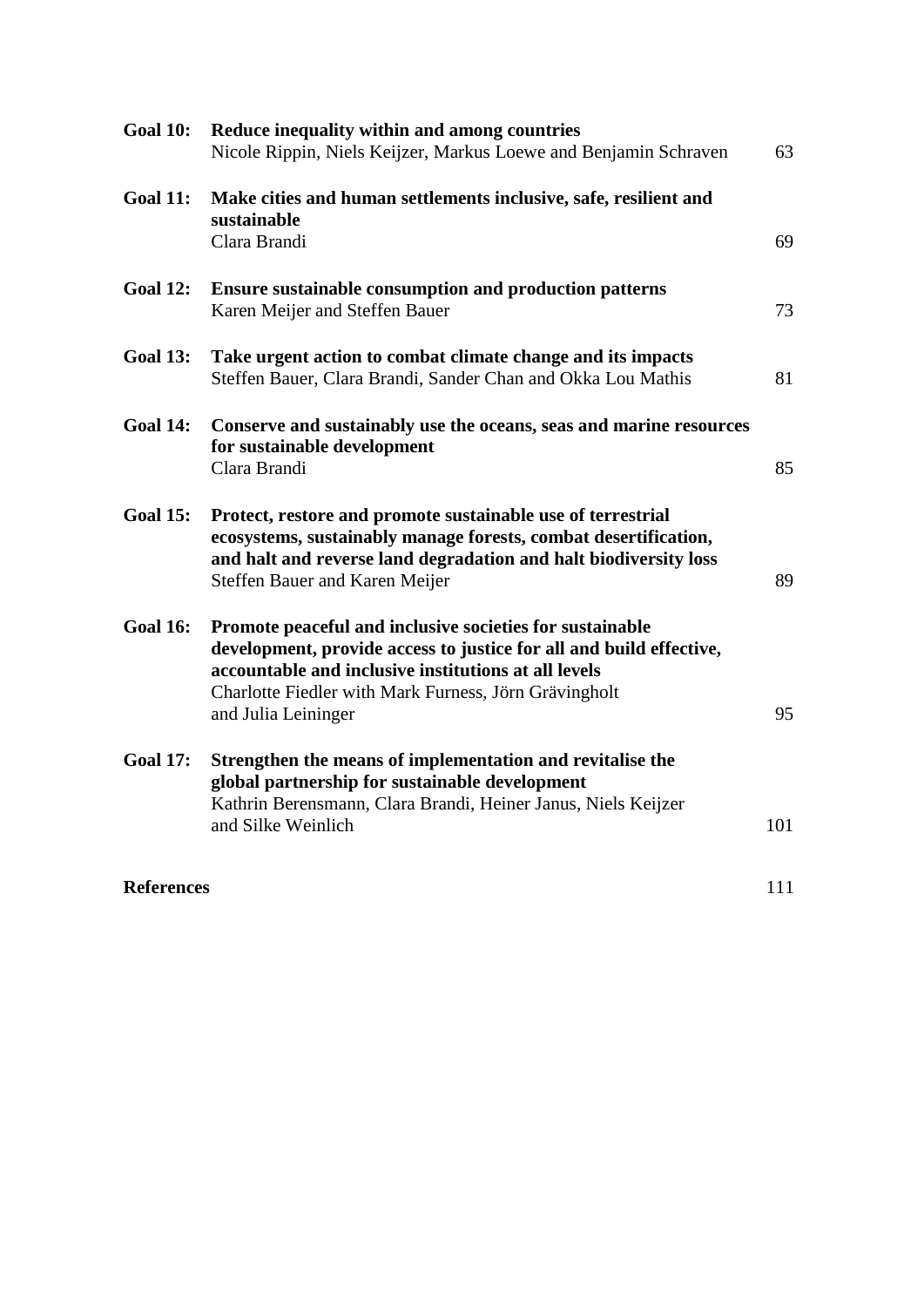# **Overview of the Sustainable Development Goals (SDGs) as proposed by the draft 2030 Agenda for Sustainable Development<sup>1</sup>**

| Goal 1  | End poverty in all its forms everywhere                                                                                                                                                                                                                                |
|---------|------------------------------------------------------------------------------------------------------------------------------------------------------------------------------------------------------------------------------------------------------------------------|
| Goal 2  | End hunger, achieve food security and improved nutrition and promote<br>sustainable agriculture                                                                                                                                                                        |
| Goal 3  | Ensure healthy lives and promote well-being for all at all ages                                                                                                                                                                                                        |
| Goal 4  | Ensure inclusive and equitable quality education and promote lifelong learning<br>opportunities for all                                                                                                                                                                |
| Goal 5  | Achieve gender equality and empower all women and girls                                                                                                                                                                                                                |
| Goal 6  | Ensure availability and sustainable management of water and sanitation for all                                                                                                                                                                                         |
| Goal 7  | Ensure access to affordable, reliable, sustainable and modern energy for all                                                                                                                                                                                           |
| Goal 8  | Promote sustained, inclusive and sustainable economic growth, full and<br>productive employment and decent work for all                                                                                                                                                |
| Goal 9  | Build resilient infrastructure, promote inclusive and sustainable industrialisation<br>and foster innovation                                                                                                                                                           |
| Goal 10 | Reduce inequality within and among countries                                                                                                                                                                                                                           |
| Goal 11 | Make cities and human settlements inclusive, safe, resilient and sustainable                                                                                                                                                                                           |
| Goal 12 | Ensure sustainable consumption and production patterns                                                                                                                                                                                                                 |
| Goal 13 | Take urgent action to combat climate change and its impacts*<br>Acknowledging that the United Nations Framework Convention on Climate Change is the primary<br>$\ast$<br>international, intergovernmental forum for negotiating the global response to climate change. |
| Goal 14 | Conserve and sustainably use the oceans, seas and marine resources for<br>sustainable development                                                                                                                                                                      |
| Goal 15 | Protect, restore and promote sustainable use of terrestrial ecosystems, sustainably<br>manage forests, combat desertification, and halt and reverse land degradation<br>and halt biodiversity loss                                                                     |
| Goal 16 | Promote peaceful and inclusive societies for sustainable development, provide<br>access to justice for all and build effective, accountable and inclusive institutions<br>at all levels                                                                                |
| Goal 17 | Strengthen the means of implementation and revitalize the global partnership for<br>sustainable development                                                                                                                                                            |

 $\overline{a}$ 

<sup>1</sup> UN (2015): Transforming our world: The 2030 Agenda for Sustainable Development, draft outcome document, New York, 12 August 2015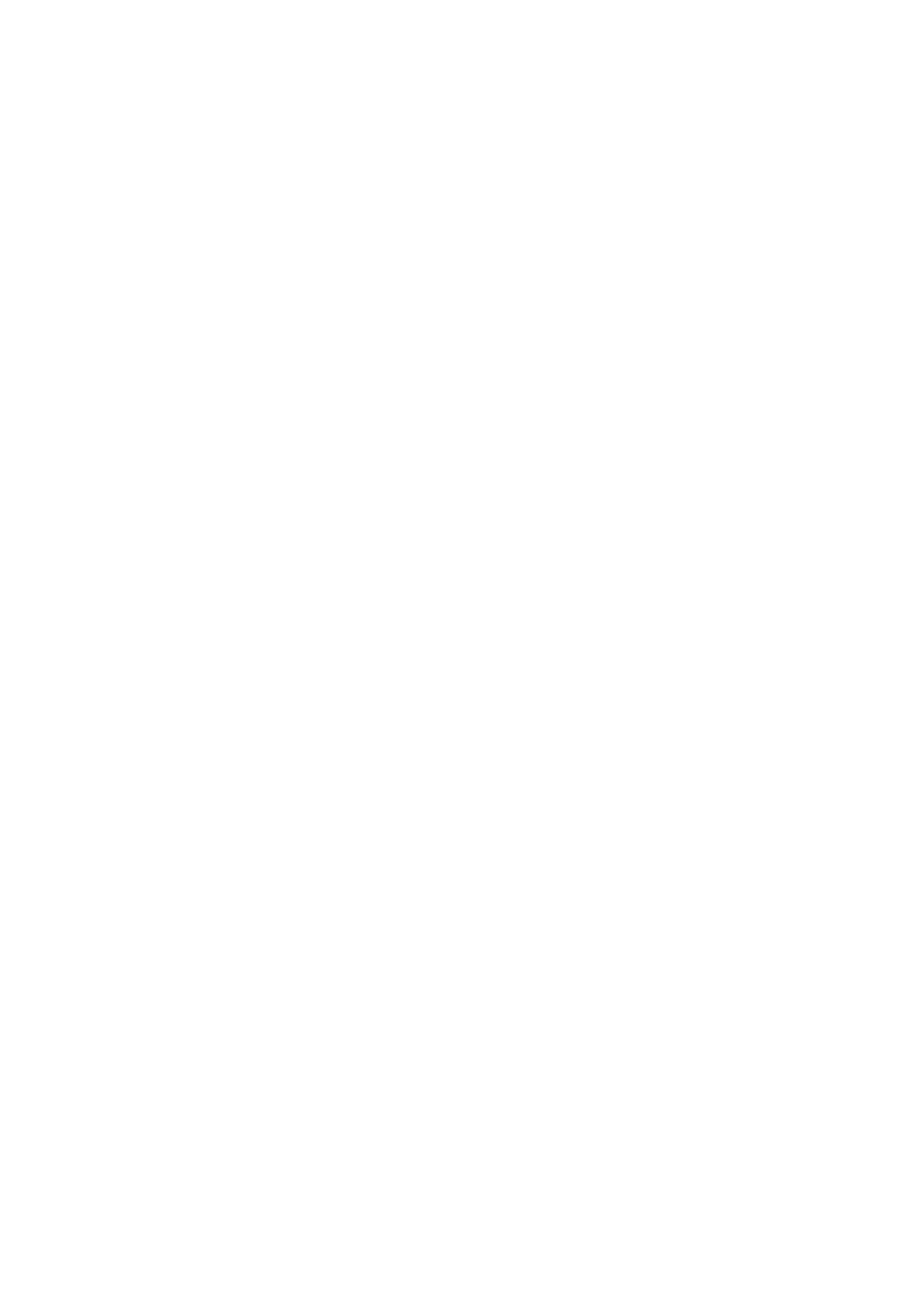# **Abbreviations**

| <b>AAAA</b>   | Addis Ababa Action Agenda                                                          |
|---------------|------------------------------------------------------------------------------------|
| <b>ABS</b>    | <b>Access and Benefit Sharing</b>                                                  |
| <b>CBD</b>    | <b>Convention on Biological Diversity</b>                                          |
| <b>CITES</b>  | Convention on International Trade in Endangered Species of Wild Flora<br>and Fauna |
| <b>DAC</b>    | Development Assistance Committee of the OECD                                       |
| <b>DIE</b>    | German Development Institute / Deutsches Institut für Entwicklungspolitik          |
| <b>ECOSOC</b> | <b>UN Economic and Social Council</b>                                              |
| FAO           | Food and Agriculture Organization of the United Nations                            |
| <b>FDI</b>    | Foreign Direct Investment                                                          |
| <b>GDP</b>    | <b>Gross Domestic Product</b>                                                      |
| <b>GEMI</b>   | Global Expanded Water Monitoring Initiative                                        |
| <b>HALE</b>   | <b>Healthy Life Expectancy</b>                                                     |
| <b>HIPC</b>   | <b>Heavily Indebted Poor Country</b>                                               |
| <b>HLPF</b>   | High-level Political Forum on Sustainable Development                              |
|               | IAEG-SDGs Inter-Agency and Expert Group on SDG Indicators                          |
| <b>ILO</b>    | <b>International Labour Organization</b>                                           |
| <b>IMF</b>    | <b>International Monetary Fund</b>                                                 |
| <b>IUCN</b>   | International Union for Conservation of Nature                                     |
| <b>IUU</b>    | Illegal, Unreported and Unregulated                                                |
| <b>IWRM</b>   | <b>Integrated Water Resources Management</b>                                       |
| <b>JMP</b>    | Joint Monitoring Programme (WHO / UNESCO)                                          |
| <b>LDC</b>    | <b>Least-developed Country</b>                                                     |
| <b>LLDC</b>   | <b>Landlocked Developing Country</b>                                               |
| <b>MDG</b>    | Millennium Development Goal                                                        |
| <b>MPI</b>    | Multidimensional Poverty Index                                                     |
| <b>NSSD</b>   | National Strategies for Sustainable Development                                    |
| <b>NWCI</b>   | <b>Natural Water Capital Index</b>                                                 |
| <b>ODA</b>    | <b>Official Development Assistance</b>                                             |
| <b>OECD</b>   | Organisation for Economic Co-operation and Development                             |
| OWG           | <b>Open Working Group</b>                                                          |
| <b>PCSD</b>   | Policy Coherence for Sustainable Development                                       |
| <b>PPP</b>    | <b>Purchasing Power Parity</b>                                                     |
| R&D           | <b>Research and Development</b>                                                    |
| <b>SCP</b>    | Sustainable Consumption and Production                                             |
| <b>SDG</b>    | <b>Sustainable Development Goal</b>                                                |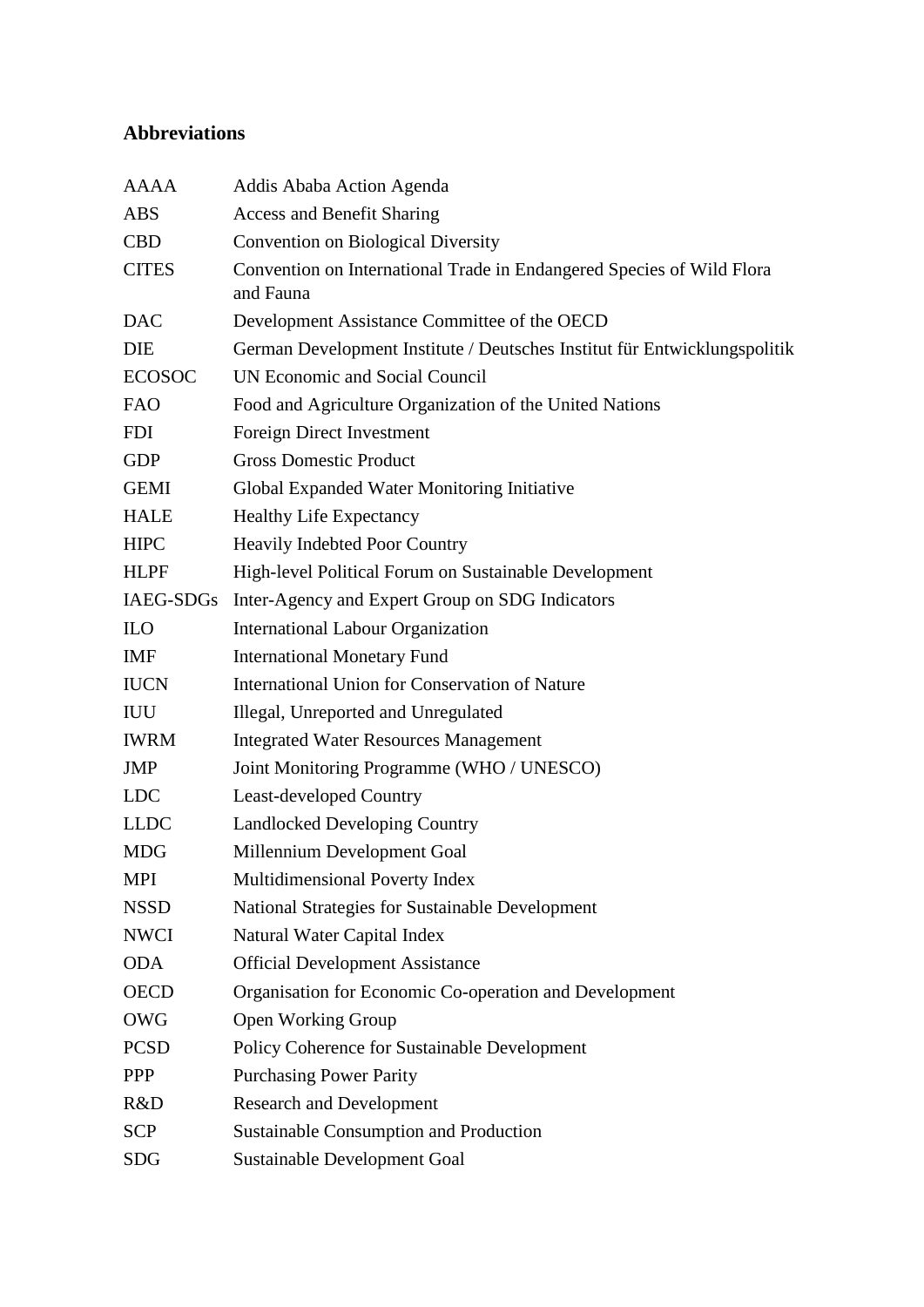| <b>SDSN</b>    | <b>Sustainable Development Solutions Network</b>      |
|----------------|-------------------------------------------------------|
| <b>SEEA</b>    | System of Environmental-Economic Accounting           |
| <b>SIDS</b>    | <b>Small Island Developing States</b>                 |
| <b>SMEs</b>    | <b>Small and Medium-sized Enterprises</b>             |
| <b>SSC</b>     | South-South Cooperation                               |
| SWWI           | Sustainable Water Withdrawal Index                    |
| 10YFP          | 10-Year Framework of Programmes                       |
| <b>UN</b>      | <b>United Nations</b>                                 |
| <b>UNCCD</b>   | United Nations Convention to Combat Desertification   |
| <b>UNCLOS</b>  | United Nations Convention on the Law of the Sea       |
| <b>UNEP</b>    | <b>United Nations Environment Programme</b>           |
| <b>UNFCCC</b>  | United Nations Framework Convention on Climate Change |
| <b>UNStats</b> | <b>United Nations Statistical Commission</b>          |
| WaSH           | Water Supply, Sanitation and Hygiene                  |
| <b>WBGU</b>    | German Scientific Advisory Council on Global Change / |
|                | Wissenschaftlicher Beirat der Bundesregierung Globale |
|                | Umweltveränderungen                                   |
| <b>WHO</b>     | World Health Organization                             |
| <b>WRM</b>     | <b>Water Resources Management</b>                     |
| <b>WTO</b>     | <b>World Trade Organization</b>                       |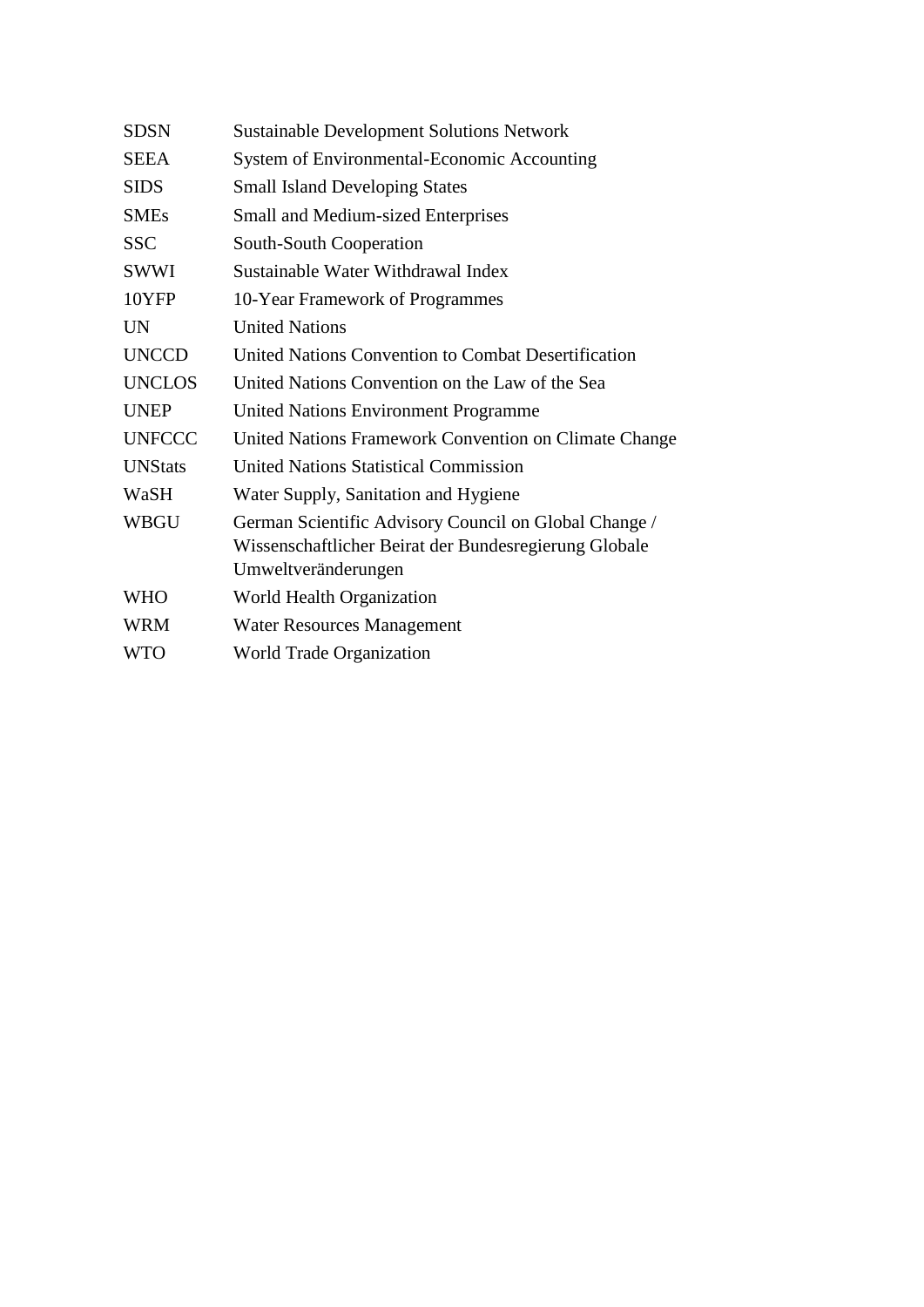## **Introduction: A universal agenda for sustainable development and global cooperation**

#### Imme Scholz

In September 2015, the United Nations (UN) will adopt a new global development framework, the "2030 Agenda for Sustainable Development", which includes the Sustainable Development Goals (SDGs). The SDGs consist of 17 goals and 169 subordinate targets, which are meant to guide national and global efforts to make international development more sustainable in the coming 15 years. Thereby, the SDGs will also replace the Millennium Development Goals (MDGs), which had been formulated in 2000–2001 and were intended to be achieved by the end of 2015. There are two conceptual differences between the MDGs and the SDGs: first, the SDGs are universal goals that aim at guiding national policies and international co-operation by all UN member states; second, the SDGs are much more comprehensive in scope. The MDGs had a clear focus on improving a few specific dimensions of poverty, such as extreme income poverty, nutrition, education, health, gender equality and access to water and sanitation. The SDGs, instead, broaden the agenda by including economic issues (i.e. industrialisation, infrastructure, labour markets), environmental issues (climate change, protection of terrestrial ecosystems and the oceans), governance issues (justice for all, accountability and inclusive institutions) and systemic aspects of global co-operation.

In 2000, the thematic scope of the Millennium Declaration had been quite broad, including peace and disarmament, development, environment, human rights and democracy. The MDGs, however, only operationalised the goals enumerated in the chapter on development; all other areas were left unspecified, although the Declaration clearly stated that action in all of them was needed. Therefore, the programmatic approach for global collective action under the UN derived from the Millennium Declaration was reduced to an agenda to be implemented by developing countries in the South and development agencies in the North. This approach implied that there were no explicit commitments from and clear operational links to other policy fields in rich countries, on which sustained and sustainable progress on human welfare depended.

In 2015, the ambition is to present a list of goals and targets that mirrors the many dimensions of sustainable development and is relevant for all UN member states, i.e. a universal agenda to guide national and global collective action. Compared with the 17 goals and 169 targets, the Preamble of the 2030 Agenda is short and concise, with its focus on people, planet, prosperity, peace and partnership, and how improvements in one dimension rely on progress in the others, and further it at the same time. The Preamble conveys very clearly the integrated approach of the 2030 Agenda and its ambition to trigger transformative action that improves the lives of all. Development is thus defined, once again, as a process that improves human prosperity in several dimensions which requires peace, justice and political participation as well as a reduction of inequalities within and among countries. But the process is not sustainable if the carrying capacity of the Earth system is not respected.

Sustainable development is a concept that was coined at the Earth Summit in 1992. Many of the stakeholders involved in that process deplored that, eight years later, the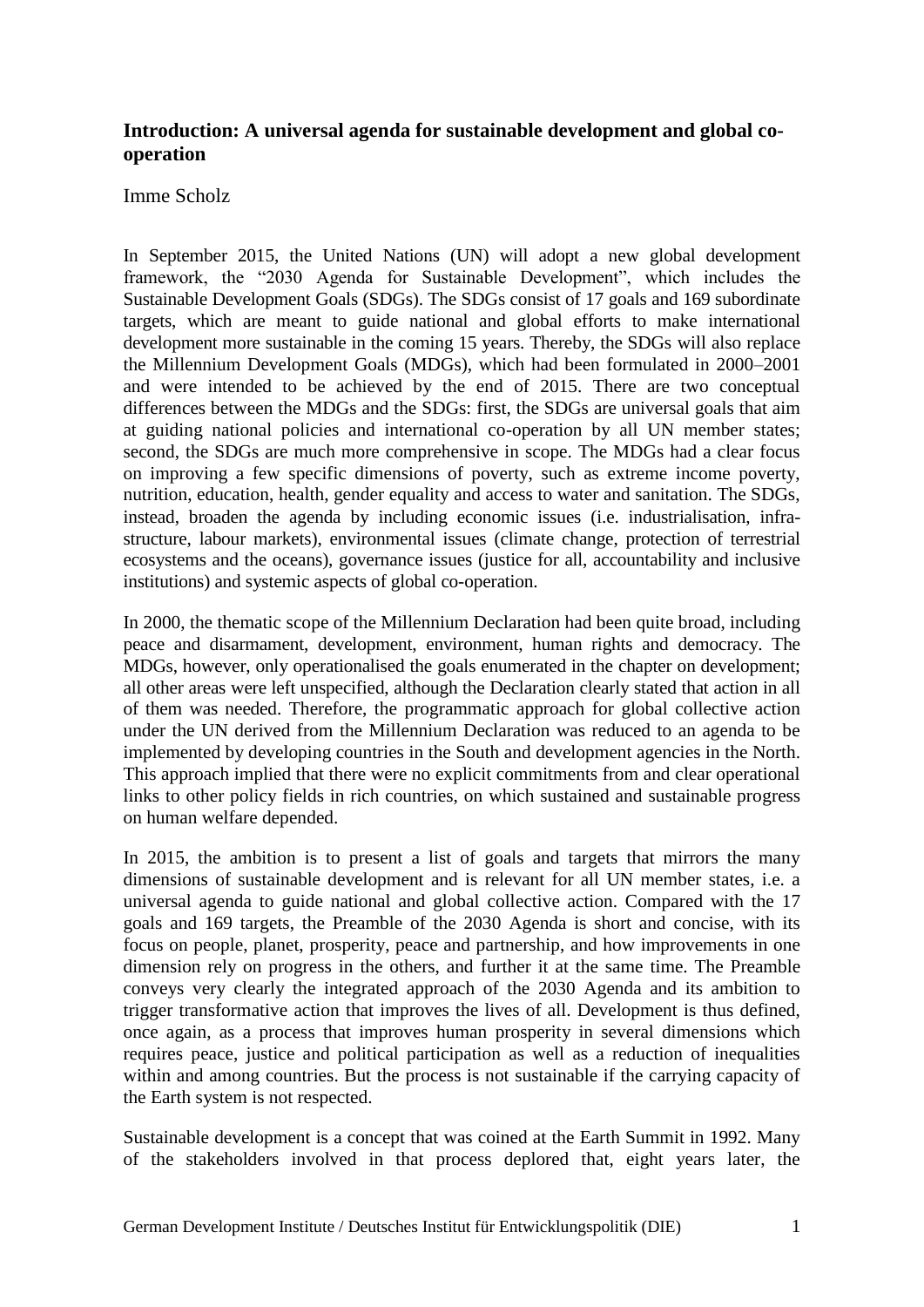development narrative embodied in the MDGs had failed to build on the achievement of linking the right to development with the (common but differentiated) responsibility of ecosystem stewardship. This failure again deepened the divide between the development community and the environment community after finally having established common ground in 1992. As a consequence, sustainable development was identified with mainly environmental objectives, and the awareness of its links with human welfare were somehow lost.

By contrast, the elaboration of the 2030 Agenda was guided by the explicit purpose of building on the success of the MDGs, reconnecting the agendas of the development and environment communities, and reinvigorating integrated policy approaches (as manifested in Agenda 21 and in national strategies for sustainable development) for improved policy coherence.

#### *The process towards the 2030 Agenda*

The idea to establish goals for sustainable development at the international level was raised by Guatemala and Colombia in the run-up to the UN Conference on Sustainable Development in Rio de Janeiro in June 2012. This conference was meant to examine the progress achieved so far towards the aims that had been formulated 20 years ago by the international community at the Earth Summit on sustainable development in 1992 in the same city. Colombia and Guatemala proposed to agree on international collective goals because, as indicated by the experience of the MDGs, "*when there are objectives to guide the international community's efforts towards a collective goal, it becomes easier for governments and institutions to work together to reach them*". Moreover, such goals would offer "*a concrete approach that delivers means for measuring – in accordance with the contexts and priorities of each country – both advances as well as bottlenecks in efforts to balance sustained socio-economic growth with the sustainable use of natural resources and the conservation of ecosystem services*" (Ministerio de Relaciones Exteriores de la República de Colombia, 2011, 1).

The UN General Assembly adopted the suggestion of the two Latin American countries in the key outcome document of the Rio+20 conference, *The Future We Want*. It enacted "*an inclusive and transparent intergovernmental process on sustainable development goals that is open to all stakeholders, with a view to developing global sustainable development goals to be agreed by the General Assembly*" (UN 2012a, §248).

As a consequence, member states from the five UN regional groups nominated 30 members for a so-called Open Working Group (OWG), which was established in January 2013. Interest by countries and major groups in the OWG deliberations was strong: in total, 70 countries participated in the OWG by sharing seats, and its sessions were monitored by many non-governmental organisations and interest groups. The OWG presented a proposal for 17 SDGs and 169 targets in July 2014 (OWG 2014), which was then discussed in detail in intense intergovernmental negotiations in New York between January and July 2015. The outcome of this process, entitled "Transforming Our World: The 2030 Agenda for Sustainable Development" (UN, 2015b), is almost identical with the proposal submitted by the OWG in 2014. It was released on 12 August 2015 as a draft of the resolution to be adopted by the UN General Assembly at a summit in September 2015.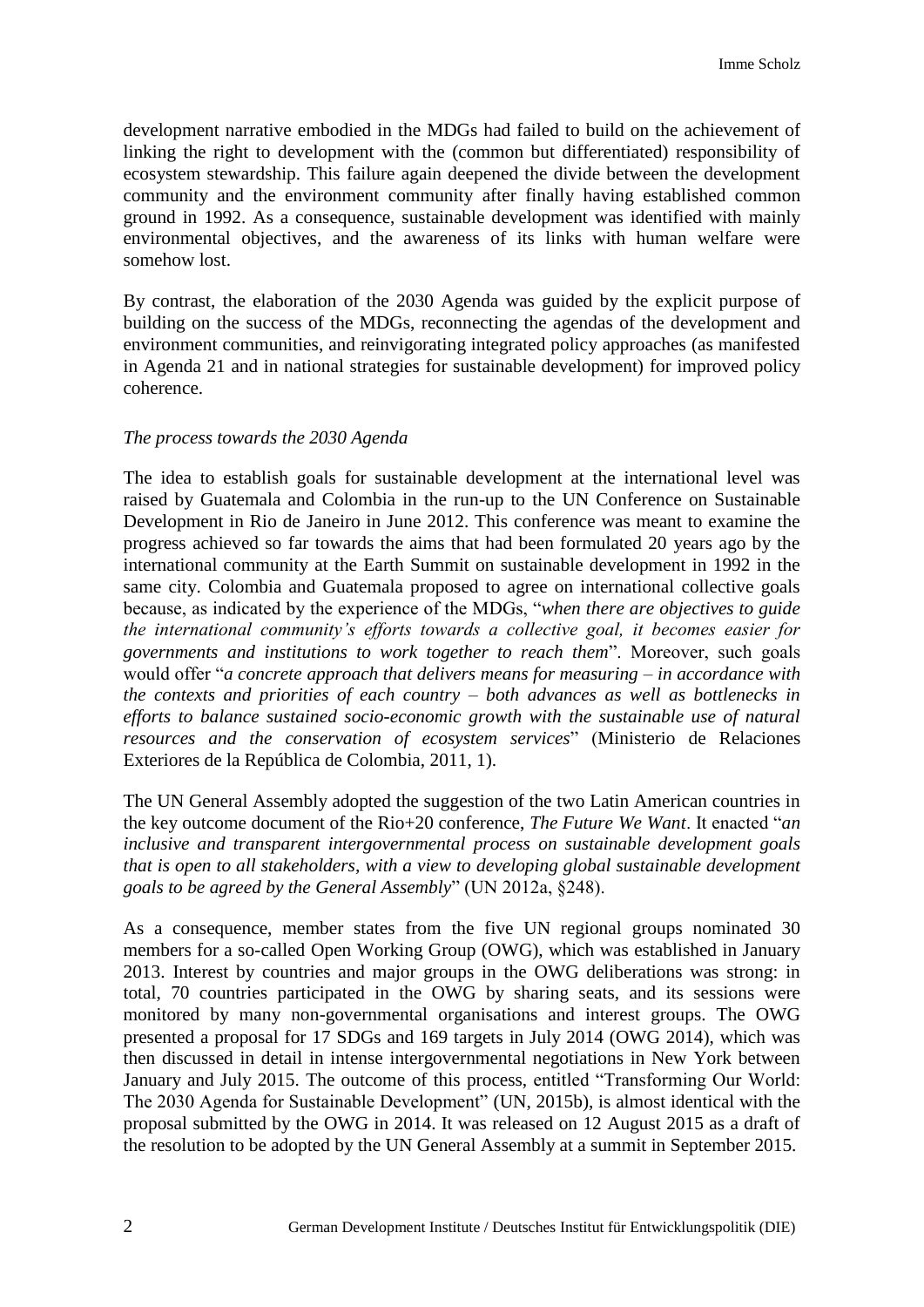The SDGs were elaborated through intergovernmental negotiations with strong participation of developing countries and the active participation of non-state actors. The MDGs and their indicators, however, had been defined by development experts from the World Bank, the International Monetary Fund (IMF) and the United Nations Development Programme; developing countries had had no say in this process (Rippin, 2013). This meant that the priorities set by the MDGs also shaped the agendas of bilateral and multilateral development co-operation and reduced the policy space for negotiations on the side of low-income countries. Since 2000, however, the economic and political situation has changed in many developing countries. In the 1990s, the World Bank had counted 60 low-income countries; today this group comprises 34 countries. The group of 105 (lower- and upper-) middle-income countries includes the majority of developing countries. Half of the world's gross domestic product (GDP) comes from developing countries, and in 2014, the combined sum of the GDPs of Brazil, China, India, Indonesia, Mexico, Russia and Turkey was higher than that of the G-7 countries (International Monetary Fund, 2014, measured in purchasing power parities). At the same time, developing countries have increased their share of trade in goods to 40 per cent, and that of services to 30 per cent (UN, 2012b). In a nutshell this means that the political power of the old industrialised countries has diminished. This created the space for engaging in intergovernmental negotiations on development objectives, which made the debate less technical and much more political.

#### *The 2030 Agenda: A comprehensive and effective policy framework?*

The 17 goals and 169 targets of the 2030 Agenda reflect the political compromise reached in 2014/2015 by the negotiators who represented states with very different socio-economic and political conditions, and who had different normative approaches and understandings of the foundations of human prosperity. Still, the 2030 Agenda is the only international agenda so far with the ambition to shape globalisation in a way that the four main dimensions of human development – social, environmental, economic and political – are promoted. It is remarkable that the international community has been able to achieve this in times characterised by considerable power shifts, increasing domestic inequality and the spread of violent conflict.

The Declaration that precedes the SDGs in the 2030 Agenda emphasises the indivisibility of the Agenda and the principles on which it is built, i.e. the Charter of the United Nations, the Universal Declaration of Human Rights, the principles of the Rio Declaration on Environment and Development of 1992 (with special reference to common but differentiated responsibilities) and the treaties that followed it as much as the Millennium Declaration and its follow-up. The commitment to "leave no one behind", a term coined by the Report of the High-Level Panel of Eminent Persons on the Post-2015 Agenda, is mentioned in the Preamble and in the Declaration. It underlines that the goals set by the new Agenda will only be considered as achieved if they are met also for the lowest income quintile of the population and if there is no discrimination related to social categories such as age, gender or ethnicity.

Although from a conceptual perspective the Agenda and its goals still leave much to be desired in terms of clarity and ambition, a better result is hard to imagine, given current divisions within the international community over governance arrangements, economic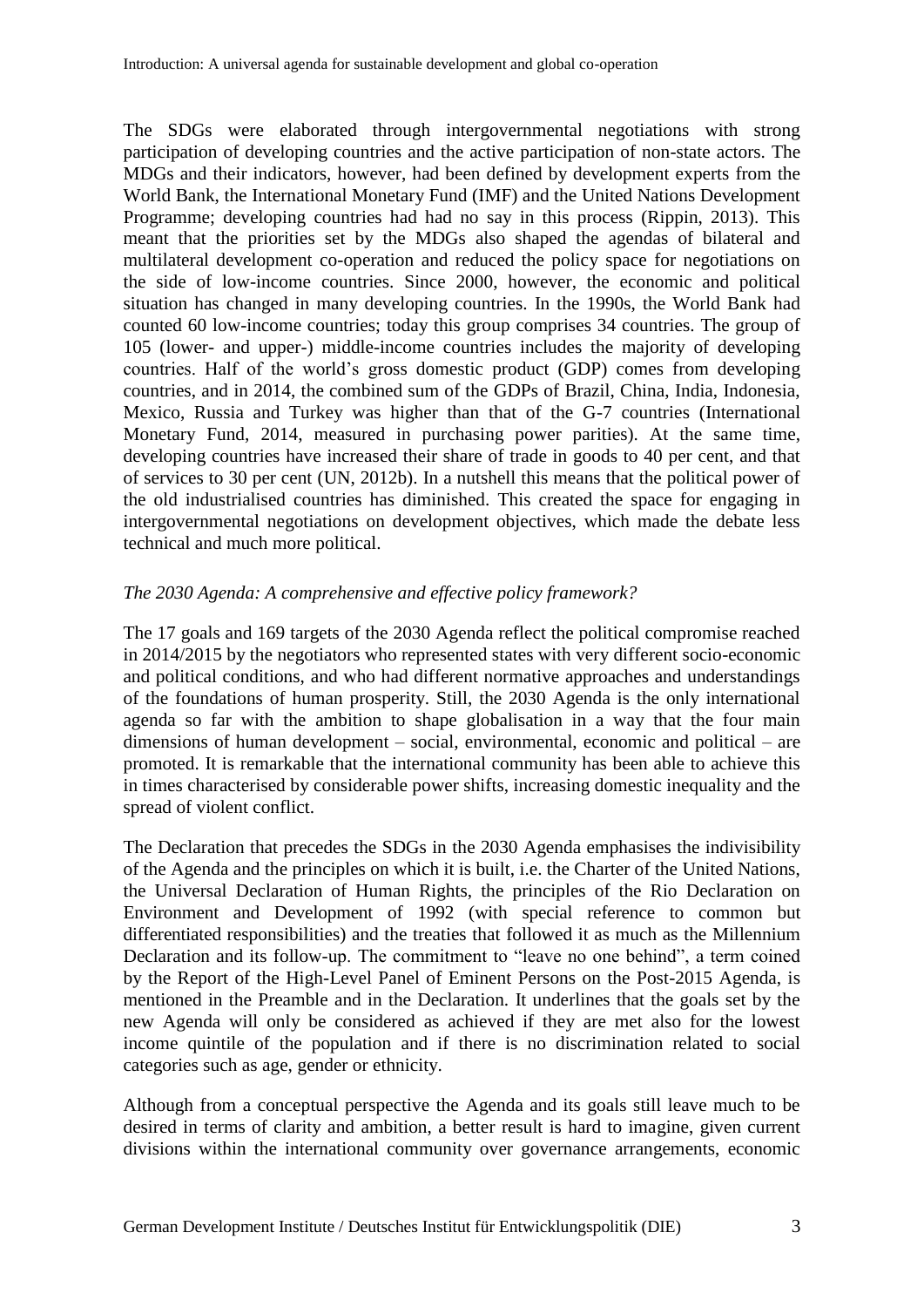policies, human rights (and particularly women's rights) and burden-sharing when preventing dangerous environmental change.

#### *Scope*

The main paradigmatic change embodied in the 2030 Agenda is the recognition of the immediate link between improving and ensuring human welfare and the need to maintain the capacity of the planet to provide environmental services. This meant that the Agenda would be broader than the MDGs, and the possible number of future goals thus soon became the object of conceptual debates and negotiations.

With the intention to promote this paradigmatic change in the future development agenda, Colombia and Guatemala had proposed eight areas of action for the Sustainable Development Goals in 2011 in the run-up to the Rio+20 conference in 2012: poverty, consumption patterns, human settlements, biodiversity and forests, oceans, water resources, food security and energy. The Declaration adopted by this conference listed 21 topics for possible SDGs.

In the 2030 Agenda, three clusters can be distinguished: Goals 1 to 5 (poverty, nutrition, health, education, gender) and 7 to 10 (energy; growth and employment; infrastructure, industrialisation, innovation; inequality) can be attributed to the category of "people" because they are to serve direct and indirect human needs (if one understands economic activity as being subordinate to human welfare). A second cluster is constituted by four goals that can be attributed to a combination of "people and planet" that are conceived in an integrated way (i.e. Goals 6 on water and 11 on cities), or that promote institutional arrangements needed for managing the commons (i.e. Goals 16 on peaceful and inclusive societies and 17 on global partnership). Goal 2 also includes references to the environmental dimension and to resilient agriculture and could thus be counted as part of the second cluster, too. Finally, a third cluster gathers four goals dedicated to the planet, the protection of the Earth system as such: Goals 12 (consumption and production patterns), 13 (climate change), 14 (oceans) and 15 (terrestrial ecosystems and biodiversity).

Many of the problems that have to be solved in order to ensure human welfare (and that of other species) for future generations, too, cannot be attributed to one of the dimensions of sustainable development, but require integrated approaches that deal with the linkages between different goals and policy fields, and related trade-offs (Casado-Asensio and Steurer, 2014, Meadowcroft, 2007). These linkages are mentioned in the Preamble of the 2030 Agenda, which represents a real effort of integrated thinking, and they are also mentioned in the Declaration and manifest themselves in the overlaps between goals.

With a view to the many areas of dangerous global environmental change, one of the main weaknesses of the MDGs had been the insufficient focus on securing the ecological foundations of long-term human welfare. International co-operation for the protection of global commons such as climate and biodiversity, and national action for improving access to safe drinking water and living conditions in urban slums had been part of MDG 7 – unlike MDGs 1 to 6, this goal had been very broad and covered issues that, in the new Agenda, are represented by five SDGs. Reporting focussed mainly on access to drinking water and sanitation, as this was the only quantified target. As a result, MDG 7 did not improve environmental sustainability: greenhouse gas emissions increased globally,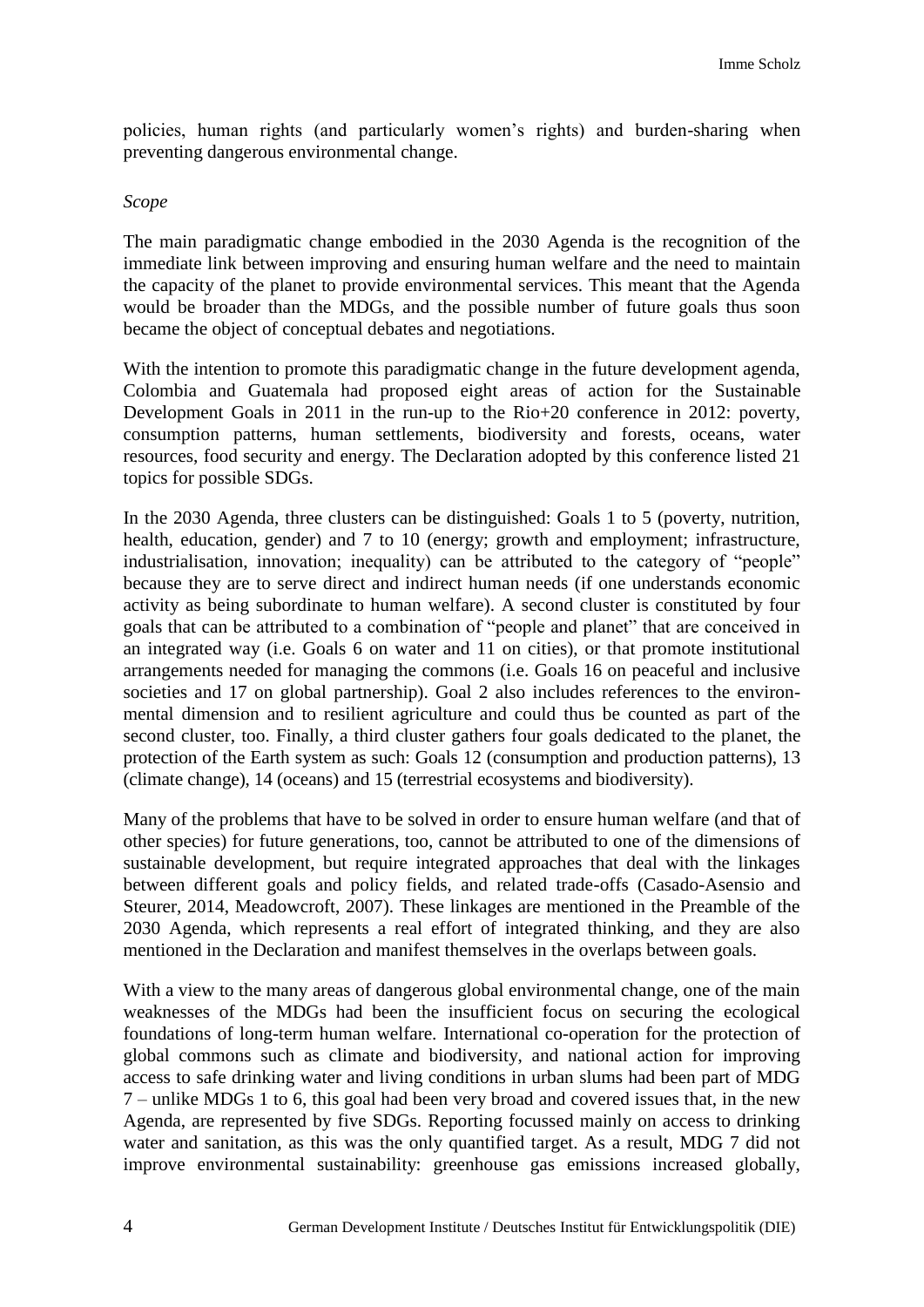deforestation and biodiversity losses continued. More people have access to safe drinking water, but the management of water resources has not improved. Moreover, this goal showed clearly that universal goals for all countries are needed: rich countries also need to invest in promoting biodiversity protection, water management and emissions reduction. The consequences of missing action in these areas will be felt by future generations globally – as much as the consequences of unmitigated greenhouse gas emissions from China and India, and of tropical deforestation in South America. Beyond assuming their own immediate responsibility, however, rich countries are needed as co-operation partners. They generate most of the world's knowledge, research and innovation capacities, with which production and consumption patterns can be transformed and made more environmentally friendly. Developing countries need partnerships for using these capacities if they want to join this transformative process, and if they want to reduce the environmental burden that traditionally is associated with increased human welfare.

#### *Criteria for goals, targets and indicators*

According to the Rio+20 outcome document, the Sustainable Development Goals should

- "*address and incorporate in a balanced way all three dimensions of sustainable development and their inter-linkages;*
- *be coherent with and integrated in the United Nations Development Agenda beyond 2015, thus contributing to the achievement of sustainable development and serving as a driver for implementation and mainstreaming of sustainable development in the United Nations system as a whole. The development of these goals should not divert focus or effort from the achievement of the Millennium Development Goals*" (UN, 2012a, § 246);
- "*be action-oriented, concise and easy to communicate, limited in number, aspirational, global in nature and universally applicable to all countries while taking into account different national realities, capacities and levels of development and respecting national policies and priorities....;*
- *address and be focused on priority areas for the achievement of sustainable development, being guided by this outcome document*" (UN 2012a, § 247).

This list of criteria shows the effort to reconcile two different kinds of lessons learnt from the MDGs. The first two requirements emphasise that a future-oriented agenda needs a thematic scope broader than the MDGs that covers the main elements and foundations of sustainable human prosperity. This is also emphasised by the fourth requirement, which underlines the 21 areas of action mentioned in the outcome document as a reference for the SDGs.

The third group of requirements is double-faced. On the one side, it refers positively to the MDGs and mentions criteria that facilitate communication of a limited set of goals and the progress made in achieving them. Although not all MDG targets and indicators fulfilled these criteria, the experience made with them showed that evidence-based reporting is able to galvanise joint action when reporting is based on clear concepts, solid indicators and robust data (Vandemoortele, 2014, 226). Specific, measurable, agreed, realistic and timelimited goals help to track progress and detect failures in progress towards their achievement. Goals and targets without sufficient specification (as in MDG 7) tend to become marginalised in monitoring reports and therefore lose attention. On the other side, this requirement introduces new criteria such as universal applicability. The MDGs had been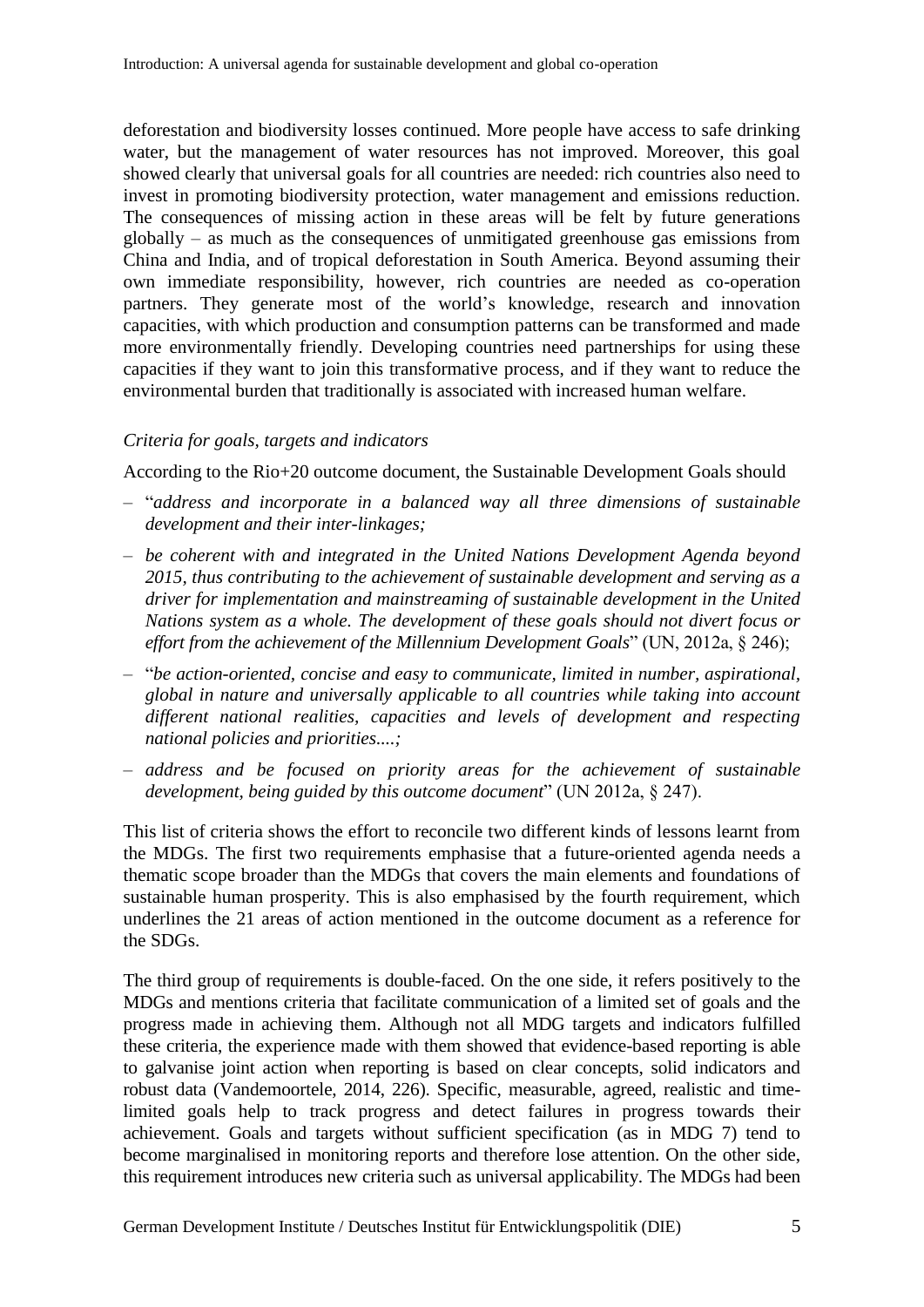a global deal with several performance targets for the South (MDGs 1 to 7) and a few deliverables for the North (MDG 8) (Vandemoortele, 2014, 225). By contrast, the SDGs should be relevant, applicable and realistic for all countries, i.e. they should make demands on every country (not only developing or developed countries) but only in accordance with each country's individual capabilities – and thereby substantiate the idea of common but differentiated responsibilities in the implementation of global aims. This requirement also reflects learning from the MDGs, as global goals were consistently applied at the country level, which went against the original intention of the MDGs, as they were conceived as aggregated global goals. Differentiation between country conditions and its relevance for contributing to global goals will be a hallmark of the SDGs.

As the analysis of the goals, targets and proposed indicators in this discussion paper shows, it is very difficult  $-$  and sometimes impossible  $-$  to reconcile these different requirements with each other. The concepts used in the SDGs are not always clear, e.g. in cases where they were designed to facilitate a political compromise or where quantifiable and solid indicators (and robust databases) have not yet been identified for measuring them. Negotiators clearly did not decide against issues that cannot be easily quantified, and thus included a high share of qualitative reporting into the future monitoring process. This result suggests that efforts for tracking global progress will not only require investment in statistical capacities ("data revolution") but also in research that is more context-specific and qualitative in nature, thus producing insights on the causal mechanisms behind transformative change.

Finally, some reflections on two criteria that are included in the Rio+20 criteria list but which seem of specific importance to the authors of this discussion paper, especially with regard to the goals as they will be included in the national strategies and plans for implementation. First, the level of ambition of the goals has to balance out realism and aspirations; if the level of ambition is too low, the goals will fail to have an impact on public policies and become irrelevant. Second, distributional issues have to be considered when formulating goals and engaging in monitoring. The reduction of inequalities is an important motivation behind the universal 2030 Agenda, and therefore the goals should be formulated in a way that they benefit all people and not just parts of the population (i.e. only men, only adults, only urban neighbourhoods, only specific ethnic or religious groups, only the rich, etc.).

#### *Implementation, monitoring and review*

Implementation, monitoring and review will be country-based. Thus, the next step will be to start relating the goals and targets to national realities and ambitions towards change. The indivisibility of the 2030 Agenda is emphasised in the Preamble and in the Declaration in order to prevent selective (and less ambitious) implementation strategies. But this does not preclude an analytical exercise for determining which goals are most relevant for the country (in terms of domestic transformation) and where they can (and need to) make relevant contributions to the global common good. The result of this analysis will then be contrasted with the means of implementation at reach of the country. The scope and level of ambition of implementation strategies in many developing countries will probably be amenable to international support from Northern and Southern partners of co-operation and UN organisations.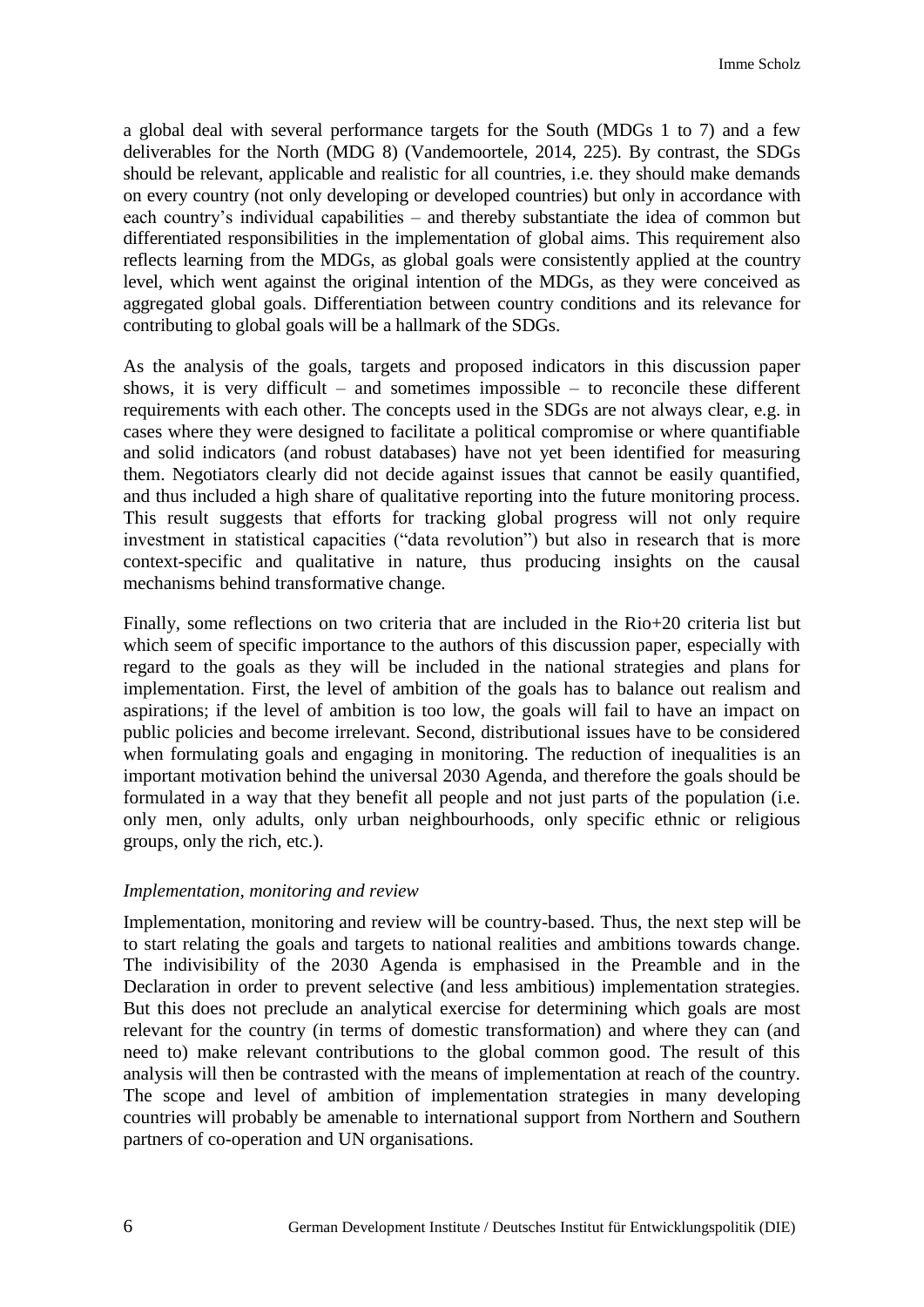One important question is how to harness cross-sectoral action and integrated policy approaches for the implementation of the SDGs. In 1992, the UN Conference on Environment and Development had recommended all states to elaborate national strategies for sustainable development (NSSD), as a framework for defining goals for change and monitoring progress over longer periods of time. The NSSD were expected to trigger integrated policies that explicitly deal with the tensions and trade-offs at the interfaces between sector policies. This ideal expectation has not been met, but the NSSD still have an important communicative function across sectors, in society and over longer time periods, which is of absolute importance for the 2030 Agenda (Casado-Asensio and Steurer, 2014). The recommendation to use the NSSD as a framework for implementation is taken up again by the 2030 Agenda. In 2008, the Commission for Sustainable Development reported that 82 per cent of all UN member states had some type of strategy for sustainable development (Berger & Gjoksi, 2009, p. 3). The Commission included both the NSSD and national environmental action plans in their account. A few years later, this number had decreased considerably: a report published in 2014 counted only 25 such strategies (nine of them in developing countries) (Jacob, Kannen, and Niestroy, 2014, 309), whereas the website of the European Sustainable Development Network counted 27 NSSD in Europe alone. In any case, governments will have to step up their efforts to design frameworks that allow them to pursue processes of change, and to manage tradeoffs derived from tensions between different goals. In Germany, the national strategy for sustainable development is currently under review, and its new version – to be adopted in 2016 – is expected to take the 2030 Agenda and the SDGs into account.

Monitoring and review will be paramount for tracking progress, learning from implementation and adjusting the national implementation strategy and its goals (Beisheim, 2014; see also the contribution by Keijzer, Janus, and Weinlich in this discussion paper). Again, national governments will have the main responsibility for this, while participation of parliaments, civil society, the private sector and science is recommended by the 2030 Agenda. Their active participation in implementing the Agenda, in reviewing its achievements and in analysing its failures will be critical for making progress. Constructive and open co-operation between state and non-state actors at the national and local levels will offer repeated opportunities for increasing the level of ambition and strengthening international co-operation over the next 15 years.

## *Purpose of the discussion paper*

**.** 

From the beginning, the German Development Institute / Deutsches Institut für Entwicklungspolitik (DIE) has been following the international discussions and consultations on the new international development agenda beyond 2015, and it has published many articles and briefing papers on various questions related to the process. In particular, the DIE has discussed in several publications<sup>2</sup> how the new development agenda should look and has proposed criteria that the agenda should meet. These publications mirrored some of the normative and conceptual controversies that have characterised the policy debate on the post-2015 development agenda. Broadly speaking, controversies were about:

<sup>2</sup> See, for example: Bauer, Dombrowsky, and Scholz (2014); Fues and Ye (2014); Helgason and Weinlich (2015); Kharas and Rippin (2013); Loewe (2008); Loewe (2012); Loewe (2014a); Loewe (2014b); Pogge and Rippin (2013); Rippin (2013); Rippin (2014).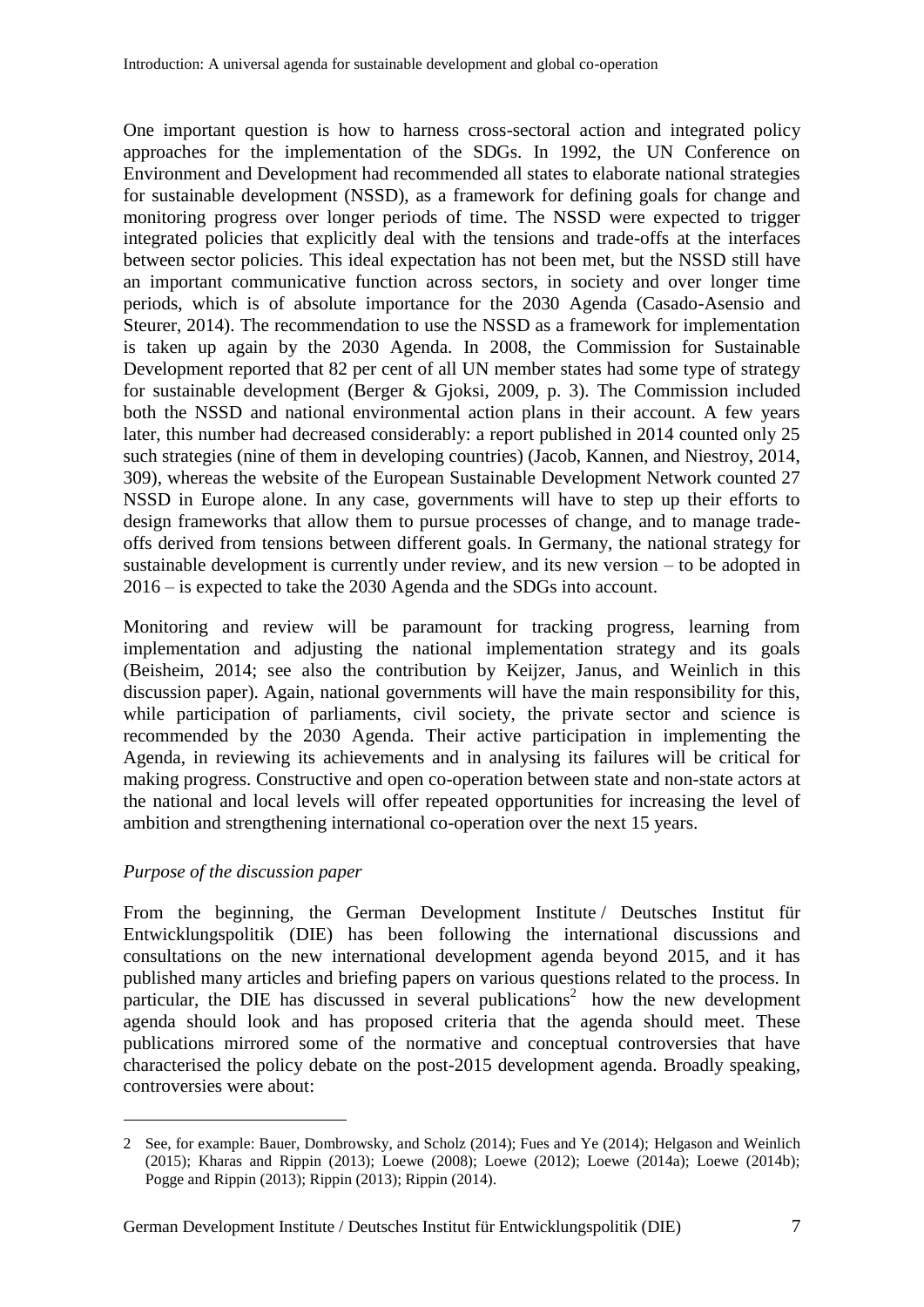- the scope of the agenda: Should it focus on improving basic dimensions of human welfare, especially for the bottom billion, or should it widen its view and include the preservation of the ecological foundations of human life and welfare?
- its normative emphasis: Should it focus on the needs of the poorest and most vulnerable groups of the population (and the countries where they live), or should it be universal and highlight that human welfare can neither be secured for specific groups only nor ignore its environmental foundations?
- the role of quantifiable indicators: Should the agenda concentrate on goals and targets that can be quantified and thus measured, or should it also include "things that count but can't be counted"?

The 2030 Agenda has given an answer to these controversies. Future research will thus need to focus on new options for supporting implementation and progress of the Agenda under these conditions, rather than attempting to confirm old positions and rekindle controversies of the past when explaining the lack of progress. The analysis of the SDGs that follows in this discussion paper offers many hints for possible contributions of future innovative research towards measuring progress of the 2030 Agenda.

Based on its previous work, the DIE made a collaborative effort and circulated a draft paper in January 2015 commenting on:

- the OWG proposal for SDGs from July 2014 (OWG 2014);
- the synthesis report published by the UN Secretary-General in December 2014 (United Nations Secretary-General 2014); and
- − the first draft of a proposal submitted by the Sustainable Development Solutions Network (SDSN) for an operationalisation of the OWG's SDG catalogue (Sustainable Development Solutions Network 2015).

The project was initiated, conceptualised and co-ordinated by the editors of this discussion paper, Markus Loewe and Nicole Rippin.

Since then, we received a wide range of positive comments on our draft paper as well as suggestions for improvement. Using once more the broad expertise that the DIE can offer, we therefore decided to revise and publish it as a discussion paper and give it a different introduction.

This revised version of the comments also takes into account:

- the outcome document for the UN summit in September 2015, as recommended on 12 August 2015 for adoption (UN, 2015b, see above);
- the indicators suggested by the United Nations Statistical Commission in their 'technical report' from May 2015 (United Nations Statistical Commission 2015); and
- a revised list of indicators, still under discussion, published by the Inter-Agency and Expert Group on SDG Indicators (IAEG-SDGs 2015).

The framing and formulation of the SDGs will be adopted without major changes by the UN in September 2015. After the summit, the debate on how to design national goals and implementation strategies – and how to measure, operationalise, implement and fund the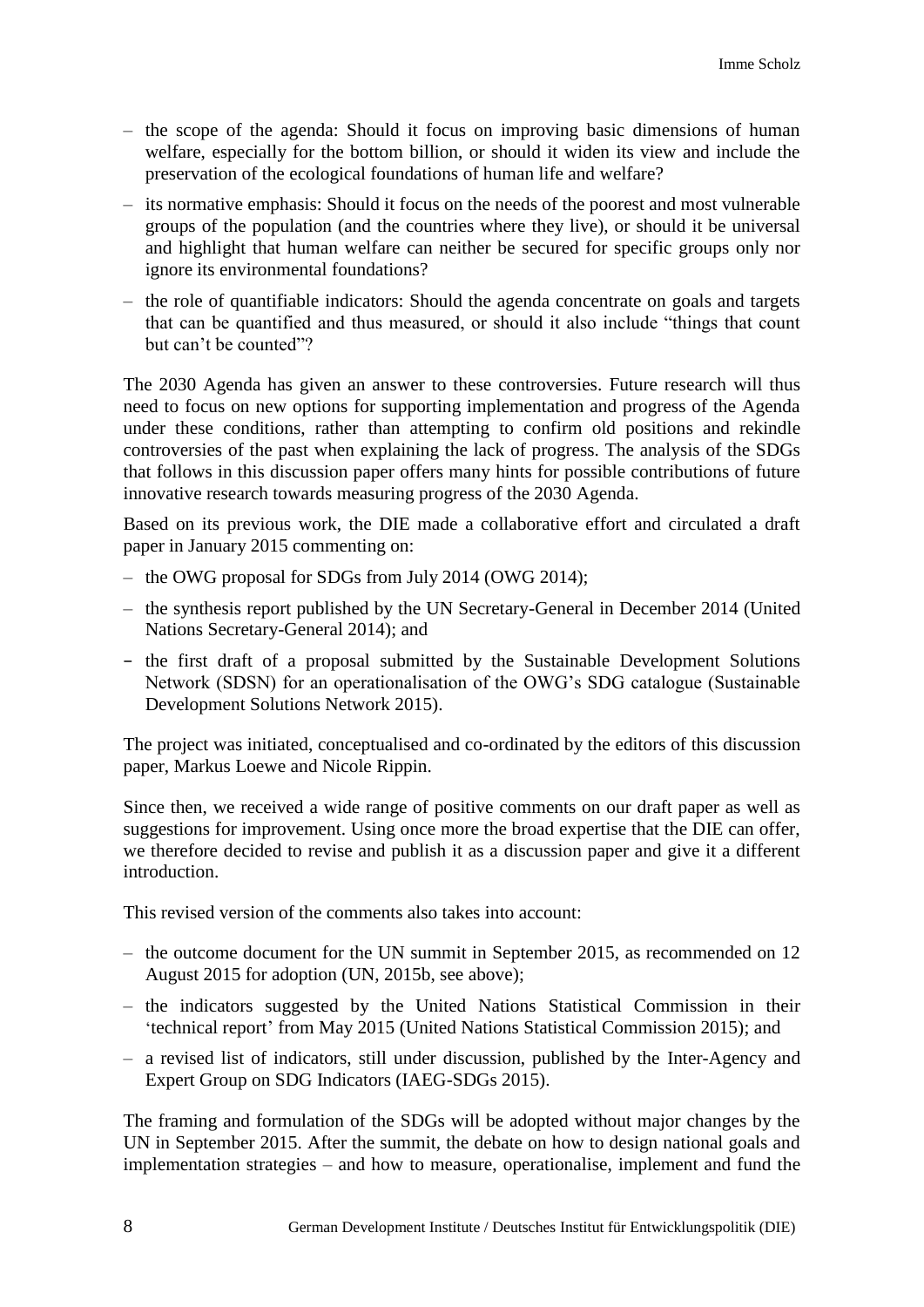SDGs – will begin. It is this debate that this discussion paper seeks to nurture. Accepting the political reality that both the strengths of the SDGs as well as their shortcomings are here to stay, we believe that the analysis and recommendations formulated in this discussion paper will remain valid and valuable for the coming months. In this paper, we try to bring out the said strengths and weaknesses of the SDGs and think ahead in terms of how to straighten out some of the weaknesses – *inter alia* by using improved indicators.

#### *Structure of the discussion paper*

This introduction is followed by a chapter focussing on how the UN system can contribute to implementation, monitoring and review of the 2030 Agenda, and reflects on the possible shape of an accountability framework. Following this are chapters that review every SDG, its subordinate targets and its proposed indicators. The reviews are written by different authors or groups of authors and are meant to provide answers to the following questions:

- − What is the goal all about? Does it focus on the relevant and most significant issues?
- − Is the goal realistic but still ambitious?
- − Are there sufficient specifications, and is it measurable and time-bound?
- − Is the goal easy to understand, and remember and, hence, well suited for attracting public attention, activating people and governments and mobilising resources for its achievement?
- − How does the goal relate to other goals? Are there contradictions, trade-offs, complementarities, overlaps or gaps?
- − How do the targets operationalise it?
- − Are the ambition levels of the different targets adequate?
- − Are the indicators suggested by the UN Statistical Commission adequate for measuring progress towards the goal? Do they cover all aspects of the goal?
- − Are the indicators sufficiently defined and measurable?
- − Are data available for the indicators?
- − How could the indicators for measuring goal achievement be improved?

With this review, we aim at providing an input for the debate on indicators and for the process of designing national strategies to implement the 2030 Agenda. The monitoring and review processes at the global, regional and national levels will be fundamental for measuring progress, and for adjusting policies.

The authors hope that the engagement demonstrated by Germany and the European Union in the negotiation process towards the 2030 Agenda will be matched by an equally strong engagement in implementation, monitoring, review and adjustment of all efforts geared at transforming our world.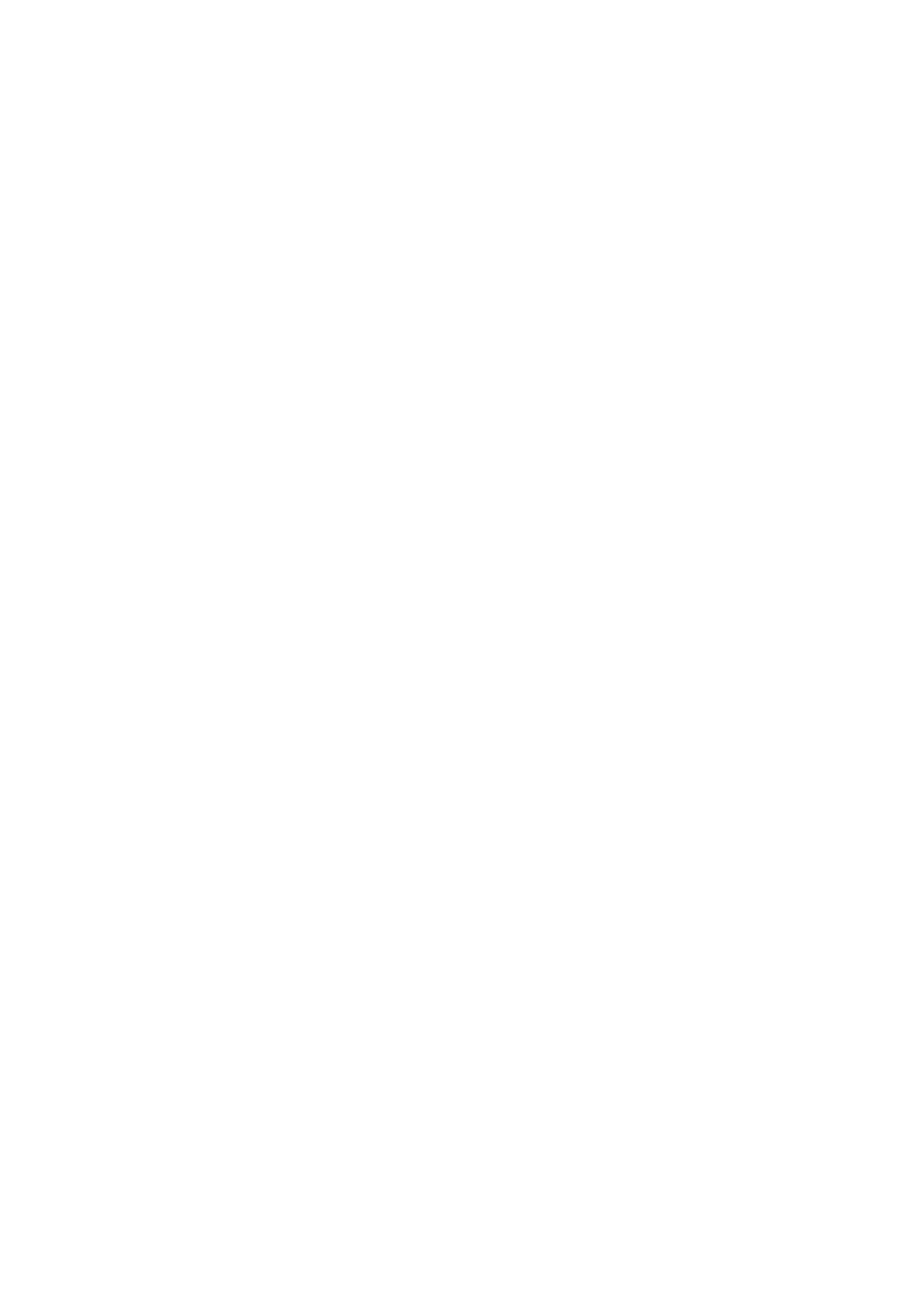## **Follow-up and review: The accountability framework for the 2030 Agenda**

Heiner Janus, Niels Keijzer and Silke Weinlich

## *The accountability challenge*

Accountability refers to the obligation of an actor (e.g. person, group, institution) to justify decisions or actions taken. In the context of the new 2030 framework, these obligations refer to efforts towards achieving the Sustainable Development Goals (SDGs). Accountability to this agenda should promote compliance with agreed actions as well as to stimulate learning about those goals that are less clearly defined and/or require collective action. All stakeholders of the 2030 Agenda should take part in a regular process of reporting as well as in review and follow-up cycles conducted under the roof of a central accountability framework.

The Millennium Development Goal (MDG) accountability framework was characterised by shortcomings in both the monitoring and review processes. Monitoring was carried out by national statistics offices in cooperation with individual UN agencies and then aggregated at central levels at the UN Secretariat. This setup was prone to duplication, incoherence and poor delineation of responsibilities. In addition to being fragmented, the system was lacking in quality and ownership. Recent studies show that numerous developing-country statistical offices were unable to collect, analyse and disseminate data for MDG reporting. MDG statistics were often based on donor-funded surveys or modelling exercises.

Although the MDG accountability framework was inadequate in terms of promoting compliance for the development commitments agreed to by all states, the MDGs represented a step forward compared to the situation in the 1990s, especially in terms of creating greater transparency in development cooperation. Going forward, the 2030 accountability framework should build on these experiences and internalise its main lessons learnt. Calls for data revolutions and disaggregated statistics need to become rooted in discussions on how accountability to the agenda will be realised.

## *Three components of 2030 Agenda accountability*

A central role will be played by the High-level Political Forum on Sustainable Development (HLPF), which was mandated to "*conduct regular reviews, starting in 2016, on the follow-up and implementation of sustainable development commitments and objectives, including those related to the means of implementation, within the context of the post-2015 agenda*"*.* To help the follow-up and review at the HLPF, its work will be informed by an annual SDG Progress Report, to be prepared by the Secretary-General with inputs from the UN system. The information presented in this progress report will be based on the global indicator framework, data will be produced by national statistical systems and information will be collected at the regional level.

Despite the concrete HLPF mandate, it is still unclear how the reviews will be organised, how they will relate to other UN processes, what role key stakeholders other than governments (e.g. the private sector, civil society, science) will play and what level of ambition member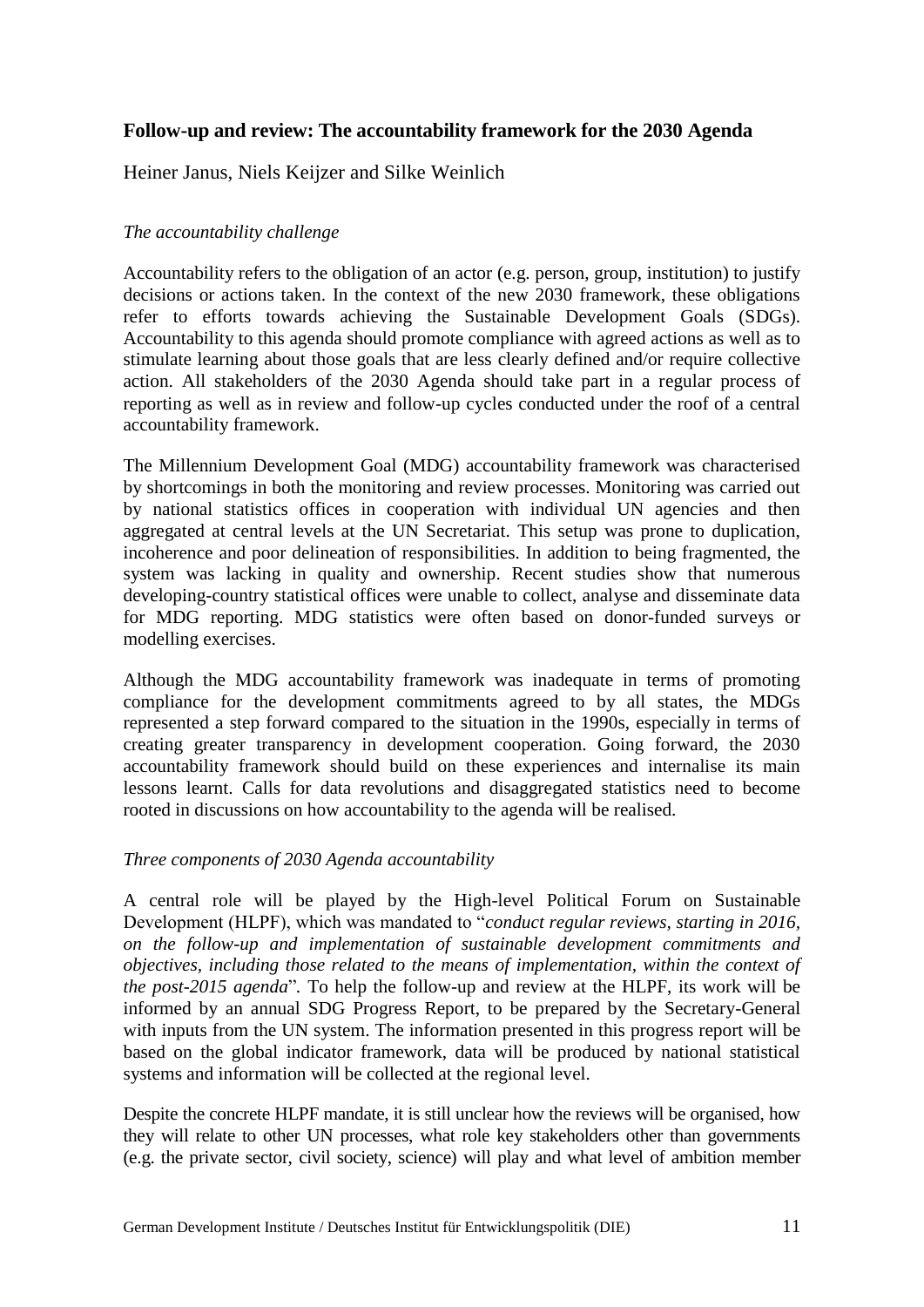states will show. We propose a simple model for designing the 2030 accountability mechanism around three key components: actors, linkages and ambition (Figure 1).



**Component 1: Actors**. The accountability framework should include three main actor groups: governments, the UN system and societies. Governments will be responsible for implementing the new agenda with strong support from the UN system and broader society (non-governmental stakeholders, civil society organisations, philanthropic foundations, private sector, science, multi-stakeholder partnerships, etc.).

The accountability framework will be much broader than the HLPF review mechanism alone. The UN system – including all individual entities – provides additional opportunities for creating accountability that have to be linked to the overall accountability framework. Existing UN organs such as the General Assembly and the Economic and Social Council (ECOSOC) as well as thematic fora already perform accountability functions. Similarly, broader society and actors not participating in the current 2030 discussions should be engaged.

**Component 2: Interlinkages**. Relations in the accountability framework are at least as important as individual elements. Interlinkages could be established in various forms, including: joint meetings, reports and evaluations; harmonised operating cycles; joint governance structures; or shared thematic sessions. Further details should be discussed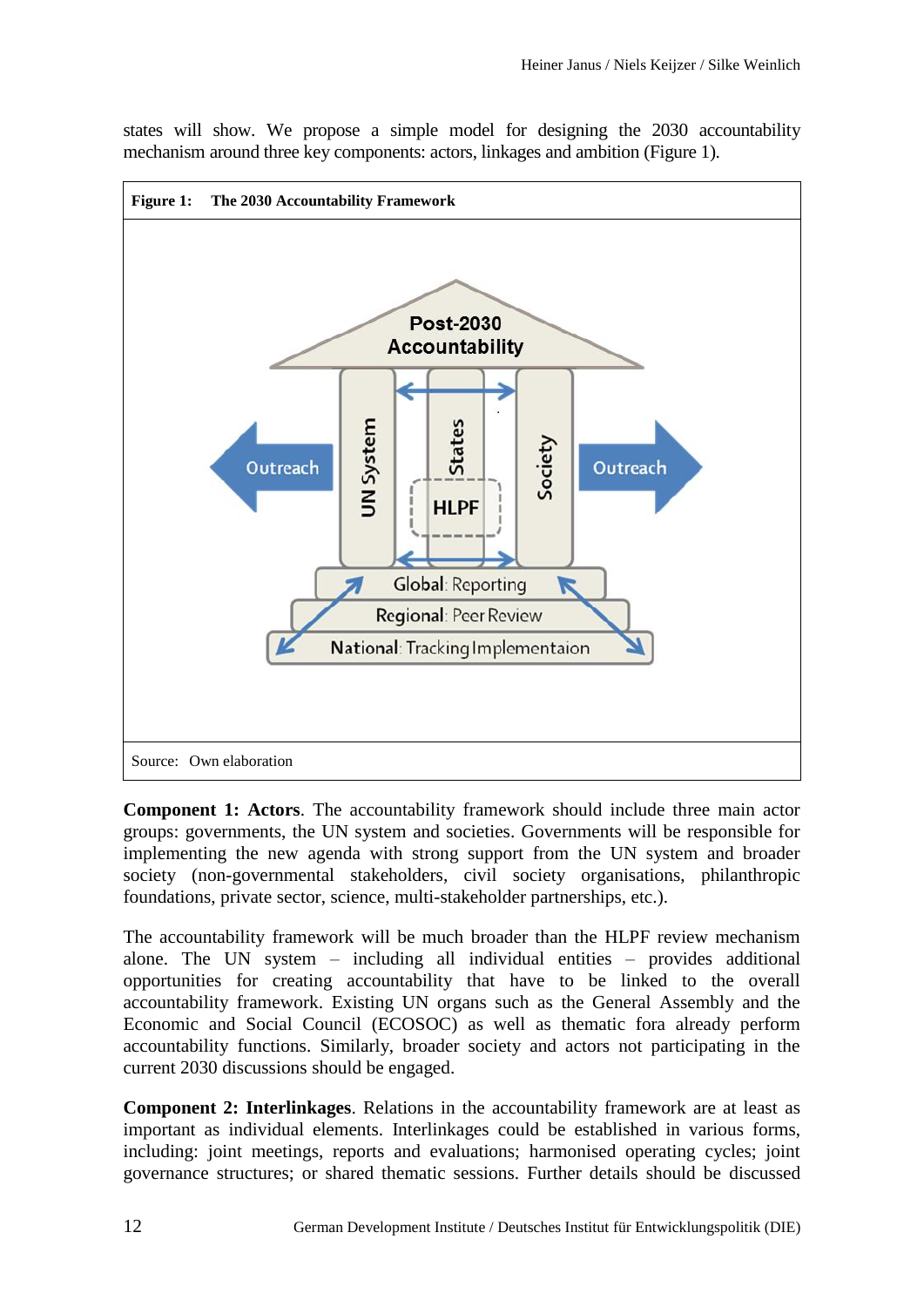among member states. Three broad types of linkages within the multi-layered accountability framework can be distinguished: between actors (UN system, governments, society), between levels of governance (national, regional, international) and between the 2030 accountability framework and outreach to external actors.

In linking different actors, a coherent engagement of the UN system is critical. The UN system will play an essential role in implementing the new 2030 Agenda for Sustainable Development. Historically, the UN has held a unique place in shaping the global multilateral system. The UN sets universal norms and standards, has unparalleled convening powers, possesses legitimacy and neutrality, creates global knowledge and has a comprehensive mandate coupled with in-country presences world-wide. Therefore, the UN has already played an important role in helping to achieve the MDG agenda on many levels, e.g. by contributing directly with its operational activities, building capacity, gathering and assessing data, and by advocating for the agenda's implementation. Despite a number of known weaknesses, the UN system is an asset that needs to be put to good use; it can be a motor for assisting countries in achieving their common national and collective Sustainable Development Goals.

However, a universal sustainable development agenda with transformative ambitions presents unprecedented requirements to the international community, including the UN. The UN system is to date not fit for purpose to deliver this agenda. The UN faces the double challenge of tackling a backlog of long-overdue reforms and getting into shape for overseeing and assisting in the implementation of the 2030 Agenda. The 2030 Agenda and its accountability framework should set priorities for work areas of the whole system and individual UN entities. For example, ECOSOC's recent strengthening reform that moves the Council from "coordination" towards "management" of the UN system could play a role in this regard. The same holds for ongoing UN reform processes for better connecting the normative work of the UN and its operational work at the country level. Next, each UN entity needs to be included through its governance structure. Governments play a crucial role on the Executive Boards of UN funds, programmes and specialised agencies, for example. Finally, the UN Development Cooperation Forum, similar to other UN fora dealing with specific sectors, could organise accountability for the sector of development cooperation. These and similar, more radical ideas should be presented to member states in a report by the Secretary-General or a group of experts. In addition to thinking in the individual agencies, there is need for a more systemic perspective on how the UN system needs to change in order to be able to support the implementation of the 2030 Agenda.

For engaging non-governmental actors, the HLPF could work with the Sustainable Development in Action registry. The registry contains public and regularly updated information on multi-stakeholder partnerships and voluntary initiatives. Within the registry, there are several "Action Networks" – such as the Secretary-General's Sustainable Energy for All, or Every Woman Every Child initiatives – that have set up their own accountability and review mechanisms. Going forward, the registry should be improved (e.g. through independent reviews, ex-ante goal definition and clear reference to specific SDGs). In addition, non-governmental actors should be invited to participate, also through formal roles, in the accountability framework at the national, regional and international levels.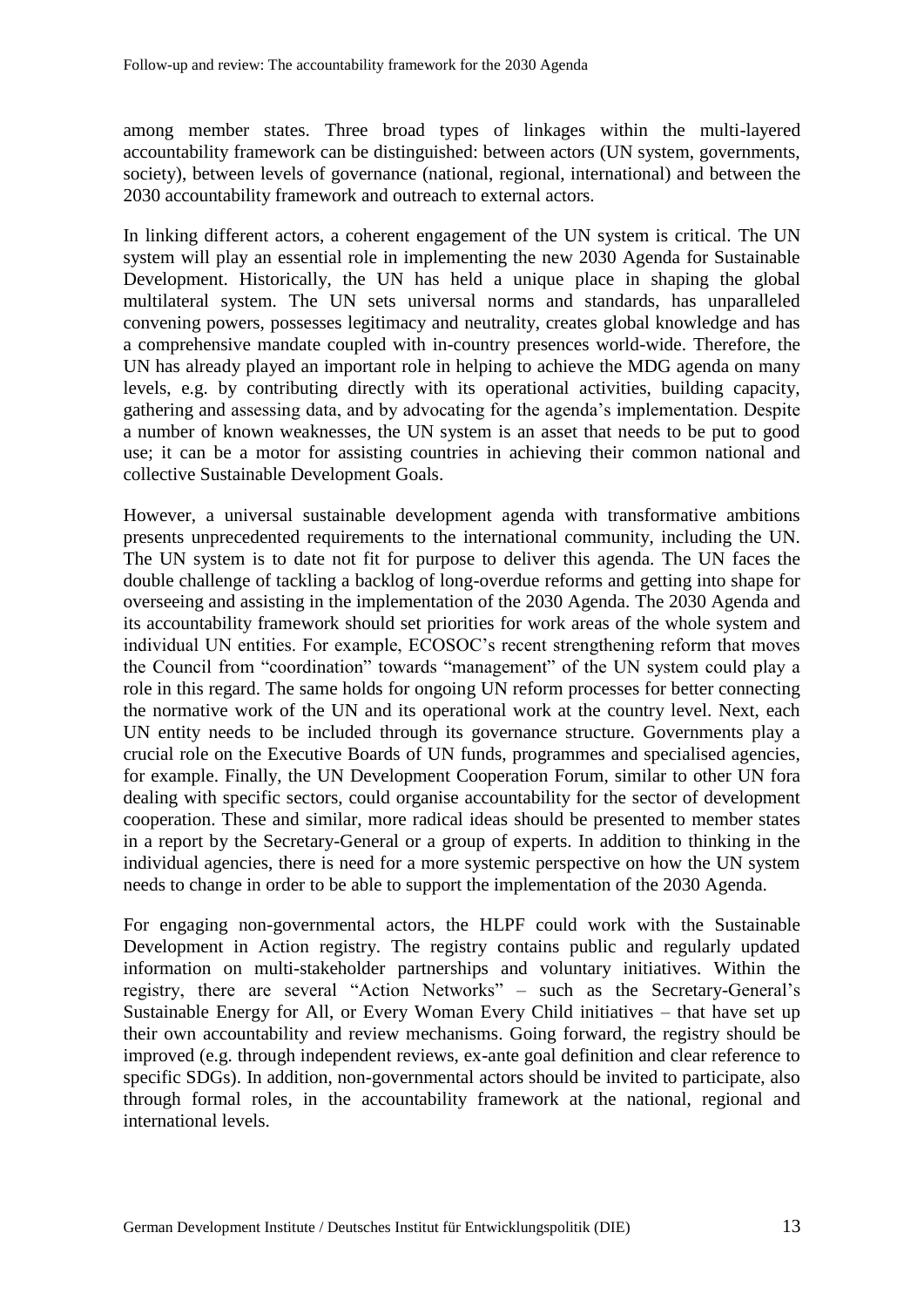At the regional level, peer-learning mechanisms could ensure an external and independent assessment of progress towards achieving the 2030 Agenda. Countries in the same region often share similar challenges and are likely to make greater progress by jointly addressing their problems. At the international level, there would be aggregated monitoring of global progress to identify implementation gaps and opportunities for collective action. Even more than under the MDGs, achieving the 2030 Agenda strongly relies on the actions of communities outside the 2030 setting in the UN as well as within the UN's current sphere of influence. Examples include the G-20, the Organisation for Economic Co-operation and Development, the BRICS countries and the World Trade Organization. Also, aggregated reporting will be presented in the Global Sustainable Development Report, which should link to different levels (regions, countries) and actors (governments, UN system, parliaments, non-governmental actors, academia).

**Component 3: Ambition**. Another major issue is the level of ambition that stakeholders can demonstrate and commit to. Political ambition is required on at least two levels. First, ambition is necessary in discussions about the design of the future accountability framework. Second, ambition is an essential component for making commitments within the framework.

In terms of designing a 2030 accountability framework, an intergovernmental negotiation process should be started to determine specific elements and interlinkages (see above). One way to assess the level of ambition is to think about a fragmented versus a coherent approach. It is up to UN member states as to whether a framework remains a fragmented system of different "talk shops" or promotes coherent action towards addressing urgent global challenges. The more fragmented the framework is, the more leeway there could be for different actors to disregard implementing the 2030 Agenda.

In terms of making commitments within the new accountability framework, actors are first and foremost encouraged to participate on a voluntary basis. Thus, the level of political ambition devoted to the 2030 accountability framework will fundamentally depend on individual UN member states and other stakeholders.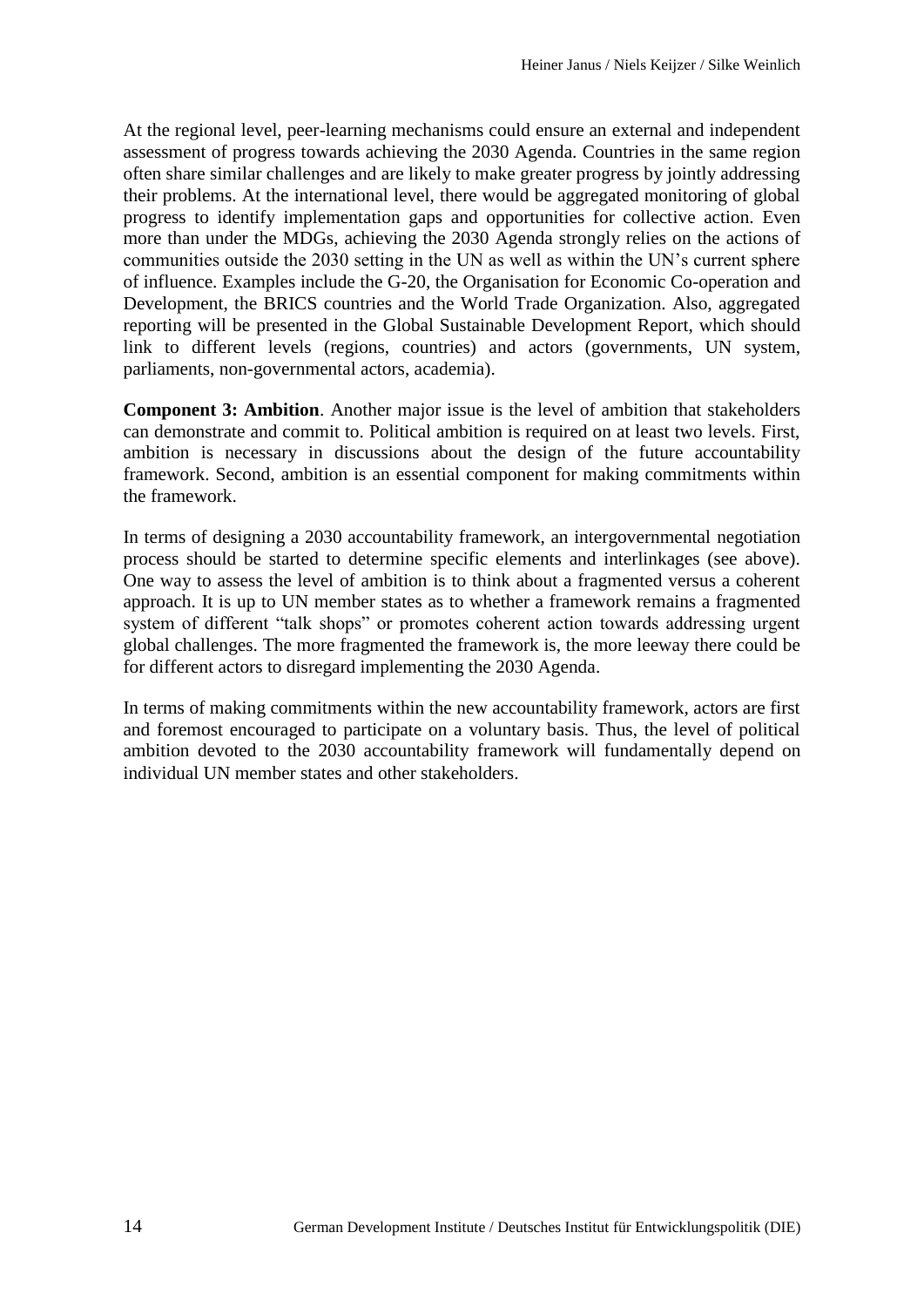## **Goal 1: End poverty in all its forms everywhere**

## Markus Loewe and Nicole Rippin

#### *General assessment*

Goal 1 is about ending poverty in all its forms everywhere. The targets are, in general, well-formulated and ambitious. Ending poverty in *all its forms* refers to all Sustainable Development Goals (SDGs) that are related to the different dimensions of poverty, i.e. nutrition, education and health but also decent work, freedom from violence, voice, etc. Ending poverty in all these dimensions by 2030 is a very ambitious goal. This fact is reflected in Target 1.2, which somehow contradicts the goal by requiring to "reduce *at least by half* the proportion of those living in poverty in all its dimensions. In addition, the goal does not reflect Targets 1.3 to 1.5, which seek to reduce vulnerability. A clearer formulation of the goal could have been for instance: "End extreme income poverty and reduce vulnerability."

#### *Operationalisation*

The goal includes five targets and two suggestions for means of implementation. The targets that refer to poverty are, in general, clearly formulated and measurable. The targets that refer to vulnerability, however, are not always measurable. In addition, there is a clear overlap with Goal 5 ("*Achieve gender equality and empower all women and girls*") and Goal 11 ("*Make cities and human settlements inclusive, safe, resilient and sustainable*").

 *Target 1.1*: The target requires by 2030 to "*eradicate extreme poverty for all people everywhere, currently measured as people living on less than \$1.25 a day*". This formulation of the target is highly welcome, as it explicitly leaves room for a new definition of extreme poverty.

Thus, it is all the more disappointing that the only indicator considered so far by the Inter-Agency and Expert Group on SDG Indicators (IAEG-SDGs) is again the "*Proportion of population below \$1.25 (PPP) per day*". The method with which the US\$ 1.25 poverty line has been derived is not only highly problematic, it is also subject to decisive changes over time: each time that the International Comparison Program releases the new purchasing power parity (PPP) rates, the World Bank uses the new data to update its poverty line. These are by no means minor changes. When the World Bank adopted the PPP rates from 2005, the number of the world's poor went up by more than 400 million. The new PPP rates were released in June 2014. It is unclear how they will change global poverty rates – the World Bank has yet to decide which poverty line to choose. Most likely, the new poverty line will be somewhere around US\$ 1.80 and US\$ 1.90.

This fact has to be kept in mind when considering the "*Proportion of population below \$1.25 (PPP)*" to monitor progress towards Target 1.1. However, when utilising this indicator, some guidelines would be needed on how to deal with the fact that, during the period 2015–2030, the target will be subject to at least three considerable changes due to the updating of PPP rates. One viable option would be to lock-in the PPPs and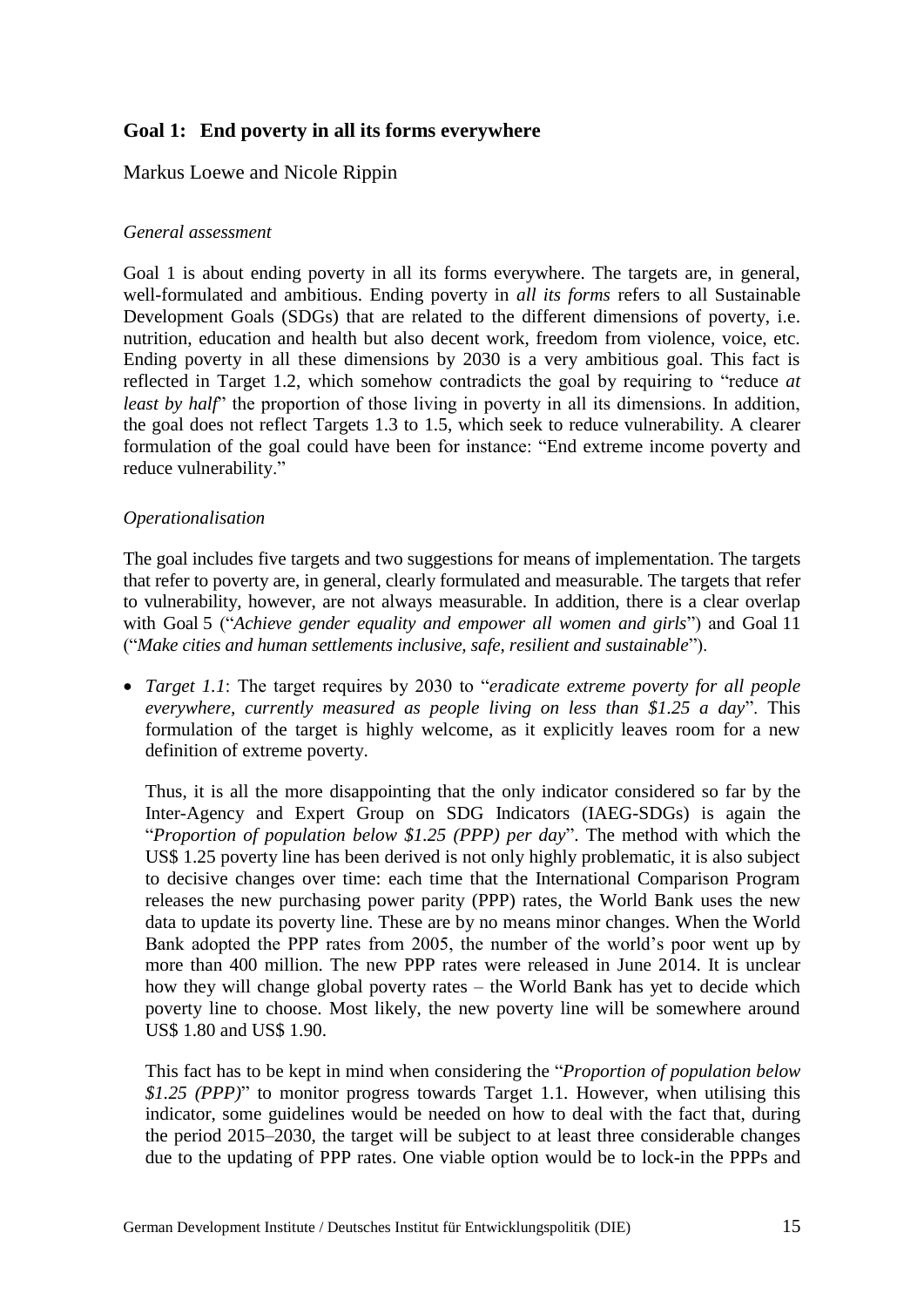freeze the poverty line for the whole period. Yet, considering the severe criticism around the US\$ 1.25 poverty line, it would have been much more advisable to take up one of the various suggestions for the development of a better income poverty measure – all the more so as Target 1.1 explicitly leaves room for this and Target 1.2 provides a very good starting point to do so. One especially promising option in this regard is the suggestion of internationally coordinated national poverty measurements (Reddy, 2008; Klasen, 2013). The basic idea of this approach is to have international agreement on an internationally comparable method for setting the poverty line in each country, and then to use this method to calculate national poverty levels with national currencies. Global poverty numbers would then simply be the sum of the poor in each country.

 *Target 1.2*: The target requires by 2030 to "*reduce at least by half the proportion of men, women and children of all ages living in poverty in all its dimensions according to national definitions*". Thus, unlike the Millennium Development Goals, the target focusses on national definitions of poverty, thereby following international resolutions such as the 1995 Copenhagen Declaration, which already acknowledged that "…*profound social problems, especially poverty, unemployment and social exclusion*…*affect every country*…". While this is definitely a welcome starting point, the formulation of the target is problematic. To require poverty to be halved "*in all its dimensions*" means that the target overlaps significantly with all SDGs that refer to the different dimensions of poverty, such as Goal 2 (hunger), Goal 3 (education), Goal 4 (health), Goal 6 (water and sanitation), etc. Negotiators seem to have been aware of this problem, as Target 1.2 requires poverty to be *halved*, which is in contradiction with the goal itself, which requires poverty to be *eradicated*. It would have been more appropriate and consistent to focus on income poverty only.

The technical report of the IAEG-SDGs currently considers the "*Proportion of population living below national poverty line*" as an indicator to capture Target 1.2. This is a very interesting indicator; however, in combination with the requirement of Target 1.2 to at least halve the proportion of people living below the national poverty line, it can cause unintended side-effects. Many countries use relative poverty lines that would be very difficult to halve by 2030. Telling examples are the countries of the European Union, which use the at-risk-of-poverty rate: this uses as a cut-off line 60 per cent of median equivalised income after social transfers. It is likely that wealthier countries that use such poverty lines will opt out of the whole target. What we would like to propose instead is to take up the idea of internationally coordinated national poverty measurement, as described previously, i.e. to initiate an international process to standardise national poverty lines so that they are comparable in methods. This way, national poverty lines would not only be comparable across countries, they would also provide a starting point for the assessment of global poverty in a much more reliable way than the US\$ 1.25 poverty line.

What is very much welcome is the fact that the IAEG-SDGs so far does not suggest using the Multidimensional Poverty Index (MPI) in order to measure progress towards Target 1.2. Though the MPI is designed to capture those dimensions of poverty that cannot be captured by income alone, using this index would be a rather disadvantageous solution: not only is the MPI unable to capture inequality among the poor; due to its specific structure, it decreases whenever there is a transfer from a poor to a less poor person that lifts the less poor person over the 33 per cent cut-off line used by the MPI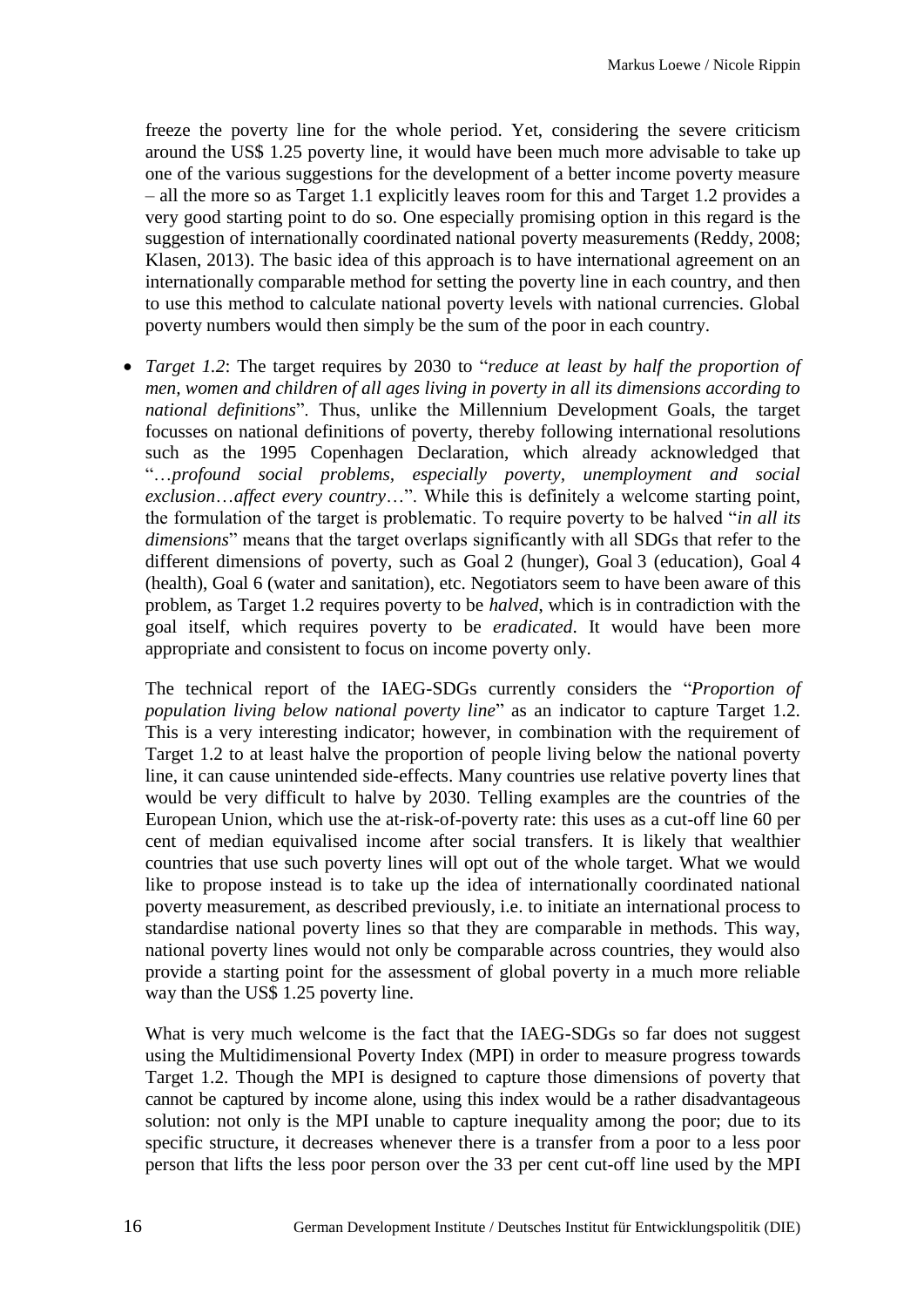to differentiate between the poor and the non-poor. This way, inequality-increasing transfers are identified as poverty-reducing policy measures: something that should be off-limits in the SDG framework, which seeks to reduce – not increase – inequality.

 *Target 1.3*: The target requires to "*implement nationally appropriate social protection systems and measures for all, including floors, and by 2030 achieve substantial coverage of the poor and the vulnerable*". Social protection is an instrument for the reduction of poverty *and* vulnerability. To the degree that it contributes to poverty reduction, there is little need to have social protection as a target, because then it is only a means to achieving Target 1.1 and Target 1.2. However, it makes much sense to include social protection as a proxy for vulnerability, which would otherwise be very difficult to measure. In this case, it would have been better to formulate Target 1.3 in the following way: "*Reduce socio-economic vulnerability as measured by the share of people without adequate access to social protection.*" In this case, the focus should *not* be on social protection floors. These are extremely important and effective, but mainly for poverty reduction. Instead, Target 1.3 should measure the effectiveness of social protection programmes in reducing the vulnerability of all people – poor and non-poor.

The indicator currently being considered by the IAEG-SDGs comprises several options for measuring social protection: "*Percentage of population covered by social protection floors/systems, disaggregated by sex, composed of the following: a) Percentage of older persons receiving a pension; b) Percentage of households with children receiving child support; c) Percentage of working-age persons without jobs receiving support; d)Percentage of persons with disabilities receiving benefits; e) Percentage of women receiving maternity benefits at childbirth; f) Percentage of workers covered against occupational injury; and g) Percentage of poor and vulnerable people receiving benefits.*" This indicator, though very detailed, is still too vague. It provides no answer to such important questions as: What kind of social protection systems? How is "covered" defined? Covered to what degree? A possible solution could be to focus on the main risks that threaten every human – for example (i) illness, (ii) old-age (longevity) and (iii) death of a family's main breadwinner. These should be measured by benefits rather than eligibility, for instance, (i) out-of-pocket spending as a percentage of total health care spending (a fairly good indicator of the size of unprotected health risk), (ii) percentage of people above age 65 receiving benefits that are at least equal to the national poverty line and (iii) percentage of orphans receiving benefits that are at least equal to the national poverty line. Along the same line of argumentation, the indicator previously considered by the United Nations Statistical Commission, "*Average social protection transfers as % of income / or poverty line*" (Indicator 1.3.2), would be a good indicator in order to capture Target 1.3.

 *Target 1.4*: The target requires by 2030 to ensure that all human beings "*have equal rights to economic resources, as well as access to basic services, ownership and control over land and other forms of property, inheritance, natural resources, appropriate new technology and financial services, including microfinance*". Of course, it is desirable to have all these equal rights. And yet, all dimensions addressed in Target 1.4 are mainly a means of implementation for the eradication of (income) poverty – as also suggested by the 2030 Agenda itself, which introduces the same requirements as a means of implementation in Target 5.a of Goal 5 ("*Achieve gender equality and empower all women and girls*"). In addition, and besides the fact that the target is highly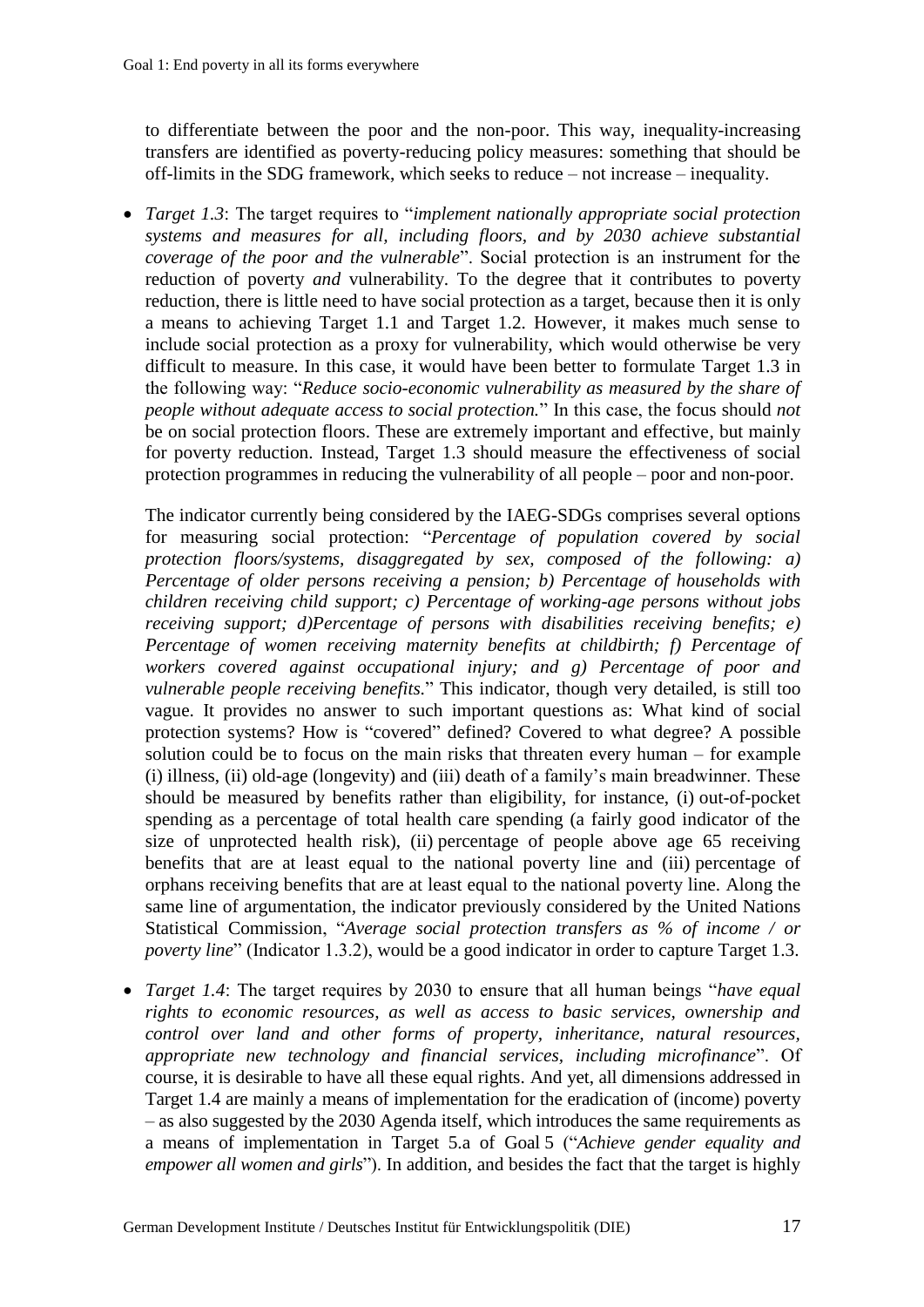ambitious, it is also extremely difficult to measure. It would probably require three or four indicators for each dimension to monitor progress in a meaningful way.

The IAEG-SDGs is currently considering two indicators in order to measure progress towards Target 1.4. The first indicator is the "*Proportion of the population living in households with access to basic services*". The quality of the indicator will depend on which basic services are going to be included in its measurement. Also, depending of course on the definition of basic services, the indicator is more than likely to overlap with other indicators measuring access to basic services such as health (Goal 3), education (Goal 4), water and sanitation (Goal 6) and the like. The second currently suggest indicator is the "*Share of women among agricultural land owners by age and location*". This is an interesting indicator, particularly with regard to gender equality. However, the quality of the indicator will depend on how land ownership will be defined, including the question of whether it is secure (e.g. from measures such as eviction, seizure or taking).

 *Target 1.5*: The target requires by 2030 to "*build the resilience of the poor and those in vulnerable situations and reduce their exposure and vulnerability to climate-related extreme events and other economic, social and environmental shocks and disasters*". Apparently, Target 1.5 is meant to focus on those kinds of risks that are normally not covered by social protection schemes, which may provide protection against life-cycle and health risks (longevity, work disability, illness, etc.) and some idiosyncratic economic risks (e.g. unemployment) but hardly ever covariate risks (e.g. currency crisis, external shocks such as the global financial and economic crisis), political risks (e.g. riots, civil war), natural risks (e.g. earthquakes, droughts) and ecological risks (e.g. river pollution, deforestation, floods). Target 1.5 overlaps considerably with Target 11.5 of Goal 11 ("*Make cities and human settlements inclusive, safe, resilient and sustainable*"), which focusses only on natural and environmental disasters and is much more concrete than Target 1.5: "*by 2030 significantly reduce the number of deaths and the number of affected people and decrease by y% the economic losses relative to GDP caused by disasters, including water-related disasters, with the focus on protecting the poor and people in vulnerable situations*."

Thus, it does not come as much of a surprise that the indicator currently considered by the IAEG-SDGs – the "*Number of deaths, missing people, injured, relocated or evacuated due to disasters per 100,000 people*" – is exactly the same indicator that is suggested to measure progress towards Target 11.5.

## *Means of implementation*

 *Target 1.a*: The target requires to "*ensure significant mobilization of resources from a variety of sources, including through enhanced development cooperation, in order to provide adequate and predictable means for developing countries, in particular least developed countries, to implement programmes and policies to end poverty in all its dimensions*". This is a rather broad requirement, but nevertheless very important to ensure that – despite the universality of the SDGs – poor countries are not left alone with their limited resources to deal with the crucial problems they face. In this regard, especially reference to curbing tax abuse that helped siphon an estimated US\$ 4.7 trillion off of developing countries during the 2002–2011 period could have made a huge difference.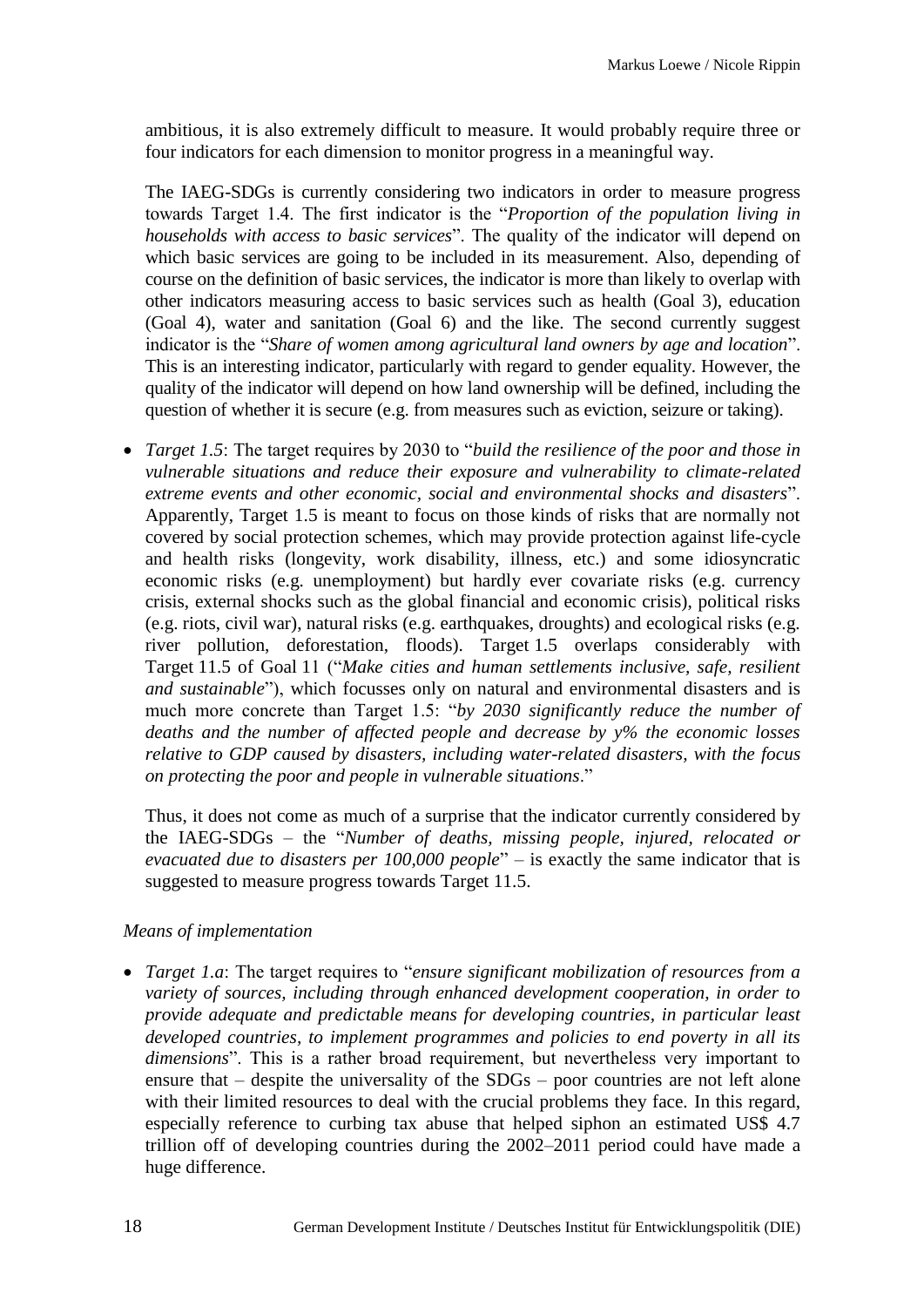*Target 1.b*: The target requires to "*create sound policy frameworks at the national, regional and international levels, based on pro-poor and gender-sensitive development strategies, to support accelerated investment in poverty eradication actions*". The nonspecific formulation of this requirement is advisable for a means of implementation for countries with such different national realities.

#### *Conclusion*

The formulation of the goal is not very clear. We recommend specifying it by using indicators focussing on income poverty and vulnerability. The targets are generally wellformulated and ambitious. Their operationalisation, however, is quite challenging. We have pointed out potential pitfalls of the indicators currently being considered by the IAEG-SDGs and have made some suggestions for improvement. The idea of an internationally coordinated national poverty measurement in particular should be taken into serious consideration.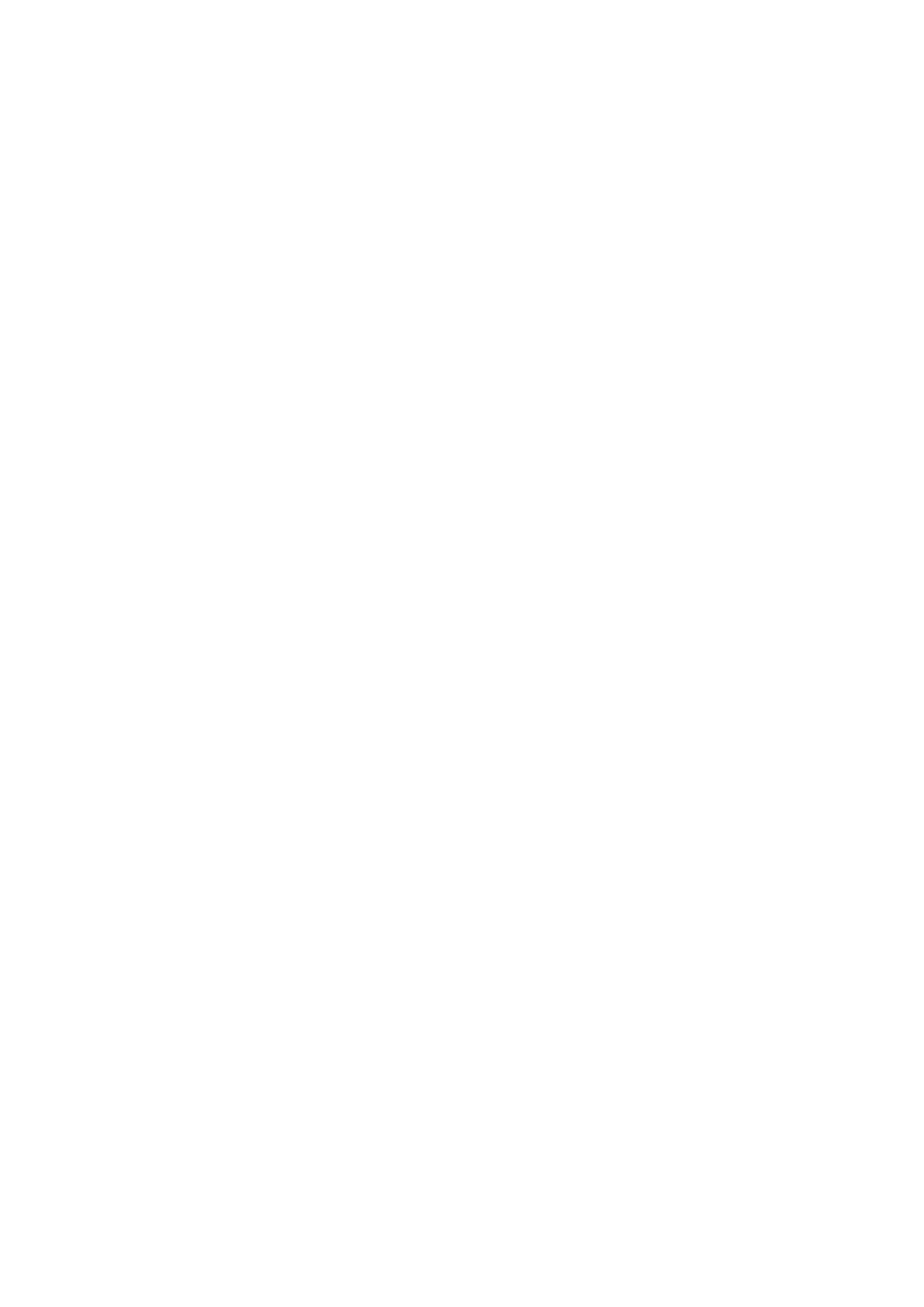## **Goal 2: End hunger, achieve food security and improved nutrition, and promote sustainable agriculture**

Francesco Burchi and Sarah Holzapfel

## *General assessment*

Goal 2 is about ending hunger, enhancing food and nutrition security, and promoting sustainable agriculture. Agriculture is viewed as the central element of this goal, therewith endorsing an agricultural, food-based, rural-centred approach. However, to alleviate hunger and promote food security and nutrition, there can be other "means" that are even more important in many countries. Why are non-agricultural development, conflict prevention and/or reduction and social / food security policies not addressed? The problem of food insecurity and malnutrition in urban areas is almost entirely neglected, despite the fact that more than half of the world population lives in urban areas. Finally, both the "utilisation" and the "stability" dimensions of food security are not being adequately addressed: in sub-Saharan Africa, in particular, diversification of diet is a key to fighting malnutrition, and diversification of crops and income-generating activities are fundamental to ensure stable access to food.

The title of the goal suggests a strong focus on food security and nutrition, which is partly misleading. Only two targets (Targets 2.1 and 2.2) directly address food security issues, whereas the remaining three targets – as well as the three means of implementation – are about agriculture or, broadly, food availability. The indicators proposed to measure progress towards targets sometimes measure inputs rather than outcomes. There can be important trade-offs within the goal, in particular between the target of doubling agricultural productivity and incomes of small-scale farmers and ensuring environmental sustainability. Moreover, there is strong overlap of some targets with other goals, in particular Goal 12 ("*Ensure sustainable consumption and production patterns*") and Goal 15 ("*Protect, restore and promote sustainable use of terrestrial ecosystems, sustainably manage forests, combat desertification, and halt and reverse land degradation and halt biodiversity loss*"), which highlights the lack of a systemic view of the 2030 Agenda. Finally, the targets referring to hunger and malnutrition are very ambitious, as they call for their elimination by 2030: while it may appear unrealistic, it is important to have this "ideal" benchmark in the target.

## *Operationalisation*

The goal includes five targets and three suggestions for means of implementation.

 Target 2.1 requires by 2030 to "*end hunger and ensure access by all people, in particular the poor and people in vulnerable situations, including infants, to safe, nutritious and sufficient food all year round*". The target is ambitious and well formulated.

The Prevalence of Undernourishment indicator of the Food and Agriculture Organization of the UN (FAO) could be used to track this target, as suggested by the Inter-Agency and Expert Group on SDG Indicators (IAEG-SDGs), but its limitations have to be taken into serious consideration. In particular, it strongly depends on food availability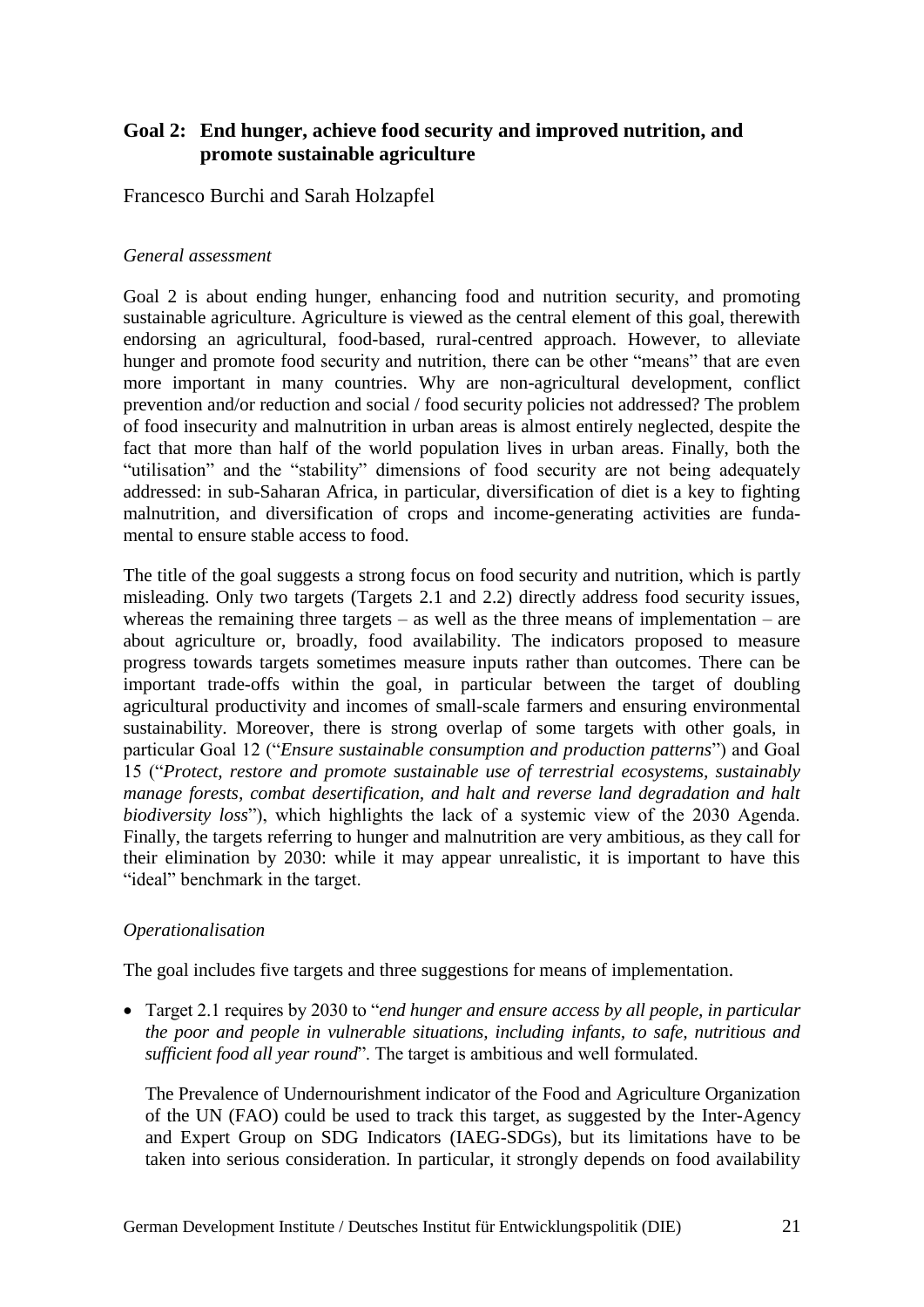and a stylised national income distribution curve: given the fact that household surveys are rarely conducted, food distribution is assumed to remain the same, therefore any increase in food availability, reduction in price or increase in average income necessarily leads to a reduction in hunger. It is suggested to adjust the national indicator with local (household or personal) level data as much as possible and document such adjustments. The second indicator proposed by the IAEG-SDGs measures the prevalence of population with moderate or severe food insecurity, based on the Food Insecurity Experience Scale. This indicator is a more adequate measure of food insecurity and focusses on the access dimension. It has, however, been evaluated by countries participating in the United Nations Statistical Commission (UNStats) survey as being very difficult to collect, even with strong efforts. An alternative indicator that could be considered is the mean or median "household dietary diversity score", which is also a measure of economic access to food. Although in the last years the number of surveys covering information on diet has significantly increased, more funds are required to conduct these surveys more frequently at the country level.

 Target 2.2 requires by 2030 to "*end all forms of malnutrition, including achieving by 2025 the internationally agreed targets on stunting and wasting in children under five years of age, and address the nutritional needs of adolescent girls, pregnant and lactating women, and older persons*". The target is good, as it addresses a fundamental problem – that of malnutrition. We agree with the level of ambition: the target is set at an "ideal" level, like for Goal 1 ("*End poverty in all its forms everywhere*"), as it calls for "*ending all forms of malnutrition by 2030*". Although it may appear unrealistic, in our view it is important to set this ideal benchmark, as this should be the target for national governments and the development community in general.

The indicator of child stunting is the right indicator for Target 2.2, being a widely recognised measure of chronic malnutrition. Access to drinkable water and sanitation are fundamental elements for fighting malnutrition, too; however, they are already addressed separately in Goal 6 ("*Ensure availability and sustainable management of water and sanitation for all*").

The agencies and entities that have provided input to the IAEG-SDGs rightly acknowledge the growing problem of overweight persons in both developed and developing countries. The proposed indicator "*prevalence of overweight in children under 5 years of age*" was, however, not given priority by the IAEG-SDGs. We suggest reconsidering this decision because of the immense physical, psychological and social consequences of being overweight or obese. In theory, we should also go beyond the proposal to concentrate only on children under five. It would be important to refer to adults too, as about 39 per cent of adults aged 18 years and over were overweight in 2014, according to the World Health Organization. However, given the high extra costs of data collection, the exclusive measurement of overweight among preschool children may be a good compromise: an overweight preschool child is, in fact, far more likely than a normal-weight child to become an overweight or obese adult. This, in turn, increases significantly the likelihood of experiencing non-communicable diseases such as cardiovascular diseases, musculoskeletal disorders and certain types of cancer.

 Target 2.3 requires by 2030 to "*double the agricultural productivity and the incomes of small-scale food producers, particularly women, indigenous people, family farmers,*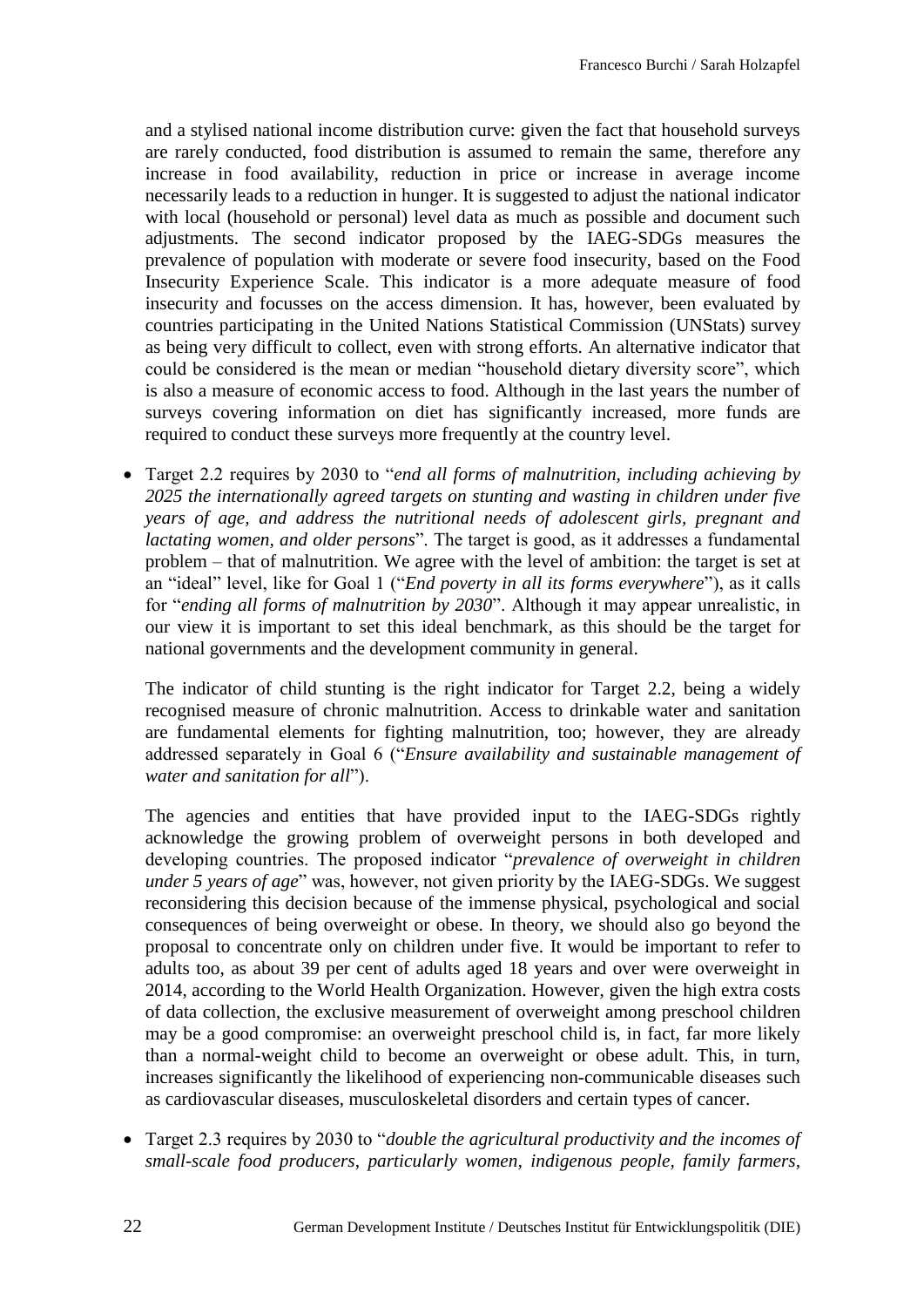*pastoralists and fishers, including through secure and equal access to land, other productive resources and inputs, knowledge, financial services, markets, and opportunities for value addition and non-farm employment*". Thus, the target focusses on access to food for farmers and other vulnerable groups in rural areas, as well as on overall food availability. In general, this target is good, but why "double" productivity? And why "double" the income? Whereas this target may be reasonable in areas of sub-Saharan Africa with very low productivity, this is a non-reasonable target in many other areas, especially in high- and middle-income countries. Also, productivity gains raise food access only as long as prices do not change: What if such huge production increases lead to price collapses and make improvements in productivity and income mutually incompatible? Finally, there is often a trade-off between a large increase in productivity and sustainability. Why focus only on rural people? Another problem is that Target 2.3, while emphasising productivity, does not mention the other great problem of vulnerable agricultural producers: the need for diversification of production, employment and income, which may reduce risks related to market volatility, climate change and natural disasters. Also, agricultural diversification may improve nutrition and the natural environment.

The IAEG-SDGs has proposed only one indicator for Target 2.3, which measures the value of agricultural production per labour unit in constant US dollars by classes of farming / pastoral / forestry enterprise size. This indicator is a far better proxy for smallholder income than the one previously suggested by UNStats, "*value of agricultural production per hectare*". The latter, in fact, is useful only as a measure for agricultural productivity. However, also the IAEG-SDGs proposal has an important drawback. According to estimates from the International Food Policy Research Institute, rural households in developing countries earn about 35–50 per cent of their income from non-farm sources (e.g. off-farm employment and remittances), and this share is increasing. Since income poverty is measured as part of Goal 1 ("*End poverty in all its forms everywhere*"), we also suggest including a measure of rural income poverty as part of that goal. One option is to disaggregate the poverty indicators proposed by the IAEG-SDGs for Goal 1, not only by sex and age group, but also by rural / urban areas. It is surprising that rural poverty is not specifically addressed in Goal 1, although nearly 70 per cent of the world's poor live in rural areas.

 Target 2.4 requires by 2030 to *"ensure sustainable food production systems and implement resilient agricultural practices that increase productivity and production, that help maintain ecosystems, that strengthen capacity for adaptation to climate change, extreme weather, drought, flooding and other disasters, and that progressively improve land and soil quality*". This is an interesting target, but it is difficult to see it together with Targets 2.1 and 2.2 especially. Moreover, Goal 12 *(*"*Ensure sustainable consumption and production patterns*") is explicitly about sustainable consumption and production. We suggest that implementation (and thus indicators) focus on people's adoption of sustainable practices, and thus on the "stability" dimension of food security and on their resilience.

The IAEG-SDGs proposes to measure the percentage of agricultural area under sustainable agricultural practices as a proxy for Target 2.4. This is a much better indicator for the target than the two indicators initially proposed by UNStats, which measure absolute and per hectare / unit emissions of greenhouse gases, and thus focus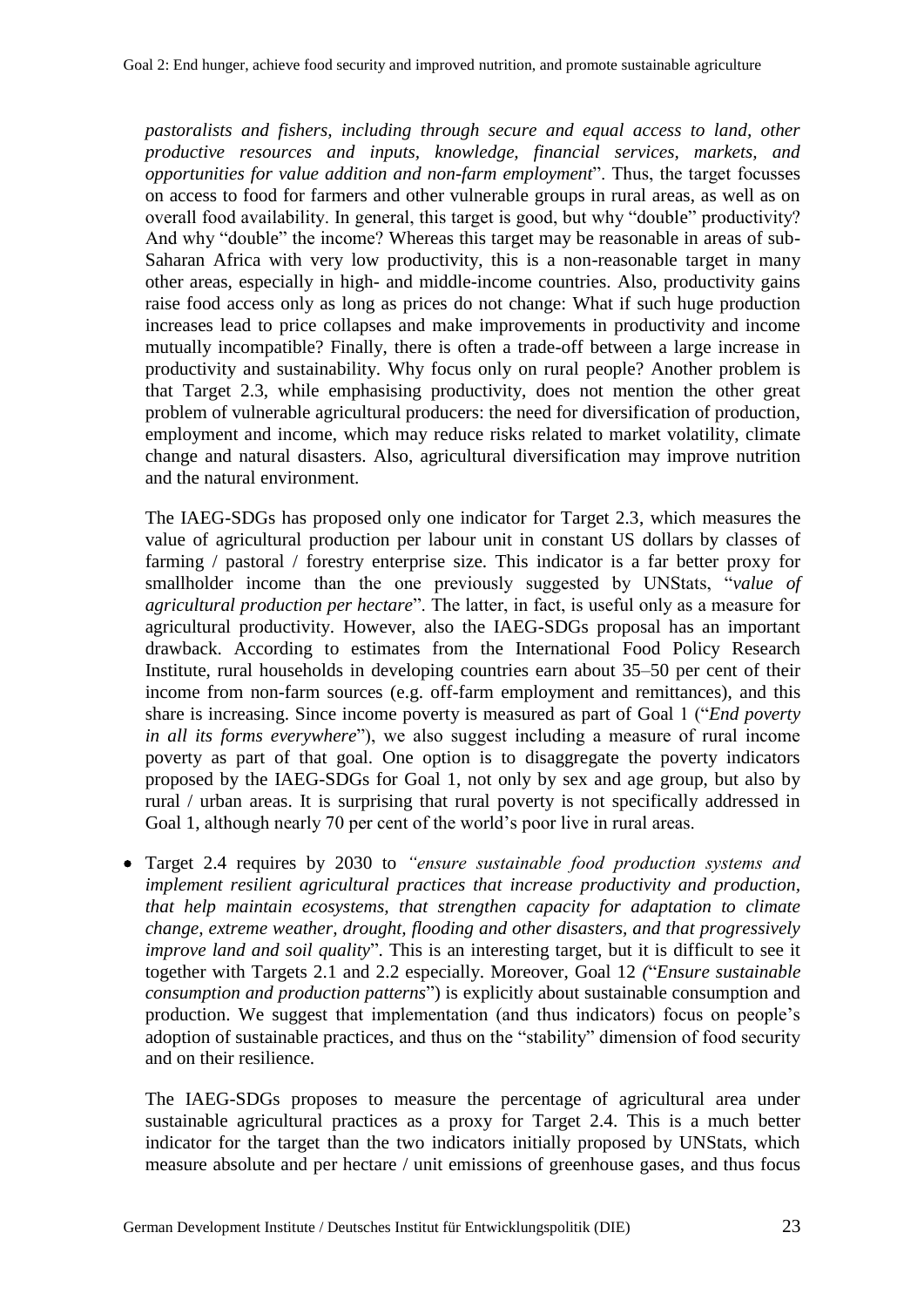on only a single aspect of sustainability not directly related to sustainable food production. An indicator measuring the area under sustainable agricultural practices is, however, not yet available, and data for computing the indicator would have to be gathered through records held by countries in the process of participating in various schemes and strategies for environmental sustainability (e.g. protected areas, payment for environmental services, voluntary standards, etc.). If this were to be done, it is likely that the data would be incomplete and not comparable across countries. The FAO is, however, currently carrying out a consultation process on developing an indicator measuring the area under sustainable land management, which, if successful, could be used. Alternatively, indicators for which data is at least partly available – such as the FAO indicators "*conservation agriculture area (>30% ground cover) as a % of agricultural land*" or "*average carbon content in the topsoil as a % in weight*" – could be considered by the IAEG-SDGs.

 Target 2.5 requires by 2020 to "*maintain genetic diversity of seeds, cultivated plants, farmed and domesticated animals and their related wild species, including through soundly managed and diversified seed and plant banks at national, regional and international levels, and ensure access to and fair and equitable sharing of benefits arising from the utilization of genetic resources and associated traditional knowledge as internationally agreed*". The target focusses on the conservation of genetic resources, and, generally speaking, natural resources, which is the topic addressed in Goal 15 *(*"*Protect, restore and promote sustainable use of terrestrial ecosystems, sustainably manage forests, combat desertification, and halt and reverse land degradation and halt biodiversity loss*"). Target 15.6 *(*"*Ensure fair and equitable sharing of the benefits arising from the utilization of genetic resources, and promote appropriate access to genetic resources*"), in particular, is closely linked to this; Target 2.5 concentrates more on the availability of genetic resources and Target 15.6 on their use. As negotiations concerning goals and targets are over, we suggest that policy-makers treat Target 2.5 more like a means of implementation of Goal 2, as agro-biodiversity is a key to stable food supply in the long run. The indicator "*ex situ crop collection enrichment index*", which measures global trends in the diversity of *ex situ* conserved material, is a good proxy for the genetic diversity of seeds and cultivated plants. It does not, however, address the issue of ensuring access to – and fair and equitable sharing of – benefits from the utilisation of genetic resources.

#### *Means of implementation*

- Target 2.a requires to "*increase investment, including through enhanced international cooperation, in rural infrastructure, agricultural research and extension services, technology development, and plant and livestock gene banks to enhance agricultural productive capacity in developing countries, in particular in least developed countries*". It is a good means of implementation.
- Target 2.b requires to "*correct and prevent trade restrictions and distortions in world agricultural markets including by the parallel elimination of all forms of agricultural export subsidies and all export measures with equivalent effect, in accordance with the mandate of the Doha Development Round*". It concerns trade more generally, and not just trade in food commodities. It is also relevant for Goal 17 ("*Strengthen the means of*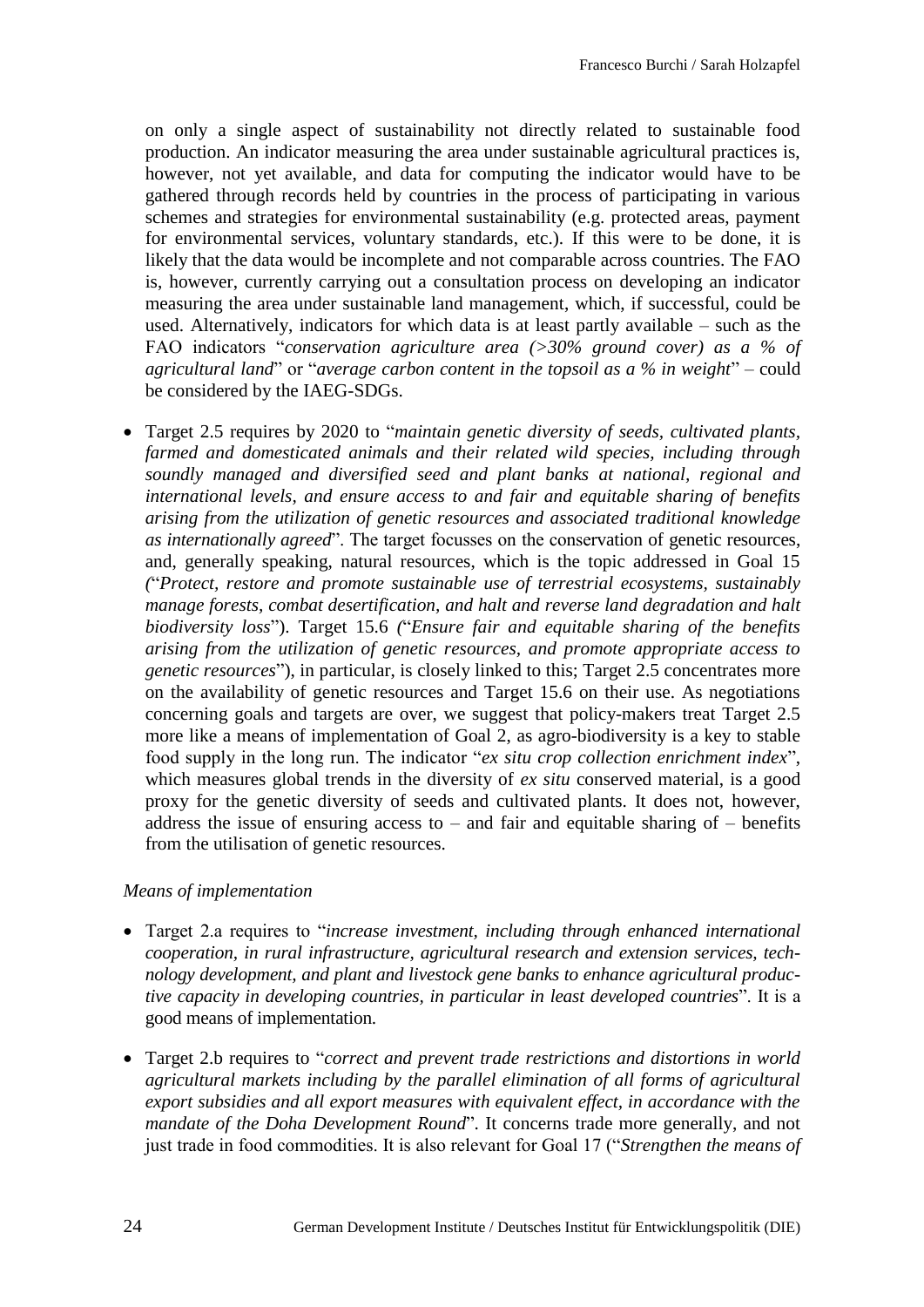*implementation and revitalize the global partnership for sustainable development*"), as there is a specific sub-section on "Trade".

 Target 2.c requires to "*adopt measures to ensure the proper functioning of food commodity markets and their derivatives, and facilitate timely access to market information, including on food reserves, in order to help limit extreme food price volatility*". This is a good means of implementation, although it lacks consideration of action beyond agriculture and rural areas.

There is no mention of means of implementation concerning social and nutritional policies. Possible options would have been to include investment in nutrition and implementation of nutrition policies, which, based on empirical evidence, reduce hunger and improve food security and nutrition. Among these are: school feeding programmes, vitamin A and micronutrient supplementation programmes. Another option would have been to include national and international food safety nets to increase resilience to external shocks as means of implementation. Finally, investments in agro-industrial development would also have been supportive of Goal 2.

#### *Conclusion*

This goal addresses a broad range of crucial topics, and the targets to end hunger and malnutrition as well as to double productivity and income of smallholders are extremely ambitious. To achieve the targets, consistent and increased efforts of developed as well as developing countries are necessary that contribute towards improving the four dimensions of food security, i.e. availability of and access to food, food utilisation and stability. A main challenge is to address the tradeoffs inherent in Goal 2 between the target of achieving sustainable food production and the target of doubling productivity.

The four means of implementation are well chosen and will contribute towards achieving Goal 2 but are at the same time too focussed on agriculture and rural areas. We recommend countries to also adopt and continually improve nutritional and social policies, which have proved to be effective in several countries and are an equally important means of implementation of Goal 2. Moreover, it is important to mention that challenges related to food and nutrition security occur not only in rural but also urban areas, where already more than half of the world population lives today. We therefore encourage countries to also take action against hunger in urban and peri-urban areas.

Finally, the priority indicators proposed by the IAEG-SDGs offer a good list of indicators to start with. We suggest only small changes in indicators for Target 2.1. The indicators proposed for the remaining four targets, however, have been found to be incomplete because they neglect several important elements of the targets. While acknowledging that only a limited number of indicators can be chosen, we nevertheless propose using additional indicators to avoid unintended consequences, such as tunnel vision, i.e. an emphasis on aspects quantified through SDG indicators at the expense of unquantified performance aspects. For Target 2.3, we also suggest measuring the prevalence of overweight persons, which is a growing problem not only in developed but also developing countries. The indicator proposed for Target 2.3 does not cover the problem of access to food for households relying heavily on non-agricultural activities. Therefore, it should be integrated with an indicator for rural income poverty. The indicator proposed for Target 2.5 neglects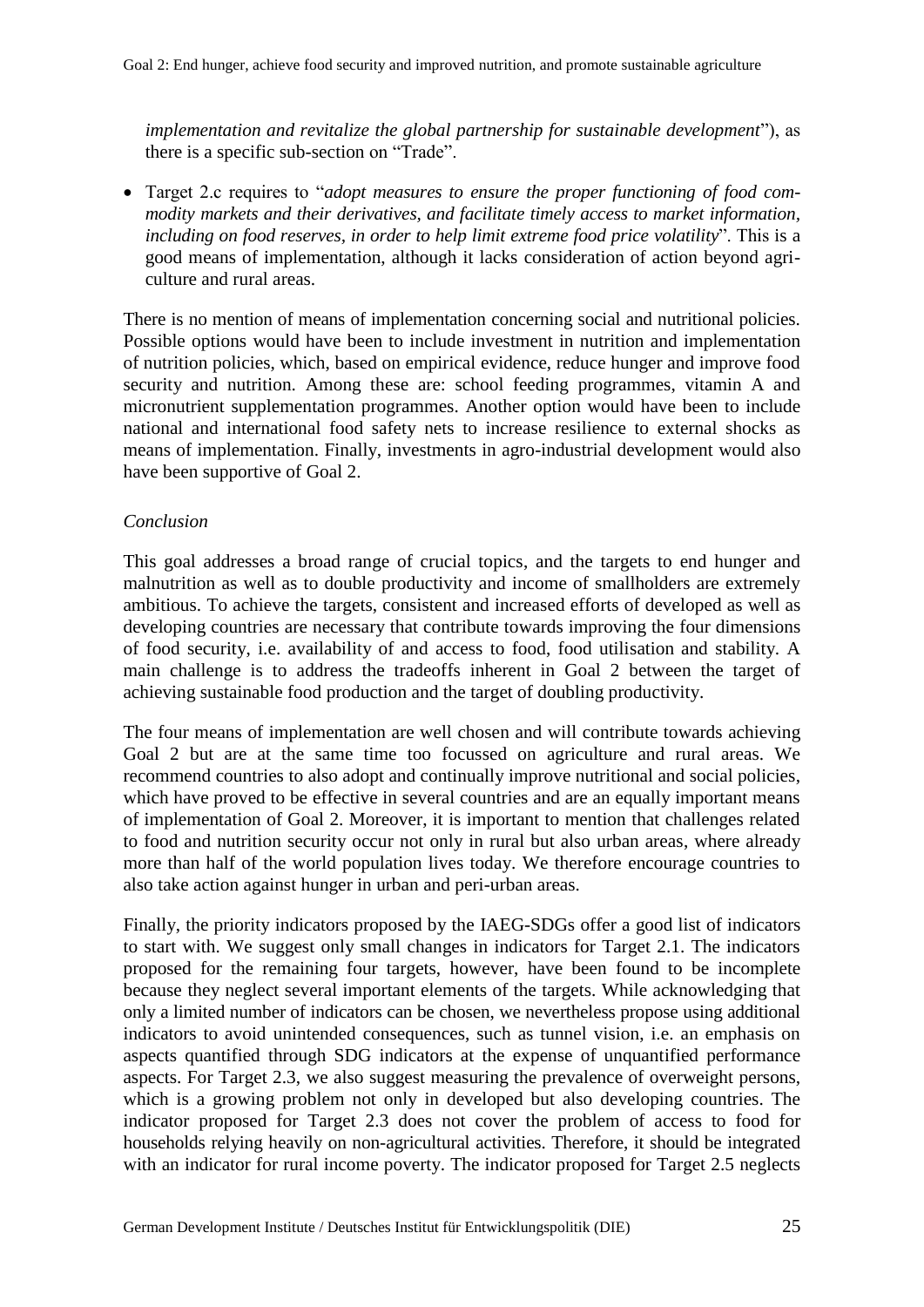the issue of equitable access to genetic resources and the fair and equitable sharing of the benefits from their utilisation, which is also an important precondition for achieving Goal 2 and Targets 2.3 and 2.4 in particular. Finally, although the proposed indicator for Target 2.4 is a well-suited indicator, it does not yet exist and requires information that at the moment is missing in several countries.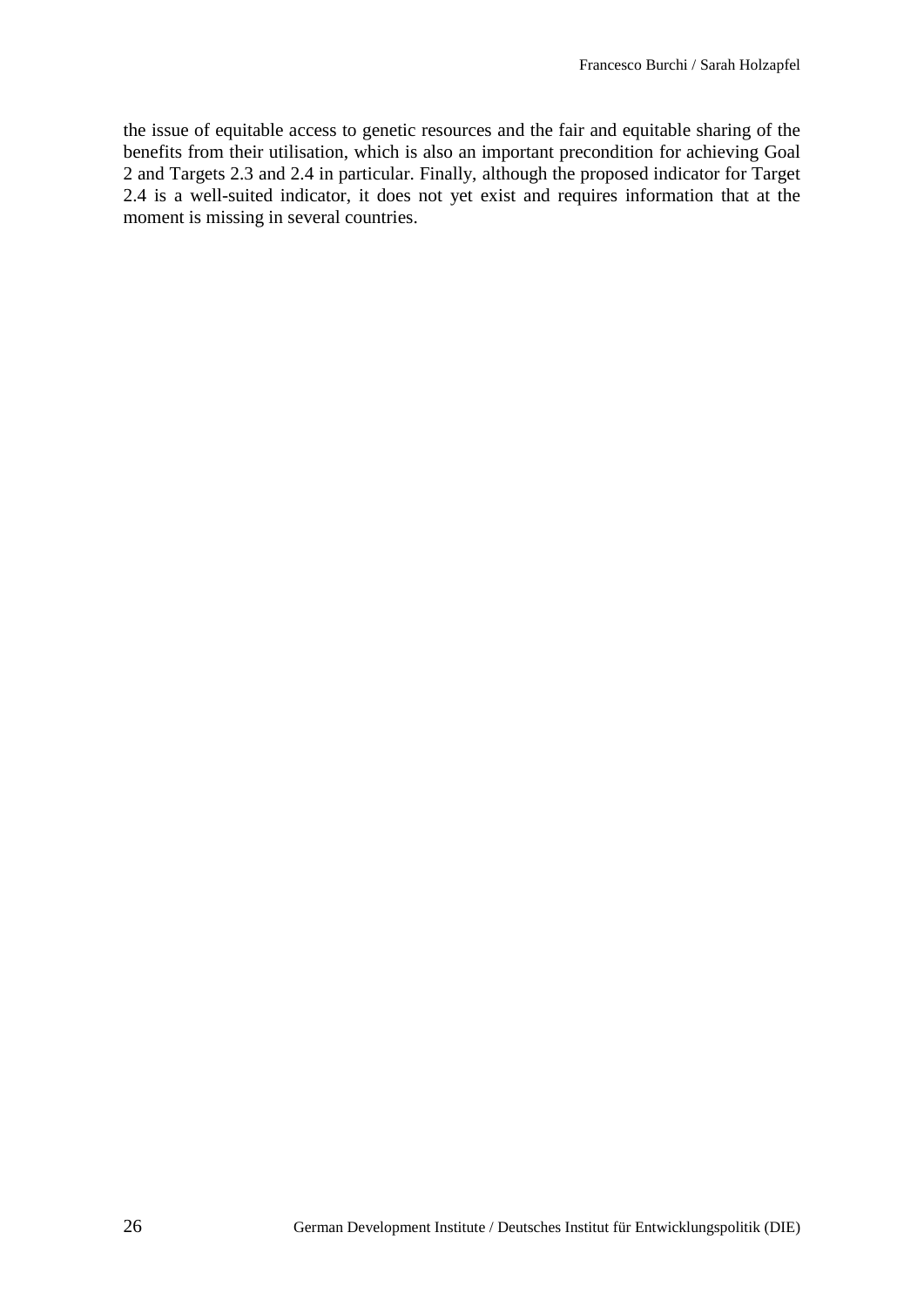# **Goal 3: Ensure healthy lives and promote well-being for all at all ages**

Katharina Stepping and Nicole Rippin

### *General assessment*

Goal 3 is about ensuring healthy lives and promoting well-being for all at all ages. The goal's focus on ensuring healthy lives rather than preventing diseases or infirmity is highly welcome, yet the level of ambition is likely unrealistic, given the current operationalisation of the goal. Though ensuring healthy lives for all is clearly an aspiration for the long term, it is likely unachievable by 2030 and is not reflected by most of the targets of Goal 3. At first sight, hence, the operationalisation does not sufficiently reflect the comprehensiveness expressed in the tone of the goal, as many targets aim at combating specific diseases rather than promoting healthy lives. Still, combating these specific diseases will meaningfully contribute to promoting healthy lives in developed and developing countries. Furthermore, these targets can be interpreted as the attempt to translate the comprehensive, yet intangible goal into something more tangible and possible to implement.

Goal 3 is among the most specific SDGs with a number of clear, measurable targets. It is a direct result of the fact that Goal 3 can build on experiences with the Millennium Development Goals (MDGs), which had a very strong focus on health (MDGs 4, 5 and 6). In this regard in particular, it is unfortunate that some of the main lessons learnt from the MDGs have not been accounted for. Clear examples are Targets 3.1, 3.4 and 3.6, which focus on global reductions only. Global targets not only risk masking significant variations in the starting conditions of countries but also risk being adopted at the national level, as experience with the MDGs has demonstrated. The Inter-Agency and Expert Group on SDG Indicators (IAEG-SDGs) suggests repeatedly disaggregating data by geographic location (e.g. urban and rural) but also by age group, sex and income as data systems improve. Furthermore, a simple adoption of global targets at the national level is highly disadvantageous to countries with bad starting conditions (William Easterly's article "How the Millennium Development Goals Are Unfair to Africa" from 2009 is a prominent source in this regard).

A positive feature of the goal is that the majority of targets apply to developing and developed countries alike, despite the goal's history with the MDGs. The importance of targets such as maternal, infant and child mortality justifies their inclusion, despite their greater relevance for developing countries.

Finally, Goal 3 is complementary to a number of other goals. First, the implementation of social protection schemes required in Goal 1 includes health protection. Second, health is crucial for the ability to get educated (Goal 4), as well as education being supportive of health. Third, safe drinking water and adequate sanitation and hygiene (Goal 6) contribute towards limiting the spread of diseases. Fourth, employment and economic well-being (Goal 8) strengthen the possibilities for purchasing health care where it is not publicly provided, and good health also increases productivity and well-being. Fifth, Goals 13, 14 and  $15$  – with their focus on ecosystem services and environmental well-being – complement Goal 3, at least indirectly.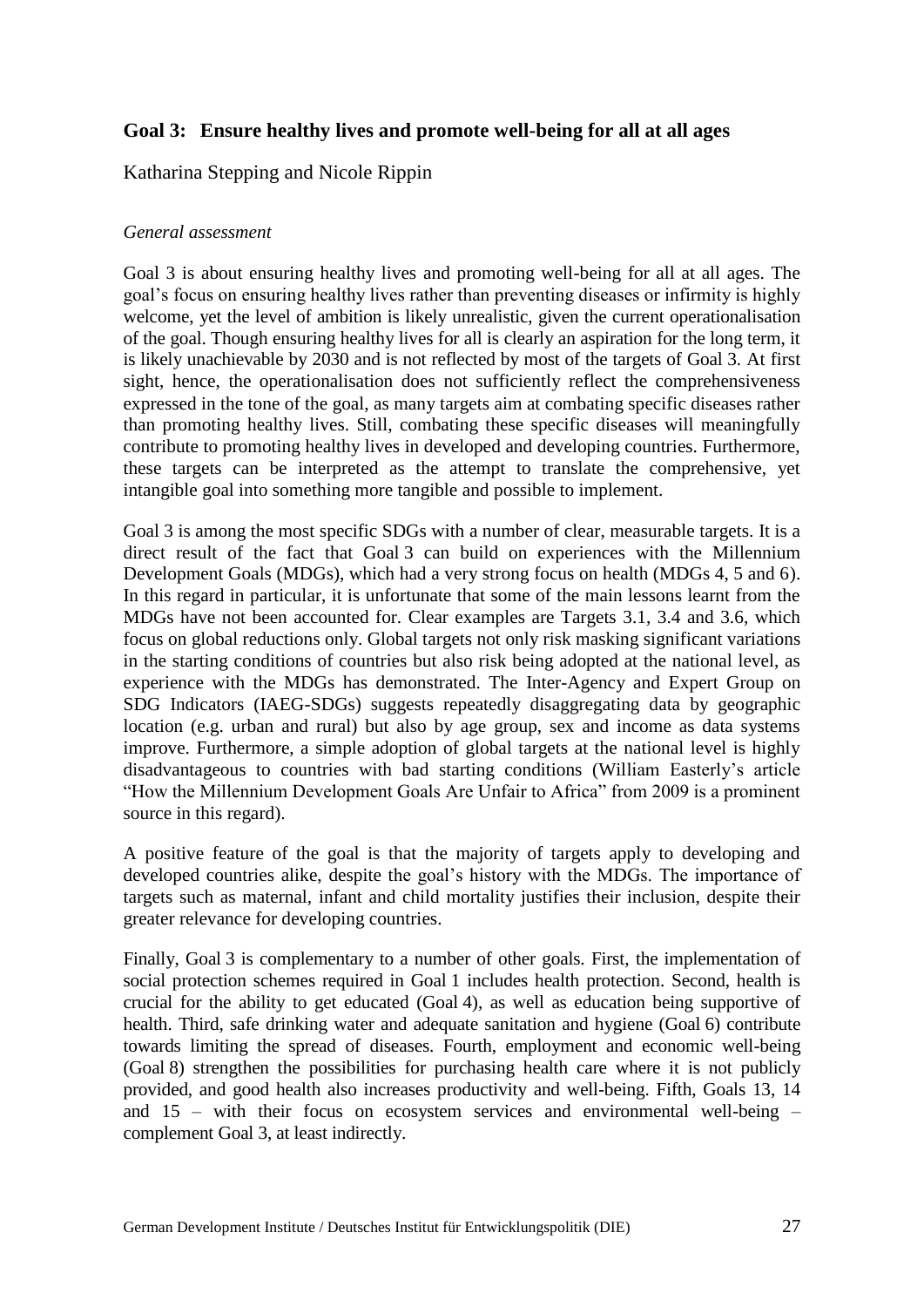### *Operationalisation*

The goal is operationalised through nine targets and four suggestions for means of implementation. Most of the targets deal with health issues that are relevant for developing and developed countries alike. Most of the targets are very precise; the levels of ambition, however, vary considerably between the targets.

 *Target 3.1*: The target requires by 2030 to "*reduce the global maternal mortality ratio to less than 70 per 100,000 live births*". This is a welcome continuation of an important MDG target, yet two of the main lessons learnt from the MDGs have been disregarded. First, the global focus of the target will most likely not prevent its translation into a goal adopted at the national level. But the simple adoption at the national level is highly unfair to those countries with challenging starting conditions. Countries should therefore use their national implementation plans to specify their own national target values that reflect their specific starting conditions. Second, data on maternal mortality rates are highly unreliable. We welcome the use of the indicator "*Skilled birth attendance*" (Indicator 3.1.2) included in the technical report by the IAEG-SDGs in addition to maternal mortality rates because of the unreliability of the latter.

Many developing countries lack a death (and often also birth) registration system, which makes it virtually impossible to derive a reliable number of maternal deaths. We urge calling for the implementation of death and birth registration systems as an important part of the data revolution proposed by the Sustainable Development Solutions Network (SDSN, 2015). The importance of birth registration is reflected in Target 16.9: "*By 2030, provide legal identity for all, including birth registration.*" On a similar note, Targets 17.18 and 17.19 call for "*the availability of high-quality, timely and reliable data*" and statistical capacity-building.

- *Target 3.2*: The target requires by 2030 to "*end preventable deaths of newborns and children under 5 years of age, with all countries aiming to reduce neonatal mortality to at least as low as 12 per 1,000 live births and under-5 mortality to at least as low as 25 per 1,000 live births*". The great importance of the target justifies its high level of ambition; however, it will be crucial to ensure that poor countries are not left alone with their limited resources to deal with this task, as low-income countries face much greater difficulties. Target 3.2 is closely linked with Target 2.2 on ending all forms of malnutrition, as malnutrition is a frequent cause of death for newborns and children under five years of age.
- *Target 3*.*3*: The target requires by 2030 to "*end the epidemics of AIDS, tuberculosis, malaria and neglected tropical diseases and combat hepatitis, water-borne diseases, and other communicable diseases*". The target is highly ambitious and seeks to include important diseases that have been neglected in the MDGs but afflict many – often poor – people in developing countries. However, the list of communicable and noncommunicable diseases mentioned by Targets 3.3 and 3.4 includes more than 25 diseases, and it would be far too costly to measure them all.

The IAEG-SDGs currently suggests four indicators (instead of the usual one to two) that focus on HIV, tuberculosis, malaria and hepatitis B to capture Target 3.3. The only difference when compared to the MDGs is the additional suggestion of an indicator to capture hepatitis B, for which – according to the IAEG-SDGs – estimates are currently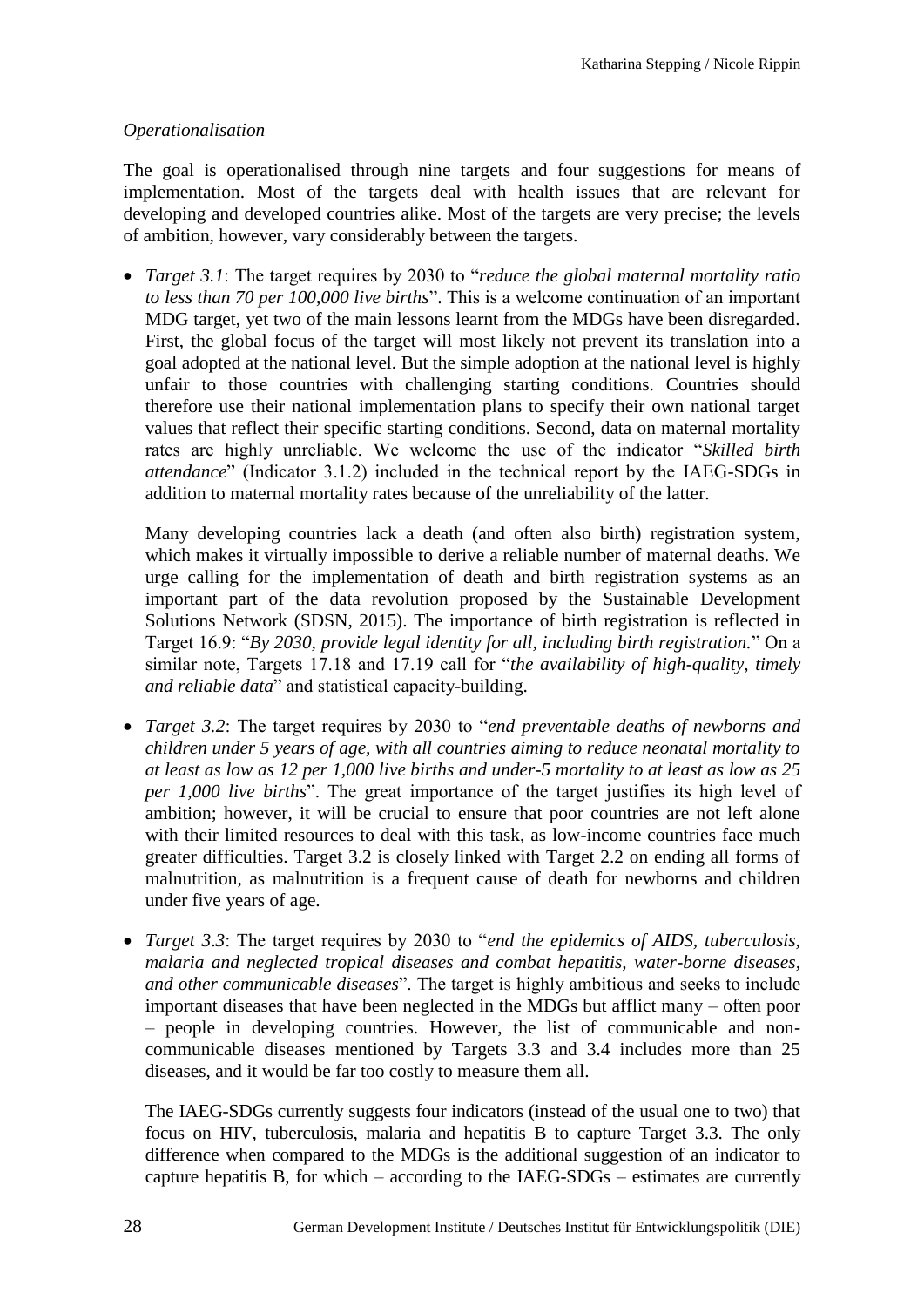under development for all countries. Neglected tropical diseases, water-borne diseases and other communicable diseases that are also addressed in Target 3.3 are not included in the current list of suggested indicators. This concentration on a very small sample of diseases directly leads to the same problems experienced with the MDGs, whereby a defined set of health concerns attracted many resources, regardless of the dominant causes of illness and mortality in low- and middle-income countries.

An interesting alternative indicator to Targets 3.3 and 3.4 could be the Healthy Life Expectancy (HALE). HALE is defined as "*the average number of years that a person can expect to live in 'full health' by taking into account years lived in less than full health due to disease and/or injury*", and has already been calculated for 187 countries for the time period 1990–2010. Though measuring HALE is certainly difficult, the same can be said for many of the communicable and non-communicable diseases listed in Targets 3.3 and 3.4, if they were to be measured. An additional argument for HALE is that it no longer focusses on any specific disease – whereas the MDGs' focus on specific diseases was strongly debated – but mirrors the comprehensive nature of health.

- *Target 3.4*: The target requires by 2030 to "*reduce by one-third pre-mature mortality from non-communicable diseases (NCDs) through prevention and treatment, and promote mental health and wellbeing*". Again, the universal target value of one-third is not appropriate in the light of the very different starting conditions at the national level. As already suggested for the implementation of Target 3.1, countries should use their national implementation plans to specify their own national target values that reflect their specific starting conditions. The most serious problem of Target 3.4, however, is the same as with Target 3.3. Instead of trying to capture the target using the indicator "*Probability of dying of cardiovascular disease, cancer, diabetes, or chronic respiratory disease between ages 30 and 70*", as suggested by the IAEG-SDGs, it might be advisable to use HALE as an alternative indicator.
- *Target 3.5*: The target requires to "*strengthen prevention and treatment of substance abuse, including narcotic drug abuse and harmful use of alcohol*". As no clear target value is specified, the level of ambition of the global target is unclear. National implementation plans should be used to specify national targets for the envisioned reduction of, e.g., substance abuse. As such, the target may still be useful for raising awareness about substance abuse, yet the measurement is difficult, because substance abuse happens mostly off the record. Consequently, the indicator currently suggested by the IAEG-SDGs ("*Coverage of treatment interventions (pharmacological, psychosocial and rehabilitation and aftercare services) for substance use disorders*") can only partly capture the target.
- *Target 3.6*: The target requires by 2020 to "*halve global deaths and injuries from road traffic accidents*". With a target year of 2020, Target 3.6 is likely to be overambitious and falls out of the scheme. Again, national implementation plans will need to set targets based on national conditions in order to avoid setting up the poorest countries for failure. The IAEG-SDGs' considered indicator "*Number of road traffic fatal injury deaths per 100 000 population (age-standardized)*" is a highly relevant proxy but fails to register injuries from road traffic accidents.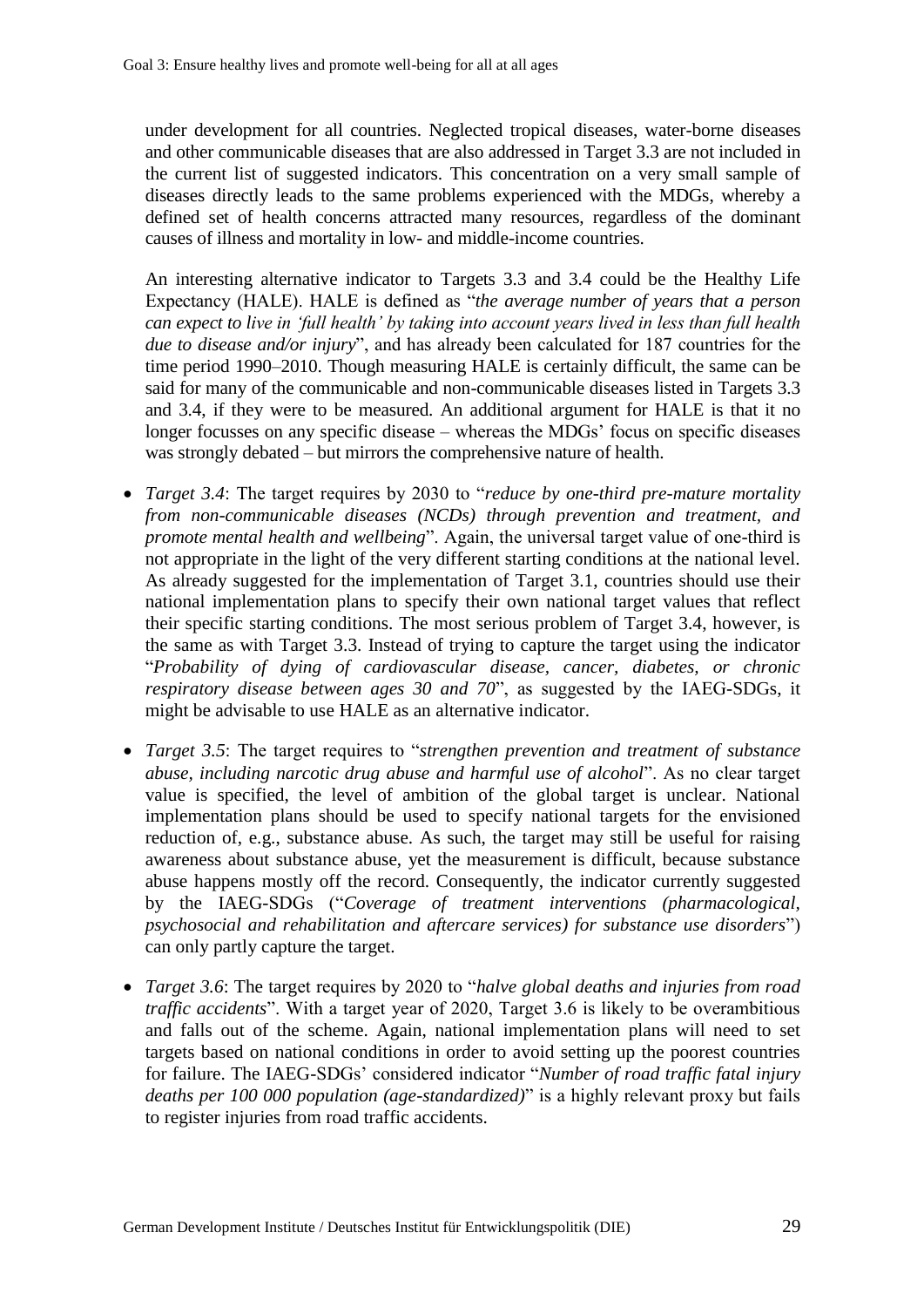- *Target 3.7*: The target requires by 2030 to "*ensure universal access to sexual and reproductive health care services*". Target 3.7 is a precise and ambitious target. The target is ambitious because it is very difficult to capture but also because its achievement will likely require fundamental changes in terms of sexuality and reproduction in many societies. One of the two indicators currently considered by the IAEG-SDGs, the "*Adolescent birth rate (10-14, 15-19)*", is an important indicator to keep track of unwanted adolescent pregnancies. However, it reflects the access to sexual and reproductive health care services by adolescents only indirectly and does not reflect the access by the rest of the population. The other indicator, "*Percentage of women of reproductive age (15-49 years) who have their need for family planning satisfied with modern methods*", would be better suited to measure these access opportunities but is difficult to measure. The indicator that the SDSN suggested (SDSN, 2015), i.e. "*contraceptive prevalence rate*" (Indicator 29), would be an alternative that is easier to measure but still a good proxy to capture this target. Also, the World Health Organization (WHO) indicator "*density of nursing and midwifery personnel (total number per 1000 population)*" would be a meaningful indicator because this personnel is estimated to deliver more than 80 per cent of the health care services in almost all countries.<sup>3</sup>
- *Target 3.8*: The target requires to "*achieve universal health coverage (UHC), including financial risk protection, access to quality essential health care services, and access to safe, effective, quality, and affordable essential medicines and vaccines for all*". With the specific mentioning of quality aspects, the target seeks to overcome the failure of similar input targets in the MDGs, such as the requirement of universal enrolment, which led to an increase in the number of children attending school but at the expense of educational quality.

It is very challenging to include quality aspects at the indicator level. The suggestion by the IAEG-SDGs to use the indicator "*Coverage of tracer interventions (e.g. child full immunization, ARV therapy, TB treatment, hypertension treatment, skilled attendant at birth, etc.*)" is sensible in that it measures health outcomes in terms of prevention services (e.g. immunization) and in terms of treatment services (e.g. skilled birth attendance). The other indicator, proposed by the IAEG-SDGs, "*Fraction of the population protected against catastrophic/ impoverishing out-of-pocket health expenditure*", however, was rated in the UNStat's report from March 2015 as being, at best, "*only feasible with strong effort, in need for further discussion and somewhat relevant*". An even better use of funds could possibly be made by enhancing the quality of important output indicators such as HALE. In any case, it is crucial to keep a target on universal health coverage because, although there is a considerable overlap of Target 3.8 with Targets 1.3 and 1.5 concerning social protections, those targets do not explicitly mention health protection.

 *Target 3.9*: The target requires by 2030 to "*substantially reduce the number of deaths and illnesses from hazardous chemicals and air, water, and soil pollution and contamination*". This target is imprecise and therefore not clear in its ambition. It points at the negative effects of environmental pollution and contamination on health and thereby emphasises these important links. Yet, it poses severe challenges for

**.** 

<sup>33</sup> Source: http://www.who.int/gho/health\_workforce/nursing\_midwifery\_density/en/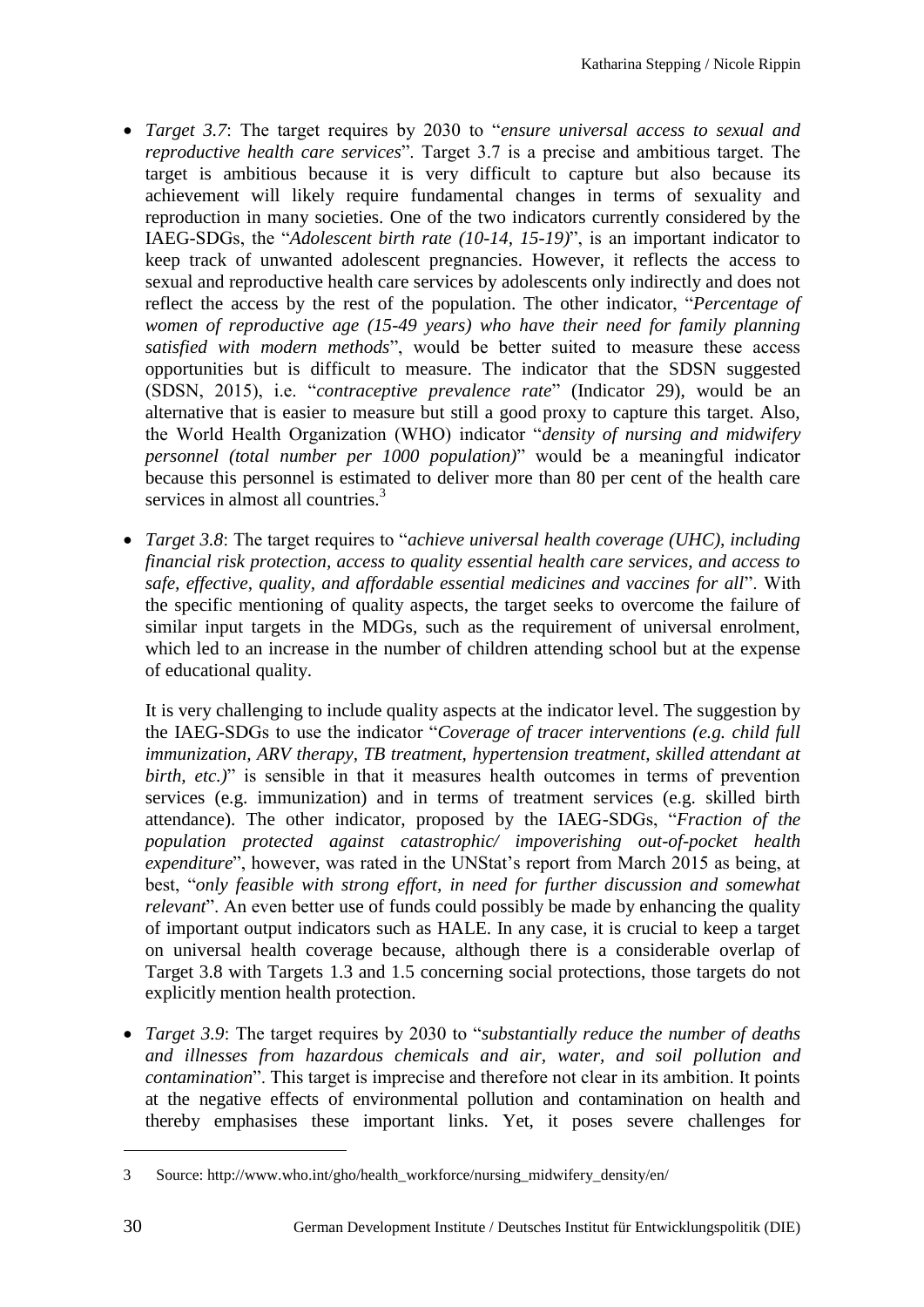measurement because it is almost impossible to directly attribute deaths and illnesses to such environmental factors, as these cause health problems that interact with – and are aggravated by – poor physical conditions, for instance. The indicator proposed by the IAEG-SDGs, i.e. "*Population in urban areas exposed to outdoor air pollution levels above WHO guideline values*", captures only the level of outdoor air pollution in cities, which does not directly account for household air pollution in cities, excludes air pollution in rural areas altogether and cannot reflect any other pollution type. However, this innovative target will hopefully stimulate efforts to develop more adequate indicators in the near future.

### *Means of implementation*

The means of implementation (Targets 3.a–d) have been far less successful than the targets themselves in combining requirements for developing and developed countries. With the exception of Target 3.a, which merely requires strengthening the implementation of the Framework Convention on Tobacco Control in all countries, all targets explicitly refer to developing countries. This goes against the aspired universal character of the 2030 Agenda, but, of course, it also highlights the need of poor countries to receive external support.

### *Conclusion*

The goal's focus on healthy lives and well-being, instead of the mere absence of disease or infirmity, is not sufficiently reflected in its operationalisation. This could be mended if Targets 3.3 and 3.4 – with their focus on specific communicable and non-communicable diseases – were to be measured by changes in the HALE indicator. The targets for the goal are, in general, precise in their formulation with a rather high level of ambition. Targets 3.1, 3.4 and 3.6, however, focus on global reductions only. Whereas the experience with the MDGs demonstrated that the compelling advantages of country comparisons contributed to the adoption of global goals at the national level, the 2030 Agenda foresees the requirements for national implementation plans that will reflect national circumstances and will prevent these targets from unfairly impacting those countries with bad starting conditions. We welcome the inclusion of Target 3.9 but anticipate the huge challenge of translating this target into a meaningful indicator. Finally, almost all means of implementation explicitly refer to developing countries only, which goes against the aspired universal character of the 2030 Agenda. But, of course, it also highlights the need of poor countries to receive external support.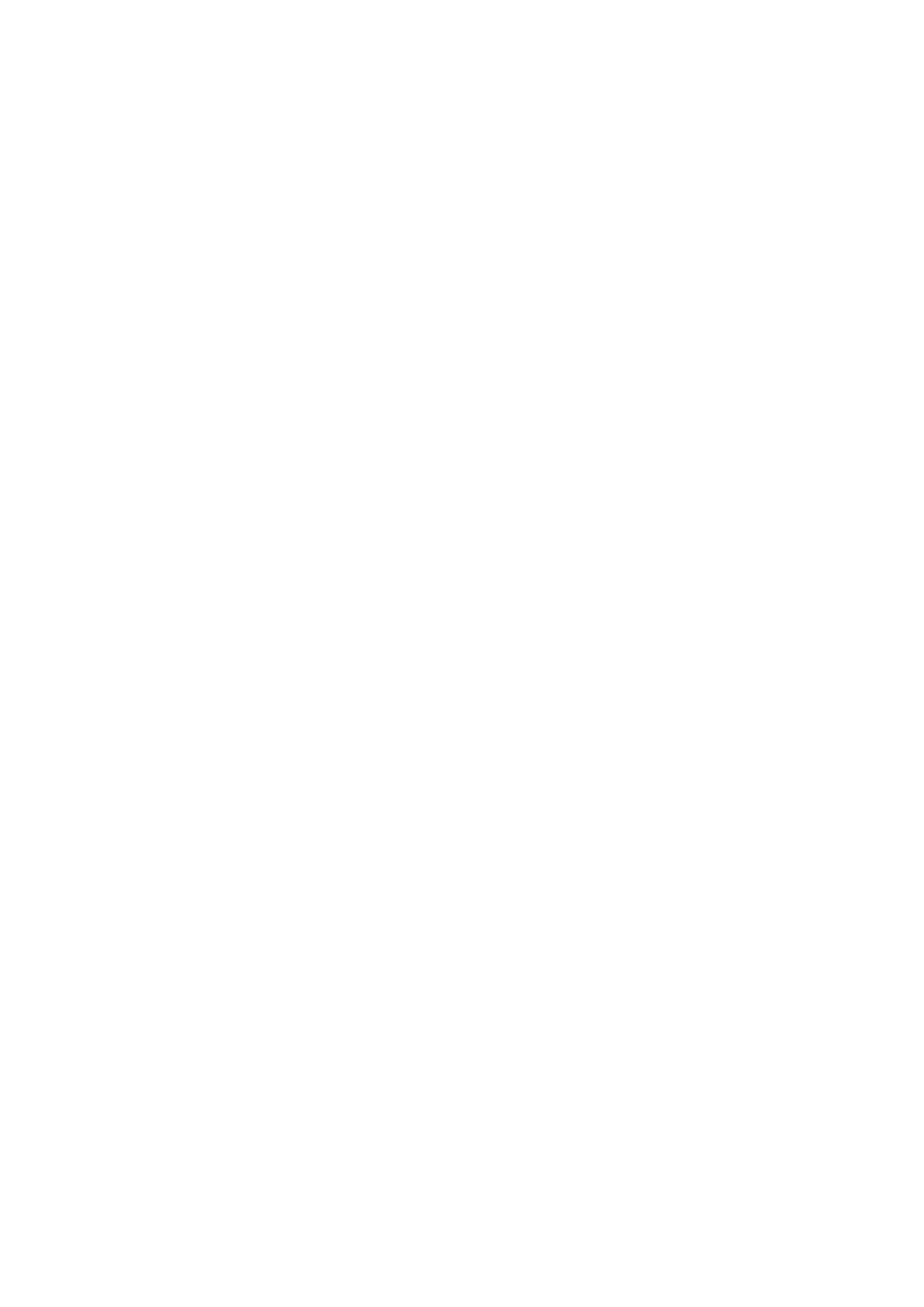# **Goal 4: Ensure inclusive and equitable quality education and promote life-long learning opportunities for all**

Francesco Burchi and Nicole Rippin

#### *General assessment*

Goal 4 is about ensuring inclusive and equitable quality education and promoting life-long learning opportunities for all. It is, in general, well-formulated. Unlike the Millennium Development Goals (MDGs), it focusses predominantly on educational / learning outcomes and cognitive skills rather than school attendance and enrolment, thereby taking into serious consideration the recommendations made in recent years by the Education for All initiative and new empirical research. There is a slight bias towards the view of education as being a means to productivity and growth, as it focusses on creating skilled workers more than autonomous and self-confident persons. In particular, there is nothing specific about access to knowledge beyond schooling, such as, for instance, access to information (media, newspapers, internet, etc.) and culture. Although theoretically this goal is closely linked to Goal 5, as it emphasises the importance of gender equality in education, there is no overlap, as Goal 5 does not address the education dimensions explicitly.

### *Operationalisation*

The goal includes seven targets and three suggestions for means of implementation. The targets are, in general, clearly formulated, measurable and ambitious. The same is true for most of the accompanying indicators that have been suggested so far by the Inter-Agency and Expert Group on SDG Indicators (IAEG-SDGs).

 *Target 4.1*: The target requires by 2030 to "*ensure that all girls and boys complete free, equitable and quality primary and secondary education leading to relevant and effective learning outcomes*". It is not clear why the education system needs to be free of charge for everyone – as long as it is ensured that all girls and boys are able to complete primary and secondary education. Providing quality education for everyone is an expensive task for many countries. In case all the costs have to be borne by national budgets, it is most likely that poorer countries will first address the task of ensuring access to the education system, without caring too much for educational quality. A telling example is the case of India, where the "Education for All Movement" – with annual costs amounting to almost  $64.5$  billion (roughly 4 per cent of GDP) – was able to significantly increase enrolment ratios. However, this came at the cost of a deterioration in the quality of the education system. Against this background, it might make sense for some countries to make the education system subject to charge. In this case, equitable access could be achieved by, for instance, issuing school vouchers to those who are unable to pay the education fees.

In order to account for relevant and effective learning outcomes, the IAEG-SDGs correctly considers using the indicator "*Percentage of children/young people at the end of each level of education achieving at least a minimum proficiency level in (a) reading and (b) mathematics*". As the source of data for this indicator, the IAEG-SDGs suggests using various international sources such as PIRLS (Progress in International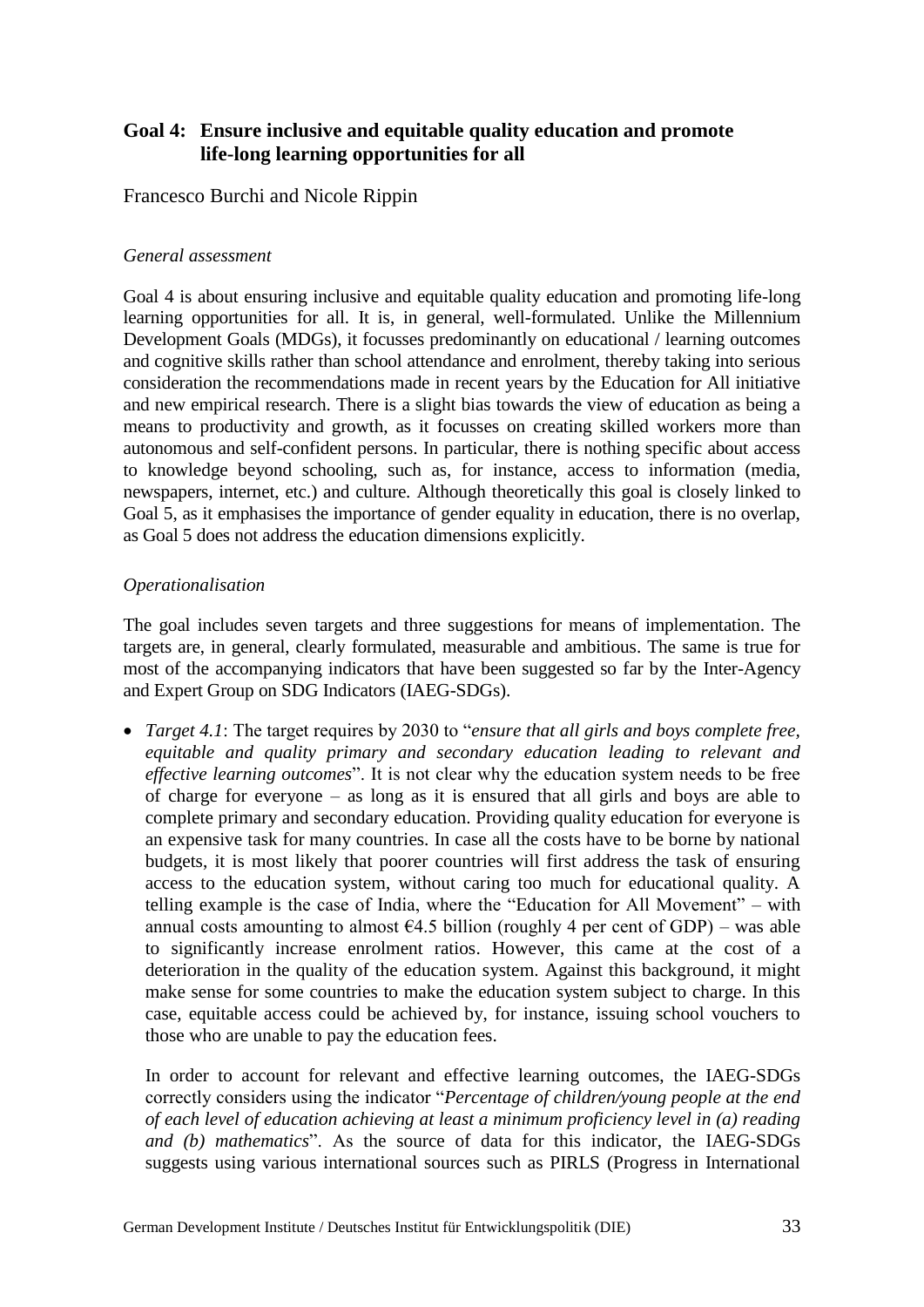Reading Literacy Study), PISA (Programme for International Student Assessment) and TIMSS (Trends in International Mathematics and Science Study), as well as regional learning assessments, and national and citizen-led learning assessments. In our view, the suggestion of the IAEG-SDGs to develop internationally comparable standardised test scores for primary and secondary education by building on these international or regional experiences is extremely important.

 *Target 4.2*: The target requires by 2030 to "*ensure that all girls and boys have access to quality early childhood development, care and pre-primary education so that they are ready for primary education*". Though this target is undoubtedly important, there are many countries for which it is surely not a priority. Countries that are already struggling to provide quality primary – let alone secondary – education would be overburdened with the task of additionally providing quality early childhood development. Any attempt to meet this requirement would come at the expense of the quality of primary and secondary education.

Moreover, operationalising the target will be difficult and expensive, as there are very little data, especially on the quality of these services. The IAEG-SDGs is currently considering the following indicator for tracking progress in this Target: "*Percentage of children under 5 years of age who are developmentally on track in health, learning and psychosocial well-being*". It has to be kept in mind that bringing forward the considerations of the IAEG-SDGs to develop a composite "Early Child Development Index", relying for example on Multi-Indicator Cluster Surveys data, would use up considerable resources and could lead to a lack of means elsewhere.

 *Target 4.3*: The target requires by 2030 to "*ensure equal access for all women and men to affordable and quality technical, vocational and tertiary education, including university*". Considering the importance of the target, it is unfortunate that its formulation is rather vague. In particular, it is not clear how the access to quality technical, vocational and tertiary education should be ensured: through an expansion of the number of scholarships for studies abroad, as requested by Target 4.b, or through investments in local universities and training institutions.

Unfortunately, the IAEG-SDGs does not address this question either. The indicator currently being considered by the IAEG-SDGs is the "*Participation rate of adults in formal and non-formal education and training in the last 12 months*". We strongly advise against using this indicator for two reasons. First, the indicator is rather problematic, as it repeats the weakness of the MDG education indicators by focussing solely on access instead of educational outcomes. Second, data for this indicator are currently available for only a very small number of countries. Consequently, a module of questions would have to be developed and applied in global surveys in order to make the indicator applicable. Thus, instead of investing a lot of time and money in implementing a bad indicator, we suggest considering the development of an indicator that either focusses on the quality of local universities and training institutions or directly on skills development.

 *Target 4.4*: The target requires by 2030 to "*substantially increase the number of youth and adults who have relevant skills, including technical and vocational skills, for employment, decent jobs and entrepreneurship*". As with Target 4.3, this target also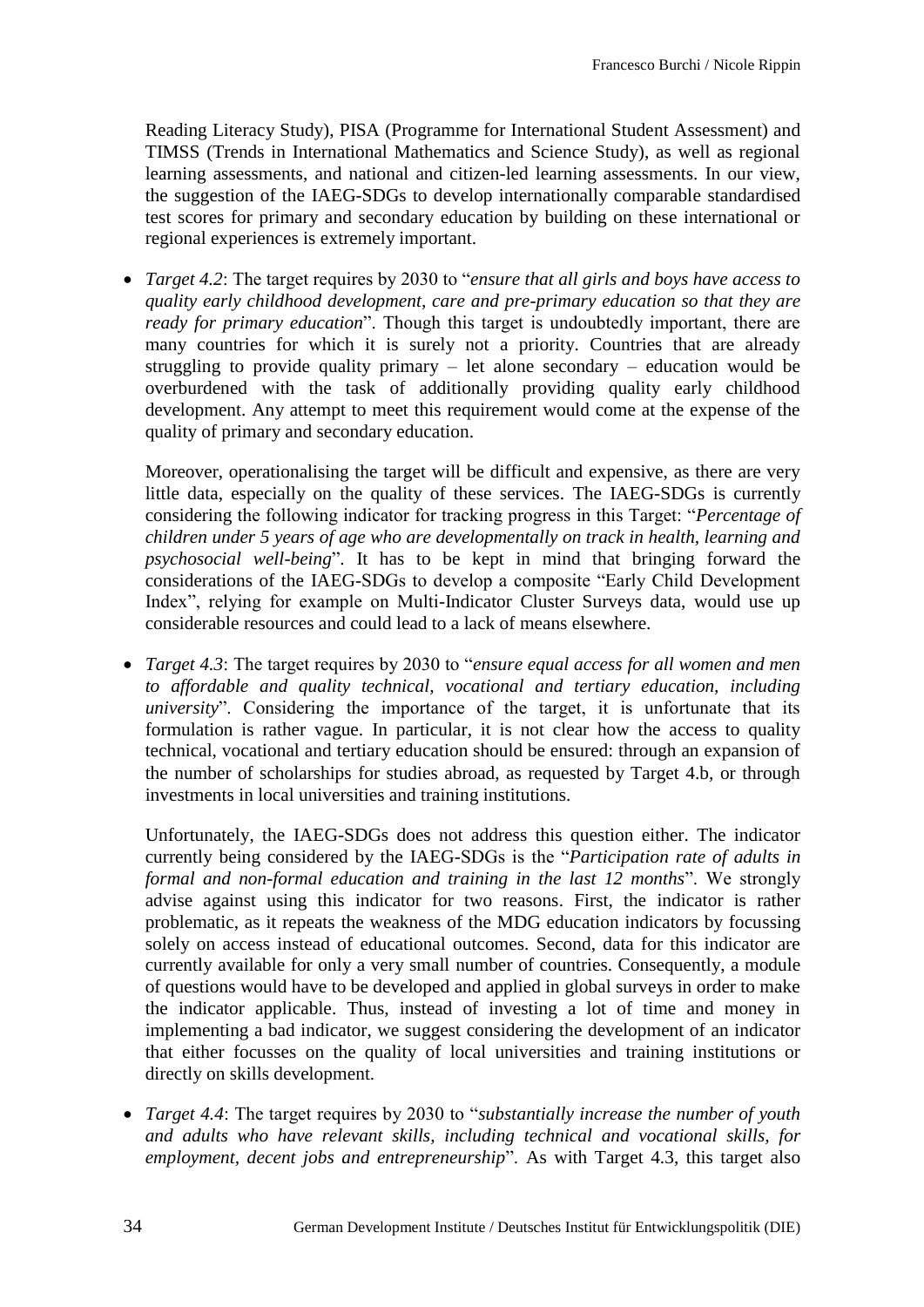seeks to ensure that not only the skills of children but also those of the youth and adults are further developed.

The indicator currently being considered by the IAEG-SDGs, however, focusses only on the "*Percentage of youth/adults with ICT skills by type of skill*", but not on other skills. As has been pointed out before, it might be worthwhile to consider developing a broader skills indicator instead of investing a lot of time and money in implementing the participation indicator currently under consideration for Target 4.3.

- *Target 4*.*5*: The target requires by 2030 to "*eliminate gender disparities in education and ensure equal access to all levels of education and vocational training for the vulnerable, including persons with disabilities, indigenous peoples and children in vulnerable situations*". This target is already included in Targets 4.1 and 4.3, which require that "*all girls and boys complete…*" and "*access for all women and men*". By thus referring to the whole population, the targets require not only the elimination of gender disparities but also the inclusion of, among others, people with disabilities, indigenous peoples and children in vulnerable situations.
- *Target 4*.*6*: The target requires by 2030 to "*ensure that all youth and a substantial proportion of adults, both men and women, achieve literacy and numeracy*". This target is closely linked to Targets 4.3 and 4.4, as it again seeks to ensure that not only the skills of children but also those of the youth and adults are further developed.

The indicator currently being considered by the IAEG-SDGs is the "*Percentage of the population in a given age group achieving at least a fixed level of proficiency in functional (a) literacy and (b) numeracy skills*". This is a very interesting indicator, however, data are currently lacking for the majority of countries. The IAEG-SDGs is considering developing a "*cost-effective module that can be integrated into national and international surveys*". We strongly support the development of such a module, but at the same time suggest broadening it so that it not only focusses on literacy and numeracy skills, but also on other relevant technical and vocational skills. This way, the module would at the same time provide the data necessary to capture at least parts of Targets 4.3 and 4.4.

 *Target 4.7*: The target requires by 2030 to "*ensure all learners acquire knowledge and skills needed to promote sustainable development, including among others through education for sustainable development and sustainable lifestyles, human rights, gender equality, promotion of a culture of peace and non-violence, global citizenship, and appreciation of cultural diversity and of culture's contribution to sustainable development*". Though this target undoubtedly covers an important aspect, it is far too specific and very difficult to measure. One pragmatic option could be to take up at least some of its requirements in the formulation of standardised learning benchmarks used to meet the requirements of Target 4.1.

This pragmatic option is totally in line with the indicator currently being considered by the IAEG-SDGs, which is the "*Percentage of 15-year old students enrolled in secondary school demonstrating at least a fixed level of knowledge across a selection of topics in environmental science and geoscience. The exact choice/range of topics will depend on the survey or assessment in which the indicator is collected*".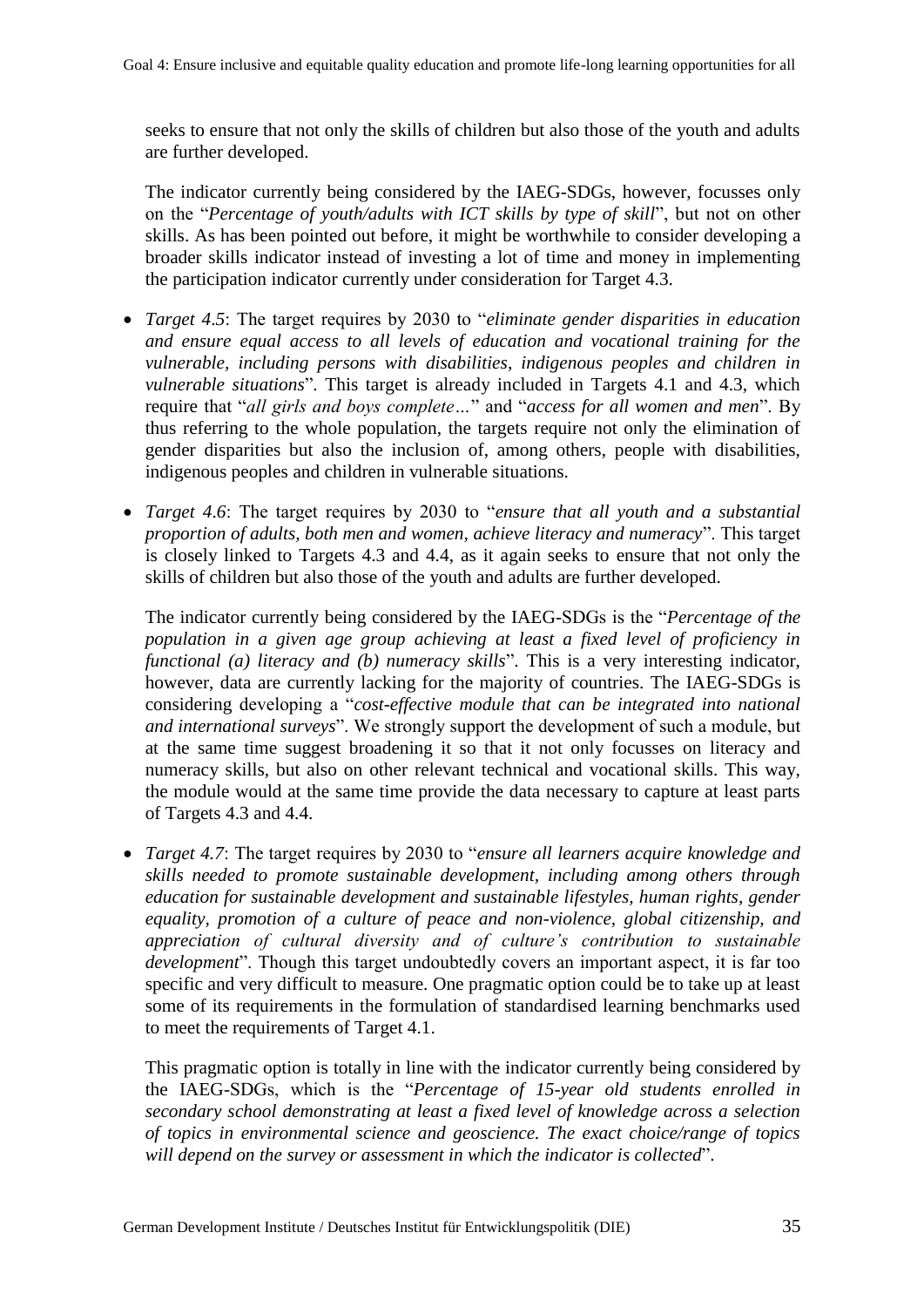It is deplorable that negotiators could not agree on a specific target about the completion of tertiary education to stress its increased importance, especially in middle-income countries, and its primary role in high-income countries. One option for such a target could have been: "*By 2030, increase by [x] per cent the number of people who have completed tertiary education*". The indicator used to track it could have been "*Percentage of people who completed tertiary education*".

### *Means of implementation*

- *Target 4.a*: The target requires to "*build and upgrade education facilities that are child, disability and gender sensitive and provide safe, non-violent, inclusive and effective learning environments for all*". This is a rather broad requirement, but it can be viewed as a package of means to improve educational outcomes accounting for national-level particularities.
- *Target 4.b*: The target requires by 2020 to "*substantially expand globally the number of scholarships available to developing countries, in particular least developed countries, small island developing States and African countries, for enrolment in higher education, including vocational training and information and communications technology, technical, engineering and scientific programmes, in developed countries and other developing countries*". Scholarships for studies abroad may be a good means for rapid improvement of tertiary and vocational education, especially in low-income countries where the higher education system is of poor quality. However, investments in the improvement of local universities and other training and education institutions should be the priority. This would also reduce the risk of brain drain.
- *Target 4.c*: The target requires by 2030 to "*substantially increase the supply of qualified teachers, including through international cooperation for teacher training in developing countries, especially least developed countries and small island developing States*". The importance of this target is, nowadays, supported by robust empirical evidence that unqualified (and unmotivated) teachers are an important cause of low performance levels in learning skills in many low-income countries.

### *Conclusion*

The goal is generally ambitious, in some cases even too much so, as in the case of Target 4.2 on ensuring quality early childhood development, care and pre-primary education. This target is likely not to be a priority for many low-income countries: moreover, it is extremely difficult and costly to measure progress of achievements. We suggest incorporating the main aspects of Target 4.7 into the indicators for Target 4.1. Finally, the importance of the suggestion of the IAEG-SDGs to develop internationally comparable standardised test scores for primary and secondary education in order to capture the requirements of Target 4.1 cannot be overstated.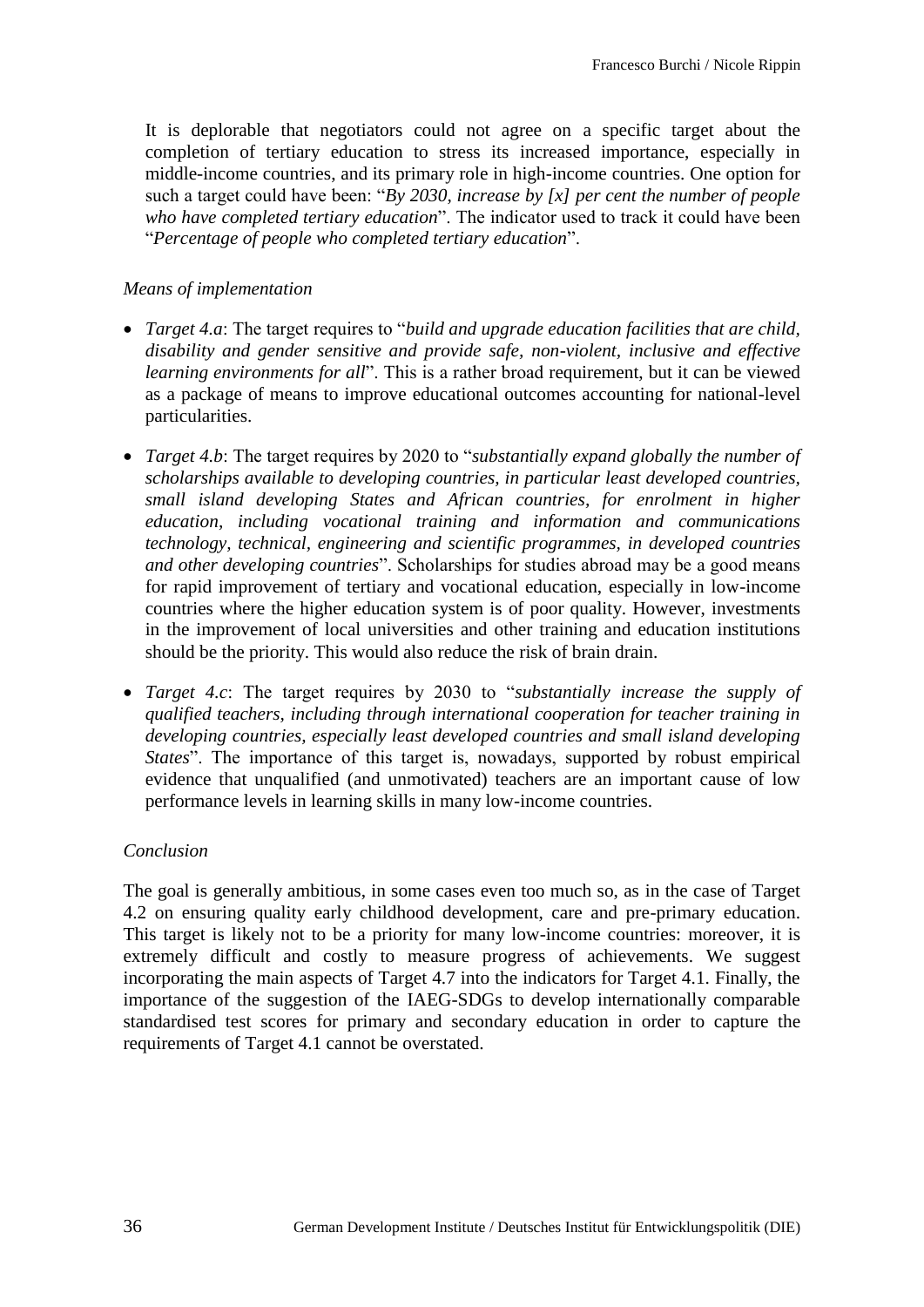## **Goal 5: Achieve gender equality and empower all women and girls**

Francesco Burchi, Aimée Hampel-Milagrosa and Nicole Rippin

### *General assessment*

Goal 5 is about achieving gender equality and empowering all women and girls. The focus of the goal is ideal and essential for development: to create equal opportunities between men and women across economic and political fronts and to empower women in areas where they are systematically disadvantaged and discriminated against. As with Goal 10 ("*Reduce inequality within and among countries*"), Goal 5 is both a cross-cutting issue as well as a goal in its own right. Consequently, most of the general targets within Goal 5 overlap with targets in other goals that explicitly mention the gender aspect. For instance, gender equality in education – the central pillar in Millennium Development Goal 3 – has been included in Goal 4 ("*Ensure inclusive and equitable quality education and promote life-long learning opportunities for all*") and in particular in Target 4.5 ("*by 2030, eliminate gender disparities in education and ensure equal access to all levels of education and vocational training* …"). This explicit mentioning of gender-related questions could be considered unnecessary with the draft outcome document of the UN summit pledge "*we wish to see the Goals and targets met for all nations and peoples and for all segments of society*"– which includes women. Nevertheless, there is good reason to mention gender aspects specifically, since such complementarities create a political push towards achieving Goal 5 faster and more efficiently.

The same, however, cannot be said about the operationalisation of the goal. None of the six suggested targets are time-bound, and hence, not binding at all. The fact that the negotiators could not agree on any specific timeline for the achievement of the targets is a political statement in itself, the impact of which should not be underestimated. Thus, although Goal 5 is seen to generally align with other goals, its level of ambition is rather lofty.

### *Operationalisation*

The goal includes six targets and three suggestions for means of implementation.

 *Target 5.1*: The target requires to "*end all forms of discrimination against all women and girls everywhere*". It is of utmost importance that indicators are chosen in a way that the requirement of the synthesis report by the UN Secretary-General is implemented, which states "*that no goal or target be considered met unless met for all social and economic groups*" (United Nations Secretary-General [UNSG], 2014, 19). In the case of gender aspects, this requirement means that no goal or target is considered met unless it is met for females as well. In other words, it requires the end of discrimination against all women and girls with regard to all goals and targets included in the 2030 Agenda. Thus, in case this requirement is implemented, it will capture and operationalise a major part of Target 5.1. Nevertheless, it makes perfect sense to leave Target 5.1 as it is in order to highlight the importance of this target on the way towards gender equality and female empowerment.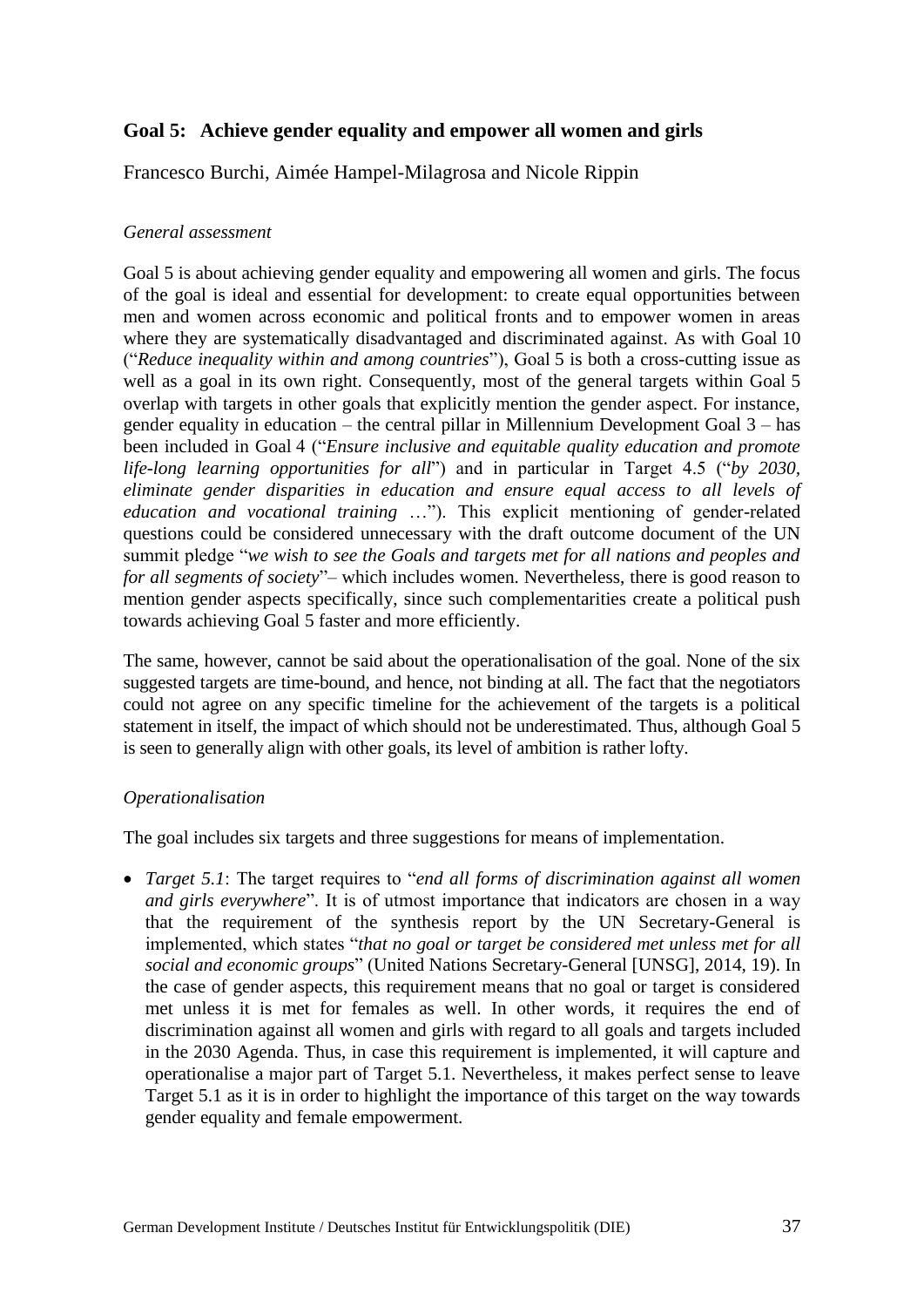The indicator currently being considered by the Inter-Agency and Expert Group on SDG Indicators (IAEG-SDGs), "*Whether or not legal frameworks are in place to promote equality and nondiscrimination on the basis of sex*", is rather interesting, though it is not yet clear how the operationalisation of such an indicator would look like. In addition, it will be necessary to ensure that legal frameworks are not only in place but also consequently respected and enforced.

 *Target 5.2*: The target requires to "*eliminate all forms of violence against all women and girls in the public and private spheres, including trafficking and sexual and other types of exploitation*". As the trafficking of women for marriage, slavery or sexual exploitation is a serious world-wide phenomenon – as prevalent as the trafficking of children – the specific mentioning of women trafficking in this target is very important. It is all the more important as this crucial aspect is not included in Target 16.2, which aims to end exploitation and trafficking of children. Given the importance of Target 5.2, it is a serious failure that it is not time-bound, especially in light of the fact that, already in 1992, the General Recommendation No. 19 of the Convention on the Elimination of All Forms of Discrimination against Women (CEDAW) Committee had clarified that "*countries party to the Convention are under an obligation to eliminate violence against women*".

The IAEG-SDGs is currently considering two indicators in order to monitor progress towards Target 5.2. The first indicator tracks the "*Proportion of ever-partnered women and girls (aged 15–49) subjected to physical and/or sexual violence by a current or former intimate partner, in the last 12 months*", whereas the second tracks the "*Proportion of women and girls (aged 15–49) subjected to sexual violence by persons other than an intimate partner, since age 15*". Although there are always problems with indicators that try to capture sensitive topics such as physical and sexual violence (in particular, under-reporting might be a problem, especially for the second indicator), the two indicators are well-suited to capture this target.

 *Target 5.3*: The target requires to "*eliminate all harmful practices, such as child, early and forced marriage and female genital mutilations*". This target could be considered as part of Target 5.2, as the harmful practices that are mentioned are part of violence against – and exploitation of – women and girls. However, due to its importance, we think that it is justified to address these crucial issues in a stand-alone target. At the same time, it is precisely its importance that makes it hard to swallow that negotiators could not agree on a timeline. Even more so as the corresponding agreement to eliminate all forms of violence against women already has a long history (see comment on Target 5.2).

In the report of the IAEG-SDGs, the two indicators currently under discussion in order to monitor progress towards Target 5.3 are the "*Percentage of women aged 20–24 who were married or in a union before age 18 (i.e. child marriage)*", and the "*Percentage of girls and women aged 15–49 years who have undergone FGM/C, by age group (for relevant countries only)*". Both indicators are useful instruments for measuring progress towards this target, although the evaluation of the United Nations Statistical Commission (UNStats) already made it clear that measuring the latter will be very difficult.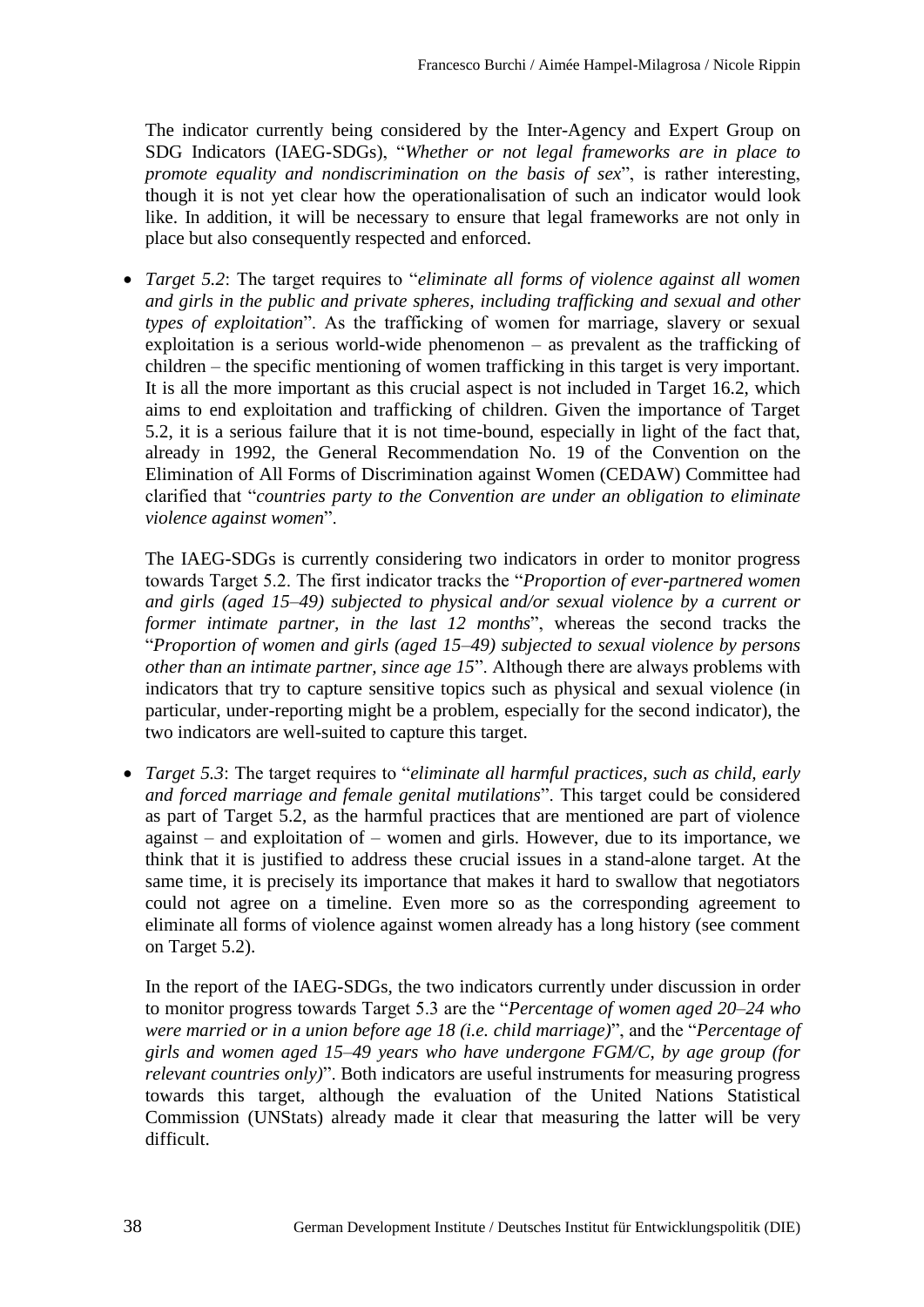*Target 5.4*: The target requires to "*recognize and value unpaid care and domestic work through the provision of public services, infrastructure and social protection policies and the promotion of shared responsibility within the household and the family as nationally appropriate*". The focus of the target is very broad and its level of ambition varies across the different requirements of the target. The first part of the target, i.e. "*to recognize and value unpaid care and domestic work*" through, *inter alia*, social protection policies, is rather ambitious – for developing as well as for developed countries. The formulation of the second part of the target, however, is so soft that it is not clear what should be achieved. What does it mean to "*recognize and value*"? Even more unclear is the phrase "*promotion of shared responsibility within the household and the family as nationally appropriate*". How is a "nationally appropriate" sharing of responsibilities identified?

The indicator for Target 5.4 currently under consideration – "*Average daily (24 hours) time spent on unpaid domestic and care work, by sex, age and location (for individuals five years and above)*" – is a good indicator for the amount of unpaid care and domestic work. However, to generate this indicator, time-surveys are required, and these surveys are, unfortunately, costly and not widespread, especially in developing countries. Several parts of the target cannot be easily measured and, therefore, the IAEG-SDGs does not propose additional indicators.

 Target 5.5: The target requires to "*ensure women's full and effective participation and equal opportunities for leadership at all levels of decision-making in political, economic and public life*". This is a very important target and it can be considered a significant achievement that it has been included in the 2030 Agenda. It complements Goal 16, which does not make explicit reference to political equality of men and women. However, it is more than unfortunate that it is not time-bound.

The IAEG-SDGs is currently considering two indicators in order to capture Target 5.5. The first measures the "*Proportion of seats held by women in national parliaments*", whereas the second measures the "*Proportion of seats held by women in local governments*". In general, measuring the share of female participation in politics is a common indicator to measure women's political leadership and political equality. However, the second indicator is rather unusual because it addresses the local level only and refers to "seats" in a government. Usually, the wording "seats" refers to participation in a legislative body and not the executive. The formulation "Proportion of positions held by women in local governments" would therefore be more common and appropriate. Unfortunately, the IAEG-SDGs did not incorporate another indicator, which had previously been proposed by UNStats: "*Proportion of women who have a say in household decisions (for large purchases, their own health and visiting relatives)*". This is a rather interesting indicator that has been available in Demographic Health Surveys since 2000 and which we recommend still taking into consideration in the negotiations process over indicators. An indicator for women's participation and opportunities for leadership in economic life, on the other hand, has not been formulated – despite the fact that women's representation on executive committees and boards of directors is as common an indicator as the proportion of positions held by women in local governments.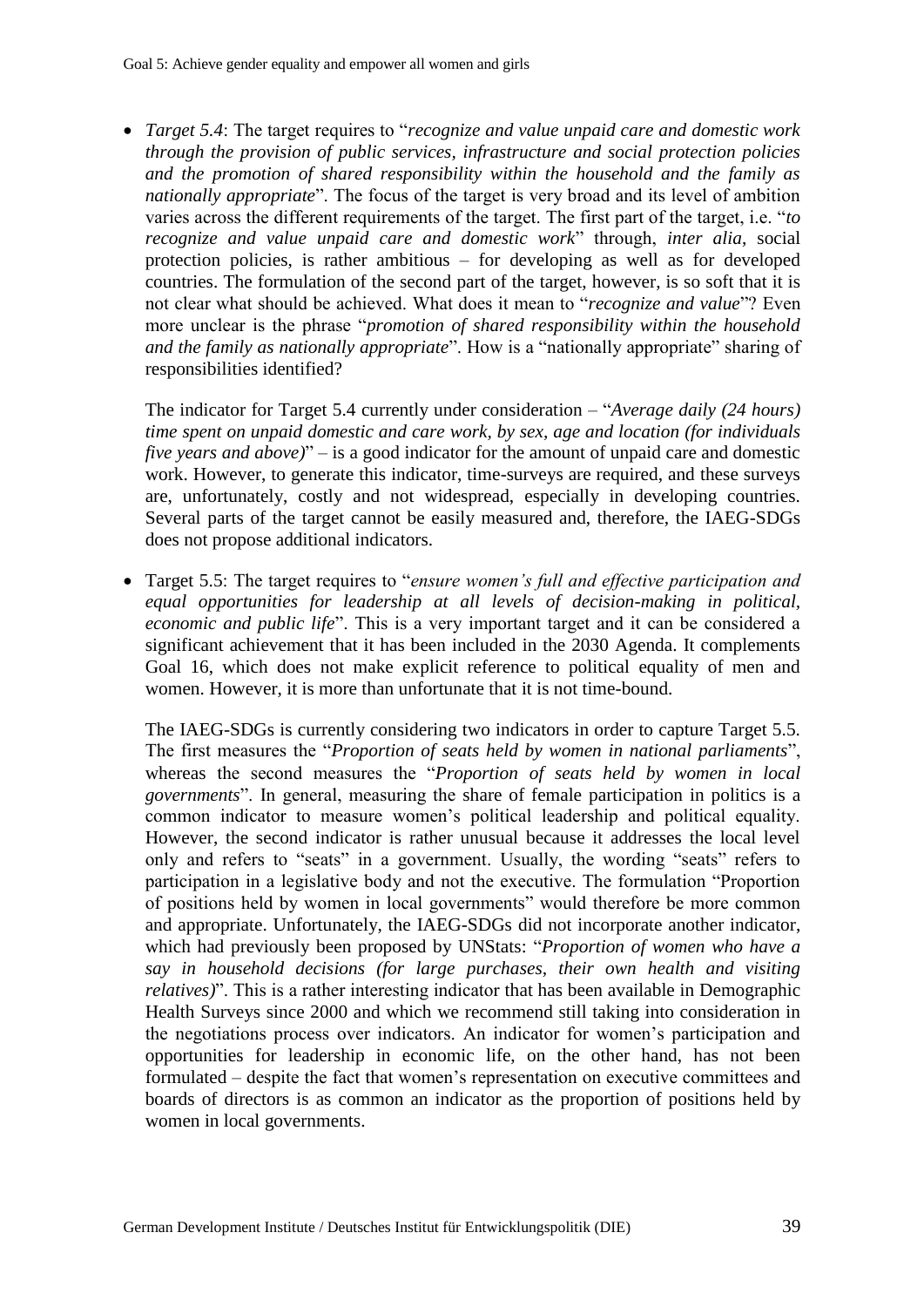*Target 5.6*: The target requires to "*ensure universal access to sexual and reproductive health and reproductive rights* …". The target is very similar to Target 3.7, which requires to "*ensure universal access to sexual and reproductive health care services*". The difference between the two targets is in the formulation "reproductive *rights*" and "reproductive *services*" – this difference is crucial. The formulation "reproductive rights" makes a direct link to the human rights concept, which makes it attractive but also problematic due to what is called "conscientious objection". Conscientious objection is the refusal to provide certain health services based on religious, moral or philosophical objections. Examples include abortion, contraceptive prescriptions and prenatal tests. Ensuring these reproductive rights is challenging not just in developing countries; the refusal of individual health care providers or institutions to provide these health services is also a growing phenomenon throughout Europe and North America. As a consequence, countries and international and regional bodies generally have failed to comprehensively and effectively regulate this practice, denying many women reproductive health care services that they are legally entitled to receive. With Target 5.6, the 2030 Agenda seeks to universally enforce these reproductive rights, which is as problematic as the fact that sexual rights are explicitly excluded. Following the human rights concept and using the formulation "sexual and reproductive health and rights" in Target 5.6 would have been a desirable alternative. Such a formulation would still require an extremely careful definition of what exactly these rights are.

The first indicator mentioned by the IAEG-SDGs is the "*Proportion of women (aged 15-49) who make their own sexual and reproductive decisions*". This is an innovative indicator; however, it is not clear how this information can be collected. Usually, the indicator "*Met demand for family planning*" is used as a proxy for women's ability to exercise their right to make informed and free choices over if, when and how many children they would like to have. The second indicator under consideration measures the "*Proportion (%) of countries with laws and regulations that guarantee all women and adolescents access to sexual and reproductive health services, information and education (official records)*". The formulation of the indicator is a bit strange, as it focusses on the proportion of countries rather than countries themselves. In order to avoid misunderstandings, we suggest reformulating it along the line of the suggested indicator of Target 5.1, i.e. "Whether or not legal frameworks are in place…". Apart from the formulation, the indicator is a good indicator for countries in which such laws and regulations are respected and enforced. This is, however, not necessarily the case in all countries. Thus, one might also consider indicators such as, for instance, the number of cases in which women have been persecuted in any form because of their free choice of partner.

## *Means of implementation*

- *Target 5.a*: The target requires to "*undertake reforms to give women equal rights to economic resources, as well as access to ownership and control over land and other forms of property, financial services, inheritance and natural resources, in accordance with national laws*". This is a good means of implementation for the empowerment of women.
- *Target 5.b*: The target requires to "*enhance the use of enabling technology, in particular information and communications technology, to promote the empowerment*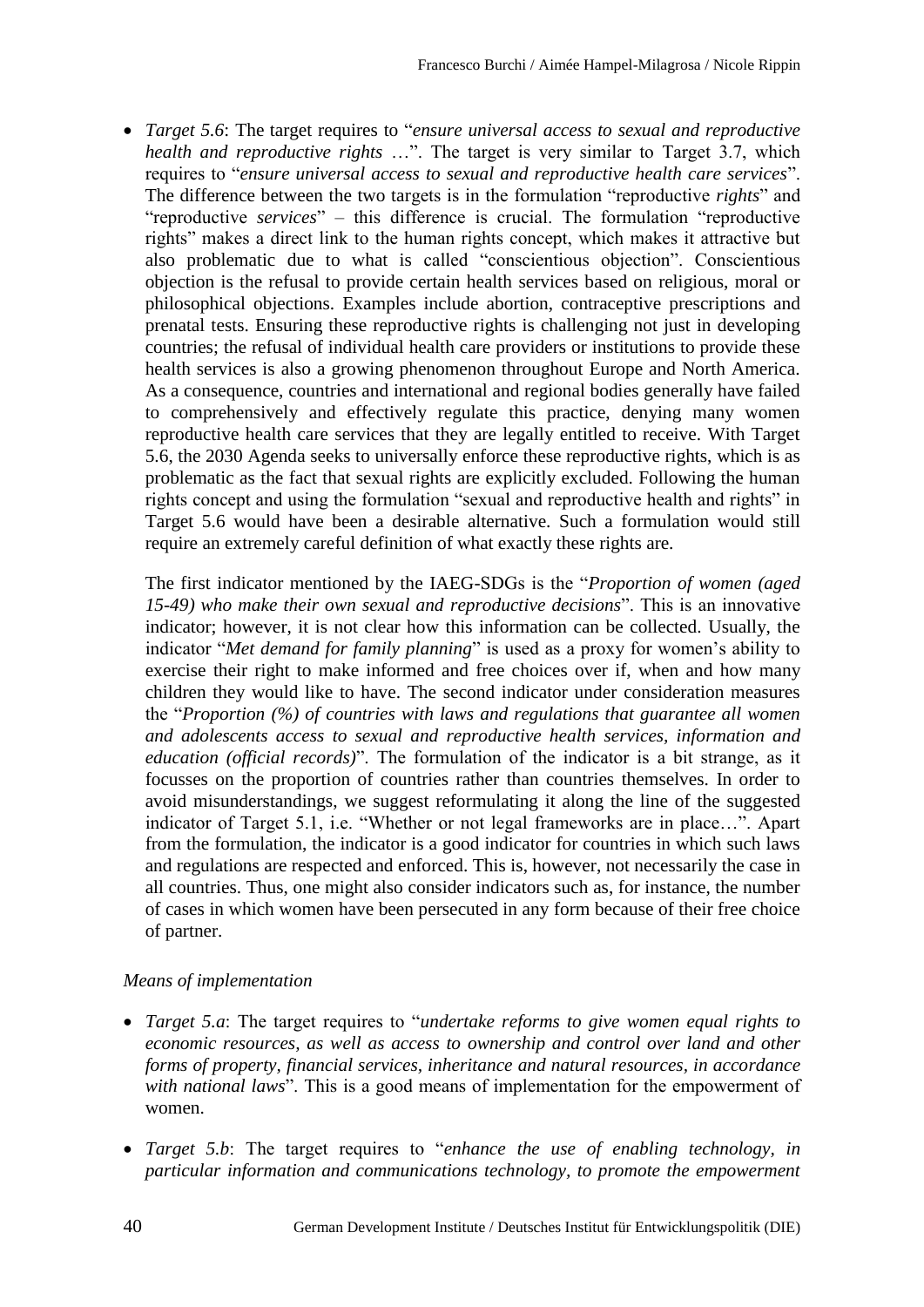*of women*". Target 5.b is not time-bound and, due to the soft formulation "*enhance*", the level of ambition is low. However, it is likely that women will also benefit from Target 9.c, which requires to "*significantly increase access to information and communications technology and strive to provide universal and affordable access to the Internet in least developed countries by 2020*".

 *Target 5*.c: The target requires to "*adopt and strengthen sound policies and enforceable legislation for the promotion of gender equality and the empowerment of all women and girls at all levels*". This is a good means of implementation for the empowerment of women.

In line with the contents of Targets 5.4 ("*recognize and value unpaid care and domestic work*") and 5.6 ("*ensure universal access to sexual and reproductive health and reproductive rights*"), another means of implementation with a focus on sensibilisation campaigns for women's reproductive rights and gender issues would have been highly desirable.

## *Conclusion*

Gender equality and the empowerment of women and girls are both cross-cutting issues as well as goals in their own right. We therefore highly welcome the existence of Goal 5. In order to account for the overlap of this goal with the majority of the other goals, we strongly recommend following the suggestion of the UN Secretary-General's synthesis report (UNSG, 2014) when choosing indicators, namely that each target should only be considered achieved if it is met for all relevant income and social groups – which includes women.

Although the focus of Goal 5 is ideal and essential for development, its operationalisation leaves something to be desired. Many of the targets are of crucial importance (e.g. "*eliminate all forms of violence against all women and girls*"), have long been agreed upon and can easily be captured by appropriate indicators. In other words, they are wellsuited to have considerable impact, and yet they lack a time frame that would make them binding. In fact, Goal 5 is the only goal that does not have a single time-bound target, out of a total of 17 goals. Without time-bound targets, it is difficult to track the progress of societies regarding such an important goal as the elimination of gender disparities. Countries should be encouraged to add timelines in their national implementation plans.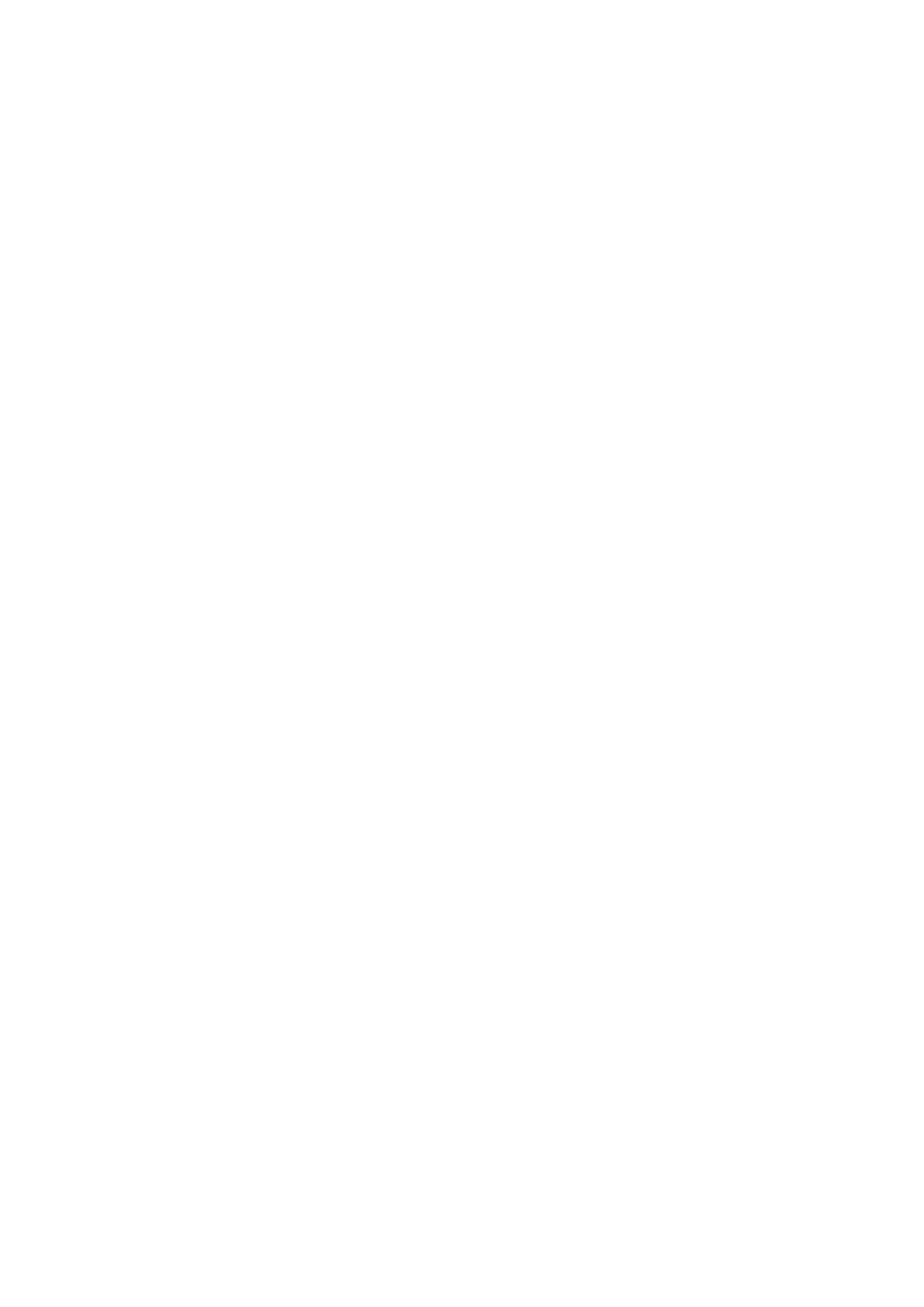# **Goal 6: Ensure availability and sustainable management of water and sanitation for all**

Ines Dombrowsky

### *General assessment*

Goal 6 is about ensuring the availability and sustainable management of water and sanitation for all. It goes beyond the section on water in MDG 7 of "*halving by 2015 the proportion of population without sustainable access to safe water supply and sanitation*" in several important ways. (i) It raises the standards and coverage for water supply and sanitation. (ii) It adds other important issues related to water resources management that were, by and large, missing in the MDG agenda, such as improving water quality, increasing wastewater treatment and reuse, ensuring sustainable water withdrawals, increasing water-use efficiency, ensuring integrated water resources management (IWRM) and protecting water-related ecosystems. As such, the SDG water goal is quite comprehensive and ambitious. However, in terms of improving the management of the water-energy-food nexus, the efficient use of energy for water pumping and treatment could have been mentioned, and water-use efficiency could have been mainstreamed into the agriculture, energy and industry goals (Goals 2, 7 and 9, respectively). Furthermore, reference could have been made in Goal 6 to the need to protect against extreme events (floods and droughts) and to adapt water management to climate change.

## *Operationalisation*

Goal 6 includes six targets and two suggestions for means of implementation. Targets 6.1 and 6.2 focus on water supply, sanitation and hygiene (WaSH). Targets 6.3 through 6.6 focus on different dimensions of a sustainable water resources management (WRM).

• *Target 6.1*: The target requires achieving access to safe and affordable drinking water for all by 2030. It is thus much more ambitious than the water target in MDG  $7 - in$ terms of coverage and in terms of the level of ambition – as MDG 7 called only for increasing access to "improved water supply", i.e. it disregarded both water quality and affordability.

The United Nations Statistical Commission (UNStats) Technical Report (UNStats 2015) suggests measuring Target 6.1 by Indicator 6.1.1: "*Percentage of population using safely managed drinking water services*." This indicator is also proposed by the Global Expanded Water Monitoring Initiative (GEMI), a new initiative under the umbrella of UN-Water on monitoring mechanisms for Goal 6, co-led by the World Health Organisation (WHO), the United Nations Environment Programme (UNEP) and UN-Habitat. The WHO / UNESCO Joint Monitoring Programme (JMP), which monitored the implementation of the water target in MDG 7, is currently piloting the measurement of "safely managed" water supply, namely a "*water source at the household or plot that reliably delivers enough water to meet domestic needs, complies with WHO guideline values for Escherichia coli, arsenic and fluoride, and is subject to a verified risk management*" (World Health Organisation & United Nations Children's Fund [WHO &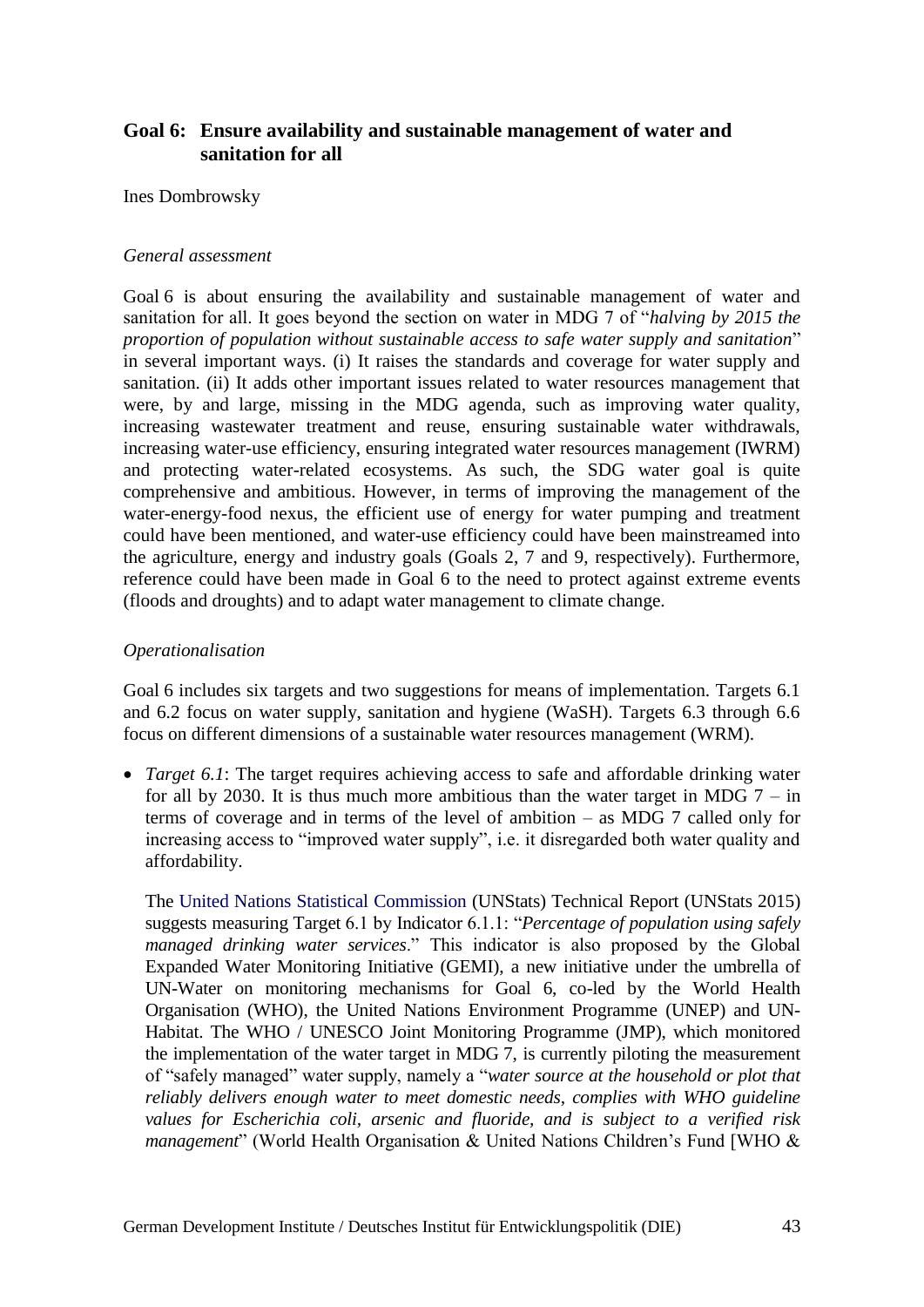UNICEF], 2014). The suggested indicator thus takes up the water quality dimension, even if the affordability dimension has not yet been considered.

• *Target 6.2*: The target requires providing access to sanitation and hygiene for all by 2030. This is also an ambitious goal, in particular given that the MDG sanitation goal was not achieved.

UNStats suggests measuring Target 6.2 by the Indicators 6.2.1 ("*Percentage of population using safely managed sanitation services*") and 6.2.2 ("*Population with a hand washing facility with soap and water in the household*"). Indicator 6.2.1 is also proposed by GEMI. The JMP defines "safely managed sanitation" as "*the percentage of people (1) who use a basic sanitation facility and (2) whose excreta are safely transported to a designated disposal/ treatment site or treated in situ before being reused or returned to the environment*" (WHO & UNICEF, 2014). As such, Indicator 6.2.1 is more demanding than the MDG "improved sanitation" indicator. Indicator 6.2.2 adds another important dimension of hygiene. Here, GEMI proposed the more general formulation: "*Proportion of people with access to hygiene.*"

 *Target 6.3*: The target requires improving water quality, halving the proportion of untreated wastewater and substantially increasing recycling and safe reuse of water globally. Initially, the Open Working Group (OWG) had the intention that the UN would quantify how much the recycling and safe reuse of water would have to increase by 2030, but this intention was abandoned during the course of the negotiations in 2015: the initial formulation, "*by x%*", was replaced by the much less precise one, "*substantially*".

UNStats suggests measuring Target 6.3 by Indicators 6.3.1 ("*Percentage of wastewater safely treated*") and 6.3.2 ("*Percentage of receiving water bodies with ambient water quality not presenting risk to the environment or human health*")*.* Indicator 6.3.1 is also proposed by GEMI. It represents a mass-balance approach building on new approaches to faecal waste flow monitoring. Instead of Indicator 6.3.2, GEMI proposes a specific Water Quality Index, composed of a minimum set of core parameters that link ecosystem health, public health and effective wastewater management. It builds upon the collection of empirical data (relying on UNEP's Global Environmental Monitoring System for water, GEMS Water) as well as modelling approaches as proposed by the World Water Quality Assessment. In addition, GEMI also puts forward an indicator for reuse, namely "*Percentage of municipal wastewater safely reused and industrial wastewater recycled*" (note that it might not be necessary to include reuse levels for world regions with sufficient water availability).

 *Target 6.4*: The target requires increasing water-use efficiency and ensuring sustainable water withdrawals by 2030 in order to address water scarcity.

UNStats suggests measuring Target 6.4 by Indicators 6.4.1 ("*Water stress*") and 6.4.2 ("*Water productivity*"). Instead of these two less well-defined indicators, GEMI proposes the "*Natural Water Capital Index (NWCI) / Sustainable Water Withdrawal Index (SWWI) (% change)*" and the "*Water Efficiency Index (% change)*", respectively. The NWCI is the ratio of total water withdrawals and mean annual water availability less environmental water requirements at the scale of a river basin. The SWWI, which is reported by the UN Food and Agriculture Organization's AQUASTAT database,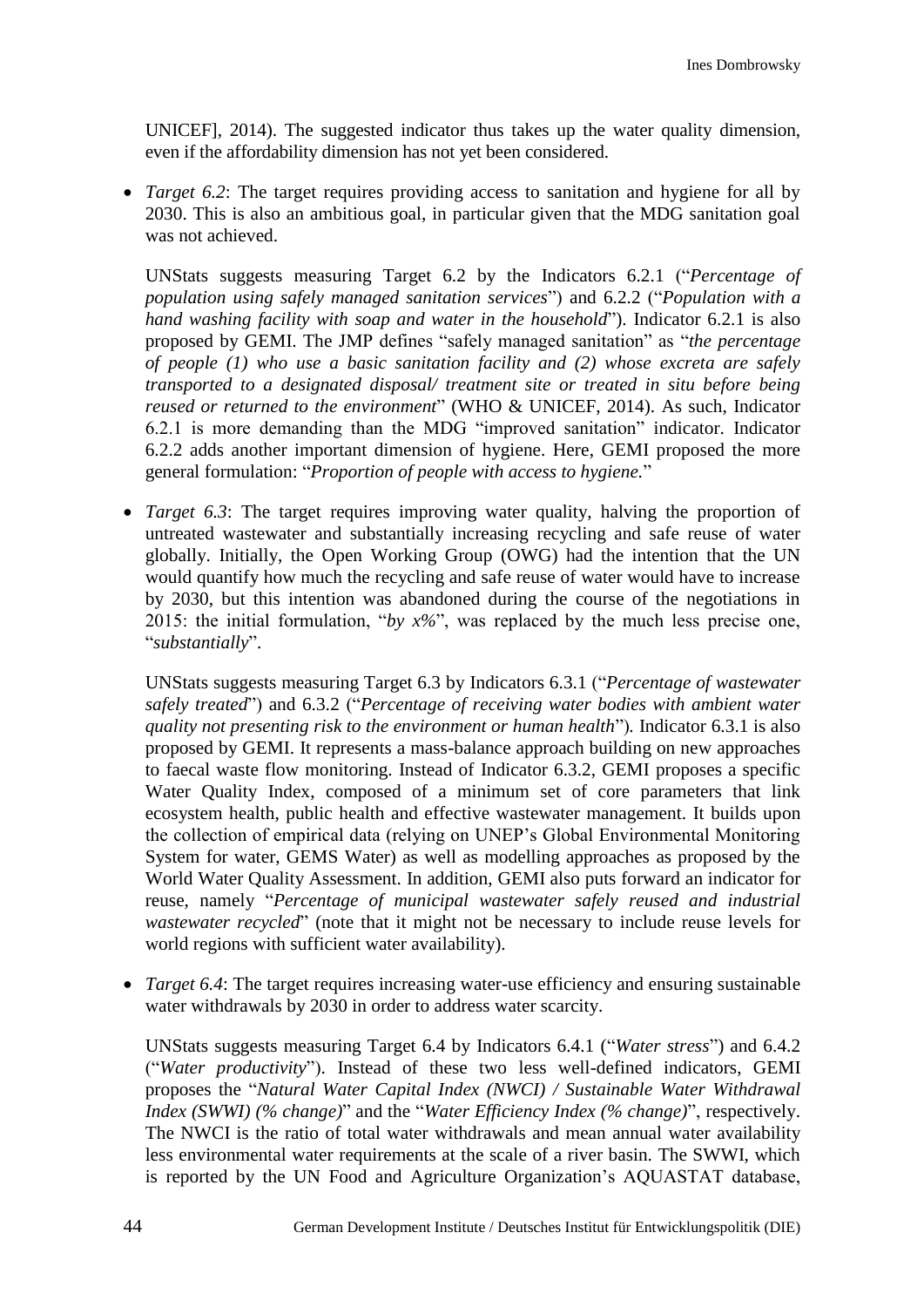represents the national total withdrawals compared to sustainable supply, accounting for environmental water requirements. The Water Efficiency Index is composed of sector-based water-efficiency metrics comparing water withdrawn or consumed against sector-based values weighted for each sector's proportion of total water withdrawals.

 *Target 6.5*: This target calls for the implementation of IWRM within and between countries. IWRM has been defined as "*a process which promotes the coordinated development and management of water, land and related resources, in order to maximize the resultant economic and social welfare in an equitable manner, without compromising the sustainability of vital ecosystems*" (Global Water Partnership, 2000). As such, IWRM is a means rather than an end goal. Although it is not straightforward to operationalise its measurement, it can still be argued that it alludes to important governance aspects of WRM.

UNStats suggests measuring Target 6.5 by the indicators 6.5.1 ("*Status of IWRM Implementation*") and 6.5.2 ("*Availability of operational arrangements for transboundary basin management*"). Building on experiences with the 2012 UN-Water Status Report on IWRM, GEMI proposes for Indicator 6.5.1 the development of an IWRM Implementation Index, taking the following indicators into account: (1) the enabling environment for IWRM (policy, strategic planning and legal framework), (2) the structure and performance of an institutional framework to support IWRM processes and (3) the degree to which management instruments are applied within these frameworks. Data are proposed to be collected in surveys as auto-evaluation tools from government agencies at the national level and river basin authorities. GEMI does not suggest a separate indicator for measuring transboundary cooperation; although this could be included in the national reporting, still it might seem worthwhile to include UNStats Indicator 6.5.2 in a monitoring framework to account for transboundary basins separately.

 *Target 6.6*: The target requires water-related ecosystems – including mountains, forests, wetlands, rivers, aquifers and lakes – to be protected and restored by 2020. As such, Target 6.6 differs in its target date from all other water targets – which hampers a unified monitoring framework. Furthermore, with its broad scope, it is certainly the least well-defined and operationalised target under Goal 6.

UNStats suggests Indicator 6.6.1 ("*Change in wetlands extent over time (% change over time)*")*.* This indicator builds on the methodology developed for the Living Planet Index and is also proposed by GEMI. Still, obviously, this indicator only accounts for one of the water-related ecosystems mentioned in Target 6.6. Consideration could be given to take up the operationalisation of the goal of "*good ecological status of water bodies*" of the EU Water Framework Directive.

## *Means of implementation*

 *Target 6.a*: The target requires to "*expand international cooperation and capacitybuilding support to developing countries in water and sanitation related activities and programmes*…" This is certainly helpful for the realisation of Goal 6 but not particularly concrete.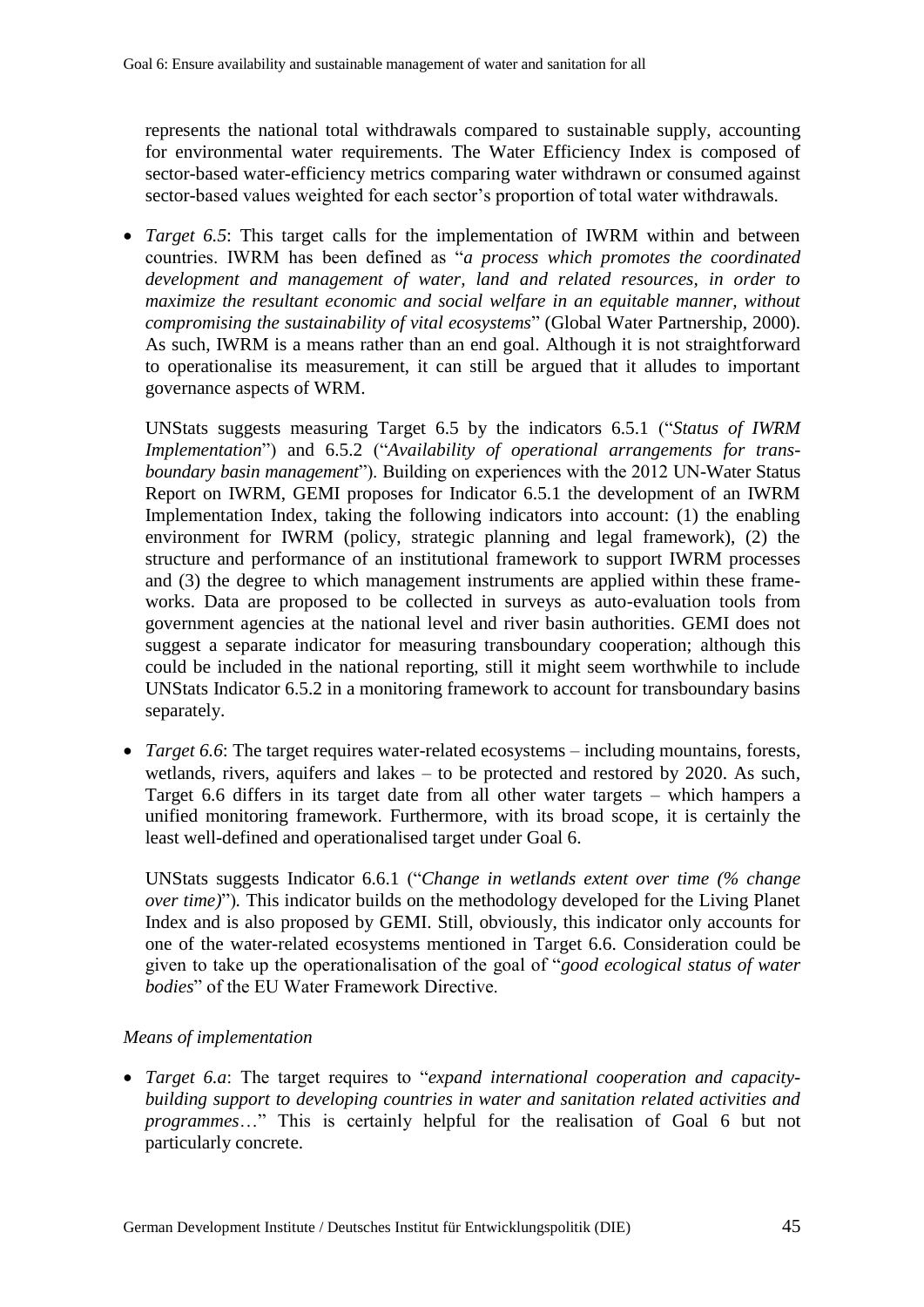*Target 6.b*: The target requires to "*support and strengthen the participation of local communities for improving water and sanitation management*". For this means of implementation, the same is true as for Target 6.a.

#### *Conclusion*

All in all, Goal 6 puts forward a comprehensive and very ambitious water agenda to be achieved by 2030. It is better developed and operationalised than many of the other goals in the final draft of the new 2030 Agenda. According to GEMI, the indicators and monitoring mechanisms proposed can be considered as technically feasible, and they allow for flexibility and for entering the monitoring process at different capacities and capabilities, and to "*gradually ascend the 'monitoring ladder'* " (Global Expanded Water Monitoring Initiative, 2015). With the JMP and GLASS (UN-Water Global Analysis and Assessment of Sanitation and Drinking-Water by WHO) in particular, the WaSH targets can draw on well-established monitoring mechanisms. In contrast, the existing water quality, wastewater and WRM monitoring frameworks are weak; the field is technically demanding and institutionally fragmented; and, in particular in many developing countries, good data bases are still missing and will need to be developed. Still, high hopes are being put into the combination of satellite and *in-situ* measurements supplemented by modelled data. Focus should be put on supporting developing countries in achieving this ambitious water agenda, including on improving data sets of key variables. The disaggregation of WaSH and wastewater indicators into urban-rural data may reveal important differences. It is commendable that GEMI has been established to develop a unified monitoring framework, which may also represent a chance for UN-Water to gain greater clout and visibility in the future.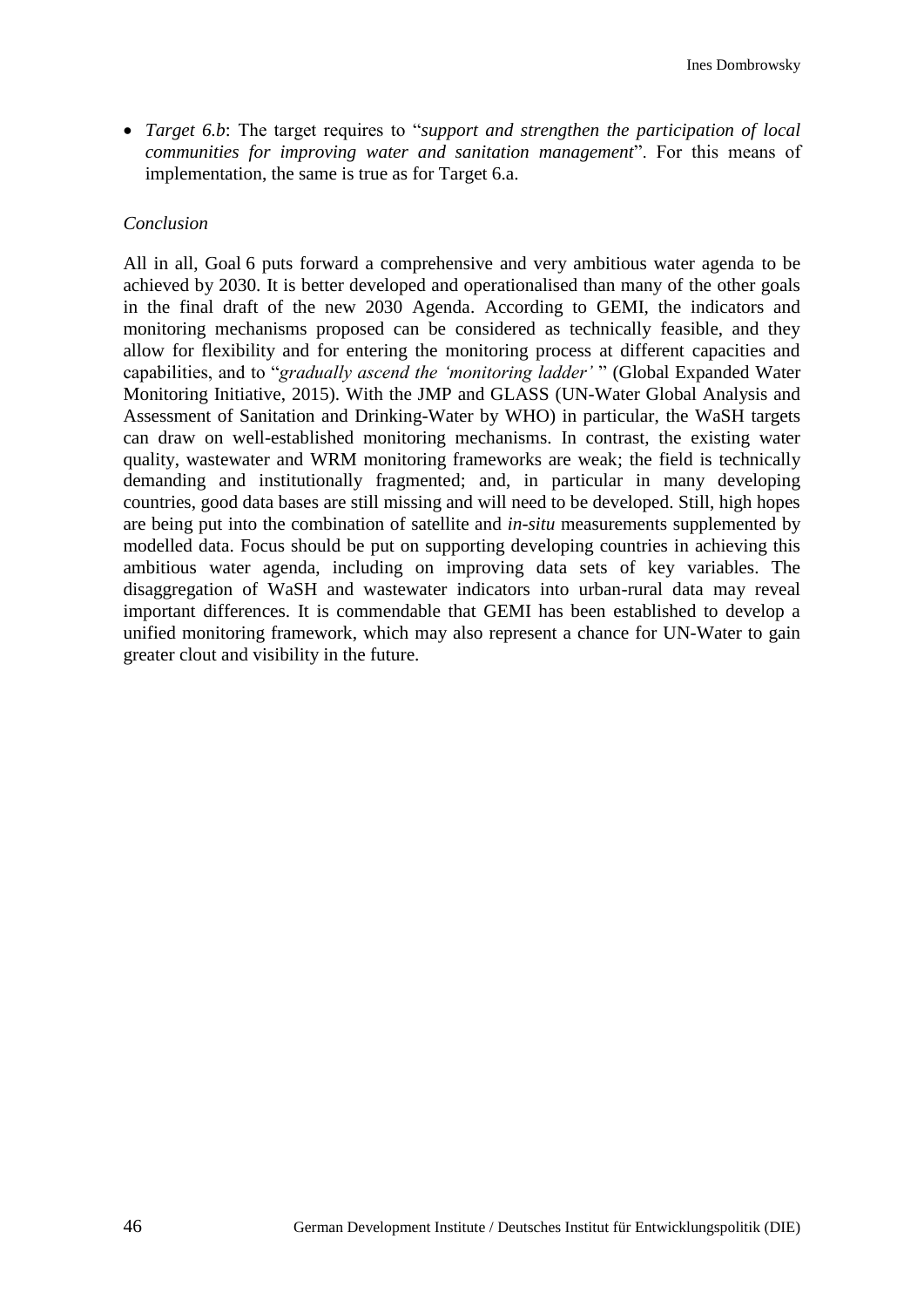# **Goal 7: Ensure access to affordable, reliable, sustainable, and modern energy for all**

Markus Loewe, Anna Pegels, Matthias Ruchser and Georgeta Vidican

### *General assessment*

Goal 7 is about access to – and sustainable consumption and production of – energy. Its focus becomes clear even though there is some tension between the two aspects of the goal. Also, the targets formulated under the heading of Goal 7 are in principle reasonable and important. This importance, however, is due to the fact that the targets of Goal 7 are important means for the achievement of several of the other goals in the 2030 Agenda. Access to energy for all is an essential instrument for poverty reduction and socio-economic development overall. And the sustainable generation and use of energy is one of the main conditions for a reduction in climate change and the protection of natural resources.

Targets 7.1 through 7.3 represent well the goal's components, but their degrees of operationalisation and ambition vary. Target 7.1 mainly focusses on access to energy. It is clear and ambitious while remaining more or less realistic. Its monitoring will require meaningful indicators. Target 7.2 focusses on the share of renewable energy sources in national energy mixes, but it lacks a target value. Target 7.3 calls for an acceleration in improving energy efficiency, which is, however, probably not sufficiently ambitious enough to mitigate climate change; globally, the goal should be to reduce significantly the absolute level of emissions from the energy sector.

## *Operationalisation*

Goal 7 includes three targets and two suggestions for means of implementation.

 *Target 7.1*: The target requires that all human beings should have reliable access to affordable and modern energy services by 2030. This target is ambitious but not unrealistic. However, in order to make the target more substantive, national implementation plans will have to specify when exactly access to energy services can be considered reliable as well as affordable. At the same time, it will be necessary to include some definitions of what is meant exactly by "reliable", "affordable" and "modern". For example, many countries consider nuclear power to be a modern, costeffective and low-carbon form of energy, yet nuclear power does far worse than renewable energy sources in most life-cycle analyses with respect to environmental impacts and costs. Moreover, "affordable" and "cheap" are not the same thing; cheap energy leads to wasting energy. Instead of subsidising energy use, fossil-fuel subsidies should be reduced.

United Nations Statistical Commission (UNStats) has suggested measuring Target 7.1 using two indicators, which have both been included in the proposal that the Inter-Agency and Expert Group on Sustainable Development Goal Indicators (IAEG-SDGs) published on 11 August 2015 (Inter-Agency and Expert Group on Sustainable Development Goal Indicators [IAEG-SDGs], 2015, 49). The first indicator (7.1.1) is the percentage of the population with electricity access, whereas the second (7.1.2) is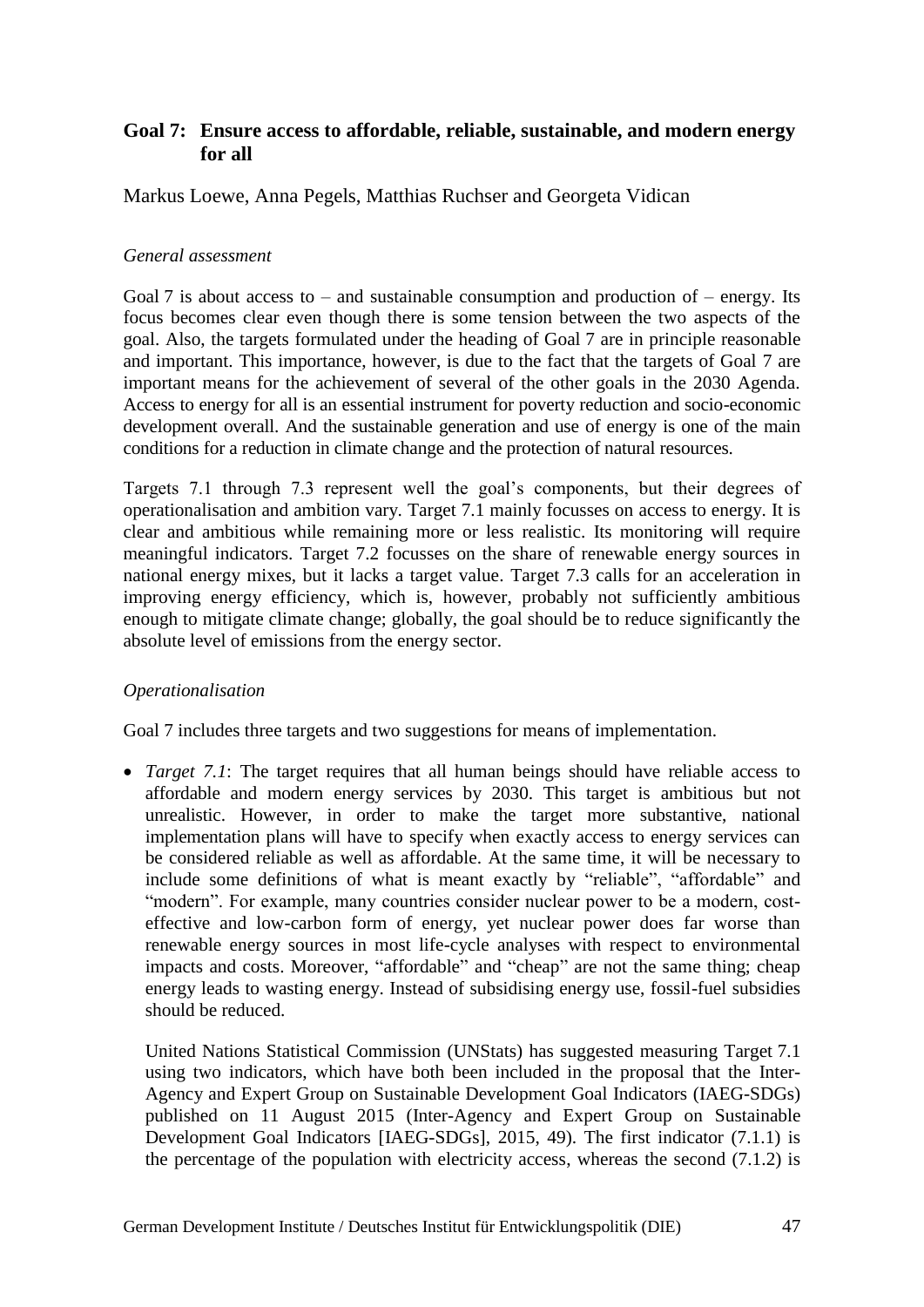the share of the population with primary reliance on non-solid fuels. The implicit assumption seems to be that both indicators are supposed to reach 100 per cent by 2030, but it would make sense to express this more explicitly. In addition, even the combination of both indicators covers only one part of Target 7.1, which requires access to energy also to be reliable and affordable. This shows how difficult it is to operationalise the very broad Target 7.1.

 *Target 7.2*: This target is to "*increase substantially the share of renewable energy in the global energy mix*" by 2030. It is thus still vague; to make it operational, countries will have to specify the term "substantially" themselves – and opt for technologies with low environmental impacts / costs – at the national level.

UNStats has proposed two indicators for measuring progress towards this target as well. However, the IAEG-SDGs has taken up only the first of them, Indicator 7.2.1, which is the renewable energy share in the total amount of energy consumption (IAEG-SDGs, 2015, 49). It is a clear and measurable indicator but still requires a target value to make it operational for monitoring. The other indicator that UNStats has proposed – but which was not taken up in the proposed list of indicators published by the IAEG-SDGs in August 2015 – is the existence of an enabling legislation and framework for renewable energy production by 2020 (IAEG-SDGs, 2015, 50). Indicator 7.2.2 in the UNStats list is not an indicator by any narrow understanding of what constitutes an indicator: it is neither measurable nor easy to monitor nor sufficiently specified. Rather, it is a means of implementation. But it would still make sense to have this requirement in the 2030 Agenda in order to remind governments that the global transition towards low-carbon energy sources requires legal and financial incentives for private households and enterprises to invest into renewable energies, and that incentives need to be designed in a way that will not significantly harm the environment and areas of high biodiversity value. Monitoring this indicator, however, will be challenging, as it cannot refer to quantifiable data.

 *Target 7.3*: The target is to "*double the global rate of improvement in energy efficiency*" by 2030. More than anything else, it is a means for the implementation of Goals 12 (sustainable consumption and production), 13 (combat climate change) and 15 (sustainable use of terrestrial systems). In addition, given that the current rate of improvement in energy efficiency is rather low, the target is not at all ambitious. It allows the global consumption of energy to increase further in absolute terms, as long as, for example, the global value added increases at a substantially higher rate. However, planetary boundaries require that the global consumption of non-renewable energy sources declines in absolute terms. Finally, the target does not differentiate between countries with different levels of national income.

UNStats has proposed another two indicators for measuring progress towards the target, but the IAEG-SDGs only took up the first one, Indicator 7.3.1, in its proposal from August 2015. It is the "*rate of improvement in energy intensity (%) measured in terms of primary energy and GDP*". The indicator is very useful, in that it measures exactly what the target calls for: the energy efficiency of economic production. Nevertheless, it may lead to misinterpretations. It could indicate a positive development even though energy consumption increases substantially – as long as gross domestic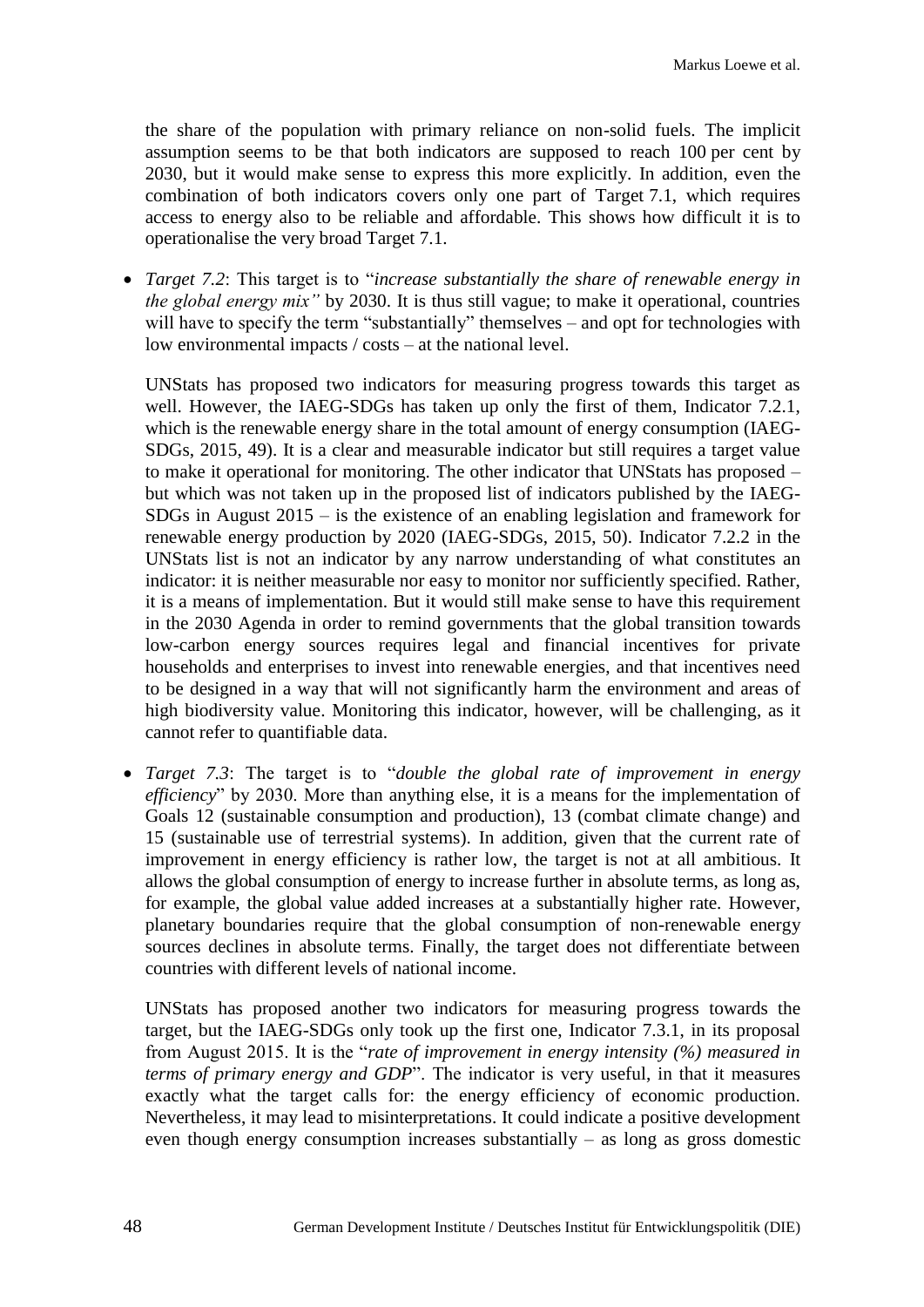product grows even faster! Therefore, it would have been desirable to add an indicator for monitoring absolute changes in the consumption of non-renewable energy sources.

The other indicator that UNStats suggested in March 2015 is a composite index measuring improvements in energy efficiency to be generated from sub-indicators for transport energy efficiency, industrial energy efficiency, power generation energy efficiency, buildings' energy efficiency and agricultural energy efficiency (United Nations Statistical Commission [UNStats], 2015; Indicator 7.3.2). Apparently, the idea of UNStats was to calculate Indicator 7.3.2 in a disaggregated fashion for different sectors of the economy. Hence, such an index would suffer from the same weaknesses as Target 7.3.1 but would have the advantage of signalling in which areas energy efficiency is improving and where it is not. However, the indicator was not entered into the list of indicators published by the IAEG-SDGs in August 2015.

### *Means of implementation*

• *Target 7.a*: The target calls for enhanced international cooperation in the facilitation of access to clean-energy research and technology, as well as in the promotion of investment in energy infrastructure and clean-energy technology. The target is vague and lengthy: it has manifold aspects and is therefore very difficult to monitor.

UNStats has suggested two indicators to monitor this means of implementation, but the IAEG-SDGs has taken over only the first of them (IAEG-SDGs, 2015, 50). This indicator, 7.a.1, is the "*improvement in the net carbon intensity of the energy sector (GHG/TFC in CO2 equivalents)*". It is certainly a very accurate indicator for showing the progress made towards the decarbonisation of economies, and hence worth measuring – even if it does not represent well Target 7.a. At the same time, the indicator entails several challenges with respect to definitions and means of measurement. Target 7.a.2 from the UNStats proposal is the amount of foreign direct investment and financial transfers for the purposes of Target 7.a. It was probably offered by the IAEG-SDGs because the data needed for measuring it are not readily available.

 *Target 7.b*: This target is formulated as follows: "*by 2030 expand infrastructure and upgrade technology for supplying modern and sustainable energy services for all in developing countries, particularly LDCs and SIDS*". A reference to the reduction of fossil-fuel subsidies worldwide to zero by e.g. 2030 would have been helpful in this context.

UNStats has once again suggested two indicators for measuring this means of implementation. Indicator 7.b.1 in the UNStats proposal is the "*rate of improvement in energy productivity (the amount of economic output achieved for a given amount of energy consumption*)". Hence, it measures exactly the same as Indicator 7.3.1. Nevertheless, the IAEG-SDGs has taken it up but reformulated it as the "*ratio of value added to net domestic energy use*" (IAEG-SDGs, 2015, 51). The other indicator suggested by UNStats was not entered into the list that the IAEG-SDGs compiled in August 2015. This indicator, 7.b.2, is the "*percentage of international cooperation projects being implemented to facilitate access to clean energy*" – which is an input rather than an output variable.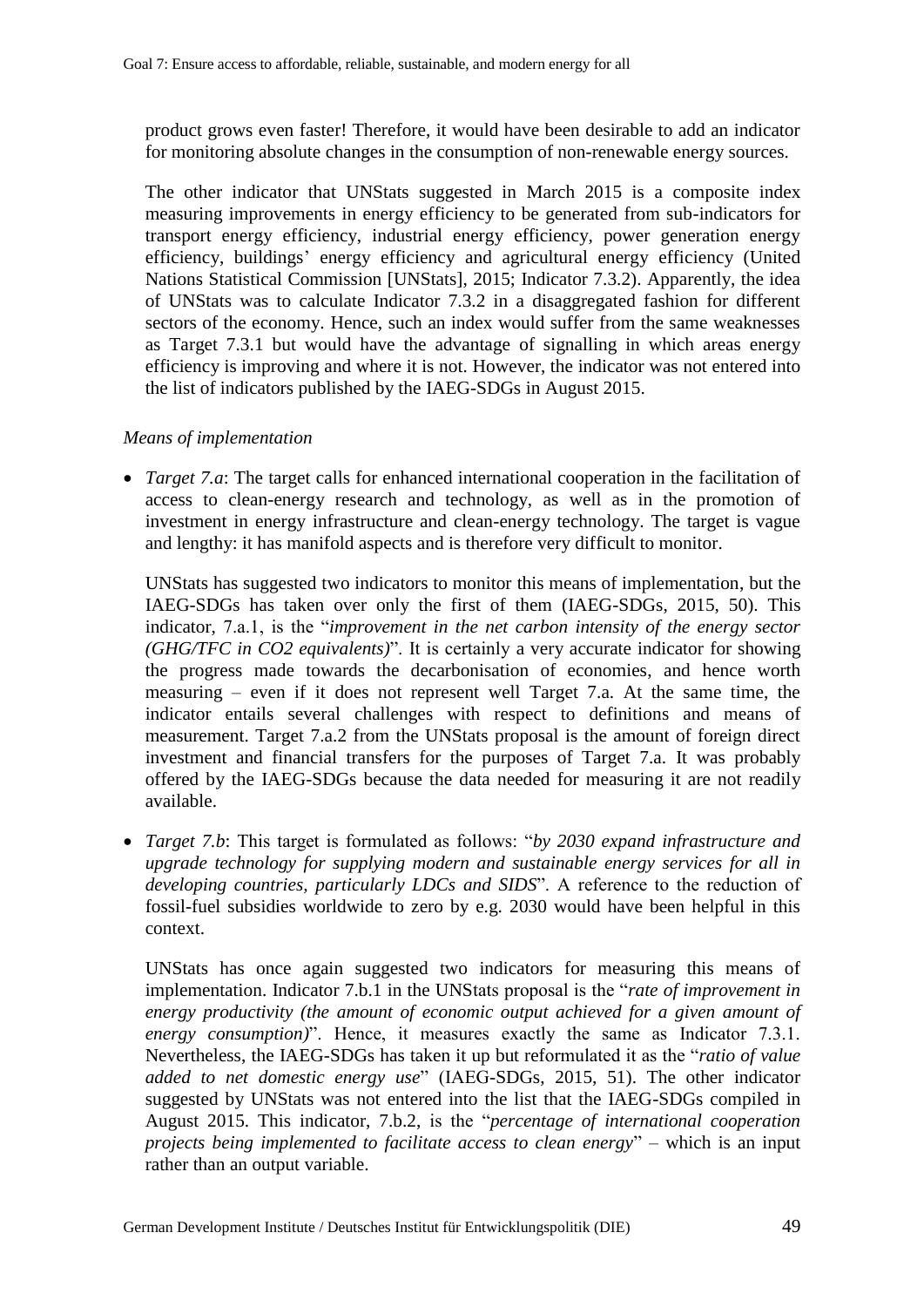#### *Conclusion*

Goal 7 contains issues that are important because they support the implementation of Goal 8 (access to energy as a means to promote growth and employment) and Goals 12 and 13 (a reduction in non-renewable energy consumption as a means for more sustainable consumption and production and climate stability). For practical and political considerations, the goal has been established as a stand-alone goal. More specific target values would have been desirable, as well as more ambitious formulations in the goal with regard to reductions in energy consumption.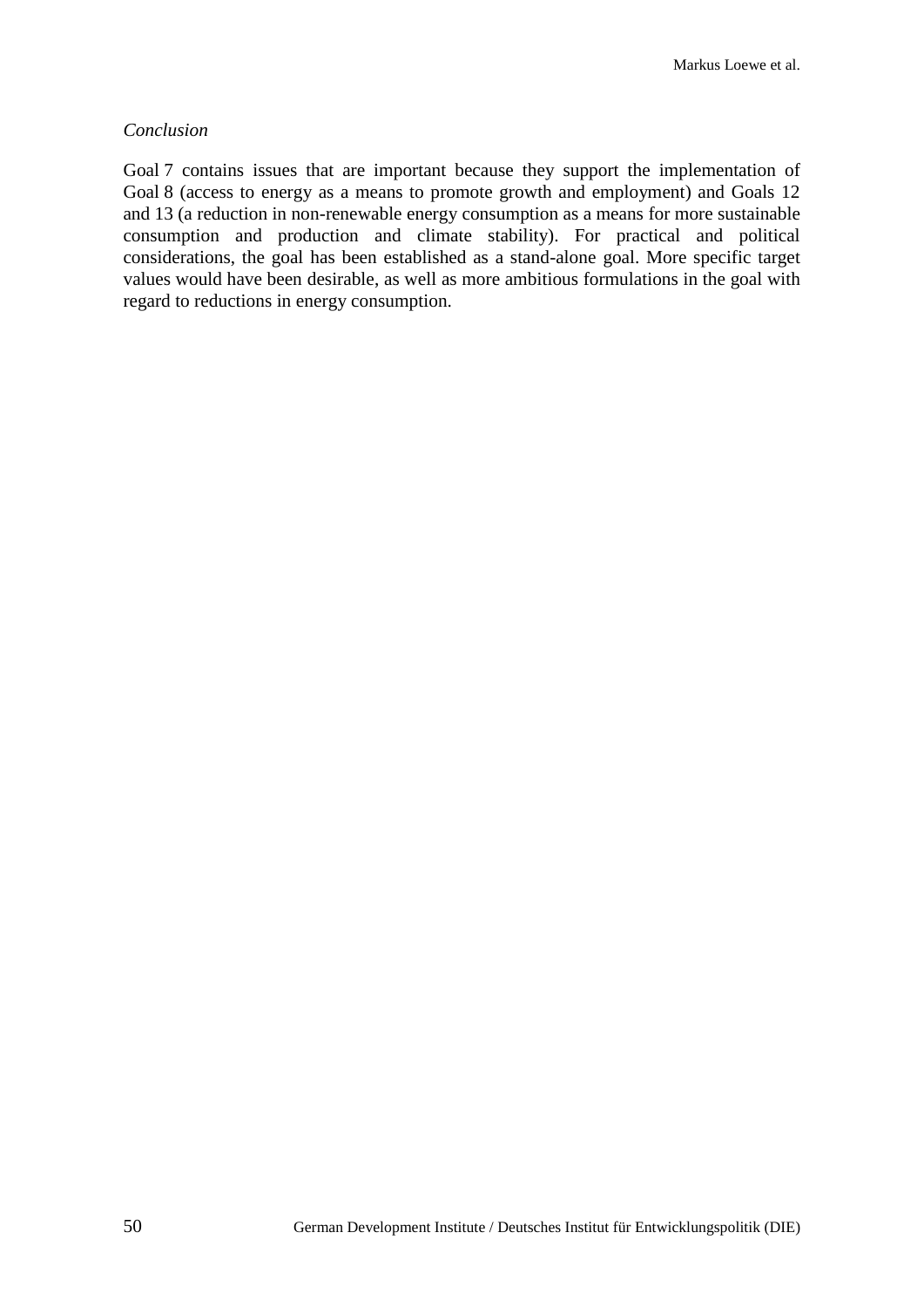# **Goal 8: Promote sustained, inclusive and sustainable economic growth, full and productive employment and decent work for all**

Markus Loewe, Tilman Altenburg and Anna Pegels

### *General assessment*

Goal 8 looks at two variables: growth and employment. Both are qualified in the goal description. It could be argued that there is no need to have the two target variables of growth and employment in the 2030 Agenda because both are instruments rather than elements of well-being. However, there is a good argument that such an agenda with a universal ambition should not only look at the well-being of the very poor; economic growth, which is usually measured by the annual change in gross domestic product (GDP), can also be seen as a proxy indicator of changes in the well-being of the non-poor. It is, arguably, a very crude proxy indicator that reflects changes in the material well-being of average citizens. But it contrasts sharply with the extensive efforts that researchers and practitioners make in measuring the well-being of the poorest in multidimensional terms that extend beyond income. So far, no other indicator has been established for measuring the well-being of average citizens in a multidimensional fashion. In addition, data for economic growth rates can be easily accessed for almost every country in the world. Having employment on the agenda also makes sense because it is a central component contributing towards the wellbeing of people. Both target variables have to be understood in the context of other goals on the 2030 Agenda. Therefore, it makes sense to call for economic growth to be sustained, inclusive and sustainable, and for employment to be decent and productive. For example, economic growth should not come at the expense of environmental protection, and it is also not desirable to create new employment that is unsafe for workers or not productive.

Yet, the operationalisation of Goal 8 is problematic for two reasons. First, its level of ambition varies significantly across the different subordinate targets. Some targets are quite unrealistic, such as Target 8.5 ("*full and productive employment and decent work for all*"). In these cases, it would be better to allow for nationally differentiated targets, as discussed in the comments to Goal 3 on health. Other targets under Goal 8, however, are clearly under-ambitious – in particular those that aim at a decoupling of economic growth from natural resource use and harmful emissions. Second, the indicators suggested by UNStats for measuring Goal 8 cover only *economic growth* as such but not its sustainability and inclusiveness, as stipulated by the title of the goal ("*Promote sustained, inclusive and sustainable economic growth...*"), and it only mentions employment, instead of *productive* employment, as stated in the goal's title. Thus, Goal 8 implicitly advocates an outdated, unsustainable growth agenda. Countries should instead continue exploring better alternatives to measure human development in its multiple dimensions as well as continue developing indicators for welfare that go beyond purely monetary indicators.

### *Operationalisation*

Goal 8 includes ten targets and two suggestions for means of implementation. Targets 8.1 through 8.4 address different aspects of economic development. Targets 8.5 through 8.8 address the generation of productive employment and decent work for all. Target 8.9 calls for the promotion of tourism, and Target 8.10 calls for the promotion of financial services.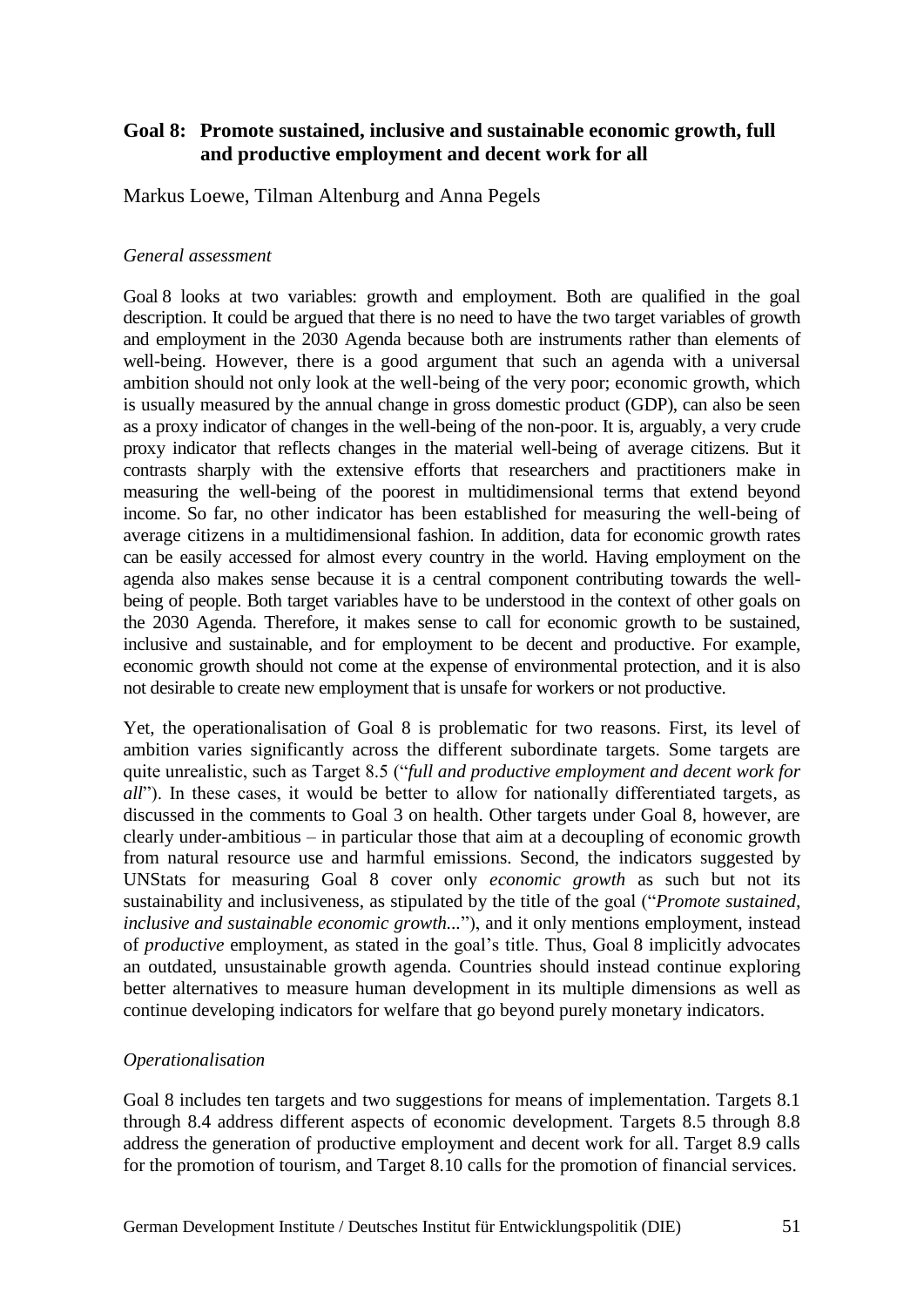These targets do not reproduce all aspects included in the title of Goal 8. They mirror "*economic growth, full and productive employment and decent work for all*" but not the fact that Goal 8 requires economic growth to be "*sustained, inclusive and sustainable*". The indicator report published by the Sustainable Development Solutions Network (SDSN, 2015) makes an effort to cure this weakness. It suggests complementing GDP growth by using two additional indicators to control – at least to some degree – for sustainable and inclusive economic growth. The first indicator is if a "*country implements and reports on System of Environmental-Economic Accounting (SEEA) accounts*" (Indicator 55 in the final SDSN report from May 2015); the second indicator (Indicator 57 in the final SDSN report) is the "*ratification and implementation of fundamental ILO labor standards and compliance in law and practice*" (SDSN, 2015, 34). Both measure only inputs, which is, however, still better than having no indicator at all to complement GDP growth, and the SEEA and International Labour Organisation (ILO) Core Conventions are probably among the best available monitoring systems for the purposes of Goal 8.

However, although the latter was adopted by UNStats as an indicator for Target 8.8, the former is no longer used for Goal 8 and is instead used for the monitoring of Goal 15. As a consequence, although an input indicator is included to measure the inclusiveness of economic growth, no indicator is included to control for its environmental sustainability.

 *Target 8.1*: The target is to "*sustain per capita economic growth in accordance with national circumstances, and in particular at least 7% per annum GDP growth in the least-developed countries*".

UNStats proposes measuring growth using two indicators: GDP per capita in purchasing power parities and an Inclusive Wealth Index (UNStats, 2015). However, the IAEG-SDGs abandoned the second (IAEG-SDGs, 2015, 51) – only the first (Indicator 8.1.1) made it into the IAEG-SDGs list. It is easy to measure and compare but it covers only those sectors of economic activity captured by GDP and excludes many other dimensions of human activity and well-being. Therefore, it is very positive that UNStats has added a second indicator (Indicator 8.1.2), which is meant to record growth as a much broader phenomenon. This second indicator is, however, not yet well-developed, almost unknown and likely to be difficult to measure because the data needed for computing values for its different dimensions are not readily available. Thus, the SDSN has rated the indicator in its report as being difficult to use, not perfectly suitable to measure Target 8.1 and only somewhat relevant – which may be the reason why the IAEG-SDGs suggested not to use it.

• *Target 8.2*: This target is to increase economic productivity. Even a strategy to achieve the target is outlined in very rough terms ("*through diversification, technological upgrading and innovation*"). But there is no definition of productivity in the target itself, no timeline and no target value. In addition, regarding innovation, it overlaps with Target 9.5.

This weakness is partly rectified by the two indicators suggested by UNStats for measuring Target 8.2. Indicator 8.2.1 ("*growth rate of GDP per employed person*") provides a concrete definition of the target but cannot remedy the lack of a target value and timeline in the target itself. In addition, it is unclear whether negotiators had this definition of productivity in mind. Indicator 8.2.2 is "*export diversification in terms of*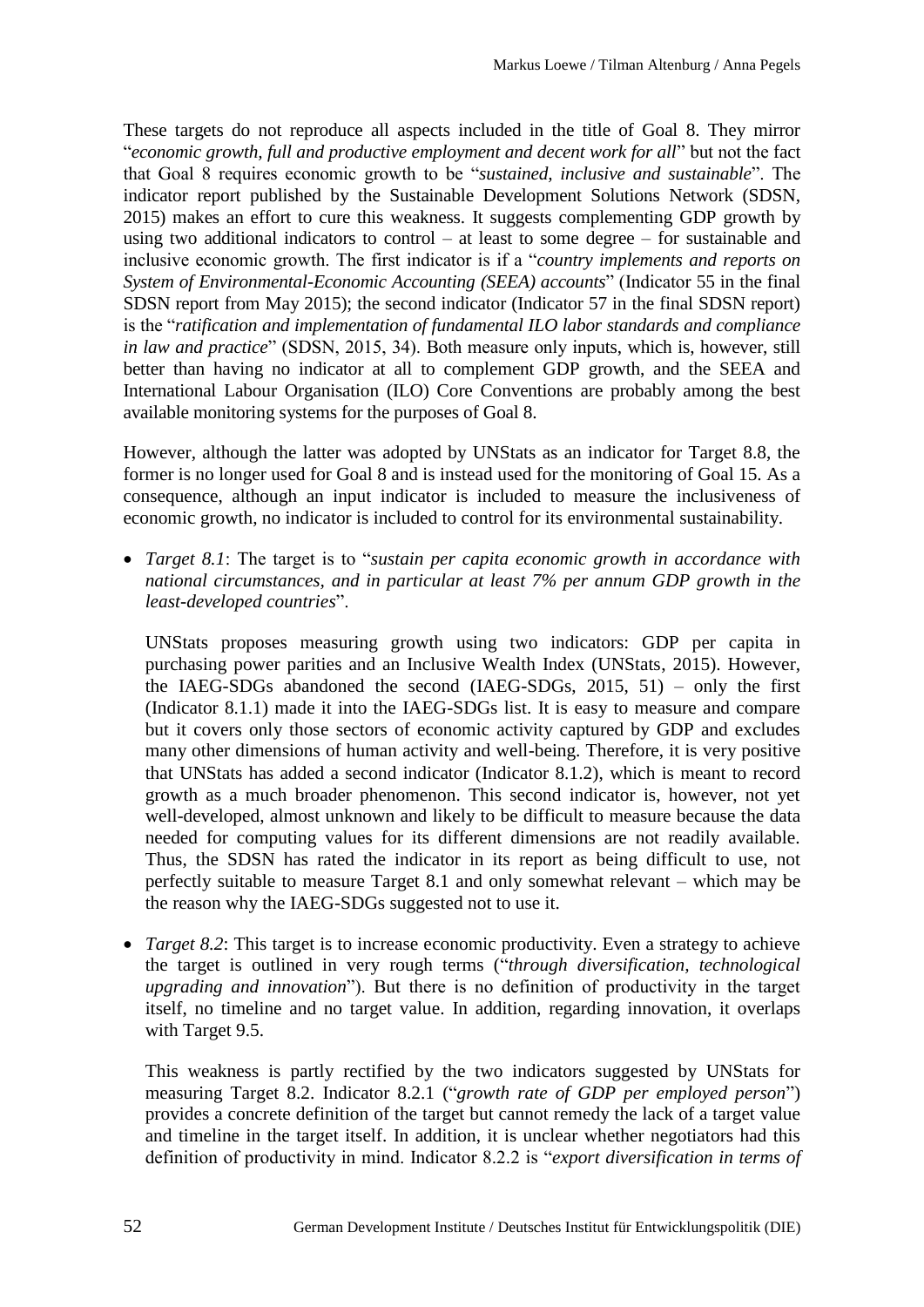Goal 8: Promote sustained, inclusive and sustainable economic growth, full and productive employment and decent work for all

*products and markets*" and measures one of the means of implementation mentioned in Target 8.2 itself ("*through diversification*...") but not the other ones ("*... technological upgrading and innovation, including through a focus on high-value-added and labourintensive sectors*"). In addition, the IAEG-SDGs has decided to follow on with the first indicator only (IAEG-SDGs, 2015, 51–52).

 *Target 8.3*: This target requires the promotion of "*development-oriented policies that support productive activities, decent job creation, entrepreneurship, creativity and innovation, and encourage the formalization and growth of micro-, small- and mediumsized enterprises, including through access to financial services*". The problem here is that the target is formulated rather as a means of implementation. In addition, it includes an array of issues that are not necessarily interrelated and would all require specific indicators for monitoring.

UNStats has proposed two indicators for the target: Indicator 8.3.1 ("*job openings rate (openings as % of employment and openings) and total separations (separations as % of employment) in non-farm establishments*") and Indicator 8.3.2 ("*% of MSMEs with a loan or line of credit*"). They are, however, very rough proxies for progress made towards Target 8.3 and also only for some of its aspects. In addition, it is difficult to collect the data needed for monitoring these indicators. Therefore, the IAEG-SDGs has replaced both indicators with a third one, which the ILO suggested as an alternative: the "*share of informal employment in non-agriculture employment by sex*" (IAEG-SDGs, 2015, 52). After all, it is probably not the worst proxy for Target 8.3, and the necessary data are available.

 *Target 8.4*: This target focusses on decoupling economic growth from environmental degradation through improved resource efficiency in consumption and production (*nota bene*: "*with developed countries taking the lead*"). Apparently, the target is meant to specify the qualification "sustainable" of the desired growth, but it is much too vague for this purpose. It does not include any target value or concrete timeline (it just says "through 2030") and does not specify whether the decoupling is to be in relative or absolute terms. For economic growth to be environmentally sustainable, it would need to be absolutely decoupled from resource use, so that resource use decreases in absolute terms, not just in relation to economic growth.

UNStats has stipulated the target to be measured using two indicators: one for "*national material efficiency (production and consumption approaches)*" (Indicator 8.4.1) and the other for "*sectoral material efficiency*" (Indicator 8.4.2). However, UNStats has not offered any proposal as to how these indicators should look or how they might be generated, which shows that the controversies and knowledge gaps behind these objectives remain considerable. Therefore, the IAEG-SDGs gave up both indicators and put a third one – "*resource productivity*" – into its list from August 2015 (IAEG-SDGs, 2015, 52). However, the IAEG-SDGs has not offered any definition or explanation for the indicator nor any suggestion for its measurement.

Although Target 8.4 overlaps heavily with Goal 12, it has its merits, as it can also be understood as a control variable ensuring that economic growth (which is the focus of Target 8.1) is not achieved at the expense of the environment.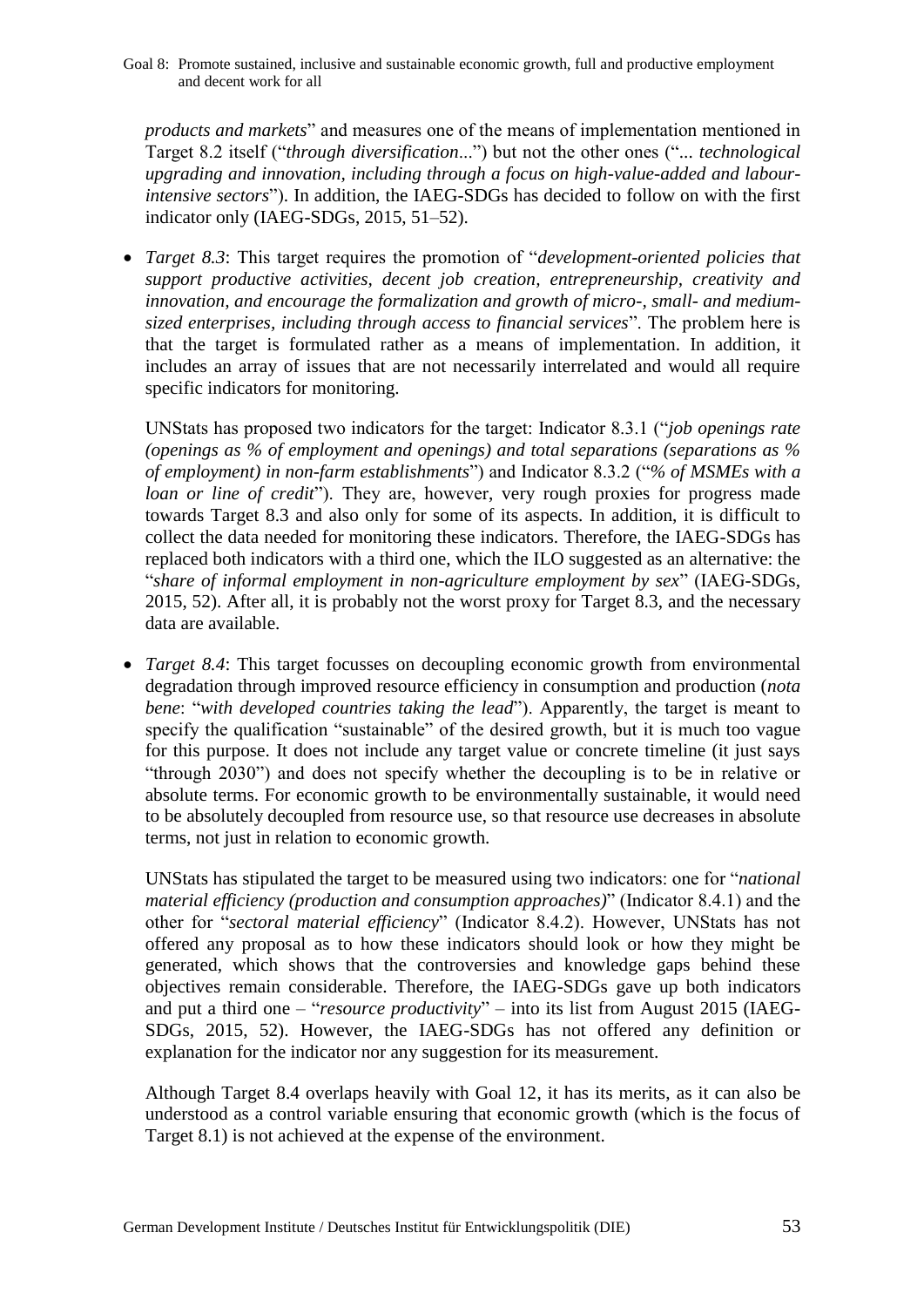*Target 8.5*: This target is to achieve by 2030 "*full and productive employment and decent work for all women and men, including for young people and persons with disabilities, and equal pay for work of equal value*". Thus, it repeats the second part of Goal 8, unfortunately without any further concretisation or explanation.

UNStats has suggested two indicators for the target: "*employment to working-age population (15 years and above) ratio by gender and age group, and people with disabilities*" (Indicator 8.5.1) and "*unemployment rate by gender and age-group*" (Indicator 8.5.2). However, only the second one was entered into the IAEG-SDGs list in August 2015, whereas the first has been replaced – apparently due to a suggestion made by the ILO – by another indicator: "*average hourly earnings of female and male employees by occupations (wages/gender wage gap)*". All three indicators are, however, just rough proxies for measuring progress towards Target 8.5 – in particular in the context of developing countries. First, they cover only the first part of the target, thereby neglecting the other two parts on "*decent work for all women and men*" and "*equal pay for work of equal value*". Second, they do not control for the stipulation of Target 8.5 that "*full and productive employment*" should be achieved "*including for young people and persons with disabilities*".

• *Target 8.6*: This target is to substantially reduce the proportion of youth not in employment, education or training by 2020. The target's focus is undoubtedly relevant, and the target was already part of the Millennium Development Goals.

UNStats has suggested two indicators for the goal: Indicator 8.6.1 ("*percentage of youth (15-24) not in education, employment or training (NEET)*)" and Indicator 8.6.2 ("*youth (15-24) unemployment rate*"). However, only the first was entered into the IAEG-SDGs compilation of August 2015 (IAEG-SDGs, 2015, 53). In any case, both indicators are comparatively easy to assess and offer a good picture of progress towards Target 8.6. But they need a concrete target value instead of just a call for a "substantial" reduction of youth not in employment, education or training.

 *Target 8.7*: This target calls for "*immediate and effective measures to eradicate forced labour, end modern slavery and human trafficking and secure the prohibition and elimination of the worst forms of child labour, including recruitment and use of child soldiers, and by 2025 end child labour in all its forms*".

It takes up three ILO Core Conventions and is therefore most relevant and welcome. The ILO Conventions are very clear in their definitions and offer starting points for operationalisation.

Again, UNStats has suggested two indicators for measuring progress towards the target: "*percentage and number of children aged 5-17 years engaged in child labour, per sex and age group (disaggregated by the worst forms of child labour)*" and "*number of people in forced labour*". And again, only the first indicator was placed in the list compiled by the IAEG-SDGs in August 2015 (IAEG-SDGs, 2015, 54). Both indicators together would cover large parts of Target 8.7, but it is probably not easy to generate accurate numbers for them for all countries. If, on the other hand, the second indicator were really to be excluded at the end, this would mean that only one aspect of Target 8.7 will effectively be measured.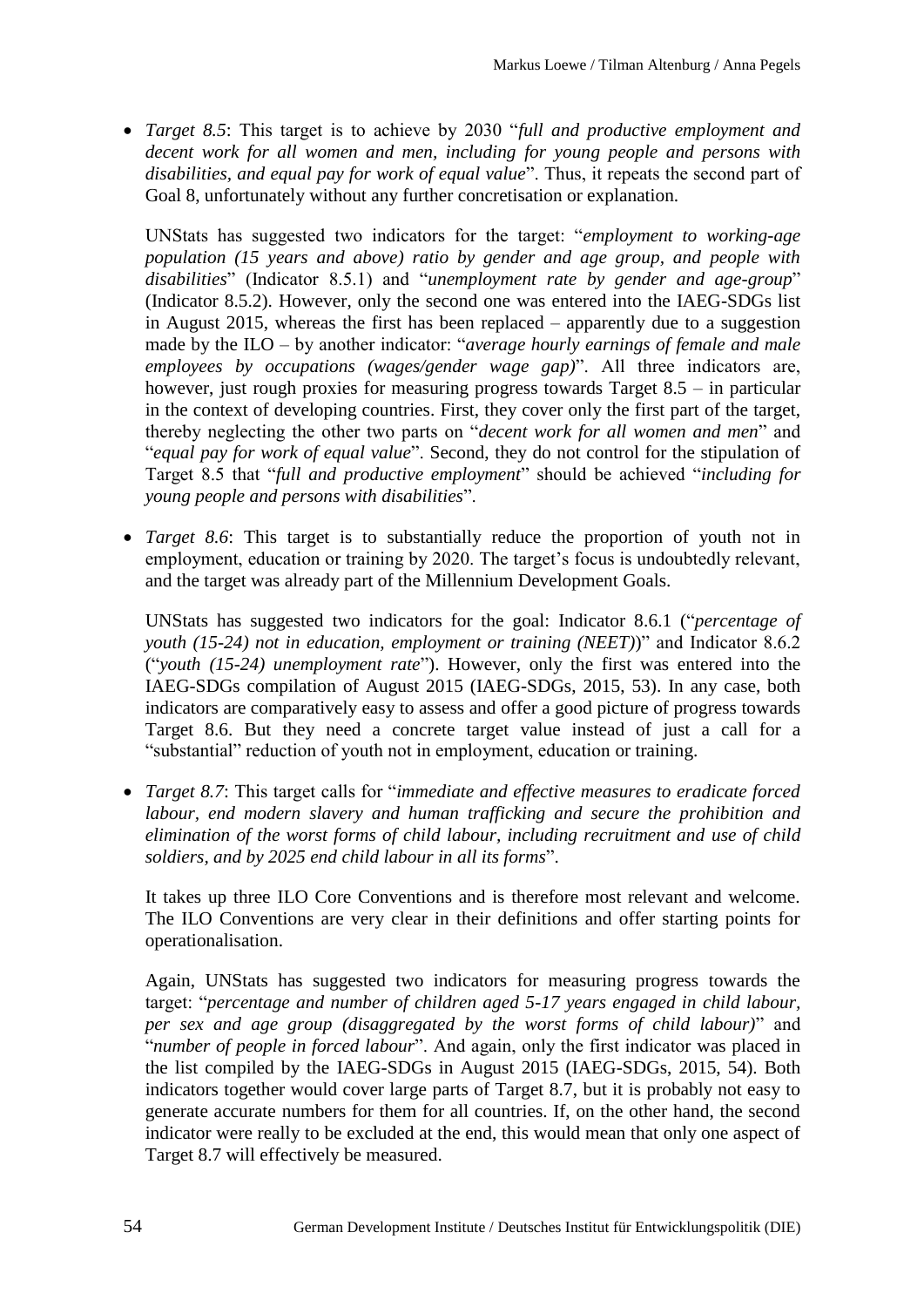Goal 8: Promote sustained, inclusive and sustainable economic growth, full and productive employment and decent work for all

 *Target 8.8* calls for the protection of labour rights and the promotion of safety and security at the workplace. The target is undoubtedly relevant but has a very broad scope. In addition, it is almost impossible to operationalise the target with all its dimensions: depending on how the term "labour rights" is defined and what contractual basis is used to define the different labour rights, there could be hundreds of them. In addition, it is almost impossible to monitor in all countries how well labour rights are being respected. It would thus make sense to focus on just a few highly representative and important labour rights. But in that case, the focus of Target 8.8 would come very close to the four dimensions of decent work, and these are already covered by Target 8.5 (see above).

UNStats has suggested using the "*ratification and implementation of ILO fundamental conventions and relevant international labour and human rights standards*" (Indicator 8.8.1) as an indicator for the target. It is a mere input indicator but probably the only realistic one because it would be impossible to generate information on, say, the number of people in different countries who suffer from deficits in terms of their labour rights or the safety and security at their workplaces. Unfortunately, the IAEG-SDGs replaced this indicator with the "*number of ILO conventions ratified by type of convention*" in its proposal from August 2015 (IAEG-SDGs, 2015, 54). In contrast to the original suggestion, the new indicator is easily measurable, but it hides large aspects of reality: many countries have ratified but not implemented ILO Conventions. In addition, many ILO Conventions are somewhat outdated today or have been replaced by newer ones. Therefore, it would make sense to focus just on the Core Conventions while also considering their implementation.

The other indicator suggested by UNStats found its way to the IAEG-SDGs compilation in August 2015 without any changes. It is the "*frequency rates of fatal and non-fatal occupational injuries and time lost due to occupational injuries by gender*" (Indicator 8.8.2). It is probably not an easy task to compute reliable values of the indicator for all countries world-wide. But it is still worth a try to start at least with some countries and extend coverage later. Both indicators, however, suffer from the weakness of the target, which neither stipulates a target value nor a timeline.

*Target 8.9*: This target calls for the promotion of sustainable tourism.

UNStats has suggested two indicators for the target: "*tourism direct GDP*" (Indicator 8.9.1) and "*tourism consumption*" (Indicator 8.9.2). It is a bit unclear what the exact difference between these two indicators would be and why they are both needed; nevertheless, only the first was entered into the list compiled by the IAEG-SDGs in August 2015 (IAEG-SDGs, 2015, 55). In addition, both indicators suggested by UNStats lack timelines and target values. But their main weakness is that they measure only the monetary contribution of tourism towards economic activity, thereby neglecting that – according to Target 8.9 – tourism is meant to be sustainable, jobintensive and beneficial for local culture and products.

 *Target 8.10*: This target calls for the promotion of financial services. It lacks any kind of specification and focusses exclusively on one economic sector. In the case of financial services, there could be an argument for such a focus, because financial services are in fact a key prerequisite for private-sector development, and hence for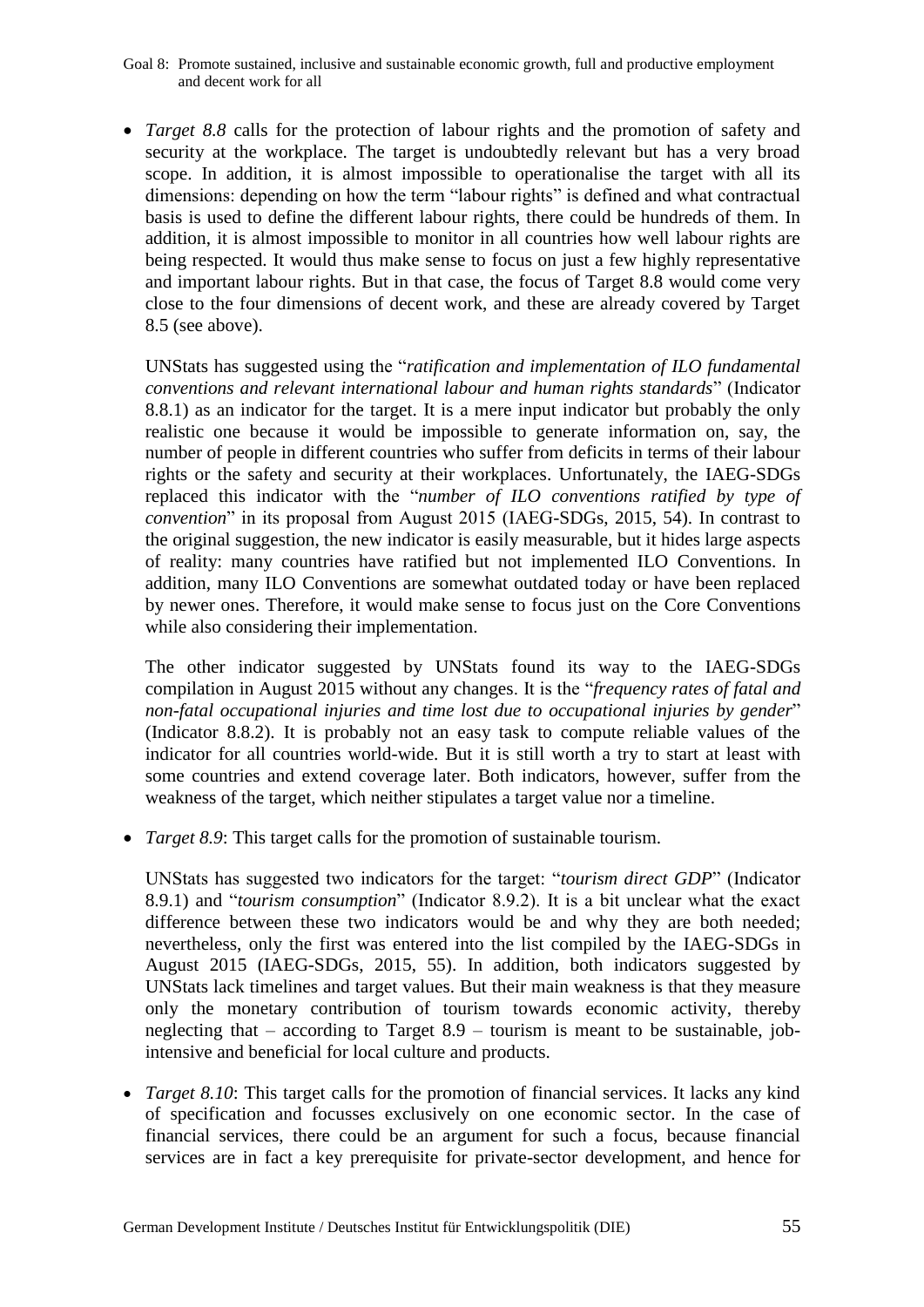economic growth. But even if this is taken into consideration, the target would have been more useful if it had been formulated as a means of implementation (Target 8.c).

UNStats has suggested two indicators for the target: "*getting credit: distance to frontier*" (Indicator 8.10.1) and "*number of commercial bank branches and ATMs per 100,000 adults*" (Indicator 8.10.2). Both were entered into the IAEG-SDGs list in August 2015, but the first was reformulated to make it more precise: it is now the *"% adults with a formal account or personally using a mobile money service in the past 12 months*", and it is meant to be measured separately for different income groups (e.g. for 'bottom 40 per cent of income share' or '< US\$ 1.25/day'), by gender, age groups (e.g. 'young adults') and the rural / urban divide (IAEG-SDGs, 2015, 55). Without any doubt, the new formulation makes much more sense than the old one. At the same time, the second indicator is not very relevant for Target 8.10: many countries have a very dense net of ATMs, but still, micro and small entrepreneurs have hardly any access to credit. Admittedly, it is difficult to measure the readiness and ability of banks to extend credit to private enterprises – especially because sometimes their lack of finance is due to demand rather than supply-side factors: e.g. the lack of know-how of entrepreneurs about different forms of financing, their inability to write a proper business plan or their reluctance to accept paying a fixed interest rate on a loan. But the two indicators suggested for Target 8.10 by UNStats are not representative of the challenges in many countries as regards providing financial services to entrepreneurs.

### *Means of implementation*

 *Target 8.a*: This target requires Aid for Trade for developing countries. It does not define a target value or a timeline. It is debatable whether this target is best positioned under the heading of Goal 8; but it makes sense in any case to have the target as part of the 2030 Agenda.

UNStats has suggested the "*evolution in aid for trade commitments and disbursements*" (Indicator 8.a.1) as a single indicator for Target 8.a – which makes sense. The indicator has been listed by the IAEG-SDGs (IAEG-SDGs, 2015, 56).

 *Target 8.b*: This target calls for the development and implementation of a global strategy for youth employment. However, the question is: How much can a global strategy reduce youth employment? The causes of high youth unemployment are quite diverse and differ from one country to another. It is thus very difficult to formulate a strategy at the international level that is able to tackle the manifold country-specific challenges and lead to the creation of employment for young people.

UNStats has suggested "*total government spending in social protection and employment programmes as percentage of the national budgets and GDP*" (Indicator 8.b.1) as an indicator for Target 8.b. The indicator is certainly interesting and gives a good picture of the development-orientation of governments, but it does not really focus on youth employment, which is the core of Target 8.b. Still, it was put on the IAEG-SDGs list in August 2015 (IAEG-SDGs, 2015, 56).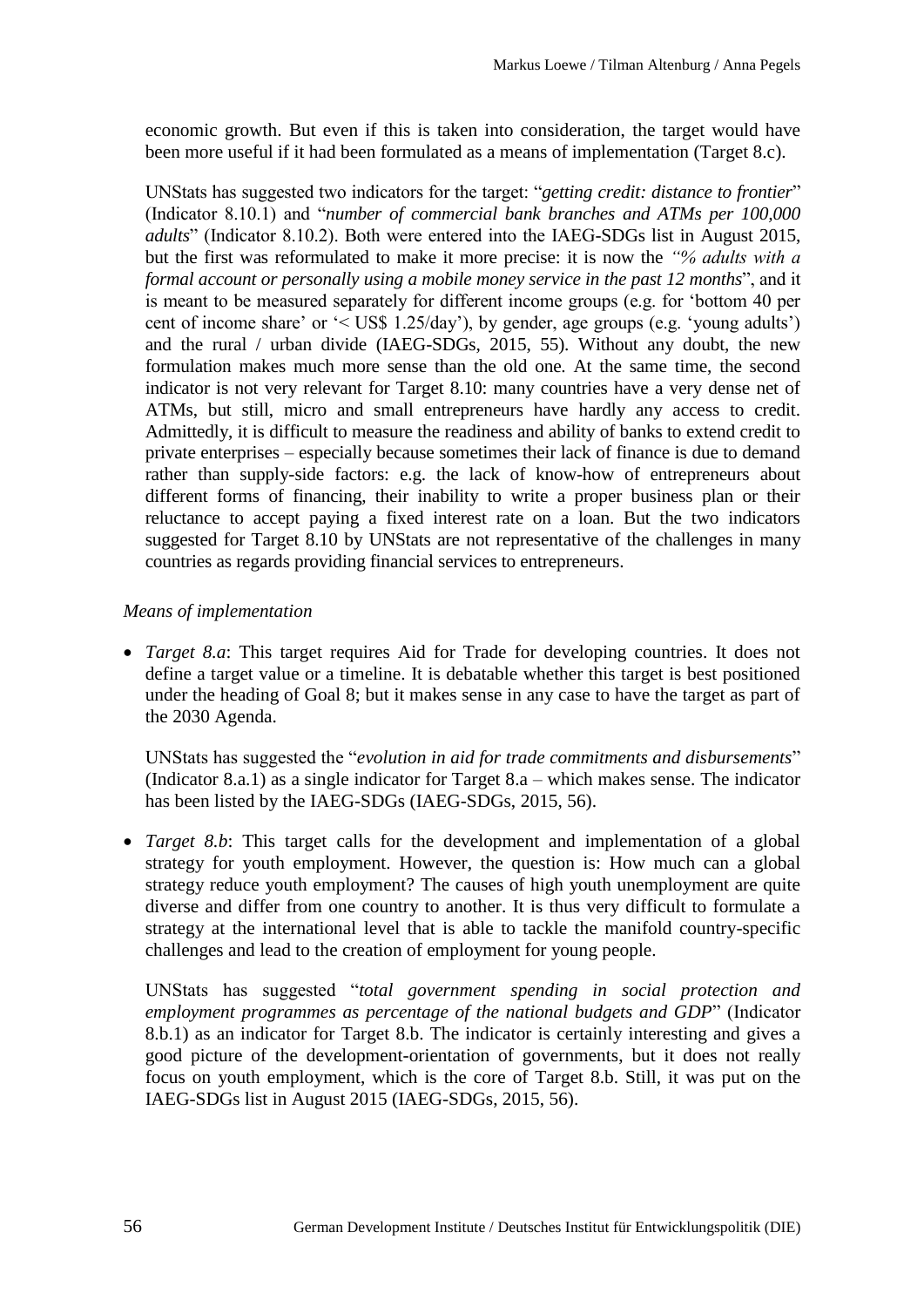Goal 8: Promote sustained, inclusive and sustainable economic growth, full and productive employment and decent work for all

#### *Conclusion*

Goal 8 is a difficult goal, as it is vague and therefore under-ambitious. Most of its targets are formulated in a manner that makes it difficult to operationalise in a meaningful and manageable way.

In the medium term, per capita income growth and employment as indicators of socioeconomic progress should be replaced with new indicators and indices that measure the average progress of people across the multiple dimensions of their socio-economic wellbeing in their multidimensional socio-economic well-being. The Correlation Sensitive Poverty Index mentioned in the chapter on Goal 1 could be a good starting point for this purpose. It can be constructed in a way that allows the index to measure the mean of wellbeing of people in different countries in terms of their achievements / capabilities in different relevant dimensions. The advantage of the index is that it can capture different aspects of well-being and still account for inequalities.

The indicators suggested by the IAEG-SDGs could be complemented by additional ones that are able to control for the inclusiveness and sustainability of growth. We suggest the use of three reporting systems for this purpose:

- − The System of Environmental-Economic Accounting 2012 Central Framework is a good instrument to control for the sustainability of social and economic policies.
- − Reporting on the ratification and implementation of the eight ILO Core Conventions (now Indicator 8.8.1) can be a good instrument to control for the quality of employment generation. These eight Core Conventions include No. 29 (ban of forced labour), No. 87 (freedom of association), No. 98 (collective bargaining), No. 100 (equal remuneration), No. 105 (abolition of forced labour), No. 111 (prohibition of discrimination in employment and occupation), No. 138 (limitation of child labour) and No. 182 (elimination of the worst forms of child labour).
- − Finally, reporting on the four dimensions of decent work could be used to control for both the inclusiveness of economic growth and the quality of employment generation.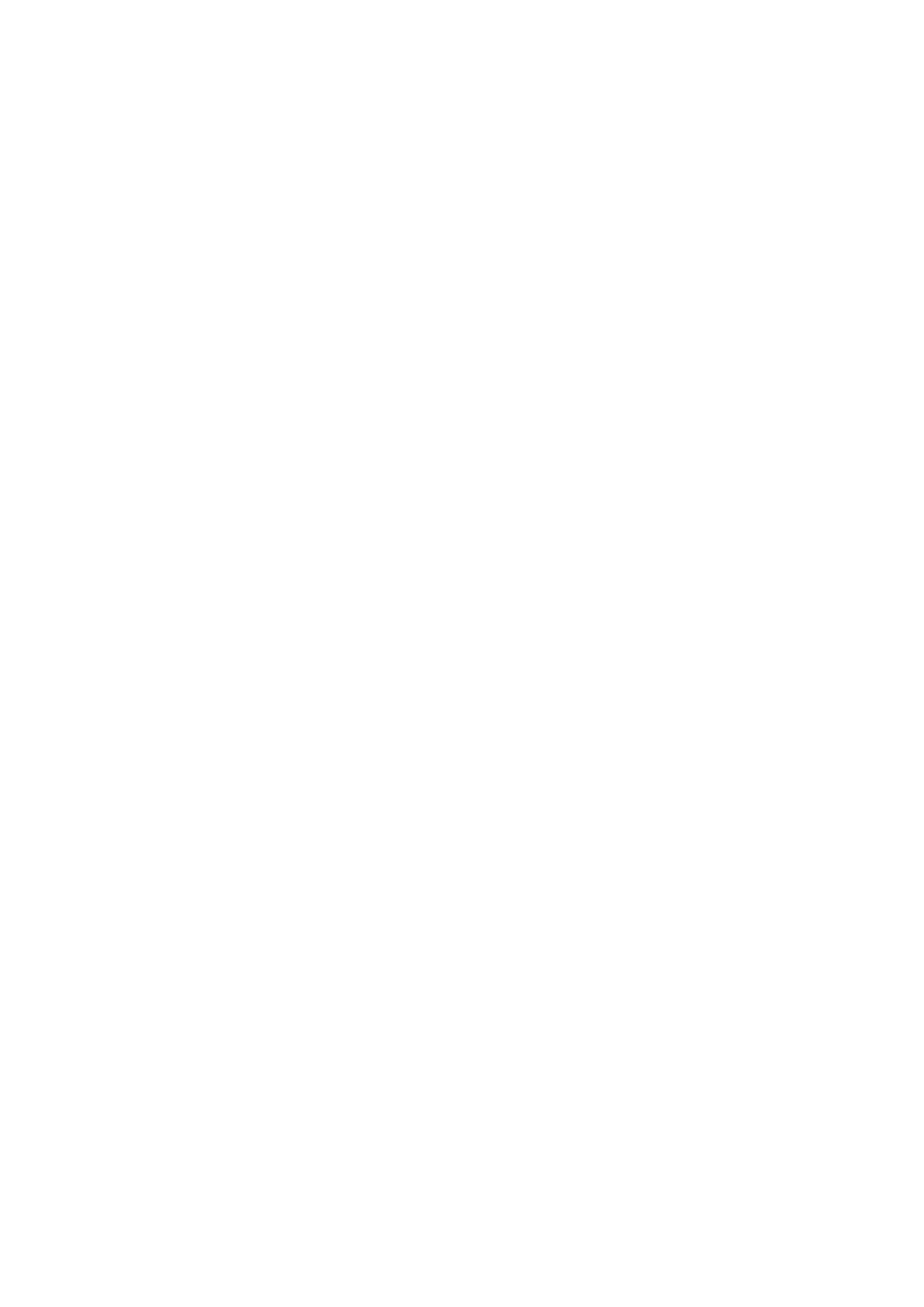# **Goal 9: Build resilient infrastructure, promote inclusive and sustainable industrialisation and foster innovation**

Nicole Rippin, Tilman Altenburg and Anna Pegels

### *General assessment*

Goal 9 includes three different objectives that do not necessarily belong together: building resilient infrastructure, promoting inclusive and sustainable industrialisation, and fostering innovation. As a consequence, the five targets that are to capture the goal are very broad, as they are in fact goals themselves rather than targets. In light of their wide-ranging requirements, the indicators currently being considered by the Inter-Agency and Expert Group on SDG Indicators (IAEG-SDGs) can only capture very limited parts of the respective targets. In addition, the goal suffers from the same challenge as most of the SDGs – the fact that no definition is provided for concepts such as "quality", "sustainable", "resilient", "inclusive" and "affordable", among others. Thus, the concepts are obscured in the course of the operationalisation, with indicators requiring investments in infrastructure and innovation without further specifications. Such investments are obviously worth securing for every country, but without further specifications, the added value of these requirements remains unclear. The most serious problem, however, is the goal's requirement to promote industrialisation and the requirement of the corresponding Target 9.2 to significantly raise industry's share of employment and gross domestic product (GDP). These requirements are inconsistent with the principle of structural change, and it is already foreseeable that this aspect of Goal 9 is not applicable to already industrialised countries. The existence of Goal 9 therefore reflects the fact that it is rather important for quite a number of developing countries that pushed hard for its inclusion in the 2030 Agenda.

## *Operationalisation*

The goal includes five targets and three suggestions for means of implementation. All the targets are very broad and, as a consequence, can only be partially covered by indicators – no matter what indicators will be introduced by the IAEG-SDGs in March 2016.

 *Target 9.1*: The target requires to "*develop quality, reliable, sustainable and resilient infrastructure, including regional and transborder infrastructure, to support economic development and human well-being, with a focus on affordable and equitable access for all*". However, there are no definitions for the concepts "quality", "reliable", "sustainable" and "resilient", which would provide helpful guidance for the operationalisation of the target. Also, the target does not mention what kind of infrastructure it is referring to. Target 9.1 is formulated as if it were a goal in itself rather than a target.

Consequently, the two indicators currently being considered by the IAEG-SDGs, i.e. "*Share of the rural population who live within 2km of an all season road*" and "*Passenger and freight volumes*" seem rather arbitrary. Aspects such as "reliable", "sustainable" or "resilient" are not captured and both indicators, taken together, can only cover a very small segment of what people normally mean when they talk about infrastructure in general: for instance, shipping, power grids, outreach of broadcasting stations, etc. are not captured.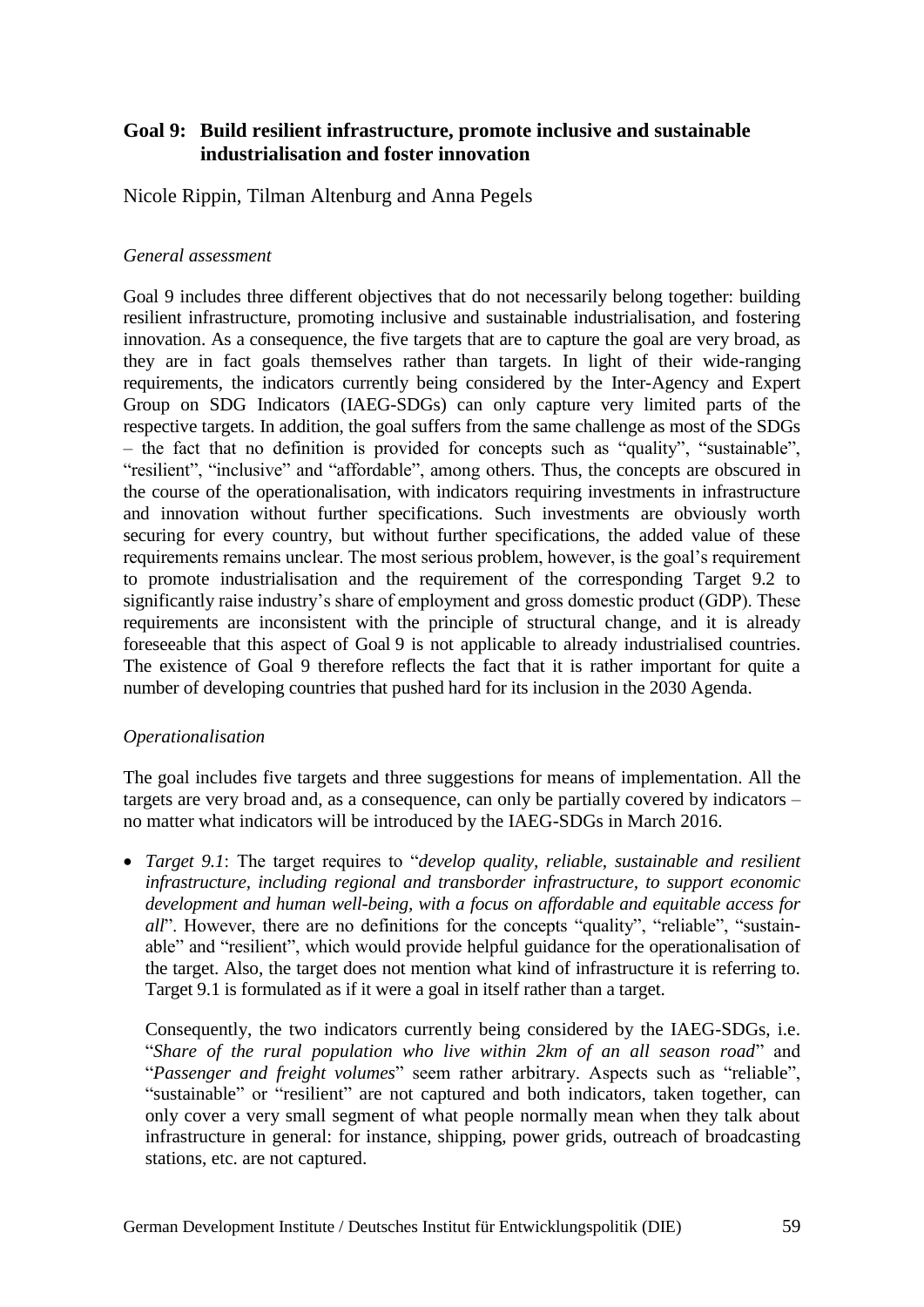*Target 9.2:* The target requires to "*promote inclusive and sustainable industrialization and, by 2030, significantly raise industry's share of employment and gross domestic product, in line with national circumstances, and double its share in least developed countries*". Its first part is not operationalised at all, and thus it is difficult to track, whereas the second part is not clear about whether the target actually refers to industry, which would also comprise the energy and building sectors, or to manufacturing.

The IAEG-SDGs so far has interpreted the goal in the latter narrow way, focussing solely on manufacturing by considering the indicators "*Manufacturing Value Added (share in GDP, per capita, % growth)*" and "*Manufacturing employment, in percent to total employment*". But even apart from the wording problems, the target is highly problematic. It is based on the implicit assumption that manufacturing or industrialisation is good for development. But this assumption is only true for lowincome countries whose industrial share is very limited, i.e. the countries that strongly supported the inclusion of Goal 9 in the 2030 Agenda. It ignores the principle of structural change that describes how industry's share of employment and GDP increases until a middle-income status is achieved, and decreases afterwards in the course of the tertiarisation of the economy.

 *Target 9.3*: The target requires to "*increase the access of small-scale industrial and other enterprises, in particular in developing countries, to financial services, including affordable credit, and their integration into value chains and markets*". The target is reasonable; however, several of the terms need to be more specific: "small-scale enterprises", "financial services", etc.

The IAEG-SDGs is currently considering the indicator "*Percentage share of (M) small scale industries' value added in total industry value added*" in order to capture the target. Apart from the fact that the term (M)SMEs is lacking a clearer definition, the indicator focusses only on the second part of the target, i.e. the integration of (M)SMEs into value chains. It does not capture the access of (M)SMEs to financial services. We suggest considering an additional indicator that captures at least (M)SMEs' access to "affordable credit", ideally with clear specifications of what is affordable – similar to Target 10.c, which requires the elimination of remittance corridors with costs higher than 5 per cent.

 *Target 9.4*: The target requires by 2030 to "*upgrade infrastructure and retrofit industries to make them sustainable, with increased resource-use efficiency and greater adoption of clean and environmentally sound technologies and industrial processes, with all countries taking action in accordance with their respective capabilities*". The requirement to "upgrade infrastructure and retrofit industries" in order to make them sustainable is both very ambitious and much needed, as it implies a decoupling of economic growth from natural resource use and greenhouse gas emissions.

In order to operationalise this target, the IAEG-SDGs is currently considering the indicator "*Carbon emission per unit of value added*". This is an interesting indicator for capturing resource-use efficiency, if only partially. It could be worthwhile considering to not only capture carbon emissions but also to use the opportunity to focus on other overexploited natural resources, at least on greenhouse gas emissions in general. We also suggest following the proposal of the Sustainable Development Solutions Network (SDSN, 2015) to differentiate between production and demand-based emissions as a way to address the critical question of who should be responsible for emissions – the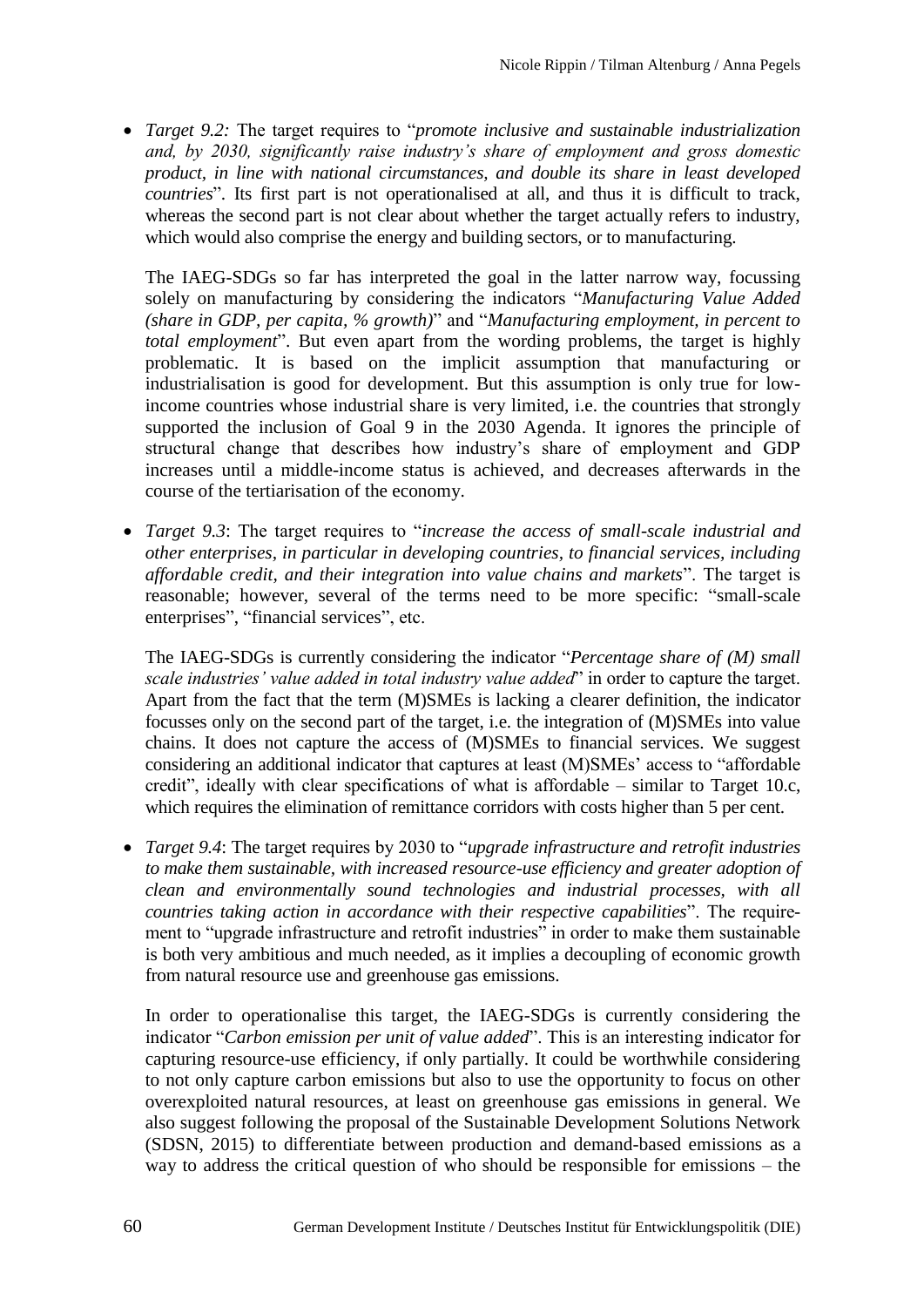country that produces a good or the country that consumes it. The relocation of production from Organisation for Economic Co-operation and Development (OECD) countries to Asia constitutes a major issue in this regard. It makes a huge difference whether Asian (non-OECD) countries or OECD countries are held accountable for the emissions produced during production. From a political perspective, it is impossible to claim that Asian (non-OECD) countries are responsible for all emissions that were produced for manufacturing goods for OECD countries. The SDSN suggestion – that countries ought to report their emissions using both production- and demand-based measures – might solve the problem if it is coupled with the requirement to reduce both production- and demand-based emissions.

 *Target 9.5*: The target requires to "*enhance scientific research, upgrade the technological capabilities of industrial sectors in all countries, in particular developing countries, including, by 2030, encouraging innovation and substantially increasing the number of research and development workers per 1 million people and public and private research and development spending*". Unfortunately, the requirement to increase the number of research and development (R&D) workers disregards the fact that R&D is not an end in itself. To increase the number of researchers and artificially inflate research institutions, regardless of the respective output, is little more than an expensive venture. A better formulation could have been "to increase the number of workers technically educated and trained on the vocational and higher education level". Though good indicators for research output have yet to be developed, established indicators are patents, publications, spending for R&D and the number of graduates from technical universities / faculties and from technical and vocational training.

The IAEG-SDGs is currently considering using the established indicator "*R&D expenditure as percentage of GDP*" in order to capture Target 9.5. An alternative might be to use the International Standard Industrial Classification of all economic activities system, which classifies manufacturing industries into four categories based on their R&D intensities. This would make the monitoring much easier.

### *Means of implementation*

- *Target 9.a*: The target requires "*to facilitate sustainable and resilient infrastructure development in developing countries through enhanced financial, technological and technical support to African countries, LDCs, LLDCs and SIDS*". Though it is important to ensure that – despite the universality of the SDGs – poor countries are not left alone with their limited resources to deal with the crucial problems they face, it is unclear why the target first mentions developing countries as a whole and then focusses solely on the poorest countries and on African countries, regardless of their development status. The requirement to support the development of sustainable infrastructure in particular relates to the special role that developed countries should play in fostering new, sustainable technologies in order to facilitate the leapfrogging of developing countries. This special role of developed countries should, however, not be interpreted in the sense that sustainable solutions are developed in the OECD world and then "sold" to developing countries.
- *Target 9.b*: The target requires to "*support domestic technology development, research and innovation in developing countries including by ensuring a conducive policy environment for inter alia industrial diversification and value addition to commodities*".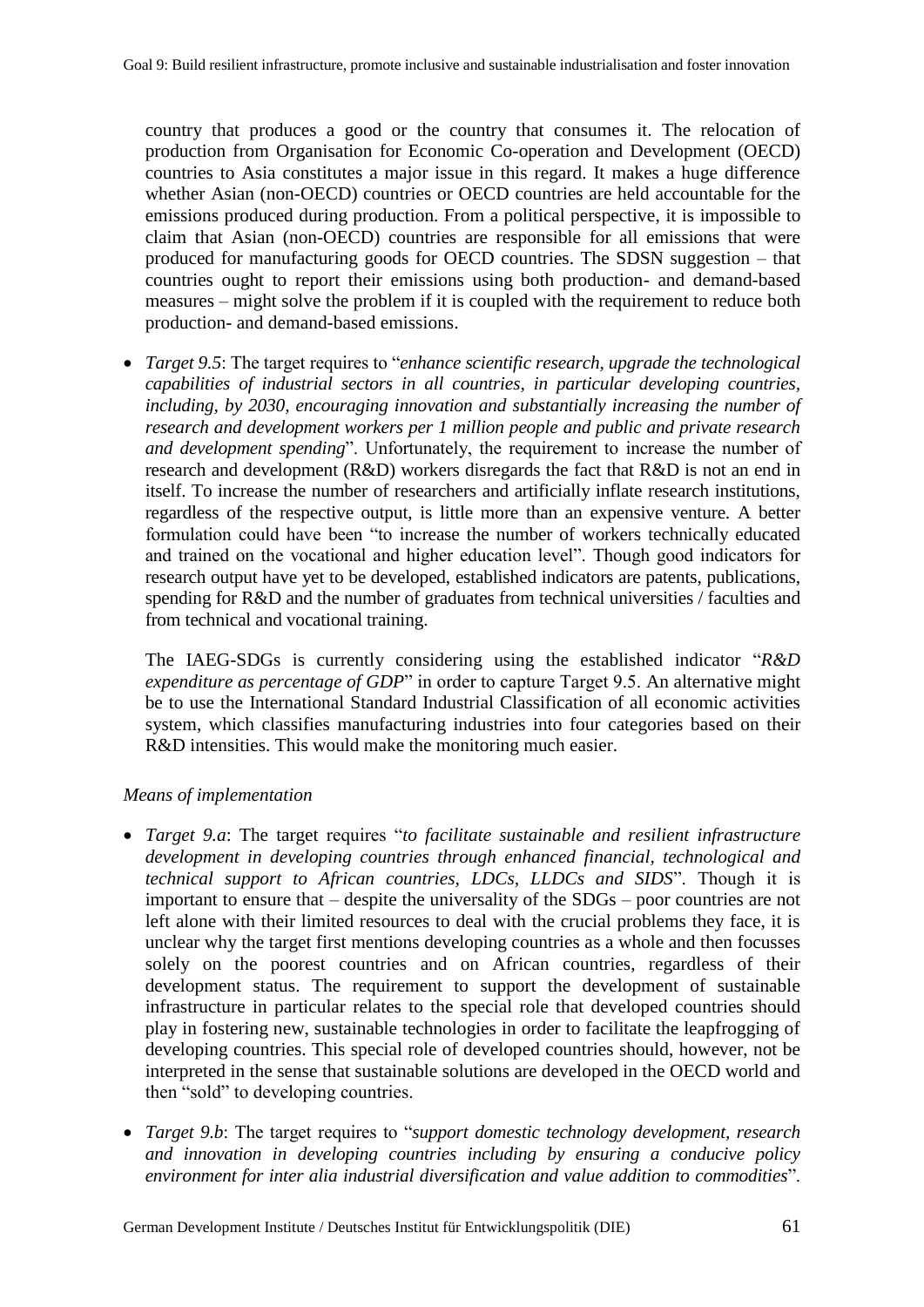It is unclear why the target focusses on developing countries only. The SDGs are supposed to be universal, meaning that developed countries should also have the task of supporting domestic technology development, research and innovation, in particular with regards to green technology. Also, a reference to the important role of international Science, Technology and Innovation cooperation for R&D is missing.

 *Target 9.c*: The target requires to "*significantly increase access to ICT and strive to provide universal and affordable access to internet in LDCs by 2020*". This requirement is a sub-target of Target 9.1 rather than a means of implementation.

#### *Conclusion*

The goal captures three different areas – infrastructure, industrialisation and innovation – that do not necessarily belong together. Furthermore, the request to promote industrialisation does not make sense for a universal goal, as it goes against the principle of structural change and is inapplicable to the majority of middle- and high-income countries. A formulation such as "Build resilient infrastructure, promote inclusive and sustainable structural change and foster innovation" could have been an alternative. A new Target 9.2, "promote structural change in a way that fosters sustainable productivity increase" or something similar, could also have been interesting.

Since five targets have to essentially capture three different goals, the scope of the respective targets is rather broad. Consequently, the indicators considered by the IAEG-SDGs can only cover very limited parts of the respective targets. We recommend ensuring that the suggested indicators capture the core issues of the targets, in particular the sustainability and inclusiveness aspects of the targets, as countries will pursue investments in infrastructure and innovation anyway, i.e. also without being monitored. In the same line of argumentation, it would have been helpful if further specifications had been given for Target 9.3. Every (M)SME has access to a usurer; the value added by this central part of the target depends on the definition of the term "affordable credit". Here, Target 10.c could have served as a role model that requires the elimination of remittance corridors with costs higher than 5 per cent.

Finally, from a conceptual point of view, the means of implementation could have been improved. Target 9.c is in fact a sub-target of Target 9.1. Targets 9.a and 9.b would have needed to ensure that they apply to developed countries as well, reflecting the universal character of the SDGs. In particular, they would have needed to reflect the importance of investments by developed countries in new, green technologies that allow developing countries to "*leapfrog straight to new, more sustainable and more efficient consumption and production*", as it is formulated in the second transformative shift in the report of the High-Level Panel of Eminent Persons on the Post-2015 Development Agenda.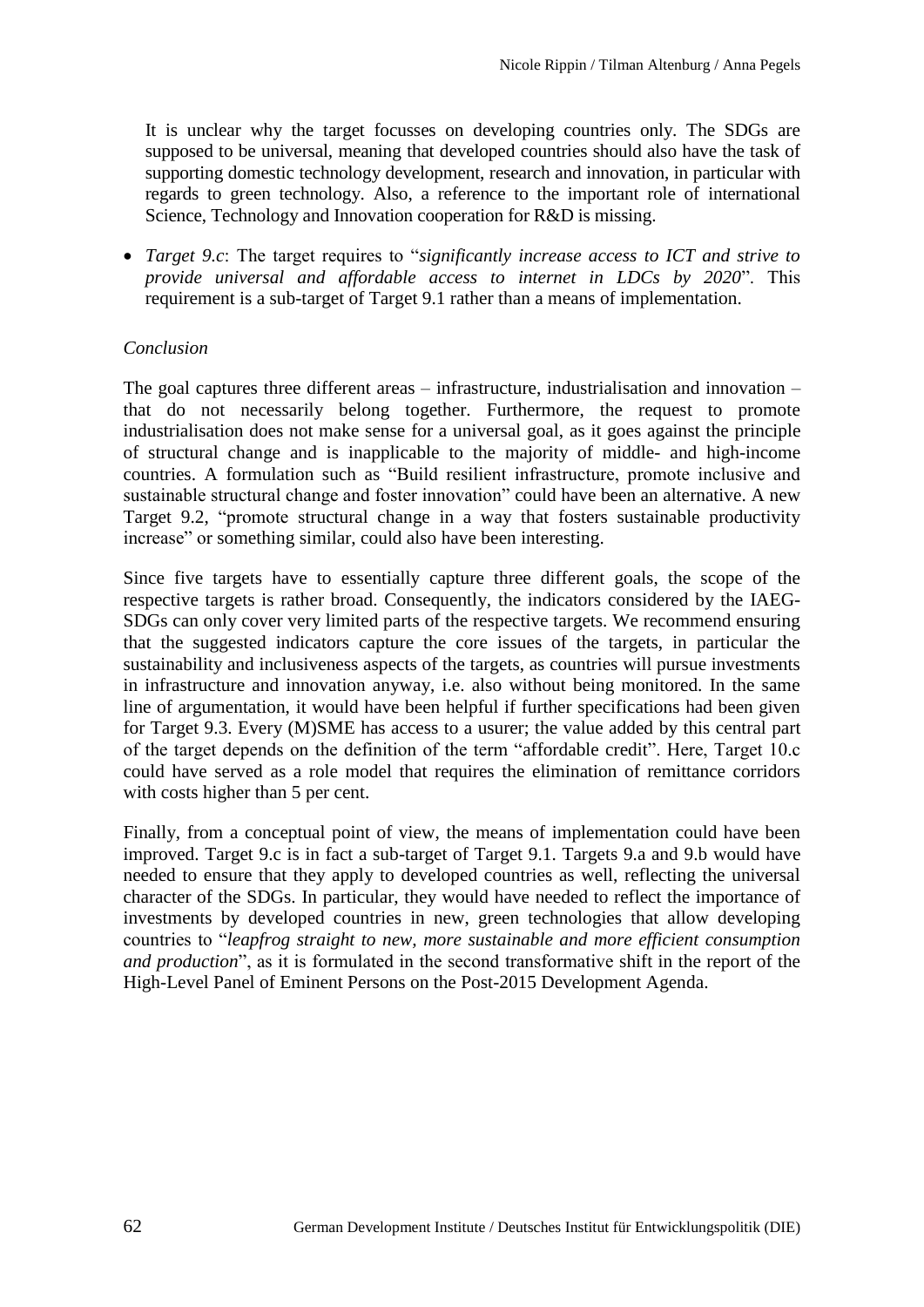# **Goal 10: Reduce inequality within and among countries**

Nicole Rippin, Niels Keijzer, Markus Loewe and Benjamin Schraven

### *General assessment*

Goal 10 is about reducing inequality within and among countries. This goal was not part of the Millennium Development Goals and many fought for its inclusion in the 2030 Agenda against a lot of resistance. The unpopularity of targets on fighting inequality all over the world has been vividly described in a recent book by Branko Milanovich, visiting professor at New York City University and former World Bank lead economist: "*I was once told by the head of a prestigious think tank in Washington, D.C., that the think tank's board was very unlikely to fund any work that had income or wealth inequality in its title. Yes, they would finance anything to do with poverty alleviation, but inequality was an altogether different matter*." "*Why?*" Milanovic asked. "*Because 'my' concern with the poverty of some people actually projects me in a very nice, warm glow.… Charity is a good thing; a lot of egos are boosted by it and many ethical points earned even when only tiny amounts are given to the poor. But inequality is different: Every mention of it raises in fact the issue of the appropriateness or legitimacy of my income*" (Milanovic, 2010, 82).

Against this background, the inclusion of a goal on inequality in the 2030 Agenda is already a remarkable achievement; even more so when considering the fact that formulating a global goal and targets on inequality is connected with serious difficulties. The report of the High Level Panel (HLP) gets right to the crux of the matter by stating: "*History also shows that countries tend to have cycles in their income inequality as conventionally measured; and countries differ widely both in their view of what levels of income inequality are acceptable and in the strategies they adopt to reduce it*" (HLP, 2013, 16). It is against this background that the targets of Goal 10 need to be evaluated. Though it is disappointing that only one out of seven targets stipulates a clear bar that can be used to measure performance, the vagueness of most of the targets reflects the difficulties of the negotiation process and has to be accepted for the sake of having a goal on inequality at all.

The main focus of Goal 10 is on income distribution and political and judicial inequity. Target 10.2 seems to be an effort to ensure that inequality in the distribution of achievements made towards other aspects of human development besides income is taken into account. Especially with regard to inequalities, it is essential to take up the suggestion of the UN Secretary-General's synthesis report (United Nations Secretary-General [UNSG], 2014) that each target should only be considered achieved if it is met for all relevant income and social groups.

## *Operationalisation*

The goal includes seven targets and three suggestions for means of implementation. All targets are vague except for Target 10.1, which is precise but, unfortunately, rather unambitious.

 *Target 10.1*: The target requires by 2030 to "*progressively achieve and sustain income growth of the bottom 40% of the population at a rate higher than the national*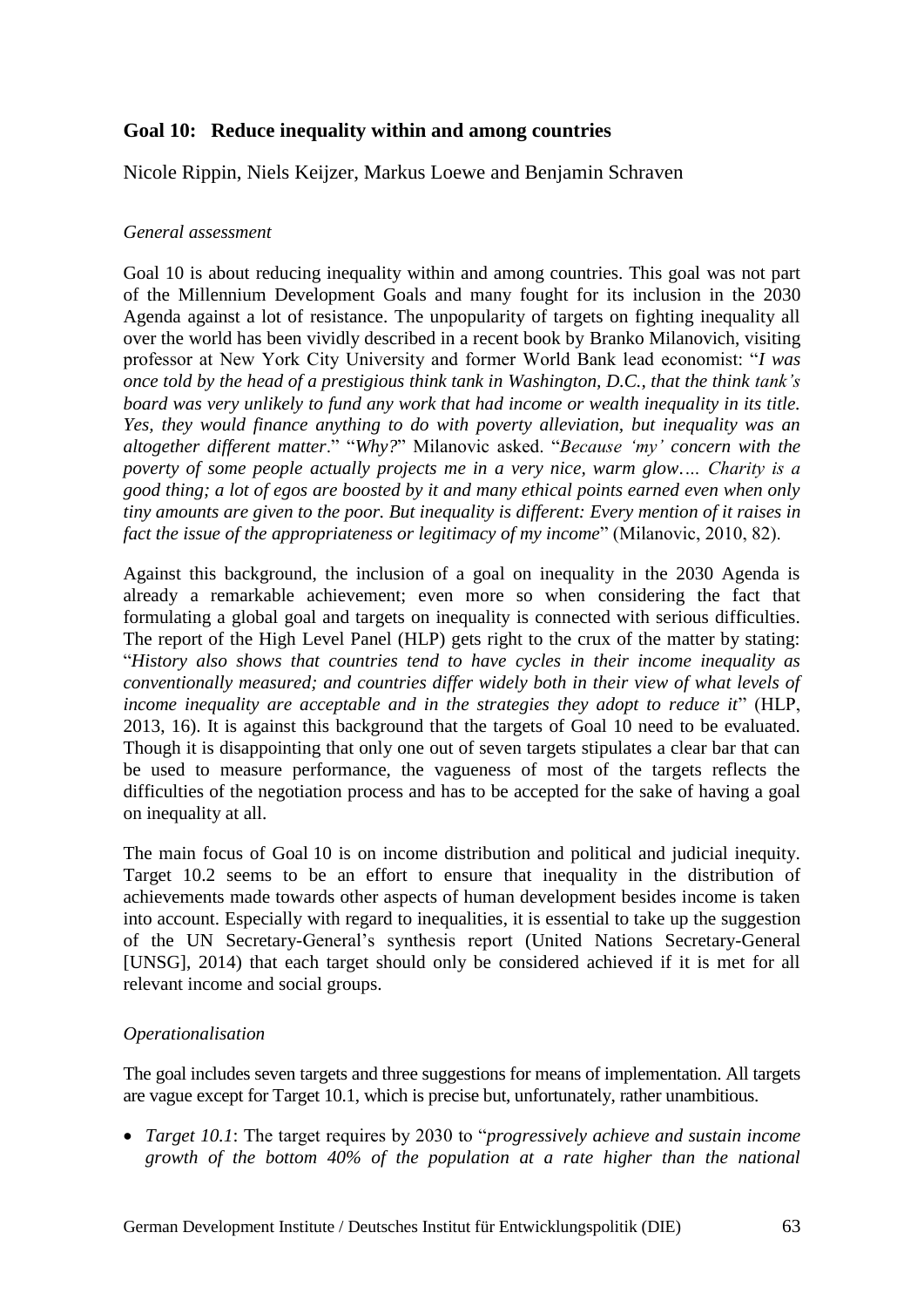*average*". This is a precise, measurable target; however, it is rather unambitious. It stipulates that an above-average rate of income growth of the bottom 40 per cent only needs to be achieved by 2030. In practice, this would mean that income inequalities may continue to increase over the next 15 years – in fact until the 2030 Agenda itself expires. This is not aspirational. Why not stipulate income growth of the bottom 40 per cent at a rate higher than the national average by 2020 at the latest? This would be an important option for the national plans of countries that want to achieve pioneering roles in the implementation of the 2030 Agenda.

The IAEG-SDGs is currently considering the indicator "*Growth rates of household expenditure or income per capita among the bottom 40 percent of the population and the total population*" in order to measure Target 10.1. This indicator captures precisely the requirement of the target. Nevertheless, we recommend measuring Target 10.1 with either the Gini coefficient or the Palma ratio. Both are important and well-suited indicators for measuring progress towards Target 10.1, and also towards one of the key elements of the overall goal (i.e. the reduction of income inequality). In fact, they even go further than the target itself: whereas Target 10.1 merely focusses on above-average growth for the bottom 40 per cent of the population, indicators such as the Palma ratio focus on the ratio of the income share of the top 10 per cent to that of the bottom 40 per cent. Yet, it has to be kept in mind that the information that current income and consumption surveys provide with regard to the tails of the income distribution is very bad, in particular for the top incomes. Thus, the utilisation of indicators that use quintile information has to go hand in hand with an improvement in surveys in order to prevent these indicators from introducing more noise than information.

 *Target 10.2*: The target requires by 2030 to "*empower and promote the social, economic and political inclusion of all irrespective of age, sex, disability, race, ethnicity, origin, religion or economic or other status*". The target seems to be an effort to ensure a fair distribution of progress towards all targets of the 2030 Agenda and goes hand in hand with the suggestion of the UN Secretary-General's synthesis report (UNSG, 2014) to only consider a target achieved if it is met for all relevant income and social groups.

The difficulty to operationalise Target 10.2 is reflected in the current considerations of the IAEG-SDGs for an adequate indicator to capture the target. The indicator currently being suggested, the "*Proportion of people living below 50% of median income disaggregated by age and sex*", is a well-known indicator for measuring relative income poverty that could be used for Target 10.1 rather than for Target 10.2. However, one way to capture the basic idea of Target 10.2 is the disaggregation of all SDG targets (where appropriate), as suggested in the outcome document and envisaged throughout the IAEG-SDGs report.

 *Target 10.3*: The target requires to "*ensure equal opportunity and reduce inequalities of outcome, including through eliminating discriminatory laws, policies and practices and promoting appropriate legislation, policies and actions in this regard*". The main part of the goal is highly welcome, but at the same time it is rather broad and vague, which makes it difficult to operationalise, whereas the second part is a means of implementation rather than a target.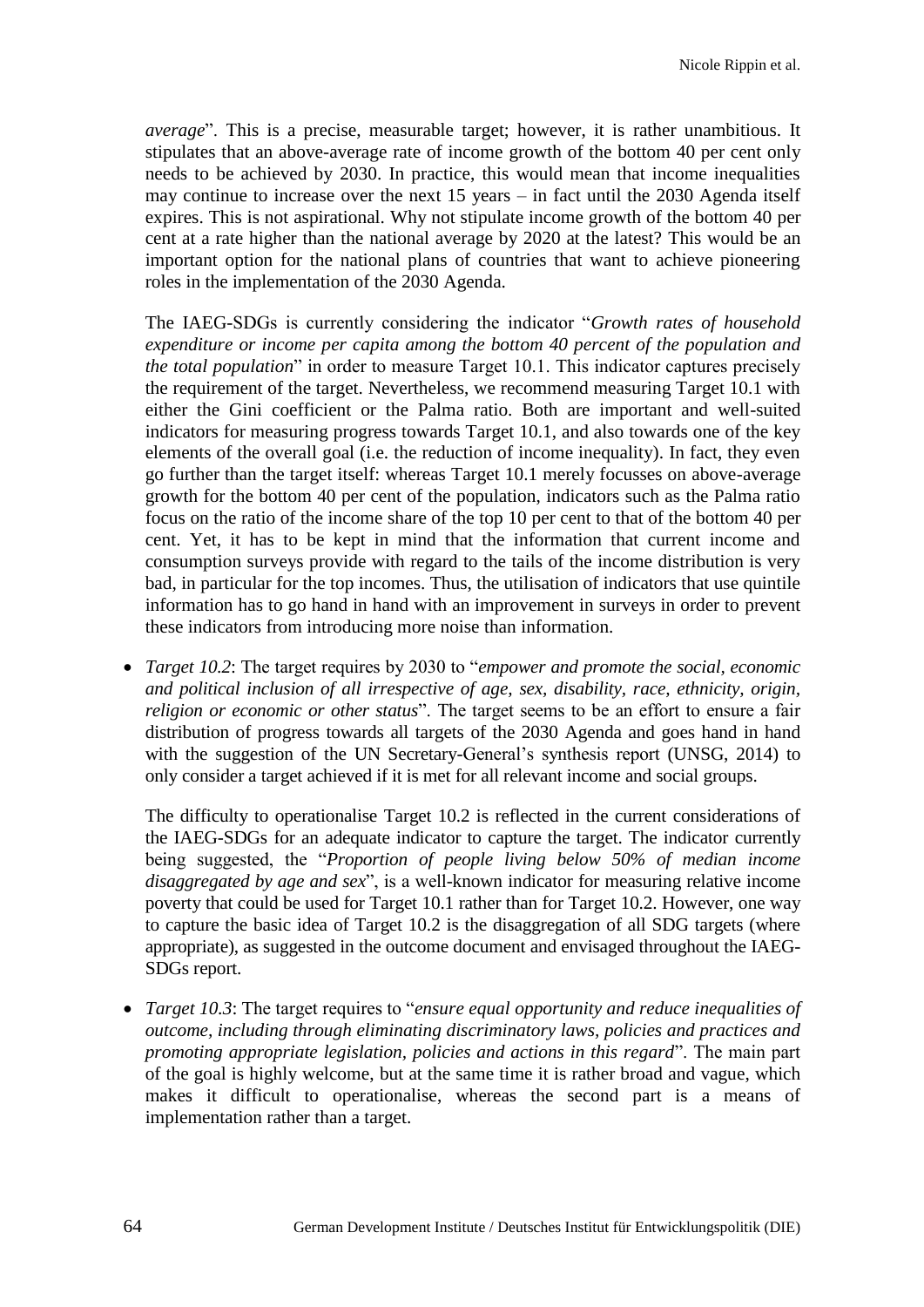The indicator currently being considered by the IAEG-SDGs is the "*Percentage of population reporting having personally felt discriminated against or harassed within the last 12 months on the basis of a ground of discrimination prohibited under international human rights law*". This is a rather interesting indicator, though it will be difficult and costly to implement. A respective module would have to be developed and integrated in national household surveys; since this topic is rather sensitive, underreporting is a problem very likely to occur.

 *Target 10.4*: The target requires to "*adopt policies especially fiscal, wage, and social protection policies and progressively achieve greater equality*". The target is more imprecise and vague than the preceding ones because the phrase "adopt policies" does not even indicate a direction for change.

The indicator currently being suggested by the IAEG-SDGs is the "*Labour share of GDP, comprising wages and social protection transfers*", a rather unconvincing indicator to measure progress towards Target 10.4. We recommend to at least consider one of the indicators previously suggested by the United Nations Statistical Commission (UNStats): the "*Progressivity of tax and social expenditures e.g. Proportion of tax contributions from bottom 40%, Proportion of social spending going to bottom 40%*". Though it will be difficult to get the relevant information to calculate this indicator – it has been ranked by UNStats as "C", i.e. not feasible for at least 40 per cent of national statistical offices – this is a very interesting and important indicator for redistribution. Given its importance, this might be a good opportunity to highlight again the need for a "data revolution" (HLP, 2013, 23): even if there is currently no sufficient information on this indicator, the 2030 Agenda provides an excellent opportunity to fill the data gaps – in particular in light of the fact that information on this indicator is part of the World Bank's new systematic country assessments, so data gathering in the World Bank client countries is already under way.

 *Target 10.5*: The target requires to "*improve regulation and monitoring of global financial markets and institutions and strengthen implementation of such regulations*". The "improvement" that is called for in the target would have to be specified if the target is to be operationalised. Also, the target would have fitted much better under the "Finance" part of Goal 17 ("*Strengthen the means of implementation and revitalize the global partnership for sustainable development*"), which includes several targets on global financial markets.

The indicator currently being considered by the IAEG-SDGs to measure progress towards this rather unspecific target is the "*Adoption of a financial transaction tax (Tobin tax) at a world level*". Although it could be worthwhile to engage in a serious discussion about the adoption of a worldwide Tobin tax, the indicator is not really an indicator but rather a target that would need to be discussed by the UN General Assembly. This seems also to be the impression of UNStats, which has already rated the indicator as "C", i.e. not feasible.

 *Target 10.6*: The target requires to "*ensure enhanced representation and voice of developing countries in decision making in global international economic and financial institutions in order to deliver more effective, credible, accountable and legitimate institutions*". This is a justified claim and an important target, but, just as Target 10.5, it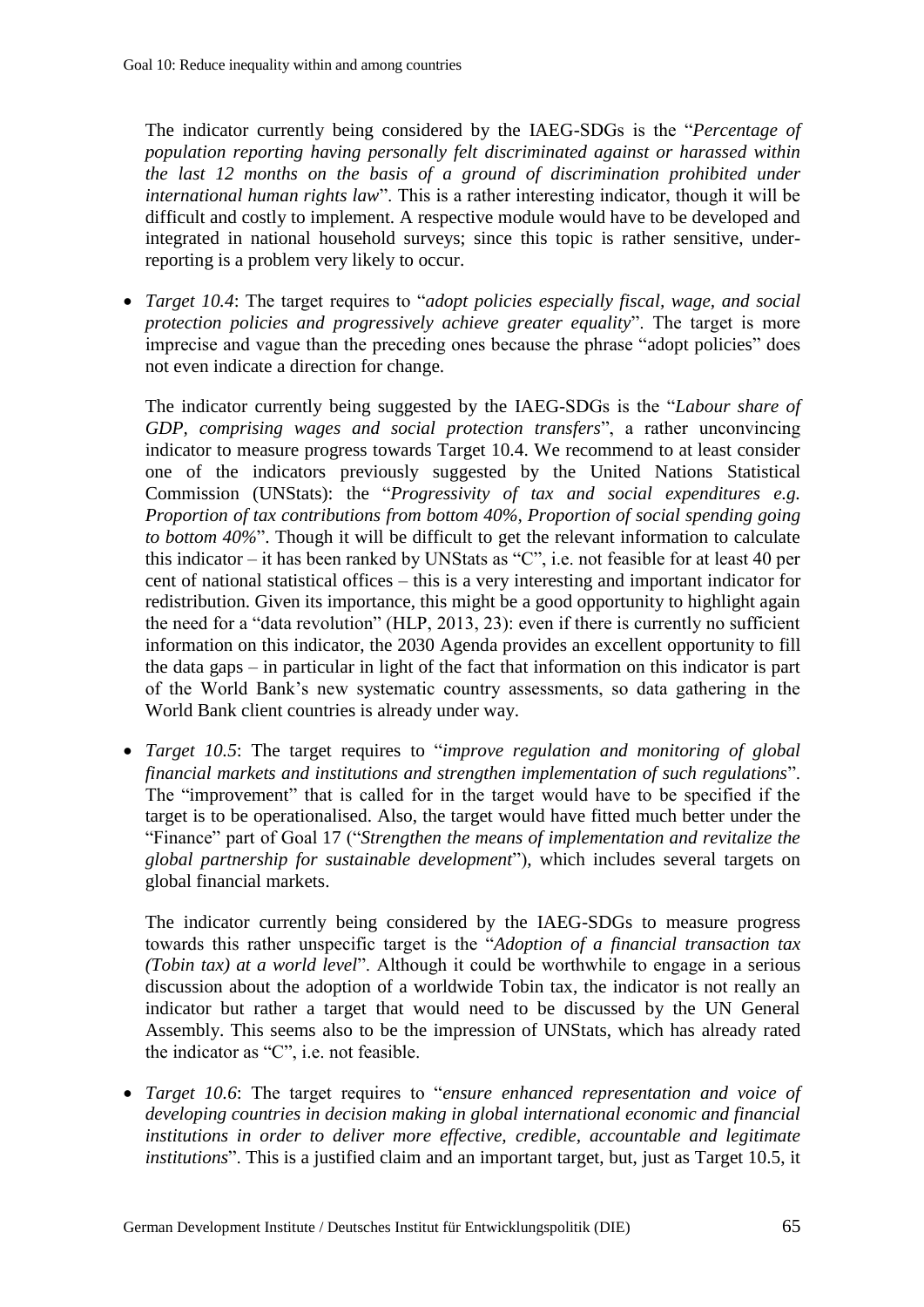would have fit better under Goal 17 ("*Strengthen the means of implementation and revitalize the global partnership for sustainable development*").

The IAEG-SDGs is currently considering the "*Percentage of members or voting rights of developing countries in international organizations*" as an indicator to measure progress towards Target 10.6. Though it is not yet clear how such an indicator could be measured – UNStats ranked this indicator with "C", i.e. not feasible – it is worthwhile to at least try to implement it. Thus, its current inclusion by the IAEG-SDGs is very welcome.

 *Target 10.7*: The target requires to "*facilitate orderly, safe, regular and responsible migration and mobility of people, including through implementation of planned and well-managed migration policies*". The target is extremely vague and sounds more like a means of implementation rather than a clear target.

Nevertheless, targeting migration is urgently required, its importance also being reflected by the fact that the IAEG-SDGs is currently considering three indicators in order to measure progress towards Target 10.7: the "*Recruitment cost born* [sic] *by employee as percentage of yearly income earned in country of destination*", the development of an "International Migration Policy Index", and the "Number of detected and non-detected victims of human trafficking per 100,000". The first indicator draws attention to the fact that one reason for migration is the spectacular inequality among countries that is specifically addressed by Goal 10 itself. The second indicator has not been developed yet, and thus cannot be evaluated. It is not clear why the third indicator focusses on human trafficking rather than migration. Though human trafficking is clearly an important issue, it is already addressed by Target 16.2 – "*End abuse, exploitations, trafficking and all forms of violence against and torture of children*" – and the IAEG-SDGs suggests the same indicator for measuring progress towards that target. Thus, rather than using an indicator on human trafficking, we recommend to at least try to develop the following indicator that has been suggested by UNStats as Indicator 10.7.2: the "*Number of migrants killed, injured or victims of crime while attempting to cross maritime, land, air borders*". Of course it will be very difficult, in view of the substantial number of unrecorded cases, to gather the information needed to calculate such an indicator – which is probably the reason why the IAEG-SDGs abandoned it. Yet, given the utmost importance of such an indicator, its inclusion in the 2030 Agenda, even as a proxy, would call for attention and would thus be worth the investment.

#### *Means of implementation*

- *Target 10.a*: The target requires to "*implement the principle of special and differential treatment for developing countries, in particular least developed countries, in accordance with WTO agreements*". The target repeats an already existing agreement.
- *Target 10.b*: The target requires to "*encourage ODA* [official development assistance] *and financial flows, including foreign direct investment, to states where the need is greatest, in particular LDCs, African countries, SIDS, and LLDCs, in accordance with their national plans and programmes*". The target unfortunately does not mention any target values, not even the 0.7 target value for ODA, and thus leaves unspecified which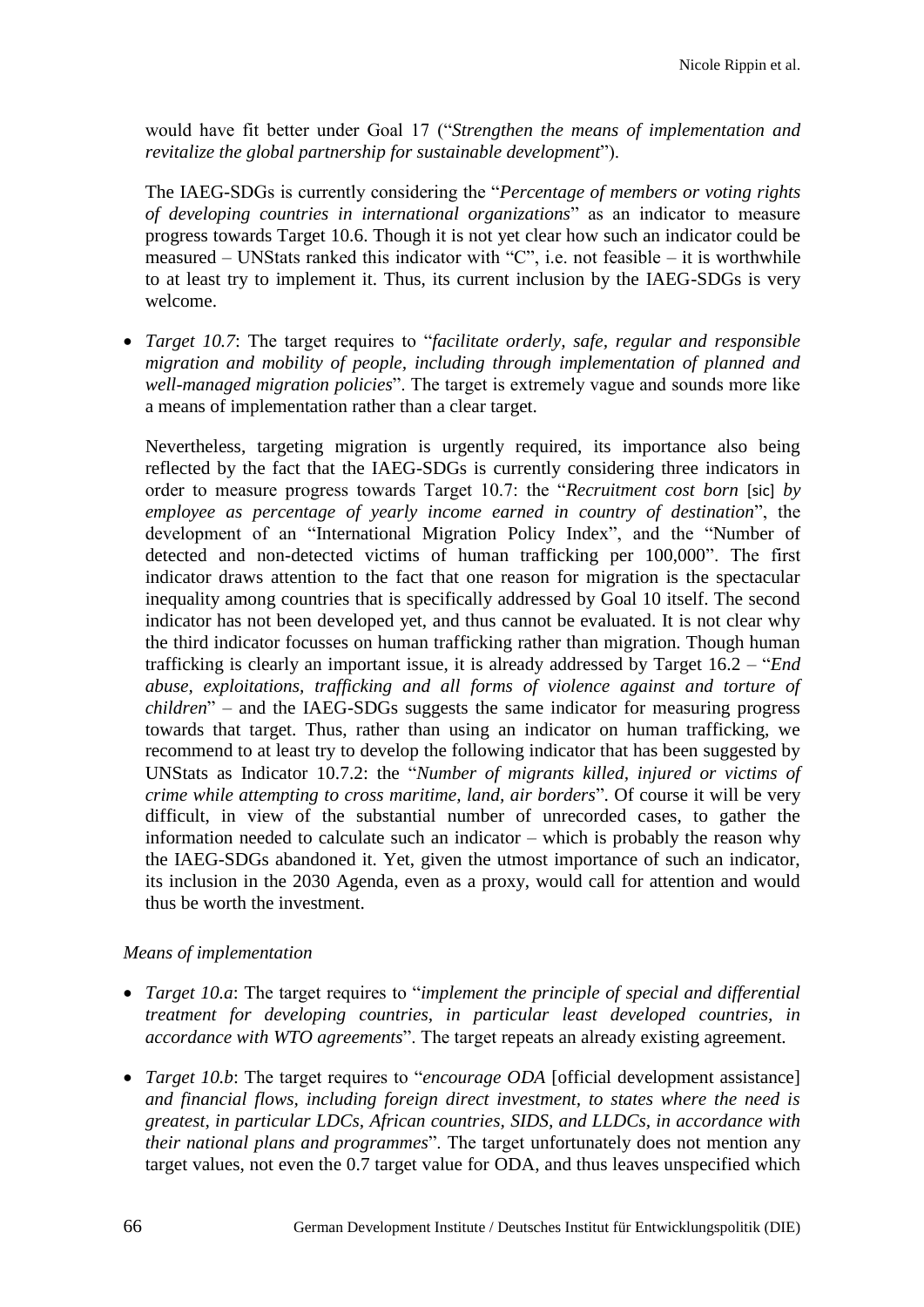efforts are required. If inequality among countries is really to be reduced, encouraging ODA and financial flows is definitely not enough. A reference to curbing tax abuse that helped siphon an estimated US\$ 4.7 trillion off of developing countries during the 2002–2011 period would have made a difference.

 *Target 10.c*: The target requires by 2030 to "*reduce to less than 3% the transaction costs of migrant remittances and eliminate remittance corridors with costs higher than 5%*". Though the target is a means of implementation, it is much more specific than Targets 10.2 through 10.7. What is most remarkable about this target is the fact that it goes further than the UN Secretary-General's synthesis report (UNSG, 2014), which refers to the G-20 commitment to reduce the global average cost of transferring remittances to 5 per cent. However, the main focus on remittances reflects that the consensus on migration among UN members fails to go beyond the economic dimension of sustainable development and instead focusses on a rather technical and non-controversial topic. Beyond remittances, UN members have developed little appetite for action on the social dimensions of migration, as shown by the widelyshared and long-term reluctance in ratifying migration-related International Labour Organization Conventions. When it comes to the environmental dimensions of migration, policy-makers have yet to engage seriously, with discussions falsely framing increasing migration flows as a "threat" induced by climate change, as opposed to conscious individual choices informed by environmental change. Migration is among those elements of the 2030 Agenda that stand to gain most from improvements in disaggregated statistics on development.

### *Conclusion*

In contrast to the MDGs, the SDGs include a goal on reductions in inequality; however, the formulation of the goal is very weak, revealing how difficult it was for UN members to find a consensual formulation. Almost all targets are imprecise and use vague formulations that would provide good means of implementation but not targets – a fact that has to be accepted for the sake of having a goal on inequality at all.

Target 10.1 is the only target that is clearly measurable, but at the same time it is rather unambitious, as it requires a decrease in inequality only by 2030, the year in which the 2030 Agenda expires. We recommend that countries which want to achieve pioneering roles in the implementation of the 2030 Agenda replace the year 2030 in Target 10.1 with 2020 in their national plans. With regard to the suggested indicator, we recommend to not only focus on the income growth of the bottom 40 per cent, as currently being suggested by the IAEG-SDGs, but rather to follow up on the suggestions of UNStats for indicators that focus on information on all income quintiles (not just the bottom 40 per cent), such as the Gini index or the Palma ratio, while at the same time pushing for an improvement in the income and consumption surveys that are to provide this information.

Due to the vagueness of the wording in the targets, quite a number of the indicators currently being considered by the IAEG-SDGs are rather unconvincing. Thus, we suggest not to invest further time and resources in the unpromising development of indicators, but rather to capture them through qualitative reporting. This way, the resources thus freed up could be invested in crucial indicators that are not currently being considered by the IAEG-SDGs, most likely due to feasibility concerns. One such indicator is Indicator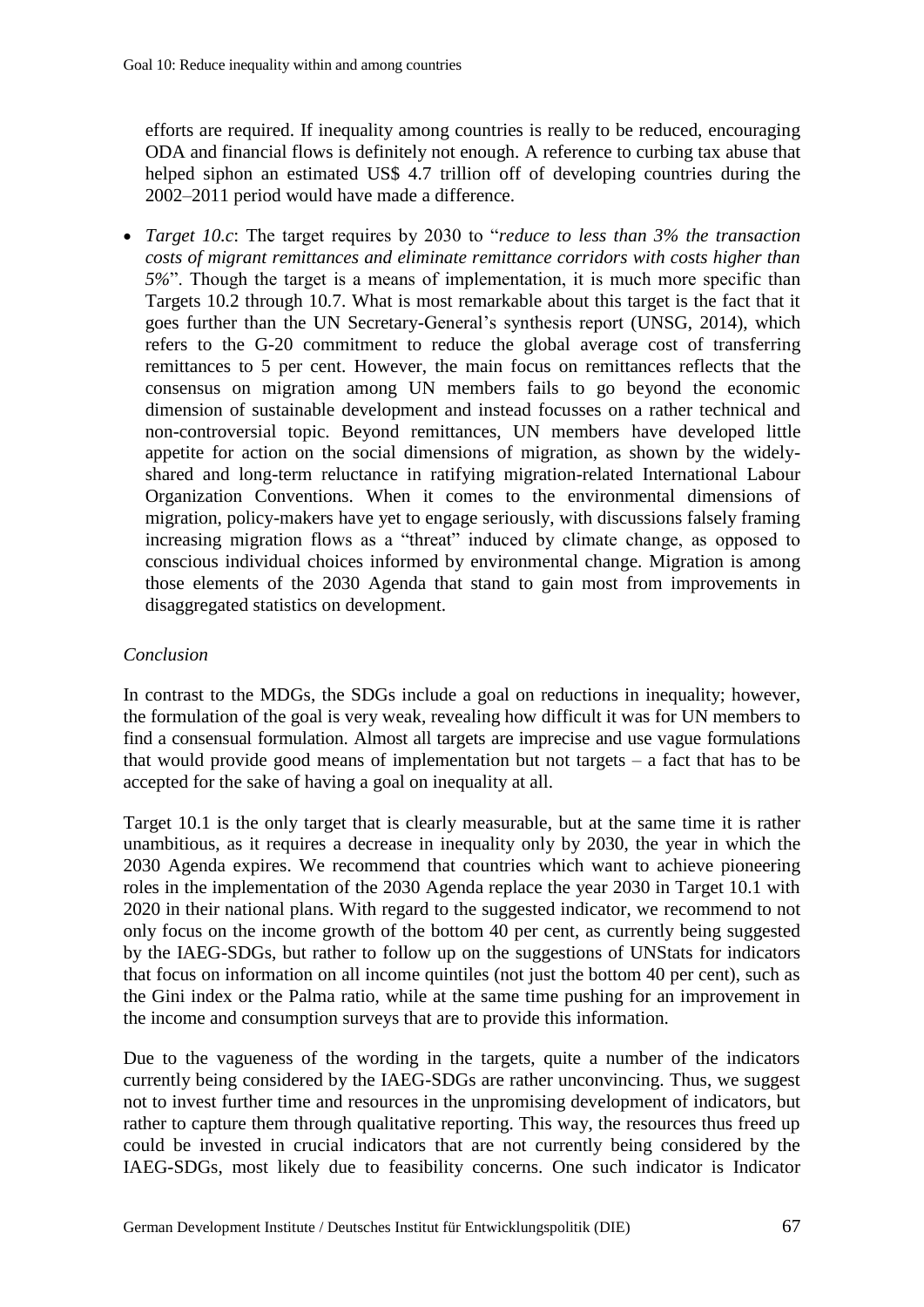10.4.2, suggested by UNStats, which measures the "*Progressivity of tax and social expenditures e.g. Proportion of tax contributions from bottom 40%, Proportion of social spending going to bottom 40%*". This indicator has been ranked as not being feasible by at least 40 per cent of the national statistical offices of UNStats. However, regarding the importance of the indicator for redistribution, the requested data revolution should be used to push for filling the respective data gaps – especially when considering the fact that the World Bank has already started gathering the relevant information for their client countries as part of their new systematic country assessments. Another indicator is the "*Number of migrants killed, injured or victims of crime while attempting to cross maritime, land, air borders*", which was previously suggested by UNStats but has so far not been taken up by the IAEG-SDGs. Though it will probably not be feasible to precisely measure this crucial indicator due to the substantial number of unrecorded cases, its inclusion in the 2030 Agenda, even as a proxy, would call for attention and would thus be worth the investment.

Finally, we highly welcome the numerous suggestions for the disaggregation of data throughout the IAEG-SDGs report, which is essential in order to measure progress towards the crucial suggestion of the UN Secretary-General's synthesis report (UNSG, 2014), namely that each target should only be considered achieved if it is met for all relevant income and social groups – meaning for the poorest and most socially disadvantaged parts of the population as well as for the richest ones.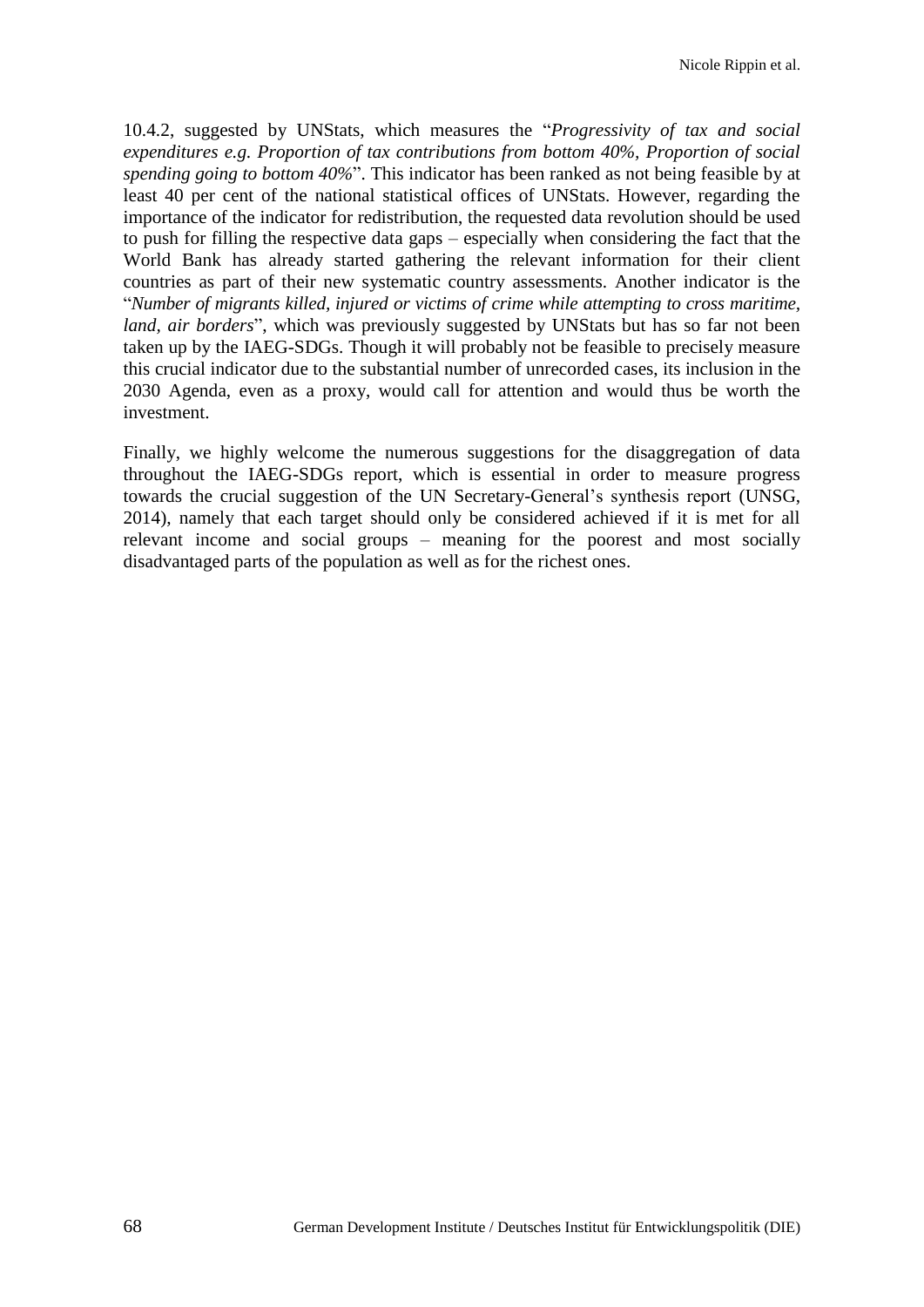# **Goal 11: Make cities and human settlements inclusive, safe, resilient and sustainable**

### Clara Brandi

#### *General assessment*

More than half of the world's population now lives in cities  $-$  a share that will rise to 70 per cent in 2050 – and 90 per cent of urban growth comes from low- and middle-income countries. As engines of growth, cities generate about 80 per cent of global gross domestic product (GDP). Simultaneously, reducing poverty in rapidly growing cities is a significant challenge. The coming generation will live in a world where every third person lives in informal settlements under extremely vulnerable conditions. Cities produce around 80 per cent of global carbon emissions. At the same time, many of the residents are highly vulnerable to disasters and the effects of climate change. Cities are thus both drivers and victims of global change. They are therefore essential for the future of global development and offer a great potential to win the "battle for sustainable development".

It is thus to be welcomed that the 2030 Agenda includes a stand-alone urban goal. Goal 11 underlines the salience of cities for global development; promotes international recognition of the challenges faced by cities as well as their potential; and encourages local and national governments to develop integrated development strategies for cities, thereby hopefully strengthening urban and regional planning and providing a boost to the reform of outdated planning approaches and land laws. Despite several overlaps with other goals, the standalone urban goal is thus important – at the very least because it encourages policy-makers to take a broader perspective on their own work. However, although some of the targets under Goal 11 are fairly concrete, several targets lack specifications and are not adequately backed by meaningful indicators that can be used to track progress.

#### *Operationalisation*

Goal 11 includes seven targets and three suggestions for means of implementation. Targets 11.1 and 11.2 focus on the supply of services in urban settlements (housing, transport, etc.); Target 11.3 concerns human settlement planning and management; Target 11.4 deals with world cultural and natural heritage; Target 11.5 pertains to the effects of disasters; and Targets 11.6 and 11.7 involve environmental issues (air quality, waste management, and green and public spaces).

 *Target 11.1*: The target is to "*ensure* [by 2030] *access for all to adequate, safe and affordable housing and basic services and upgrade slums*". Target 11.1, building on MDG 7, is essential in order to emphasise the right to shelter. It is highly ambitious. The target has a timeline but lacks specifications in many aspects: What are the minimum requirements for a living space place to be called "housing"? Which services are "basic services"? When should housing or a basic service be called "adequate", "safe" or "affordable"?

One indicator that is being considered to monitor Target 11.1 is the "*percentage of urban population living in slums or informal settlements*". There is a need to agree on the definition of "slums" for the indicator for Target 11.1. Even if there is agreement on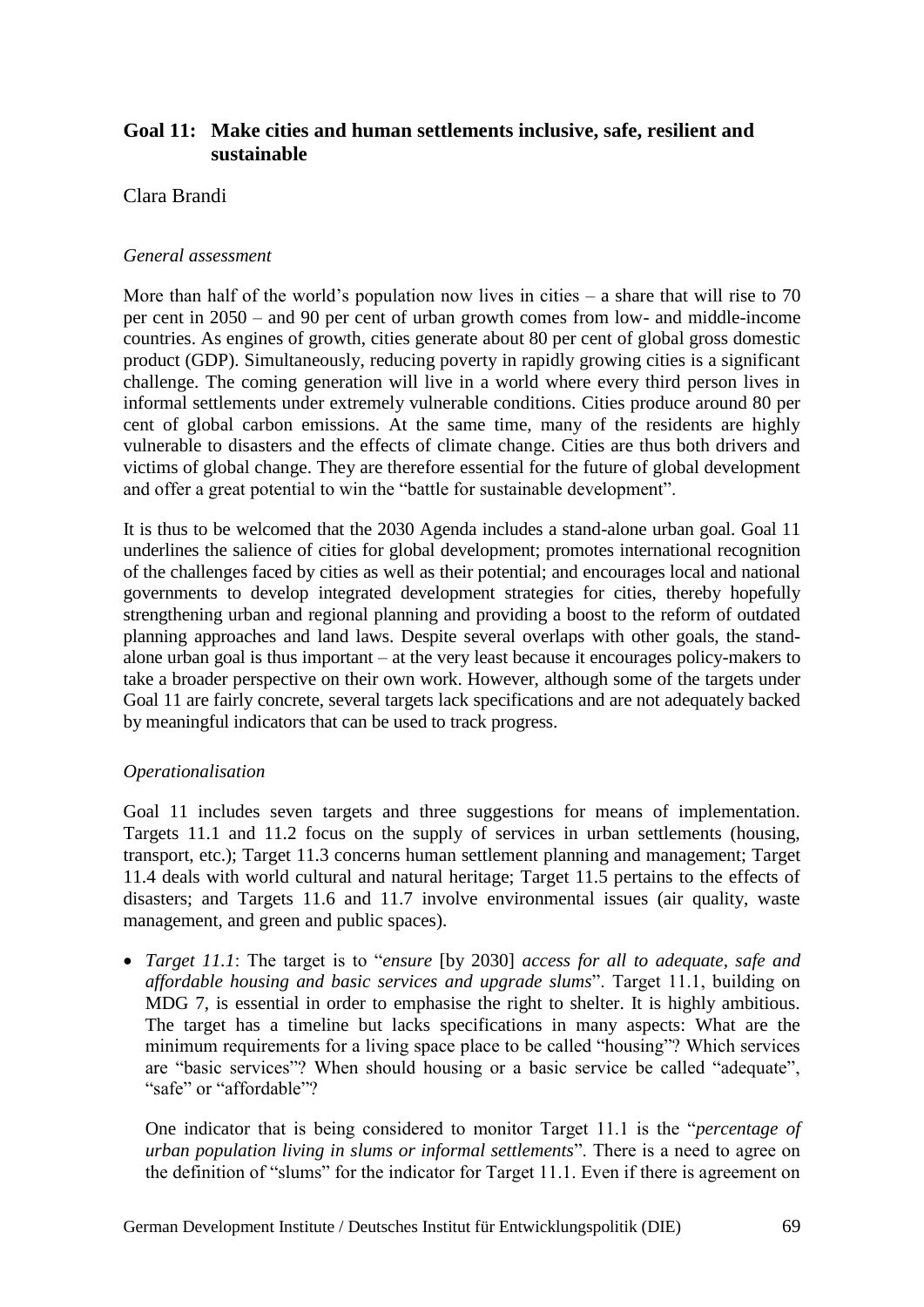a definition of "slums", it is still difficult to get reliable data on the proportion of the urban population living in slums, making it difficult to decide which settlement is to be considered a slum and which is not. Moreover, in many countries it is not easy to assess how many people live in a specific slum. In addition, the proposed indicator does not say anything about slum upgrading, unless slum upgrading means the conversion of a slum into a non-slum. Efforts towards fulfilling this target should not lead to unintended consequences, e.g. forced evictions of slum dwellers.

- *Target 11.2*: The target is to "*provide access to safe, affordable, accessible and sustainable transport systems for all, improving road safety*" by 2030. The target has a clear – and very ambitious – timeline but lacks specifications in multiple regards: What does the term "transport systems" include? When are they considered to be "affordable", "accessible" and "sustainable"? When can roads be called "safe"? To measure progress towards Target 11.2, suggested indicators are "*percentage of people within 0.5km of public transit running at least every 20 minutes*" and "*km of high capacity (BRT, light rail, metro) public transport per person*", both in cities with more than 500,000 inhabitants. These indicators may be a good parameter for availability to public transport, but not for affordability and sustainability or for road safety. Moreover, they do not account for destinations accessible by transit.
- *Target 11.3*: The target is to "*enhance inclusive and sustainable urbanization and capacities for participatory, integrated and sustainable human settlement planning and management in all countries*" by 2030. Target 11.3 could be seen as a means of implementation rather than a goal in itself – an interpretation backed by the fact that the means of implementation 11.a and 11.b are very similar to Target 11.3. Target 11.3 lacks reference to important issues such as tax and budgetary capacities and the relevant indicators to measure them.

The currently proposed indicators refer to cities that "*implement urban and regional development plans integrating population projections and resource needs*" and to efficient land use in terms of the ratio of the "*land consumption rate to population growth rate*". These indicators offer some useful information on Target 11.3, but it remains very difficult to adequately monitor progress comprehensively. Moreover, regarding the latter indicator on land-use efficiency, there is a lack of reliable data. In addition, the focus on land-use efficiency does not take account of other dimensions of resource consumption, which could be considered by including supplementary remote sensing datasets focussing, for example, on building heights and street density.

- *Target 11.4*: The target is to "*strengthen efforts to protect and safeguard the world's cultural and natural heritage*". The proposed indicator refers to the share of the budget, which is "*dedicated to preservation, protection and conservation of national cultural national heritage*". One limitation of this indicator is that the size and share of the allocated budget does not necessarily determine a successful outcome.
- *Target 11.5*: The target is to "*significantly reduce the number of deaths and the number of people affected and substantially decrease the direct economic losses relative to global gross domestic product caused by disasters, including water-related disasters, with a focus on protecting the poor and people in vulnerable situations*" by 2030. The target has a time frame, but the terms "affected" and "disasters" could have been more thoroughly defined, and the required percentage reductions need to be quantified, at least in the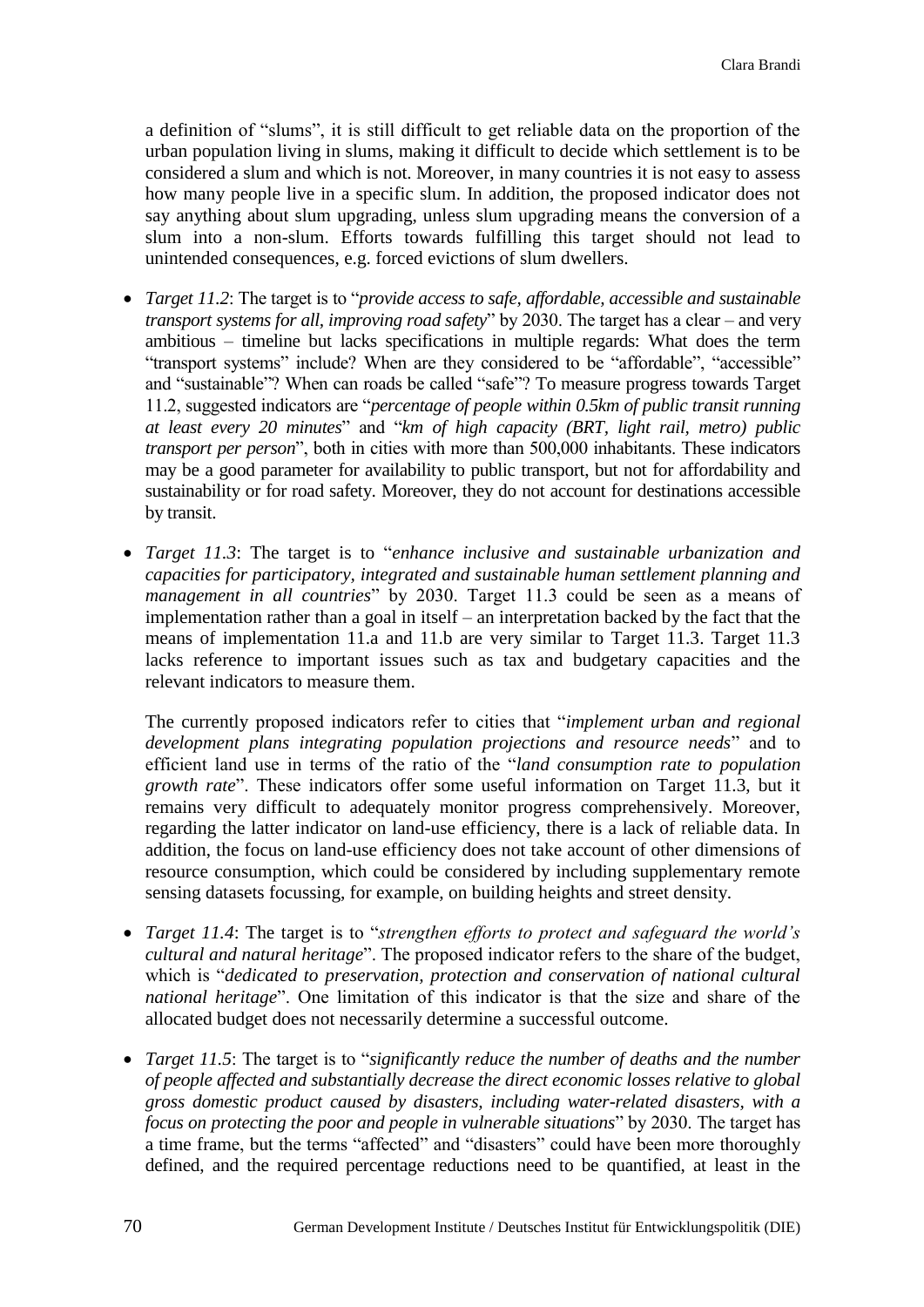national agendas and plans. The formulation "*substantially decrease the direct economic losses relative to global gross domestic product caused by disasters*" (UN 2015b) is very vague; in its initial proposal from 2014, the Open Working Group (OWG) was still suggesting to set a clear target value: "*decrease by y% the economic losses relative to GDP caused by disasters*" (Open Working Group, 2014).

- *Target 11.6*: The target is to "*reduce the adverse per capita environmental impact of cities, including by paying special attention to air quality, municipal and other waste management*" by 2030. There are links to other SGDs, above all 6 and 7, which could be taken into account in the context of choosing indicators at the city level. Target 11.6 and the suggested indicators include essential issues but leave out others, such as emissions and biodiversity. They disregard how cities generate *global* environmental change. The proposed indicators are "*percentage of urban solid waste regularly collected and well managed*" and "*level of ambient particulate matter*". For instance, the methods to measure the latter indicator have to take account of the fact that issues such as waste treatment are not outsourced outside the boundaries of cities.
- *Target 11.7*: The target is to "*provide universal access to safe, inclusive and accessible, green and public spaces, particularly for women and children, older persons and persons with disabilities*" by 2030. The target is highly ambitious. The target has a clear time frame leading to 2030 but lacks specifications in manifold aspects. For example, when is a green and public space "safe" or "inclusive" or "accessible"? The technical report of the United Nations Statistical Commission (UNStats) considers the following indicators in order to track progress towards achieving Target 11.7: "*area of public space as a proportion of total city space*" and "*proportion of residents within 0.5 km of accessible green and public space*". Yet, due to the multidimensional nature of Target 11.7, there may be a need for separate indicators to track progress regarding the safety, inclusivity, accessibility and also the greenness of a public space as well as how these various dimensions apply differently to different groups of people, for example, women or persons with disabilities. Moreover, it has been suggested that alternative indicators that focus on the means to implement Target 11.7, e.g. the local budget for maintaining green and open space, would be a useful addition.

## *Means of implementation*

- *Target 11.a*: The target is to "*support positive economic, social and environmental links between urban, peri-urban and rural areas by strengthening national and regional development planning*". This means of implementation overlaps to some degree with Target 11.3, also with a view to the suggested indicators (see above).
- *Target 11.b*: By 2020 the target is to "*substantially increase the number of cities and human settlements adopting and implementing integrated policies and plans towards inclusion, resource efficiency, mitigation and adaptation to climate change, resilience to disasters, and develop and implement, in line with the Sendai Framework for Disaster Risk Reduction 2015-2030, holistic disaster risk management at all levels*". This means of implementation is very broad and so lacking in specifications that it is difficult to track. In its 2014 proposal, the OWG had proposed the formulation "*increase by x% the number of cities and human settlements* ..." but it was finally replaced by the much more vague formulation "*substantially increase the number of cities and human settlements* ..." in the course of the negotiations. The relevant indicators for Target 11.b should not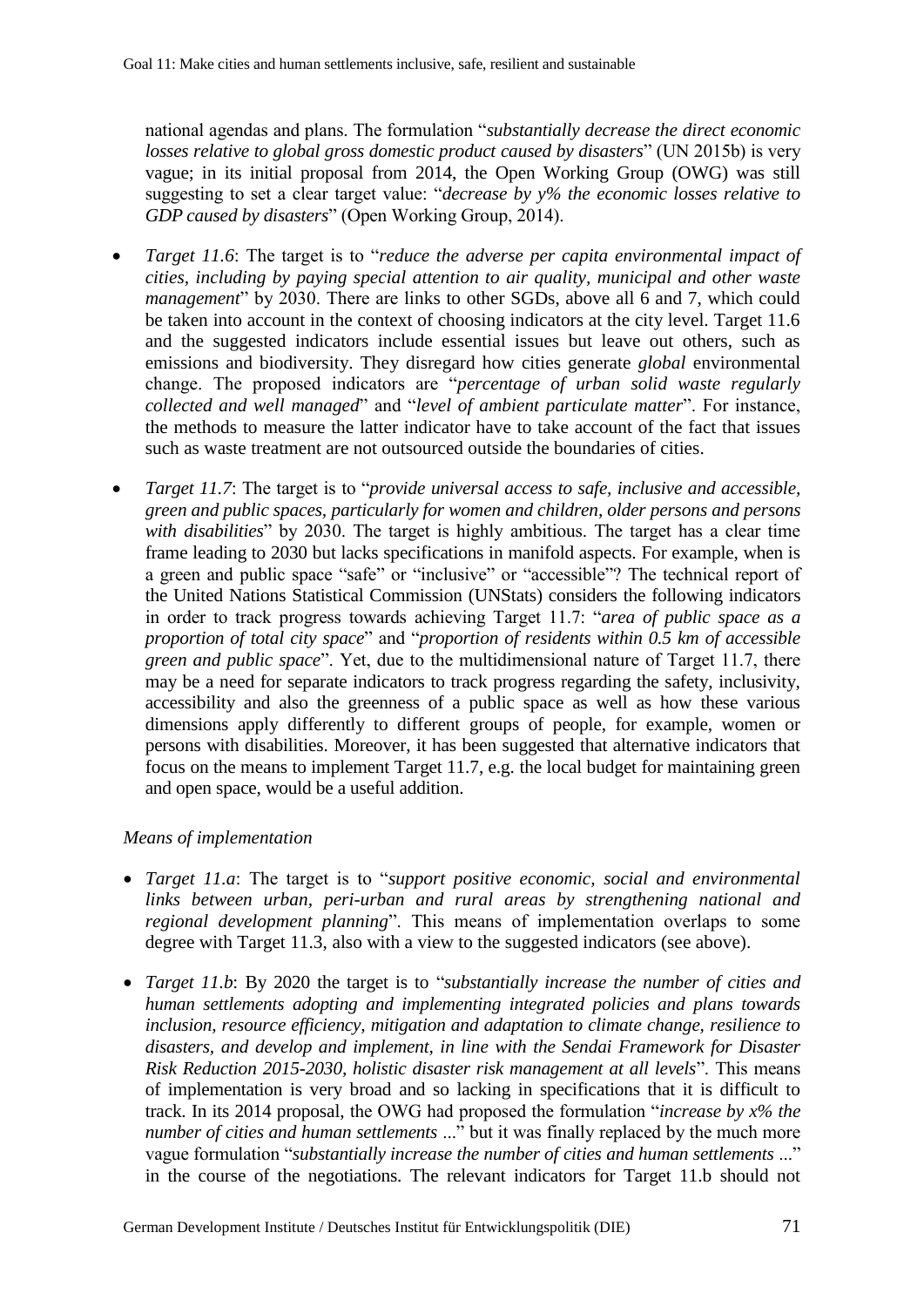merely take account of the quantity but also the quality of policies or plans towards inclusion, resource efficiency, mitigation and adaptation to climate change and resilience to disasters. The two indicators considered by the UNStats's technical report do not adequately capture this but only focus on the "*percent of cities with more than 100,000 inhabitants that are implementing risk reduction and resilience strategies aligned with accepted international frameworks (such as the successor to the Hyogo Framework for Action on Disaster Risk Reduction) that include vulnerable and marginalized groups in their design, implementation and monitoring*" and the "*population density measured over continuous urban footprint*".

 *Target 11.c*: The target is to "*support least developed countries, including through financial and technical assistance, for sustainable and resilient buildings utilizing local materials*". The suggested indicators refer to the "*percentage of financial support that is allocated to the construction and retrofitting of sustainable, resilient and resourceefficient buildings*". However, this indicator does not define, for example, when a material should be labelled "local" and when a building can be called "sustainable and resilient".

#### *Conclusion*

The stand-alone urban SDG is to be welcomed. It should be acknowledges that Goal 11 does not merely put the spotlight on important goals and targets at the city level but involves a devolution of power to the sub-national level. Moreover, Goal 11 requires actions that engage multiple actors, sectors and governance levels.

At the same time, it should be noted that most of its targets are very broad and lack specifications as well as information about operationalisation. In addition, a number of essential issues are not adequately included in Goal 11, among them inequality, social well-being and information and communication technology. Moreover, Goal 11 runs the risk of ignoring how cities contribute to global environmental change or affect the Earth's system, e.g. through their emissions or their dependence on distant ecosystem services. A focus on urbanisation instead of cities would have the advantage that crucial urban-rural interactions need to be considered, and the long-distance effects of urbanisation on resource extraction, emissions, energy, etc. also would be included.

If the goal was to put the spotlight on long-distance effects of urbanisation, Goal 11 would have to contain additional indicators that take into account, for example, the extent to which local governments are putting incentives in place to enhance stewardship of all the remote ecosystems on which cities depend, or indicators that measure the ratio between consumption and production of ecosystem services in the greater city surroundings.

In the context of Goal 11, there should be indicators at multiple levels to track progress at the global, national and subnational levels. The lack of data at the city level will have to be addressed in order to ensure that progress can be adequately monitored and evaluated. Moreover, if data for other SDGs were to be collected to make use of geospatial data, this would contribute to our knowledge of development processes, both in the urban and rural contexts.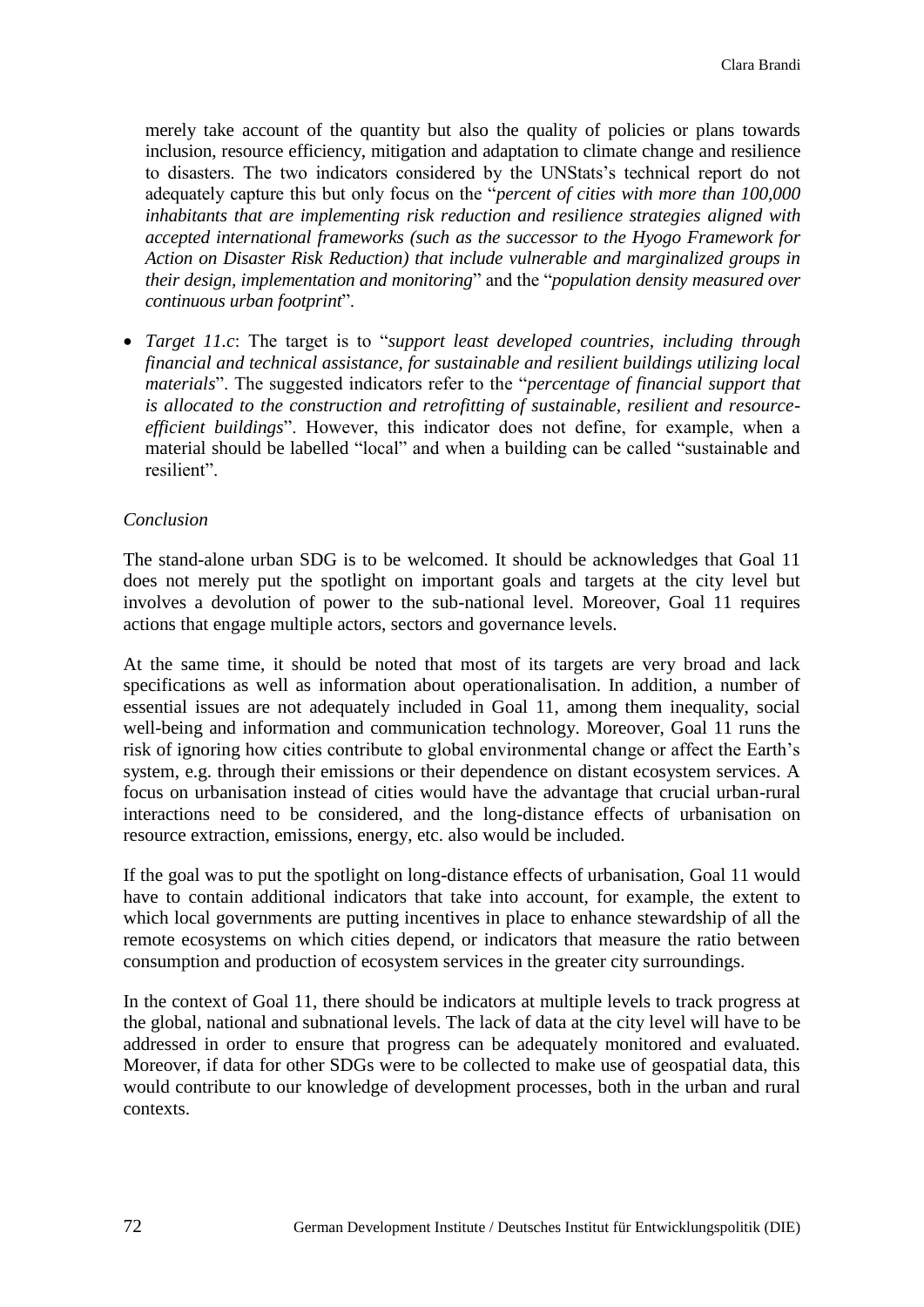# **Goal 12: Ensure sustainable consumption and production patterns**

### Karen Meijer and Steffen Bauer

#### *General assessment*

Global consumption and production patterns are key to the quest for sustainable global development. Considering past and current trends, they can be considered as the main drivers of unsustainable development, notably through overexploitation of natural resources, land conversion and high dependence on fossil fuels. Goal 12 therefore aims to alter these patterns towards sustainable levels that stay within the planetary carrying capacity. It is thus central to the transformative ambition of the overall SDG catalogue, and thereby highly appropriate as well as ambitious in nature.

Although the notion to "ensure" underscores in principle an adequate level of ambition, the goal does not specify what would qualify as sustainable consumption and production levels. The pertinent question is to what extent current consumption and production patterns will need to be altered – indeed the corresponding use of resources reduced – to actually ensure a transformation to sustainable levels, globally as well as within countries. Most of the targets under Goal 12 leave that question unanswered and are therefore unlikely to have a significant effect on global and national policies.

Yet, consumption and production relate to all goals, in the sense that achieving *sustainable* production and consumption requires changes towards targets under the other 16 goals, most notably where the use of resources such as water, land and energy is concerned. It may thus be considered an overarching goal. Concomitantly, Goal 12 can be considered a "means of implementation" to achieve those goals and targets that focus on protecting specific ecosystems. For instance, a host of consumption and production activities drive land conversion, e.g. through deforestation for agriculture or mining for raw materials, including fossil fuels. In addition to exploiting natural resources, agriculture, forestry and other land use account for circa 25 per cent of global greenhouse gas emissions (Intergovernmental Panel on Climate Change, 2014), thus contributing significantly to global climate change (as addressed under Goal 13). Goal 12 is therefore closely related *inter alia* to Goal 13 ("*Take urgent action to combat climate change and its impacts*"), Goal 14 ("*Conserve and sustainably use the oceans, seas and marine resources for sustainable development*") and Goal 15 ("*Protect, restore and promote sustainable use of terrestrial ecosystems, sustainably manage forests, combat desertification, and halt and reverse land degradation and halt biodiversity loss*"). Production and consumption are also inherently related to economic growth (see Goal 8), which is in itself driven by production and consumption, and the sustainability of cities and human settlements (see Goal 11), as cities and human settlements determine the bulk of global production and consumption.

#### *Operationalisation*

Goal 12 includes eight targets and three suggestions for means of implementation. Targets 12.1, 12.2 and 12.7 focus on the introduction of the principles of sustainability into country policies and programmes in general. Target 12.6 addresses the adoption of sustainable practices by companies. Targets 12.3 through 12.5 deal with the generation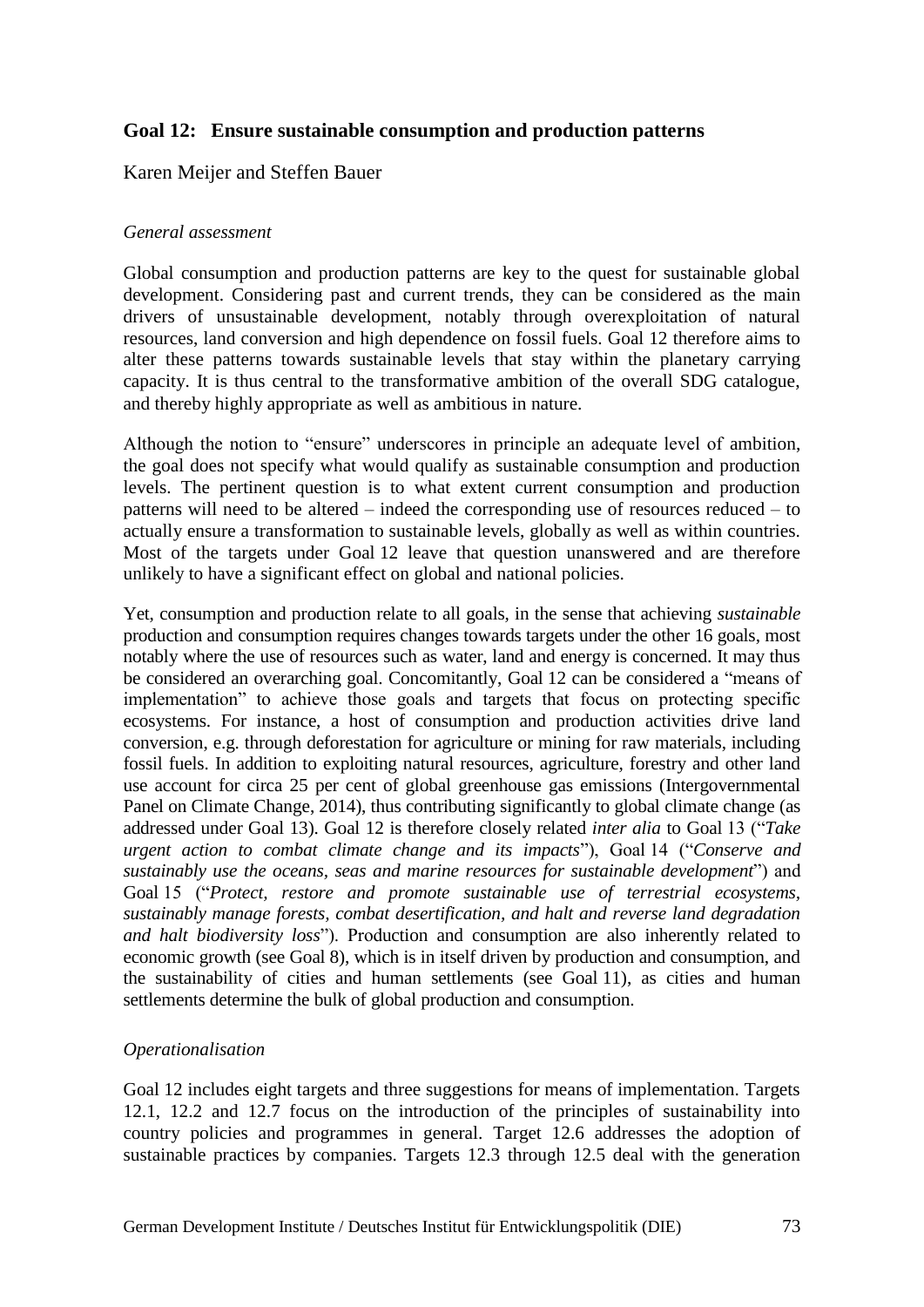and management of waste. And Target 12.8 calls for building awareness among people about sustainability issues.

 *Target 12.1* calls for the implementation of "*the 10-Year Framework of Programmes on sustainable consumption and production (10YFP), all countries taking action, with developed countries taking the lead, taking into account the development and capabilities of developing countries*". By and large, the 10YFP covers the same objectives as Goal 12. Although the 10YFP is more comprehensive in scope, Goal 12 makes a valuable contribution by specifying some targets for operationalisation (even as it could do more in terms of quantification). Therefore, it is adequate for Goal 12 to refer to the 10YFP rather than to duplicate goals. This target also matches with the Convention on Biological Diversity's (CBD) Aichi Target 4 – "*By 2020, at the latest, governments, business and stakeholders at all levels have taken steps to achieve or have implemented plans for sustainable production and consumption and have kept the impacts of use of natural resources well within safe ecological limits*" – although Goal 12 addresses different actors in specific targets.

The United Nations Statistical Commission (UNStats) suggests two indicators for this target. Indicator 12.1.1, "*Number of countries with SCP* [i.e. sustainable consumption and production] *National Action Plans or SCP mainstreamed as a priority or target into national policies, poverty reduction strategies and sustainable development strategies*", seems appropriate, since the target calls for action. It is important that these National Action Plans and the ways in which SCP is mainstreamed refer indeed to concrete actions to make consumption and production more sustainable. Indicator 12.1.1, "*Number of countries with inter-ministerial coordination and multi-stakeholder mechanisms supporting the shift to SCP, as well as organizations with agreed monitoring, implementation and evaluation arrangements*", seems less concrete.

 *Target 12.2* is to "*achieve sustainable management and efficient use of natural resources*" by 2030. Although this target introduces a timeline, it is so vague and open in substance that it is impracticable to verify whether it has been achieved or not. Anyhow, specifications for essential resources *are* included in Goal 6 (water), Goal 7 (energy), Goal 13 (climate), Goal 14 (oceans, seas and marine resources) and Goal 15 (terrestrial ecosystems, forests, land, biodiversity). Therefore, Target 12.2 could be considered to be covered by the indicators for the targets of these goals, and thus does not require its own indicator.

The target seems focussed more on production than on consumption, which neither of the two proposed indicators seems to capture fully. Proposed indicator 12.2.1 ("*Domestic Material Consumption (DMC) and DMC/capita*"*)* measures the "*amount of materials required to produce the national product*" (IAEG-SDGs, 2015). This does not reflect production for export, and thus it shows how efficient a country is in producing those goods that it uses itself. Indicator 12.2.2, "*Material footprint (MF) and MF/capita*", is relevant because it has the potential to show directly the impact that different countries have on the global resource base. However, this indicator measures impacts of consumption, whereas "sustainable management and efficient use of natural resources" seems more targeted at the way resources are used for production. An alternative indicator could reflect the land or other resources used to produce goods for consumption, both for domestic use and for export.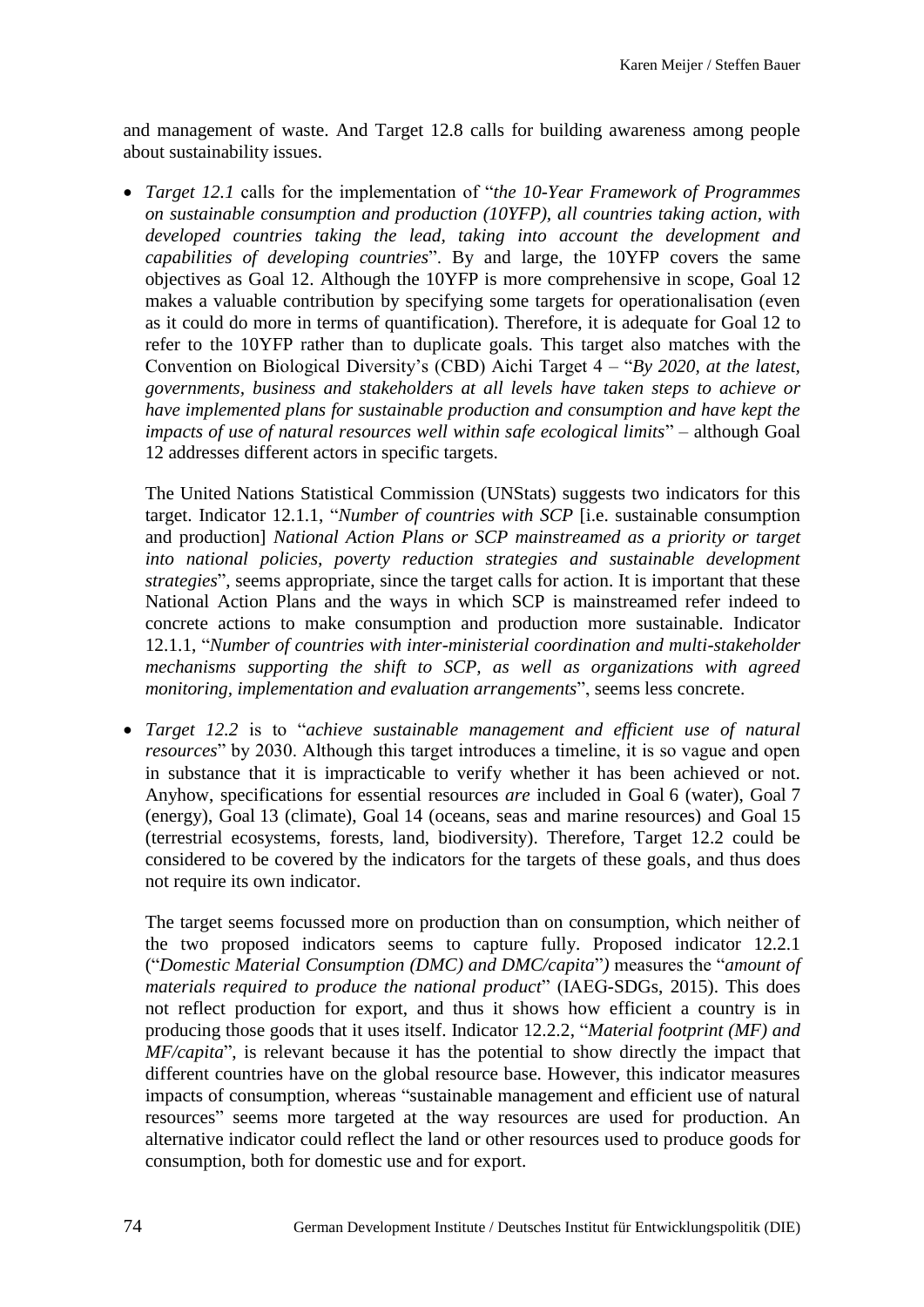*Target 12.3* specifies the aim to "*halve per capita global food waste at the retail and consumer level, and reduce food losses along production and supply chains including post-harvest losses*" by 2030. It makes sense to address food wastage in a stand-alone target because global food waste increases demand for food products, even beyond what is required to ensure food security for a growing world population (see Goal 2). This increased demand for food production increases the pressure on agriculture land, leading to further land conversion – especially through cropland expansion – and ensuing losses of ecosystems and biodiversity. Moreover, food wastage exacerbates inequality at the global and national levels, as the footprint of corresponding land use and protein consumption (i.e. meat, fish) is particularly high in high-income countries and dynamically increasing in urban middle classes of low- and middle-income countries. Hence, Target 12.3 might be considered relevant for Goal 2 as well.

UNStats proposes that a "Global Food Loss Index" be developed to track the share of food lost or wasted in the value chain after harvest (Indicator 12.3.1). At the global level, this indicator can provide important information, and it matches the target well. However, additional information is required to identify the stages at which food loss takes place as well as the countries most active in reducing this loss. Proposed indicator 12.3.2, "*Per capita food waste (kg/year), measure using Food Loss and Waste Protocol*", could help provide some of this additional information.

 *Target 12.4* is to "*achieve environmentally sound management of chemicals and all wastes throughout their life cycle in accordance with agreed international frameworks and significantly reduce their release to air, water and soil to minimize their adverse impacts on human health and the environment*" by 2020. With this formulation, the United Nations (2015b) underscores the relevance of pertinent multilateral environmental agreements. The target is highly relevant but requires substantial additional specifications, for example: When exactly is the management of chemicals and other wastes environmentally sound? What kinds of chemicals and wastes is the target focussing on? By how much – and until when – is the release of each relevant chemical and other kinds of waste to be reduced? Operationalisation will be further complicated by the fact that for each chemical and each kind of waste, at least one indicator would be required to measure their release into the air, water and soil. Depending on the percentage levels that each of these indicators is meant to be reduced to, the goal is more or less ambitious and achievable.

UNStats proposes two indicators for tracking progress towards the target, one at the level of efforts (12.4.1: "*Number of Parties to, and number of national reports on the implementation of, international multilateral environmental agreements on hazardous chemicals and waste*"), and one at the level of outcomes (12.4.2: "*Annual average levels of selected contaminants in air, water and soil from industrial sources, energy generation, agriculture, transport and wastewater and waste treatment plants*"). This combination of indicators appears reasonable. Indicator 12.4.1 by itself assumes that the target is fully covered by international multilateral environmental agreements on hazardous chemicals and waste, and that being a party to these agreements and meeting reporting requirements will be a sufficient trigger to achieve environmentally sound management of chemicals and wastes. The outcome-orientated second indicator should prove a useful complement here.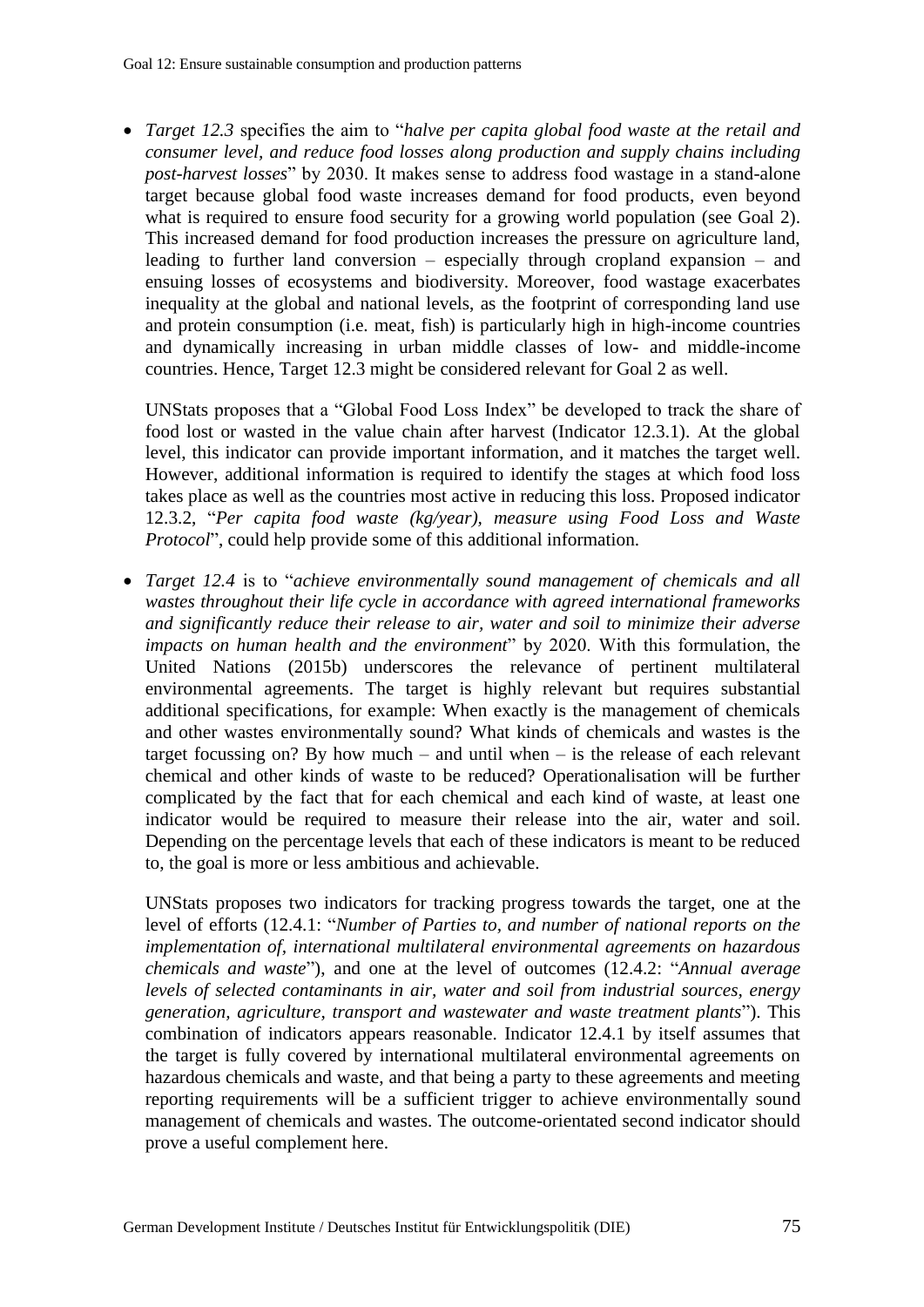*Target 12.5* asks to "*substantially reduce waste generation through prevention, reduction, recycling, and reuse*". At this general level, it would arguably include Target 12.3 as well as parts of 12.4. It is not very ambitious and should be more specific in any case. In particular, it lacks quantification as well as a timeline and is therefore not suitable for measuring goal achievement at the global level. Countries should be encouraged to make such specifications at the national level or for their main urban areas.

The proposed indicators measure total waste generated (12.5.1: "*National waste generation (solid waste to landfill and incineration and disaggregated data for ewaste) in kg per capita/year*") and rate of recycling (12.5.2: "*National recycling rate, tonnes of material recycled*"). Total waste generated (12.5.1) would by itself cover the information required to track the target. Indicator 12.5.2 provides additional information, but it is not *per se* required to know whether generated waste is reduced through prevention, reduction, recycling or reuse. If this is considered important, indicators for other processes would be required in order to obtain a complete overview.

 *Target 12.6* asks to "*encourage companies, especially large and trans-national companies, to adopt sustainable practices and to integrate sustainability information into their reporting cycle*". Information on sustainability practices is an essential prerequisite for conscious consumer decisions, thereby changing consumption patterns. With regard to reducing or recycling the use of chemicals or hazardous wastes, every single action of an individual company can make a contribution towards reaching the target. However, with regards to practices that pertain to the use of common pool resources or public goods, such as forests or the atmosphere, free-rider problems and "leakage" effects will persist. Private supply chain initiatives alone are therefore insufficient; complementary public measures are required to pursue this target and to raise its level of ambition. In addition, the target is formulated in such a vague manner that it is unlikely that any country will fail to demonstrate that it has "*encourage*[d] *companies*…".

UNStats proposes two indicators: 12.6.1 ("*Sustainability reporting rate and quality: 1) Percentage of the world's largest companies disclosing sustainability information; 2) the % of such reporting which is addressing the entire supply chain; 3) % of the reporting companies with information in their sustainability reporting aligned with relevant indicators in the SDGs*") and 12.6.2 ("*Number or % of companies that produce sustainability reports or include sustainability information in integrated reporting*"). The largest risk of relying on self-reporting is that companies may manipulate or "greenwash" their production processes. However, alignment with relevant SDG indicators should help to have meaningful and comparable reporting, and transparency on these counts may indeed trigger more sustainable production. However, for some resources, it may not help when only a small number of producers adopt such practices. "Leakage" – additional use of resources by others – would need to be covered under other indicators, for example through a country-level resource-use indicator under Target 12.2.

 *Target 12.7* seeks to "*promote public procurement practices that are sustainable in accordance with national policies and priorities*". It is thus instrumental to increase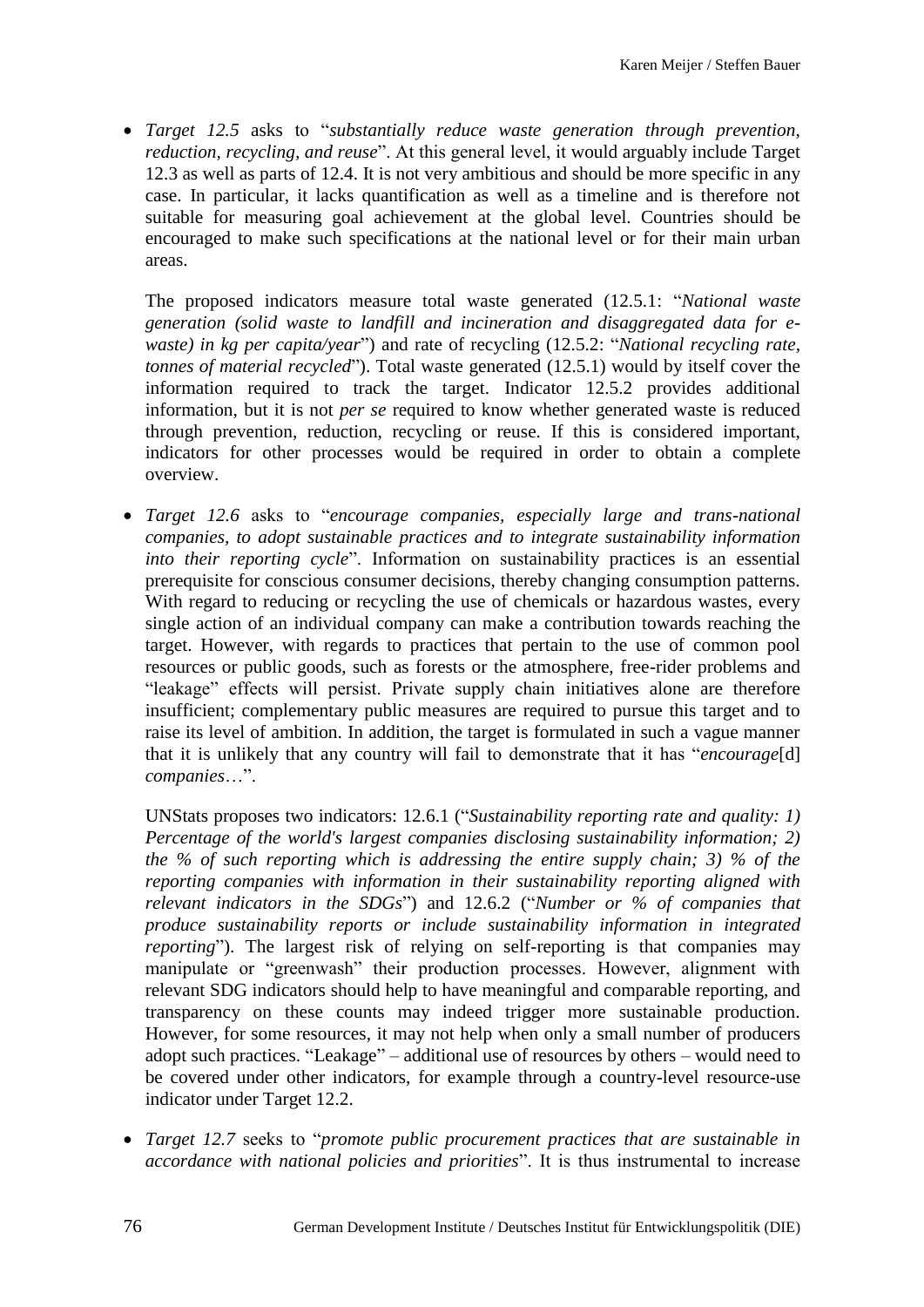global demand for sustainable products and, conversely, to reduce demand for unsustainable products. Pursuing this target can help to facilitate economies of scale, to reshape value chains and to build markets for green products and services, even beyond the public sector. But the target suffers from the same problems as the preceding one. First, it is so vague that efforts to "promote public procurement practices that are sustainable" will be easily demonstrated. Second, the target is a means of implementation rather than an end in itself.

The two proposed indicators 12.7.1 ("*Number of countries implementing Sustainable Public Procurement policies and action plans*") and 12.7.2 ("*% of Sustainable Public Procurement in total public procurement for a set of prioritized product groups*") seem appropriate, with 12.7.2 as a country-level assessment, and 12.7.1 offering a global picture. However, a specification is required as to when public procurement policies can indeed be considered to be sustainable.

 *Target 12.8* requires that, by 2030, it is ensured "*that people everywhere have the relevant information and awareness for sustainable development and lifestyles in harmony with nature*". Information is pertinent, but it is not sufficient for consumers and producers to make informed choices. This will also require commensurate knowledge and capabilities, which is not specified in the target. The target might inadvertently exacerbate an unregulated inflation of sustainability labels that obfuscate production patterns rather than increase transparency. However, the proposed indicators widen the scope from merely labelling goods to mainstreaming sustainability awareness in formal education.

Indicator 12.8.1 refers to the "*Number of countries reporting inclusion of sustainable development and lifestyles topics in formal education curricula*". Indicator 12.8.2 ("*Frequency of researches online for key words with direct links with sustainable development and lifestyles*") seems a way to monitor actual public interest and awareness, but people may be searching for a wide range of terms, and internet access may vary.

## *Means of implementation*

 *Target 12.a* proposes to "*support developing countries to strengthen their scientific and technological capacities to move towards more sustainable patterns of consumption and production*", which, however, is only partly of a technical nature. Institutional structures and contexts also matter. Support to low- and middle-income countries should therefore also address rules and regulations – notably including perverse incentives – and a commensurate strengthening of capacities for legislation and the rule of law, including through law enforcement.

The two proposed indicators – Indicator 12.a.1 ("*Amount of spending on R&D in developing countries, for SCP*") and Indicator 12.a.2 ("*Number of patents granted annually in developing countries, for SCP products / innovations*") – focus on technological innovations and do not reflect "support". More efficient resource use may not always require technological innovations nor awareness, training and regulation. Indicators could be included that pertain to support to developing countries and the facilitation of more sustainable resource use.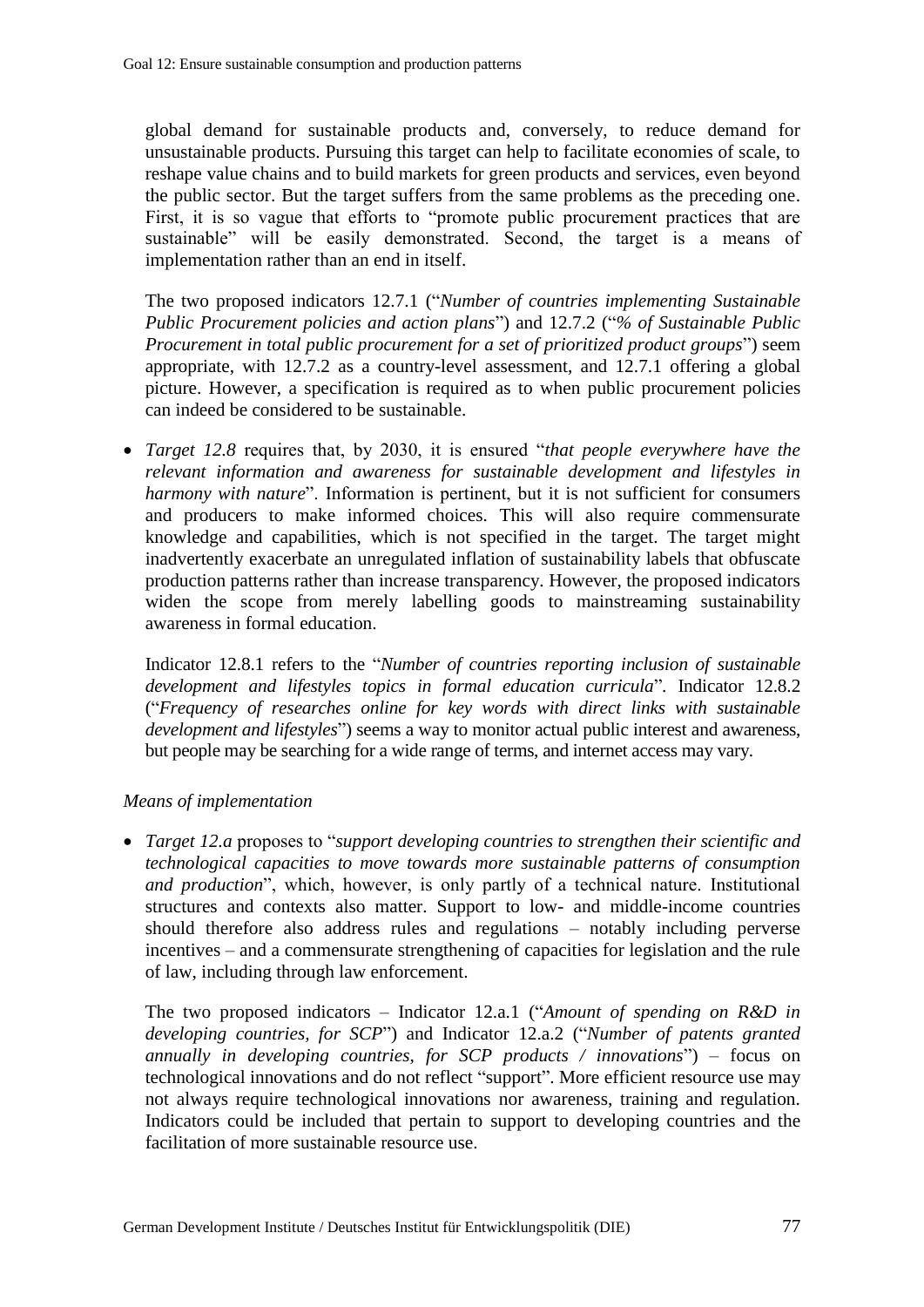*Target 12.b* proposes to "*develop and implement tools to monitor sustainable development impacts for sustainable tourism which creates jobs, promotes local culture and products*". This target is very specific in its explicit and narrow focus on sustainable tourism. It even appears misplaced in the means of implementation section, as the goal does not include a correspondingly specific target on sustainable tourism. It would have been much more convincing to have a means-of-implementation target regarding monitoring tools for production and consumption more generally.

The target asks for the monitoring of sustainable development impacts of tourism. The two proposed indicators do not reflect this very well. Both indicators – 12.b.1 ("*Percentage of the destinations with a sustainable tourism strategy/action plan, with agreed monitoring, development control and evaluation arrangement*") and 12.b.2 ("*Adopted national legislation to integrate sustainability objectives in tourism operations*") – focus on regulation of the tourism sector, not on the actual tourism impacts. Indicators showing the ecological footprint of tourism or the contribution of tourism to local livelihoods would match better with the target.

 *Target 12.c* addresses the need to "*rationalize inefficient fossil fuel subsidies that encourage wasteful consumption by removing market distortions, in accordance with national circumstances, including by restructuring taxation and phasing out those harmful subsidies, where they exist, to reflect their environmental impacts, taking fully into account the specific needs and conditions of developing countries and minimizing the possible adverse impacts on their development in a manner that protects the poor and the affected communities*". This is a highly adequate target to rectify unsustainable incentives, even as it is narrowly focussed on fossil fuel subsidies. To make the target more comprehensive and ambitious, it should expand to other harmful subsidies, e.g. with regard to food consumption or unsustainable biofuels. The related CBD Aichi Target 3 is more comprehensive in this sense: "*By 2020, at the latest, incentives, including subsidies, harmful to biodiversity are eliminated, phased out or reformed in order to minimize or avoid negative impacts, and positive incentives for the conservation and sustainable use of biodiversity are developed and applied, consistent and in harmony with the Convention and other relevant international obligations, taking into account national socio-economic conditions.*"

The proposed indicator 12.c.1 ("*Amount of fossil fuel subsidies, per unit of GDP (production and consumption), and as proportion of total national expenditure on fossil fuels*") will be very insightful.

#### *Conclusion*

Generally, it would have been helpful if the goal and its targets were more explicit and consistent in stressing that developed countries should take the lead in addressing unsustainable patterns of consumption and production, notably with a view to resourceintensive goods and services. The distinction between targets to be achieved and targets focussed on means of implementation is not always clear.

More specifically, although the targets encourage sustainable consumption and production, they do not cover the full range of drivers underlying unsustainable consumption and production. For instance, Target 12.c refers to fossil fuel subsidies only, although there are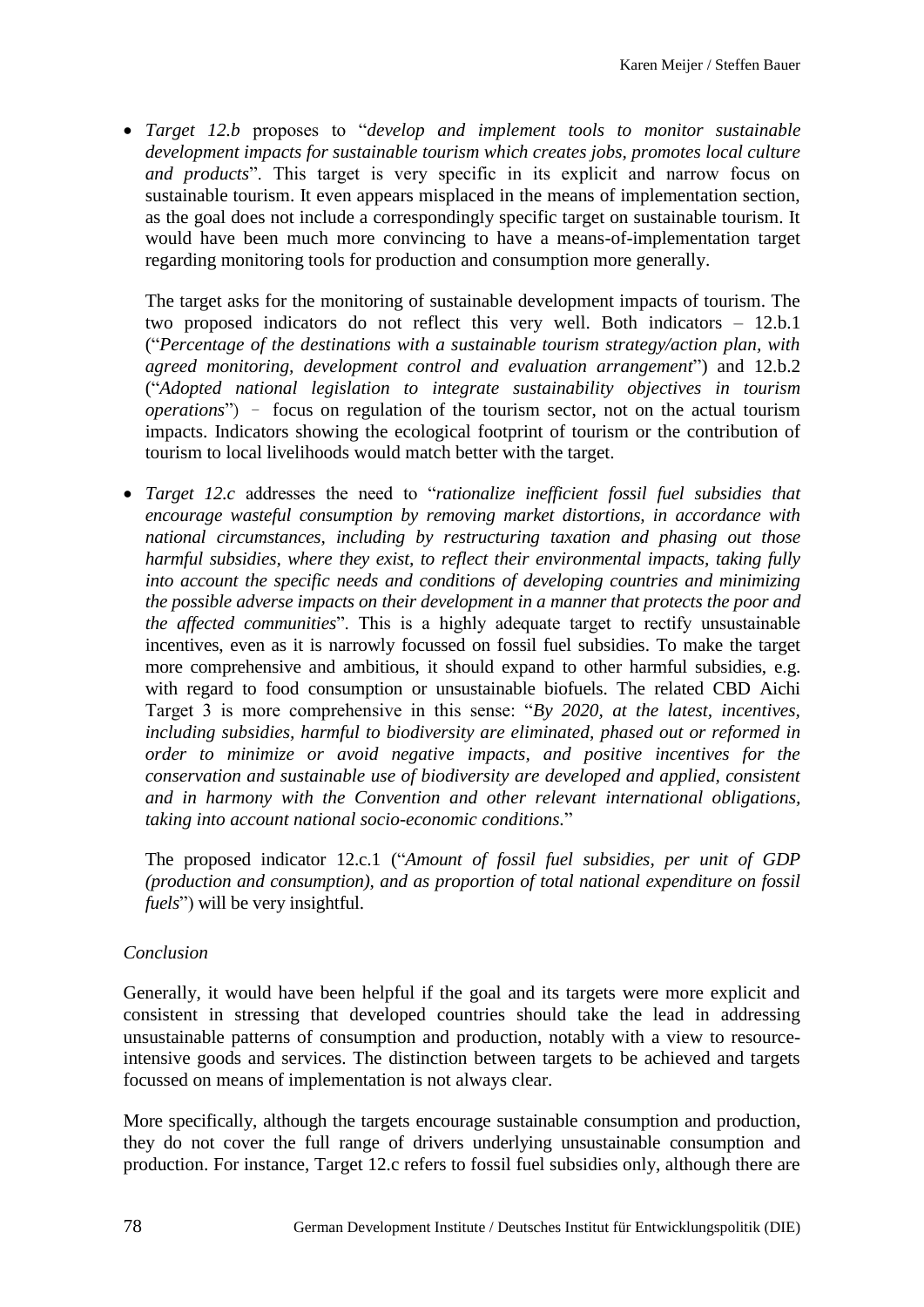numerous other harmful subsidies that also drive unsustainable consumption and production patterns. Likewise, indirect land use change cannot be prevented through the altered production processes of individual companies alone. Until all sectors fully commit to sustainable production, a minimum degree of public regulation is required to complement the objectives entailed in the corresponding targets. This seems insufficiently reflected and addressed in both the operationalisation of the goal and in the means of implementation. At the same time, however, large transnational companies can play a catalytic role in enhancing sustainable production by demanding higher standards of sustainability from their suppliers, for instance with a view to contributing to Target 12.4. Therefore, it is good that the targets also address the private sector.

Most of the proposed indicators seem adequate to measure progress towards the respective targets.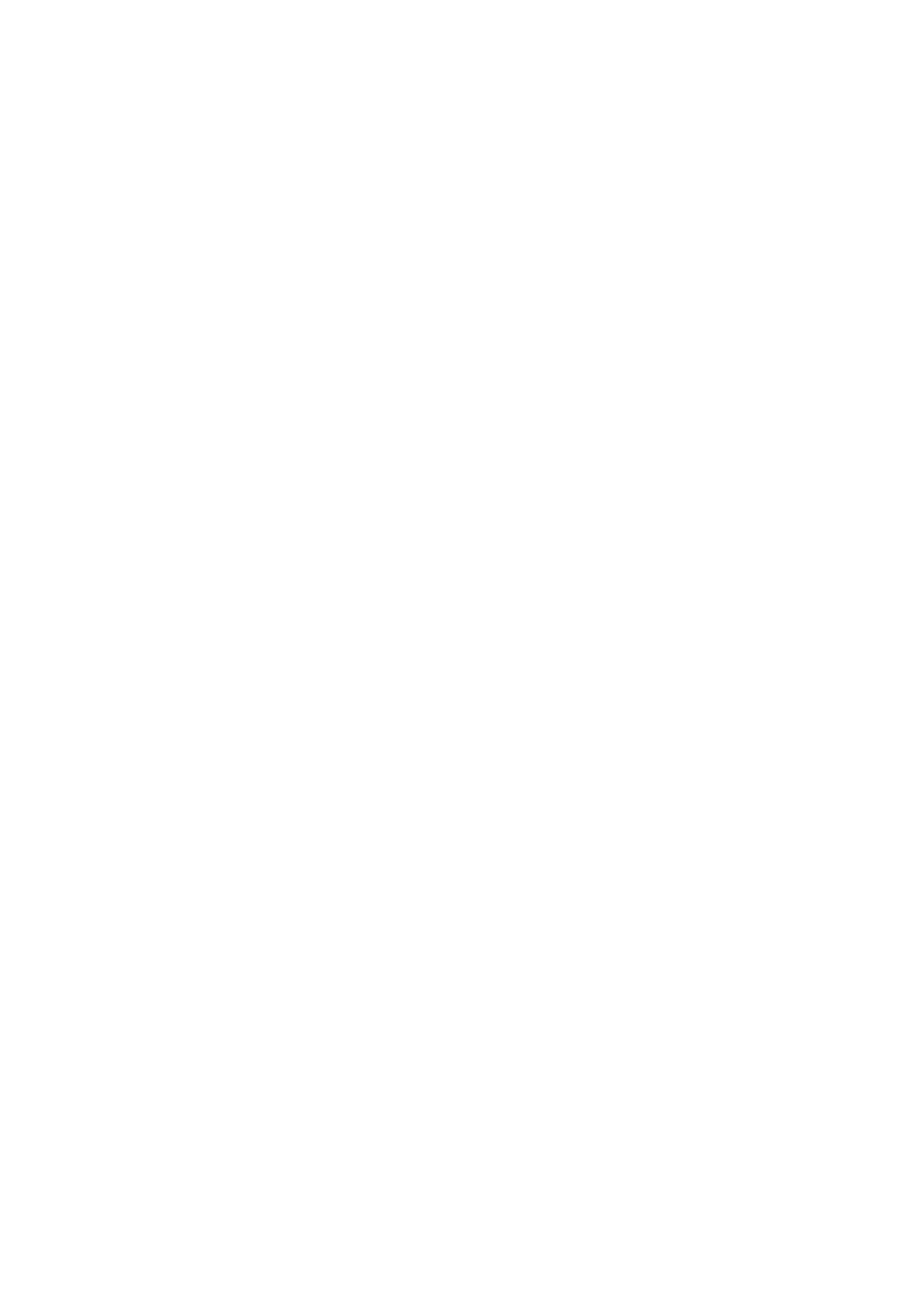## **Goal 13: Take urgent action to combat climate change and its impacts** [*Acknowledging that the UNFCCC is the primary international, inter-governmental forum for negotiating the global response to climate change*]

Steffen Bauer, Clara Brandi, Sander Chan and Okka Lou Mathis

### *General assessment*

By including a stand-alone goal on climate change in the 2030 Agenda, the United Nations underscores the salience of climate change for sustainable development. Goal 13 addresses urgent action for climate change mitigation ("*to combat climate change...*") as well as adaptation to climate change ("... *and its impacts*"). The former can be interpreted as actions to close the global emissions gap. A broader interpretation would also encompass actions related to adaptation and actions that are not specifically aimed at direct impacts, such as awareness-raising for development implications of climate change.

In a dedicated footnote, the draft of the 2030 Agenda to be adopted at the UN summit in September 2015 explicitly acknowledges the United Nations Framework Convention on Climate Change (UNFCCC) process as the primary regime for international climate policy. Goal 13 must therefore be understood as a placeholder for global climate governance within the framework of the UNFCCC, which is complementary to the existing climate regime as well as to the one currently being negotiated. Thus, Goal 13 is unique in the sense that the goal is placed under a policy arena other than the 2030 Agenda; its ambition and success will directly depend on the outcomes of that process.

In its introduction, the draft document containing the SDGs underlines the inextricable linkages between climate change *inter alia* and human development ("*The survival of many societies, and the planet, is at risk*"). By calling for "integrated solutions", the document acknowledges the interdependence of ecological goals ("*preserving the planet*") such as climate action and the achievements envisioned under other SDGs. Consequentially, climate change mitigation and adaptation are taken up in a number of targets under six SDGs other than Goal 13, for instance regarding resilience of the poor (Target 1.5), agricultural practices (Target 2.4), infrastructure (Targets 9.1 and 9.a) and cities and human settlements (Target 11.b).

Nevertheless, most of the SDGs and their respective targets fall short of comprehensively promoting co-benefits between action on climate change and other development goals. Important co-benefits include issues such as *inter alia* carbon sinks in agriculture (Goal 2), mitigation and health (Goal 3), drivers of mitigation and adaptation in energy (Goal 7) and economic growth (Goal 8), carbon emissions as a reflection of inequality (Goal 10) and decarbonisation of consumption and production patterns (Goal 12).

#### *Operationalisation*

Goal 13 includes three targets (13.1–13.3) and two suggestions for means of implementation. Whereas the targets emphasise universal climate resilience and adaptive capacity, integrated climate change measures, and education, the means of implementation (Targets 13.a and 13.b) focus on countries that are particularly vulnerable to climate change.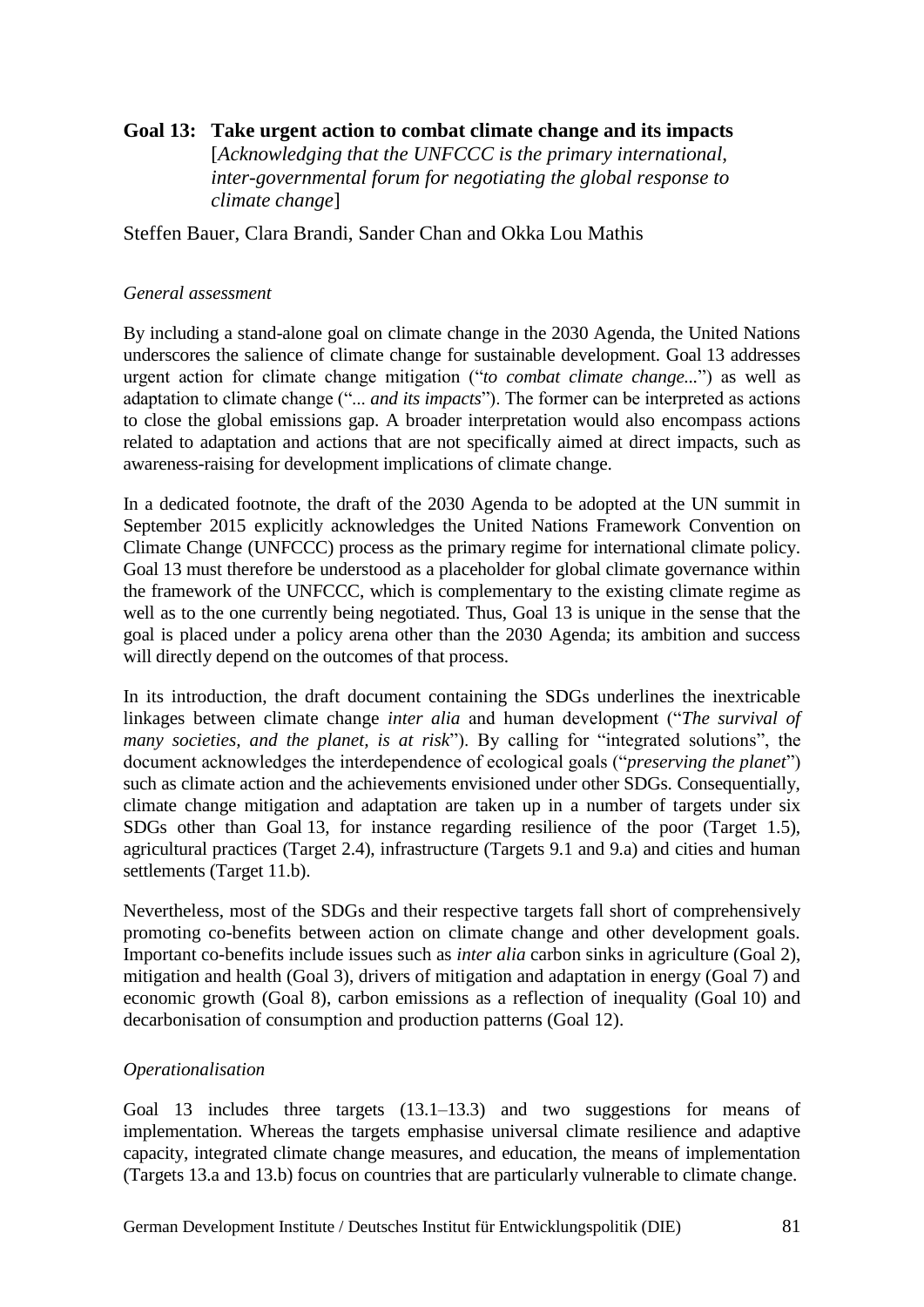The targets under Goal 13 essentially reconfirm the objectives of the ongoing UNFCCC process to avoid dangerous climate change, but they remain at a level of specification that makes it difficult to assess and demonstrate, for instance, how a country has *not* achieved the targets. Moreover, the targets lack a clear time frame. An exception is Target 13.a. on climate finance as a means of implementation, which is the most concrete target under Goal 13.

- *Target 13.1* is to "*strengthen resilience and adaptive capacity to climate-related hazards and natural disasters in all countries*". One suggested indicator refers to the "*number of deaths, missing people, injured, relocated or evacuated due to disasters per 100,000 people*". It is not clear, however, how damages will be attributed to climate change or varying climate conditions. Moreover, while work is in progress, so far no adequate data basis exists for this indicator.
- *Target 13.2* is to "*integrate climate change measures into national policies, strategies and planning*". The suggested indicator refers to the "*number of countries that have formally communicated the establishment of integrated low-carbon, climate-resilient, disaster risk reduction development strategies (e.g. a national adaptation plan process, national policies and measures to promote transition to environmentally-friendly substances and technologies)*". One problem is that this indicator does not track progress regarding the impact of these policies, strategies and planning approaches. Moreover, it is important to take account both of mitigation and of adaptation and to differentiate between strategies that relate to both dimensions.
- *Target 13.3* is to "*improve education, awareness-raising and human and institutional capacity on climate change mitigation, adaptation, impact reduction and early warning*". The proposed indicator refers to the "*number of countries that have integrated mitigation, adaptation, impact reduction and early warning into primary, secondary and tertiary curricula*". Although this indicator is not suitable to adequately track improvements in terms of "human and institutional capacity", it provides a useful basis to measure progress regarding improved "education and awareness-raising".

## *Means of implementation*

- *Target13.a* is to "*implement the commitment undertaken by developed-country parties to the United Nations Framework Convention on Climate Change to a goal of mobilizing jointly \$100 billion annually by 2020 from all sources to address the needs of developing countries in the context of meaningful mitigation actions and transparency on implementation and fully operationalize the Green Climate Fund through its capitalization as soon as possible*". One proposed indicator refers to the "*mobilized amount of USD per year starting in 2020 accountable towards the USD 100 billion commitment*". One problem with this indicator is – as the World Bank has also pointed out – that it presupposes that it can actually be known how to best spent the US\$ 100 billion commitment because otherwise the indicator does not say much about "implementation" but rather about "intention" (IAEG-SDGs, 2015, 77).
- *Target13.b* is to "*promote mechanisms for raising capacity for effective climate change-related planning and management in least developed countries, including focusing on women, youth and local and marginalized communities*". One proposed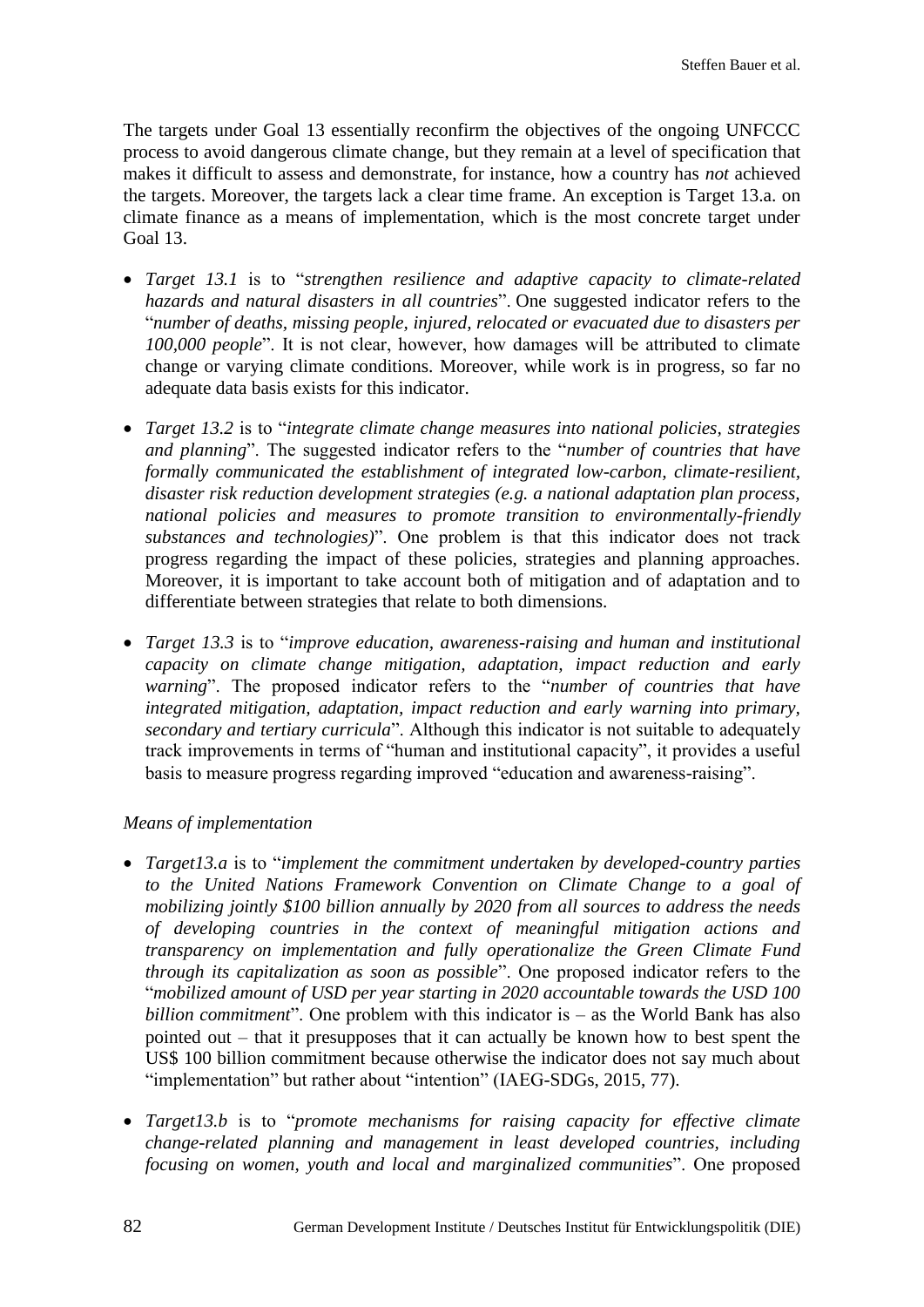indicator refers to "*number of LDCs that are receiving specialized support for mechanisms for raising capacities for effective climate change related planning and management, including focusing on women, youth, local and marginalized communities*". The indicator would be more useful to track progress regarding 13.b if it not only assessed the number of least-developed countries that receive support but also included a measure for the quantity of this support. Moreover, in its current form, the indicator does not account for the participation of women, youth and local and marginalised communities in the relevant capacity-raising activities, even though these groups are explicitly highlighted in the target.

#### *Conclusion*

The final draft of the 2030 Agenda underscores the centrality of climate change for global sustainable development, reflected in both the stand-alone Goal 13 as well as through climate-change mainstreaming in a number of climate-sensitive targets under other goals. However, Goal 13 misses the opportunity to further raise levels of ambition and harness the aspirational spirit of the 2030 Agenda. A more ambitious Goal 13 could have given a strong political signal to reach a meaningful international agreement under the UNFCCC process, and strengthen linkages between the global agendas on climate action and sustainable development.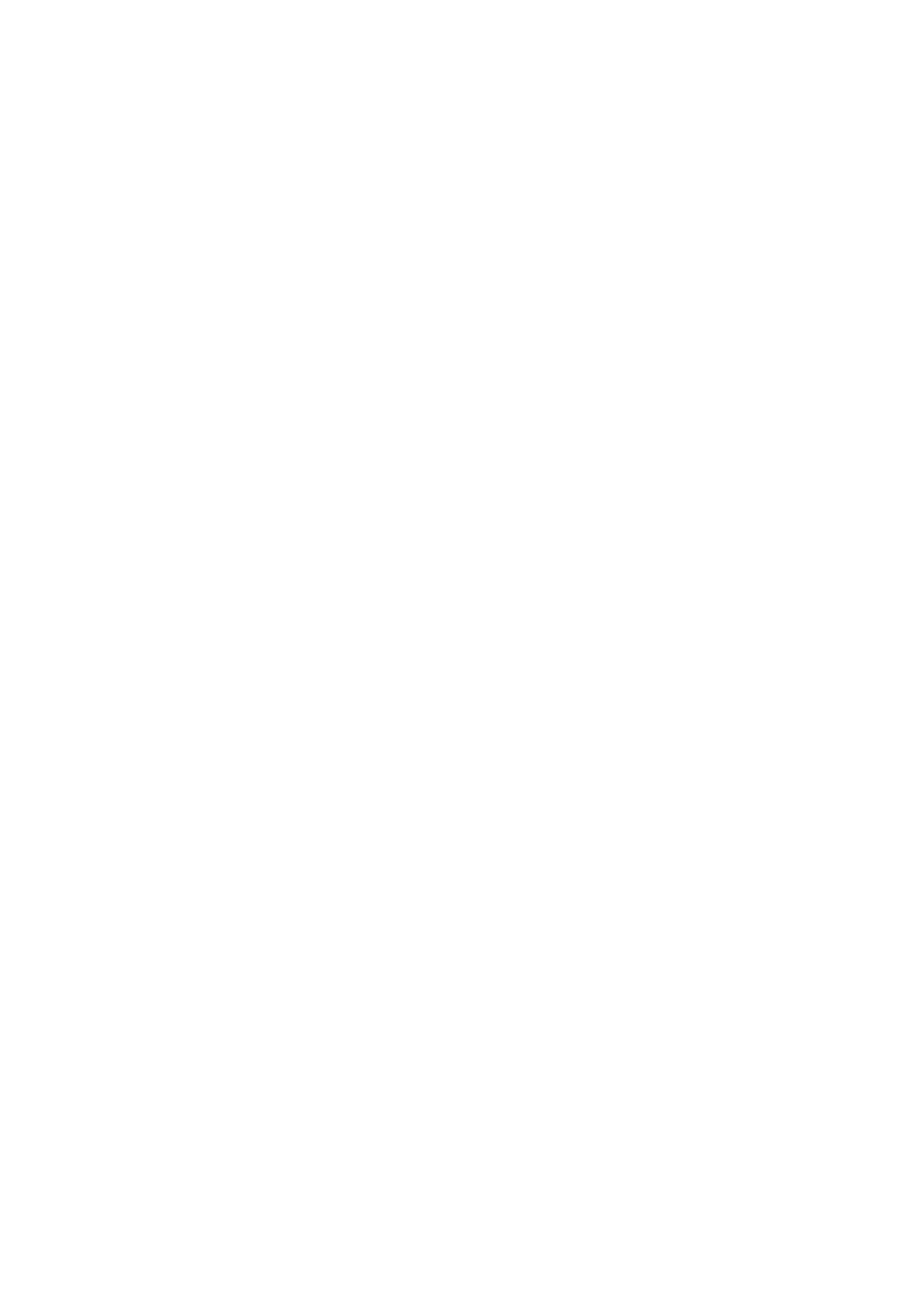# **Goal 14: Conserve and sustainably use the oceans, seas and marine resources for sustainable development**

### Clara Brandi

#### *General assessment*

The focus of Goal 14 is the conservation and sustainable utilisation of oceans, seas and marine resources for sustainable development. Oceans and seas, covering nearly threequarters of the Earth's surface, are essential to global and national sustainable development. They provide livelihoods for hundreds of millions of people around the world and the ecosystem services on which humankind depends. For instance, they play a key role in the carbon cycle of our planet and have taken up around one-third of humanity's  $CO<sub>2</sub>$ emissions. Moreover, global ocean activity contributes substantially to the world economy, above all through international trade via marine transport, representing 90 per cent of global trade, and through fisheries as well as aquaculture. Caring about the well-being of the oceans and seas is thus a global imperative.

Despite the clear recognition and commitment by the international community to conserve and sustainably use the oceans and seas under various international agreements, including the 1982 UN Convention on the Law of the Sea (UNCLOS), and the increasing efforts at the international, regional, national and sub-national levels, the health of the oceans and seas has declined dramatically throughout recent decades. In order to reverse and restore their health, productivity and resilience for the well-being of humanity and the ecosystem for today's and future generations, addressing these concerns in a comprehensive and coherent manner in a stand-alone goal is thus to be welcomed, especially insofar as it mirrors an adequate balance between the protection of the marine environment and the sustainable use of marine resources.

#### *Operationalisation*

The goal is operationalised through seven targets and three suggestions for means of implementation.

 *Target 14.1*: The target requires by 2025 to "*prevent and significantly reduce marine pollution of all kinds, particularly from land-based activities, including marine debris and nutrient pollution*". The phrase "significantly reduce" could have been more specified (e.g. by 30 per cent). Otherwise, Target 14.1 is precise, time-bound and ambitious.

The two indicators considered by the United Nations Statistical Commission (UNStats) are: "*fertilizer consumption (kg/ha of arable land)*" and "*metric tonnes per year of plastic materials entering the ocean from all sources*". Although these indicators cannot measure progress in terms of reducing "*marine pollution of all kinds*", they do address two highly relevant environmental issues in the context of polluted oceans.

 *Target 14.2*: The target requires by 2020 to "*sustainably manage and protect marine and coastal ecosystems to avoid significant adverse impacts, including by strengthening their resilience, and take action for their restoration, to achieve healthy and productive*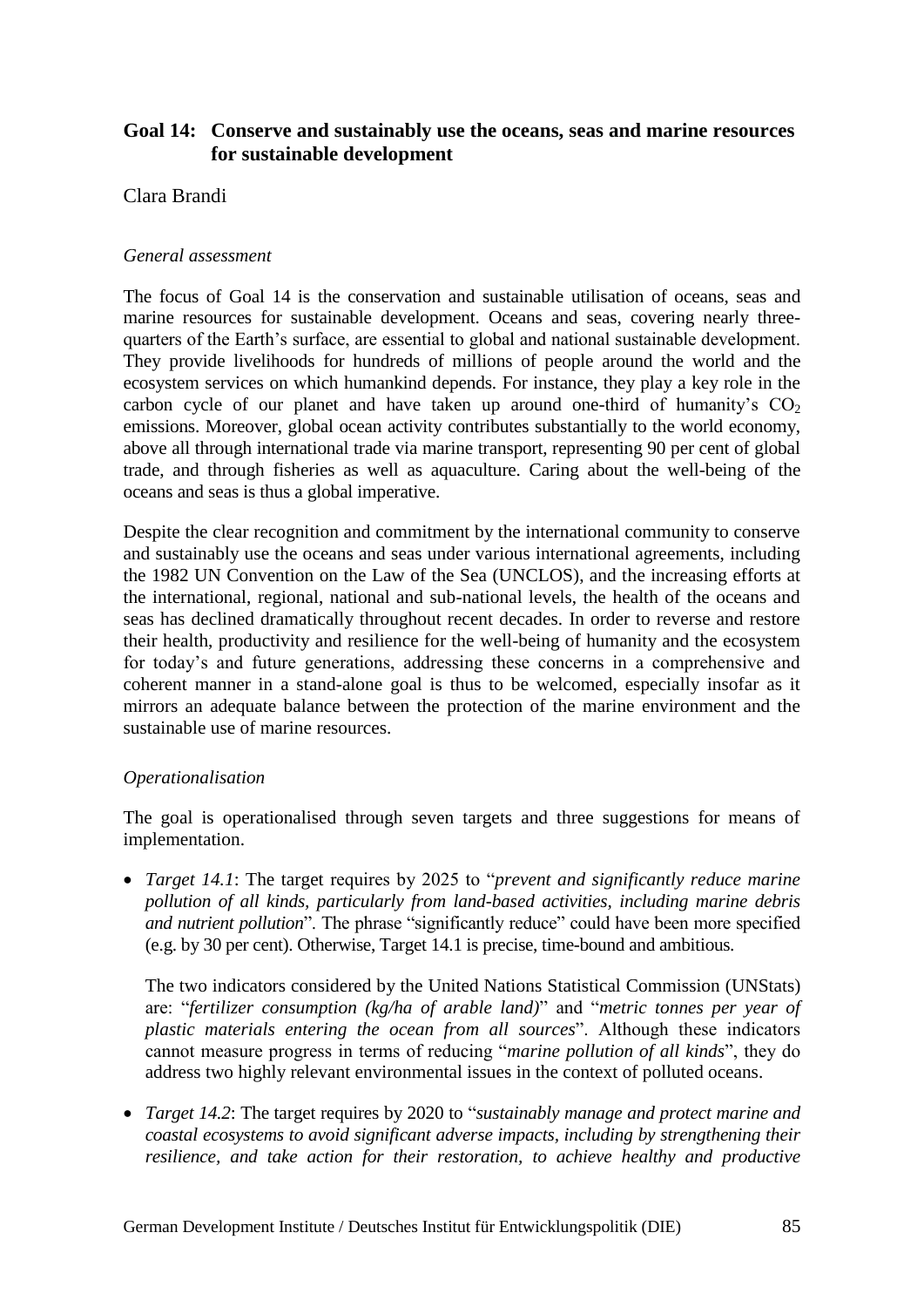*oceans*". Though it is time-bound, the target is so vague that it is unlikely to have any impact on policies. What does it mean to "sustainably manage and protect", to "avoid significant adverse impacts", or "strengthening" resilience and to "take action"?

The UNStats's technical report proposes two indicators to monitor progress towards Target 14.2: the "*percentage of coastline with formulated and adopted ICM/MSP plans*" and the "*Ocean Health Index*", which "*measures 10 aspects of marine ecosystems and their use by humans: food provision, artisanal fishing opportunities, natural products, carbon storage, coastal protection, tourism and recreation, coastal livelihoods and economies, sense of place, clean waters, and biodiversity*". The Ocean Health Index is a composite index and thus not adequate to separately track progress regarding the different dimensions of ocean health. Moreover, the index explicitly defines sustainability in the near-term future (i.e. five years). Thus, long-term consequences from habitat loss and climate change are not addressed in the index. Given the explicit long-term focus of the 2030 Agenda, the time frame of the index is clearly inappropriate. Also, there are clear adverse effects between the different dimensions of the Ocean Health Index: a country can compensate for a decrease in biodiversity by increasing its share of international tourism.

 *Target 14.3*: The target asks to "*minimize and address the impacts of ocean acidification, including through enhanced scientific cooperation at all levels*". It is very much to be welcomed that ocean acidification is featured in Goal 14 because it represents a great risk to marine biodiversity, ecosystem services, fisheries and aquaculture. However, the fact that both ocean acidification and climate change can ultimately only be stopped if global  $CO<sub>2</sub>$  emissions from fossil sources are eventually reduced to zero has not yet received sufficient attention – neither in international law nor in global governance. As of now, there is no global environmental convention or institution that has taken effective steps to curb this massively underestimated problem. Regrettably, the formulation of Target 14.3 is vague, utilising phrases such as "minimize", "address" and "enhanced scientific cooperation", which cannot be easily operationalised. Furthermore, it is not time-bound and therefore not binding. The suggestion of the German Scientific Advisory Council on Global Change (WBGU) to "*ensure that the pH level of the uppermost ocean layer does not fall by more than 0.2 units compared to preindustrial figures*" could have been a useful model.

UNStats proposes two indicators: "*average marine acidity (pH) measured at agreed suite of representative sampling stations*" and "*coral coverage*", which are useful to track progress regarding Target 14.3.

 *Target 14.4*: The target requires by 2020 to "*effectively regulate harvesting, and end overfishing, illegal, unreported and unregulated (IUU) fishing and destructive fishing practices and implement science-based management plans, to restore fish stocks in the shortest time feasible at least to levels that can produce maximum sustainable yield as determined by their biological characteristics*". The different levels of ambition of the sub-targets of the rather broad Target 14.4 are quite heterogonous. To end overfishing and IUU as well as destructive fishing practices by 2020 is a precise, ambitious, timebound sub-target that holds all countries accountable – developing and developed countries alike. The objectives to "*effectively regulate harvesting*" and to "*implement science-based management plans*" are means of implementation rather than targets and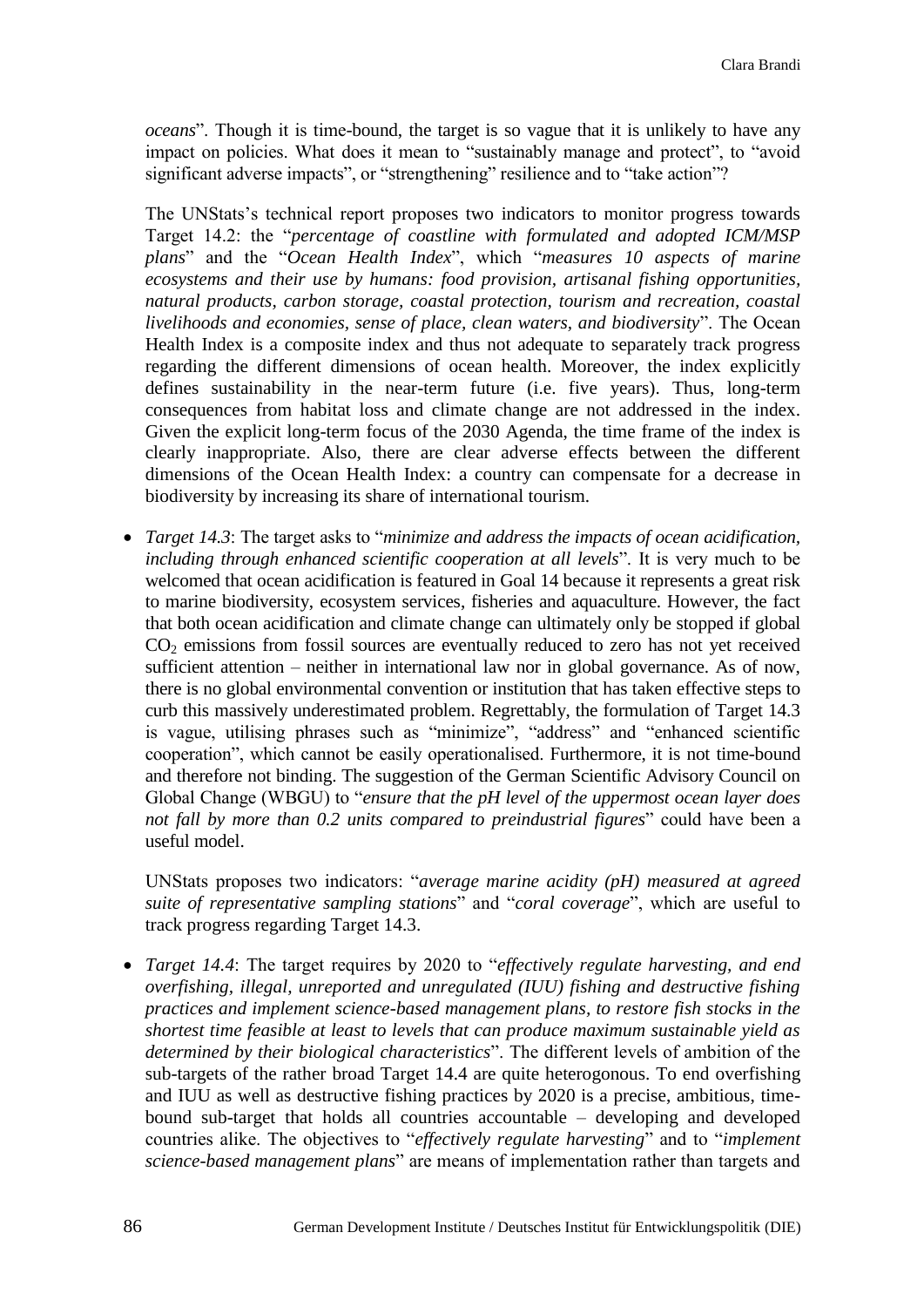could thus have been moved to the means of implementation. Finally, the time frame for the sub-target to "*restore fish stocks in the shortest time feasible*" unfortunately remained unspecified.

The UNStats technical report considers "fish species, threatened" and "proportion of fish stocks within biologically sustainable limits" to be the relevant indicators, which capture only some – albeit key – dimensions of Target 14.4.

- *Target 14.5*: The target requires by 2020 to "*conserve at least 10 per cent of coastal and marine areas, consistent with national and international law and based on best available scientific information*". Target 14.5 is one of the Aichi Targets, which is, however, under-ambitious. In light of the aspirational nature of the 2030 Agenda and the importance of marine biodiversity for ecosystem services, and thus the future of humanity, Target 14.5 could have followed the proposal of the WBGU and gone beyond the Aichi Targets, requiring to "*conserve at least 20-30 per cent of the area of marine ecosystems through an ecologically representative and effectively managed system of marine protection areas and halt, by 2050, the anthropogenic drivers of biodiversity loss*".
- *Target 14.6*: The target requires by 2020 to "*prohibit certain forms of fisheries subsidies which contribute to overcapacity and overfishing, and eliminate subsidies that contribute to IUU fishing, and refrain from introducing new such subsidies, recognizing that appropriate and effective special and differential treatment for developing and least developed countries should be an integral part of the WTO fisheries subsidies negotiation*".

This target is a means of implementation to achieve Target 14.4, which, *inter alia*, requires ending overfishing, IUU fishing and destructive fishing practices by 2020. It would have made sense to convert it into an additional means of implementation. The focus on "*certain forms of fisheries subsidies*" is excessively narrow.

The proposed indicators, "*dollar value of negative fishery subsidies against 2015 baseline*" and a "*legal framework or tax/trade mechanisms prohibiting certain forms of fisheries subsidies*" offer a decent basis to track progress regarding Target 14.6.

 *Target 14.7*: The target requires by 2030 to "*increase the economic benefits to SIDS and LDCs from the sustainable use of marine resources, including through sustainable management of fisheries, aquaculture and tourism*". Unfortunately, Target 14.7 is quite vague. What does it mean to "increase" economic benefits? By how much? And how should this be achieved? The target would have benefitted from further specifications. The proposed indicators "*fisheries as a % of GDP*" and "*level of revenue generated from sustainable use of marine resources*" go some ways towards helping to track progress for Target 14.7.

#### *Means of implementation*

 *Target 14.a*: The target asks to "*increase scientific knowledge, develop research capacities and transfer marine technology taking into account the Intergovernmental Oceanographic Commission Criteria and Guidelines on the Transfer of Marine*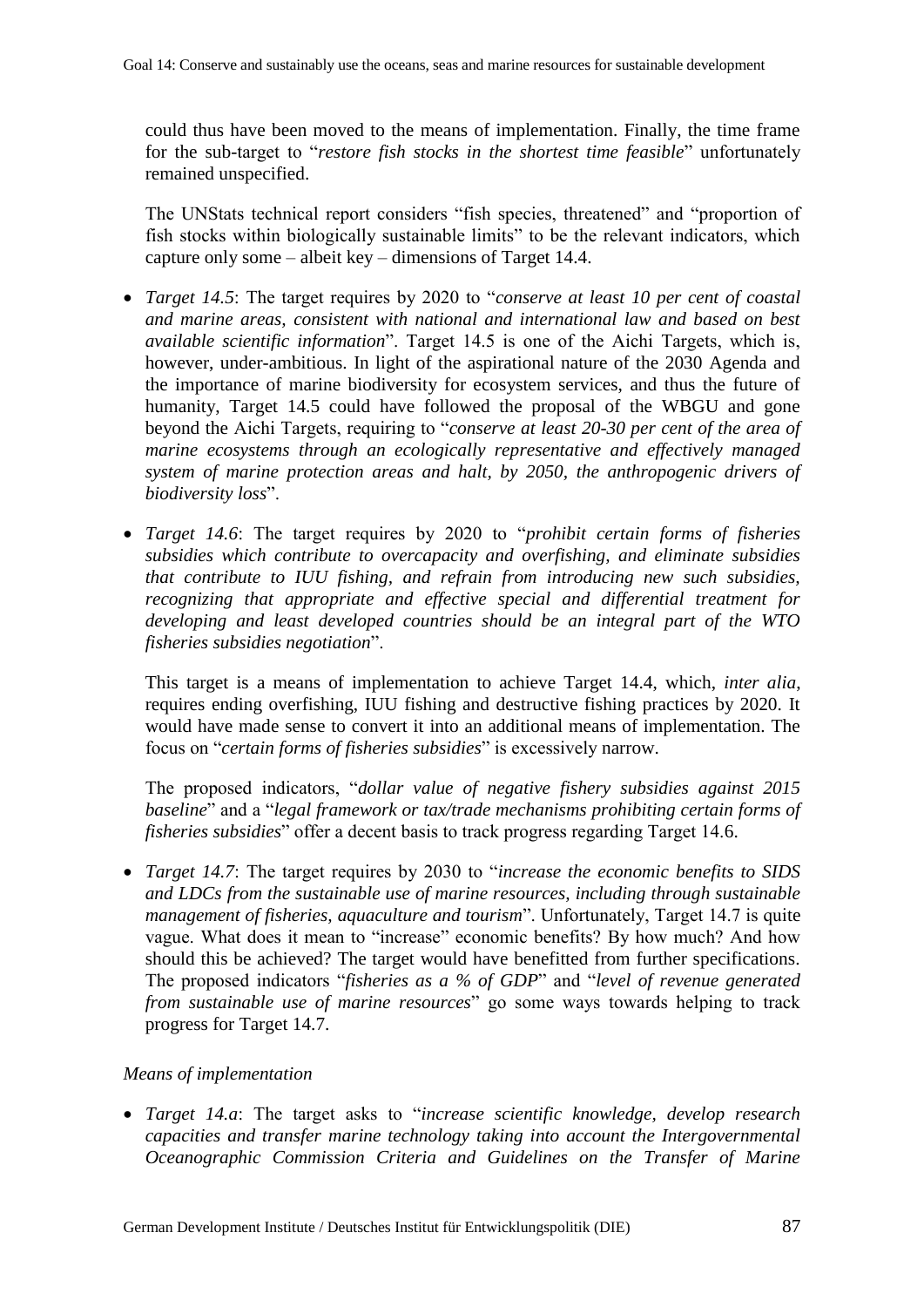*Technology, in order to improve ocean health and to enhance the contribution of marine biodiversity to the development of developing countries, in particular SIDS and LDCs*". This is a good means of implementation. Moreover, the indicators proposed by UNStats are useful: "*number of researchers working in this area*" and "*budget allocated to research in the field of marine technology*".

- *Target 14.b*: The target asks to "*provide access of small-scale artisanal fishers to marine resources and markets*". Since an important part of Goal 14 is the sustainable use of marine resources for sustainable development, Target 14.b is a target in itself rather than a means of implementation. Its operationalisation would already be ensured if the "*artisanal fishing opportunities*" component of the Ocean Health Index were to be utilised separately as an indicator to monitor progress towards this target.
- *Target 14.c*: The target asks to "*enhance the conservation and sustainable use of oceans and their resources by implementing international law as reflected in UNCLOS, which provides the legal framework for the conservation and sustainable use of oceans and their resources, as recalled in paragraph 158 of The Future We Want*". This is a good means of implementation and the indicators proposed by UNStats – "*adoption of a legal framework and number of associated court cases*" and "*number of countries implementing either legally or programmatically the provisions set out in regional seas protocols*" – are useful.

#### *Conclusion*

Goal 14 helps to focus on integrated ecosystem-based management. It also helps to overcome the deficits of setting sector-specific goals, which has been the main approach to managing the oceans and seas so far. The included targets are all important and they address the currently relevant challenges for sustainable development in the context of oceans and seas. At the same time, a number of targets could have benefitted from clearer specifications.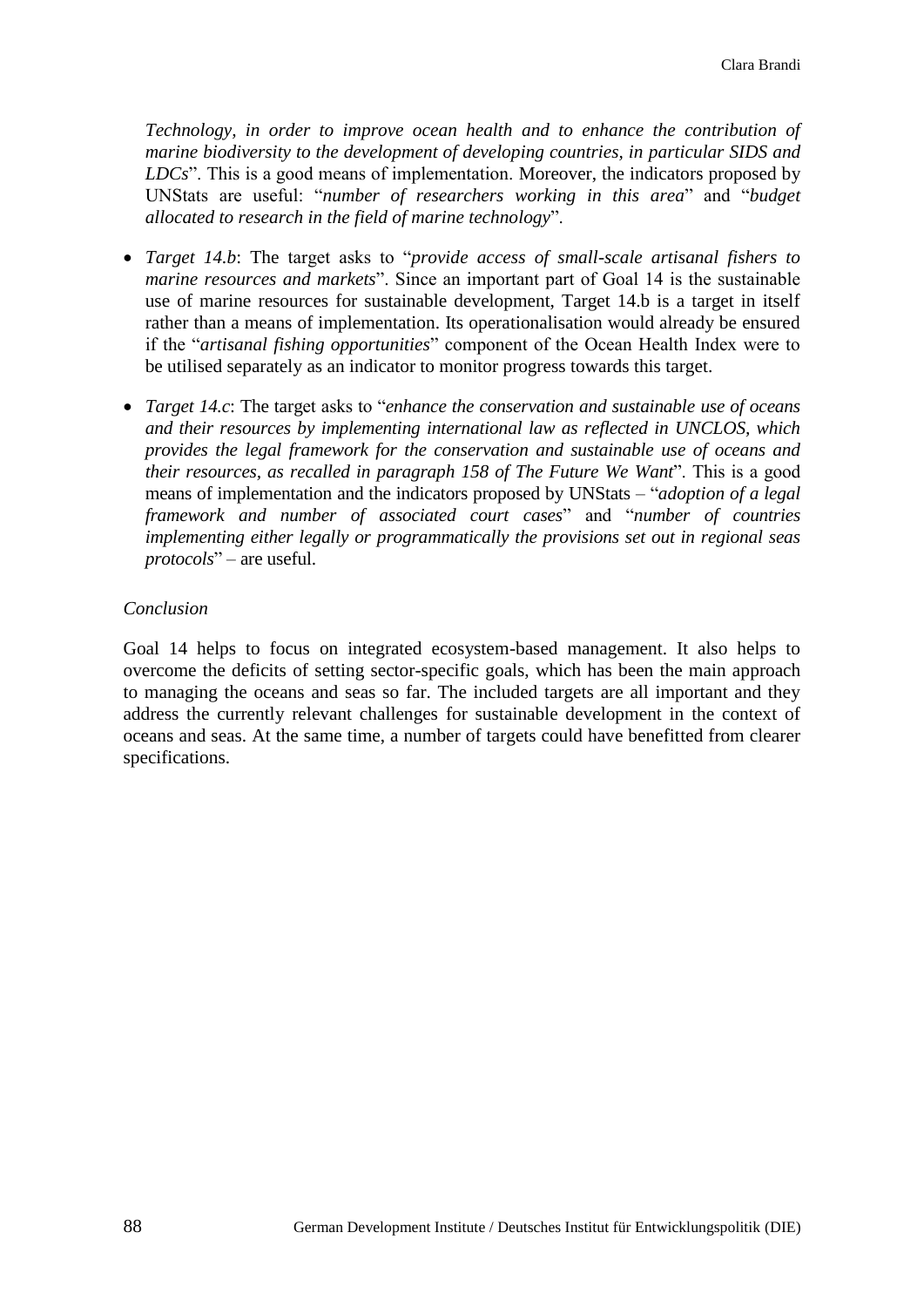# **Goal 15: Protect, restore and promote sustainable use of terrestrial ecosystems, sustainably manage forests, combat desertification, and halt and reverse land degradation and halt biodiversity loss**

## Steffen Bauer and Karen Meijer

### *General assessment*

Goal 15 is about the sustainable use of land and land-based resources, including ecosystems and biodiversity, which are absolutely essential to sustainable development. Much like fresh water, land and soil are essential environmental media and pivotal for key ecosystem services. Human development relies on land-related ecosystem services, especially to provide food, energy, fibre and a healthy environment as well as to increase adaptive capacity and resilience to environmental stresses. This clearly warrants a designated goal.

The general direction, scope and ambition of the goal are thus to be appreciated, even as it is somewhat convoluted and indicates trade-offs between the protection of ecosystems on the one hand and the sustainable use of ecosystems on the other. More specifically, the goal's targets differentiate between types of ecosystems to be protected, restored and sustainably used. They also underscore the importance of fair and equitable sharing of benefits related to biodiversity and land-based ecosystem services more generally.

With consumption and production as major driving forces of the loss of land resources, ecosystems and biodiversity, there are considerable overlaps with Goal 12 ("*Ensure sustainable consumption and production patterns*"), but also with other goals. Notably, land-based ecosystems, especially forests, play an important role in climate change mitigation as well as with regard to resilience to climate change impacts through shaping the local climate, hydrological cycles, water storage and so on. The goal therefore also strongly relates to Goal 6 ("*Ensure availability and sustainable management of water and sanitation for all*") and Goal 13 ("*Take urgent action to combat climate change and its impacts*").

On a general note, the added value of Goal 15 ultimately needs to be considered in the context of pertinent intergovernmental agreements, especially the Convention on Biological Diversity (CBD) and its Aichi Targets, a host of related treaties under the auspices of the UN Environment Programme (UNEP), and the UN Convention to Combat Desertification (UNCCD).

## *Operationalisation*

The goal contains nine targets and an additional three regarding means of implementation, with varying levels of ambition.

 *Target 15.1* requires by 2020 to "*ensure conservation, restoration and sustainable use of terrestrial and inland freshwater ecosystems and their services, in particular forests, wetlands, mountains and drylands, in line with obligations under international agreements*". The target thus provides a kind of umbrella for the entire goal, whereas Targets 15.2 through 15.5 specify different ecosystem types, which are already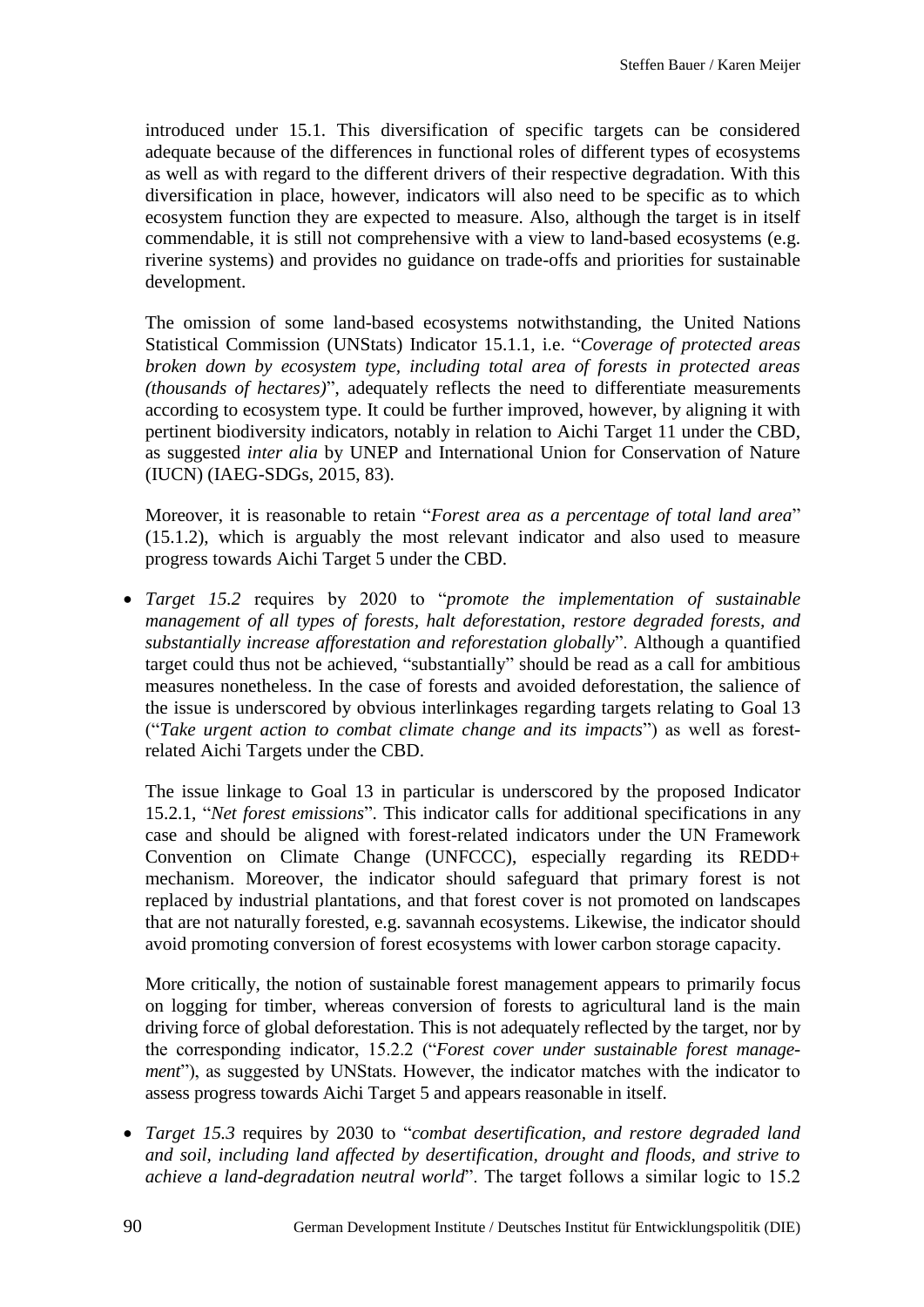Goal 15: Protect, restore and promote sustainable use of terrestrial ecosystems, sustainably manage forests, combat desertification, and halt and reverse land degradation and halt biodiversity loss

and echoes the corresponding Zero Net Land Degradation initiative under the UNCCD. However, it fails to specify how the target's objectives might be achieved. Even so, the target $\P$  call to  $\delta$ trive to achieve a land-degradation neutral world  $\delta$  is a noteworthy difference from the overall goal¶s vague language.

Land-degradation neutrality defines a state whereby the amount of healthy and productive land resources remains stable or increases within specified temporal and spatial scales. This is a tall order that is hardly captured by the indicators suggested by UNStats, namely 15.3.1 ("*Trends in land degradation*") and 15.3.2 ("*Areas of land/soils under sustainable management*"). With regard to trends in land degradation, it needs to be acknowledged that a robust assessment of trends regarding the extent of degraded land relative to stable or improved land across global, regional and local levels begs improved data and measurement techniques. With regard to sustainable management of land and soils, it is reasonable that the indicator matches with the indicator to assess progress towards Aichi Target 7, even though it remains contested as to which practices of soil and land management qualify as being sustainable in the first place.

 *Target 15.4* requires by 2030 to "*ensure the conservation of mountain ecosystems, including their biodiversity, to enhance their capacity to provide benefits which are essential for sustainable development*", and is thus an explicit conservation target. It is unclear why sustainable development is highlighted here because other ecosystems, too, provide a range of services for society that have relevance for local livelihoods, and for economic development and human well-being. The target's main contribution may be to add mountain ecosystems to the sustainable development agenda, but it remains vague as to what ends and by which means.

With a view to indicators, the UNStats suggestion to use the general "Coverage of protected areas" (15.4.1) seems generally adequate, although it could focus more explicitly on biodiversity hotspots in mountain ecosystems to match the approach of the Biodiversity Indicators Partnership in relation to Aichi Target 11. Either way, the adoption of the Mountain Green Cover Index of the Food and Agriculture Organization of the UN (FAO) as Indicator 15.4.2 seems an adequate complement, as the protected areas covered by Indicator 15.4.1 hardly capture the overall status of montane biodiversity.

 *Target 15.5* requires to "*take urgent and significant action to reduce degradation of natural habitat, halt the loss of biodiversity, and by 2020 protect and prevent the extinction of threatened species*". It thus highlights more directly the protection of specific species rather than their sustainable use, but remains unspecific about measurable ambitions. Crucially, it fails to address the drivers that are underlying the trends it seeks to halt.

Adopting the IUCN's well-established Red List Index as Indicator 15.5.1 seems both appropriate and pragmatic, as does the complementary application of the Living Planet Index of the World Wide Fund for Nature as Indicator 15.5.2. Indeed, both indexes are already established to measure progress towards Aichi Target 12.

 *Target 15.6* requires to "*ensure fair and equitable sharing of the benefits arising from the utilization of genetic resources, and promote appropriate access to genetic resources*". Again, this needs to be read against the backdrop of the CBD, the Access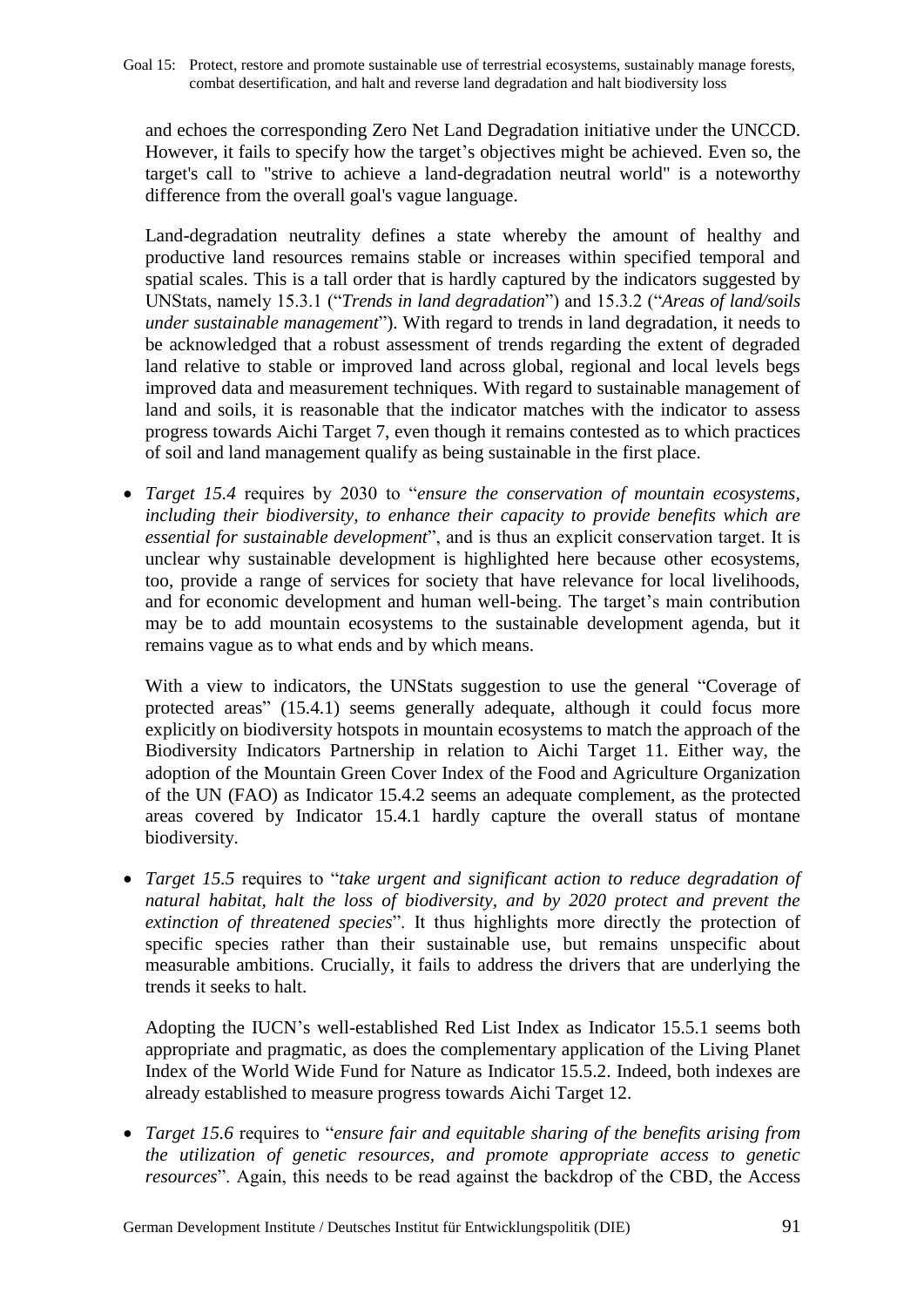and Benefit Sharing (ABS) agreements of which have hardly been commensurate to solving the underlying distributive challenges. The target thus may help to prioritise the issue, but in itself offers nothing specific to overcoming the challenges. Moreover, it perpetuates the CBD's narrow understanding of ABS as relating to genetic resources.

Mindful of these reservations and in acknowledgement of the CBD's Nagoya Protocol as the pertinent multilateral agreement, monitoring implementation of the Nagoya Protocol's provisions makes for a straightforward Indicator 15.6.1, as suggested by UNStats ("*Number of countries that have adopted legislative, administrative and policy frameworks for the implementation of the Nagoya Protocol*"). A more ambitious indicator, however, would entail some minimum standards as to what laws or policies countries have adopted, let alone implemented.

Whether a counting exercise as envisaged with the proposed Indicator 15.6.2 ("*Number of permits or their equivalents made available to the Access and Benefit-sharing Clearinghouse established under the Nagoya Protocol and number of Standard Material Transfer Agreements, as communicated to the Governing Body of the International Treaty*") is meaningful to monitor progress towards the spirit of Target 15.6 is debatable. In essence, it will merely "*indicate an increased number of cases in which access to genetic resources has been granted and in which resulting benefits will be shared on the basis of 'mutually agreed terms'*" (IAEG-SDGs, 2015, 88).

 *Target 15.7* requires to "*take urgent action to end poaching and trafficking of protected species of flora and fauna, and address both demand and supply of illegal wildlife products*". Again, "urgent action" remains unspecific and does not actually guide operationalisation. It is thus not ambitious.

The corresponding indicators proposed by UNStats closely relate to monitoring progress under the pertinent Convention on International Trade in Endangered Species of Wild Flora and Fauna (CITES), i.e. 15.7.1 applies the IUCN's Red List Index for species in trade, whereas 15.7.2 intends to measure the "*Ratio of indexed value of total CITES-listed wildlife seizures to indexed value of CITES wild-sourced export permits issued*".

 *Target 15.8* requires by 2020 to "*introduce measures to prevent the introduction and significantly reduce the impact of invasive alien species on land and water ecosystems, and control or eradicate the priority species*". The target seems important in relation to the stability of ecosystems and to halting the loss of biodiversity, but again, this target is also unspecific and hardly ambitious.

UNStats proposes two indicators to assess progress in dealing with the biodiversity impacts of invasive alien species. Indicator 15.8.1 is proposed to account for national legislation regarding invasive alien species in general ("*Adoption of national legislation relevant to the prevention or control of invasive alien species*") and is thus rather vague. Indicator 15.8.2 ("*Red List Index for birds showing trends driven by invasive alien species*") again refers to the IUCN's Red List Index and specifically applies it to the impacts of invasive alien species with a view to birdlife. Both indicators appear to provide useful proxies but are hardly comprehensive regarding the challenge that is supposed to be addressed by Target 15.8.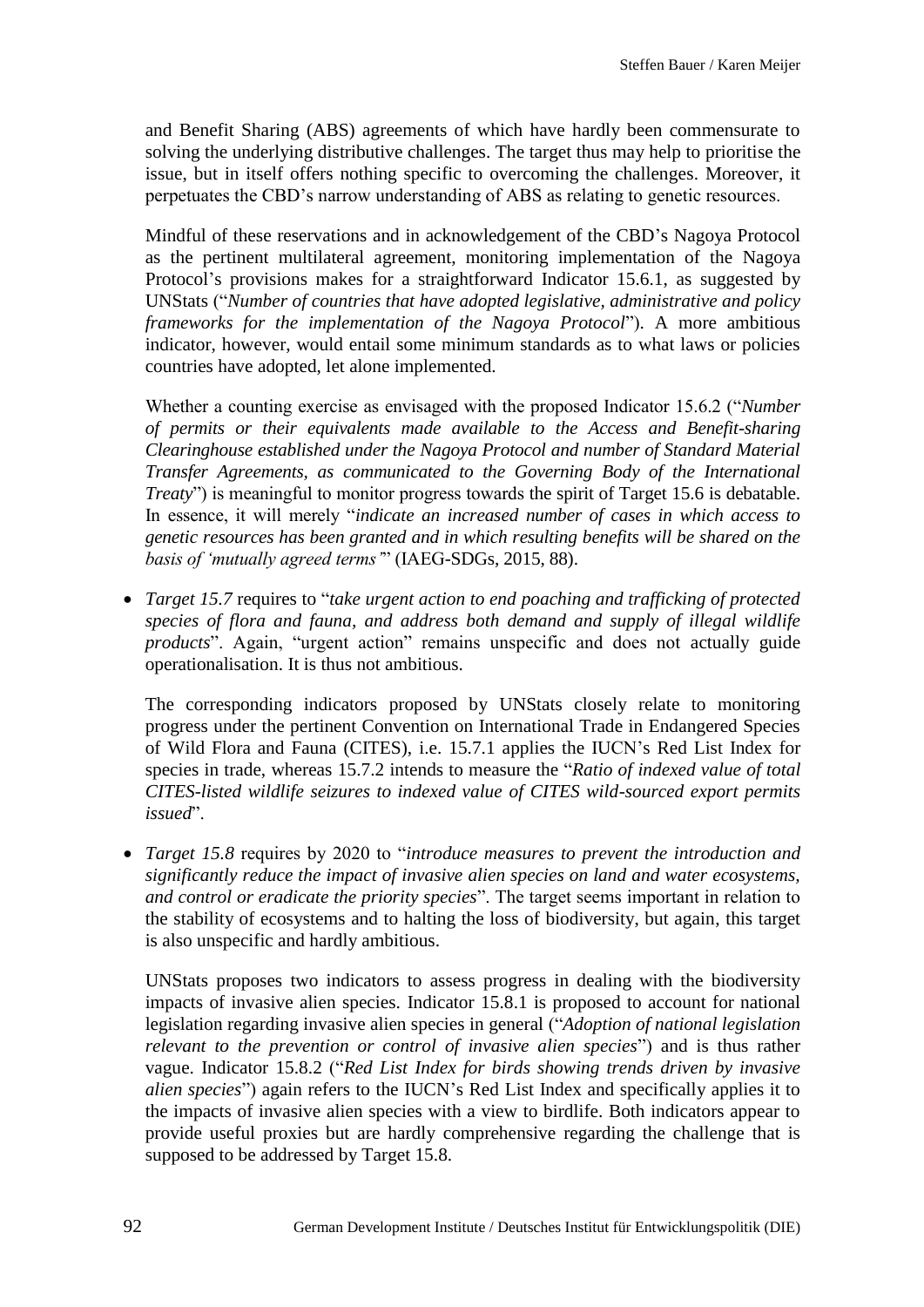- Goal 15: Protect, restore and promote sustainable use of terrestrial ecosystems, sustainably manage forests, combat desertification, and halt and reverse land degradation and halt biodiversity loss
- Target 15.9 requires by 2020 to "*integrate ecosystems and biodiversity values into national and local planning, development processes and poverty reduction strategies, and accounts*". This is an important target, the pursuit of which would reach beyond national governments, as it would also apply to development activities and investments from donor countries and the private sector, especially with regard to infrastructure and agriculture. It may thus be considered ambitious because of its scope. At the same time, it narrowly subscribes to a monetarisation and commodification of nature, which is highly ambivalent.

UNStats proposed two indicators: "*National programme on the measurement of values of biodiversity or on the implementation of the SEEA-EEA* [i.e. the "System of Environmental-Economic Accounting – Experimental Ecosystem Accounting"]" (15.9.1) and "*Number of national development plans and processes integrating biodiversity and ecosystem service values*" (15.9.2). Again, the mere counting of domestic measures will not account for the inevitable diversity of content and, indeed, ambition across countries. However, any legislation that aims for the integration of ecosystem and biodiversity values into national planning, especially if implemented by 2020, might be considered an important improvement relative to the status quo.

## *Means of implementation*

- *Target 15.a* requires to "*mobilize and significantly increase from all sources financial resources to conserve and sustainably use biodiversity and ecosystems*". Financial means are pertinent for implementing measures and compensating developing countries for restraint in the exploitation of natural resources and the concurrent conservation of ecosystem services, especially with a view to carbon sinks and biodiversity hotspots. The target as such is adequate, but to be considered ambitious it would need to be spelt out in much more detail.
- *Target 15.b* requires to "*mobilize significantly resources from all sources and at all levels to finance sustainable forest management, and provide adequate incentives to developing countries to advance sustainable forest management, including for conservation and reforestation*". Thus, the target follows Target 15.a but with a dedicated view on forests. Again, to be considered ambitious, the target would need to be spelt out in much more specific detail.
- *Target 15.c* requires to "*enhance global support to efforts to combat poaching and trafficking of protected species, including by increasing the capacity of local communities to pursue sustainable livelihood opportunities*". This is adequately focussed, as it addresses an important driver of illegal exploitation of biodiversity. Yet, it fails to address the control of trade in illegal trade with pertinent products and commensurate capacities in law enforcement. Without such means, poaching and trafficking are bound to remain profitable, even where alternative livelihood opportunities exist.

#### *Conclusion*

The targets under Goal 15 address important issues that are essential prerequisites for sustainable development. The very inclusion of a goal that underscores the relevance of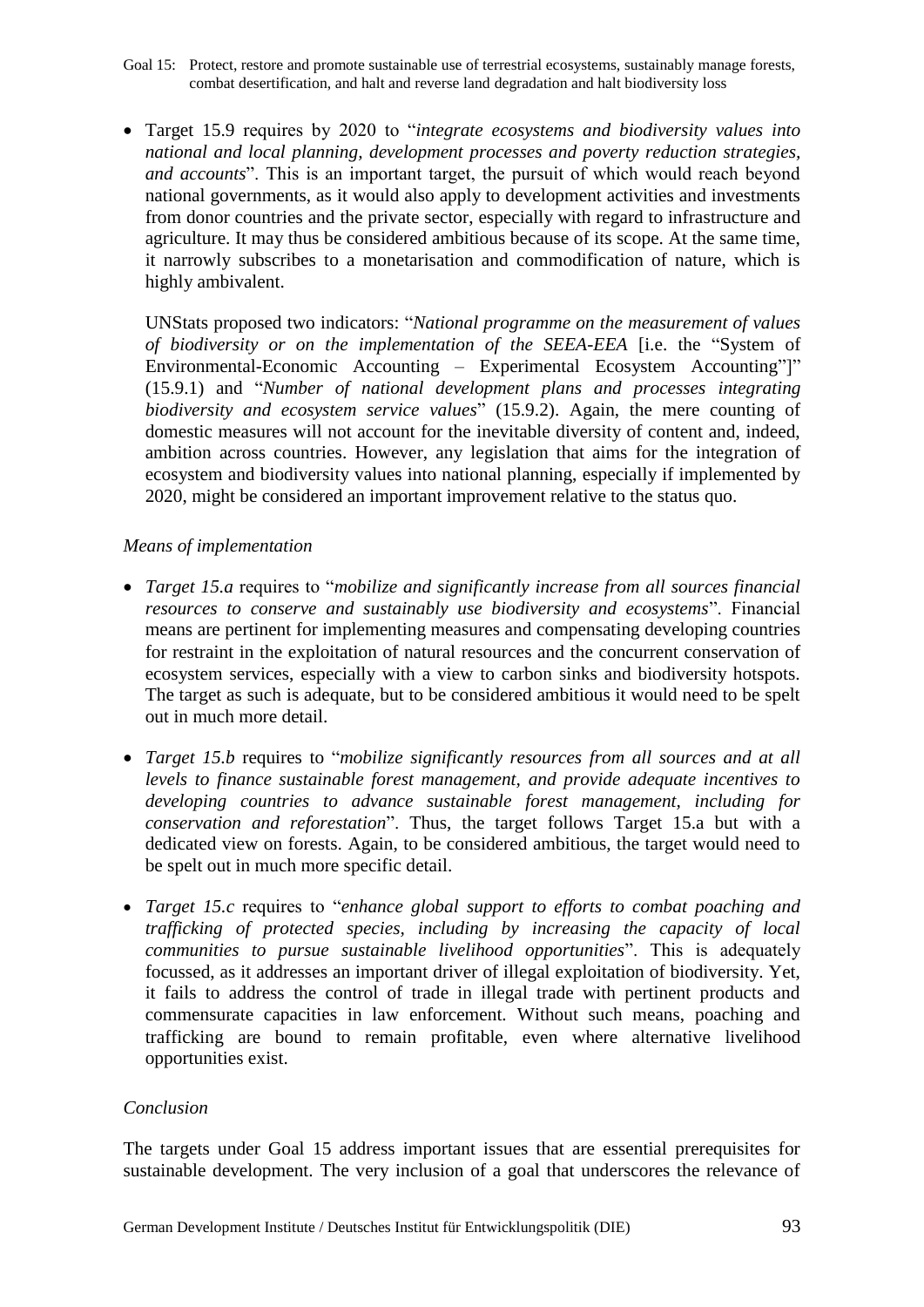land, biodiversity and related ecosystems for human development is thus a major step forward compared to the MDGs. The ambition level is generally high, to the extent that most targets relate to a 2020 or 2030 timeline in view of considerable challenges. At the same time, it is regrettable that they resort to laudable, yet vague, calls to "enhance", to "take urgent action" or to simply "introduce measures" without adequate specifications, which by and large lowers ambition levels. Moreover, the elaborate differentiation of targets regarding different types of terrestrial ecosystems amounts to a rather convoluted goal, even as it is technically appropriate.

This applies in particular to the targets addressing means of implementation. Targets 15.a and 15.b express a strong focus on mobilisation of finance, but without further specifications this is a moot point. The corresponding indicators, 15.a.1 to 15.b.2, at least point to the various sources from which the money should eventually be flowing. Still, they ignore that the provision of resources alone will not achieve the targets. Sustainable land use calls for capacity development, especially with a view to adequate legislation and regulation, monitoring capacities and law enforcement, as well as for livelihoods that are suitable to the sustainable use of land-based resources, notably ecosystem services and biodiversity. For instance, it would have been desirable for Target 15.7 to directly address the import of illegal wildlife products rather than hoping to end poaching using unspecified "urgent action". Reflecting this in the corresponding indicator might be an opportunity to make this more concrete without stretching the mandated target. Likewise, targets addressing deforestation, such as Targets 15.2 or 15.b, could have focussed more explicitly on underlying drivers of land conversion, including by identifying prospective trade-offs with a view to sustainable agriculture under Goal 2 ("*End hunger, achieve food security and improved nutrition, and promote sustainable agriculture*"). It appears unlikely that this may be taken on via the indicators, but it is not entirely inconceivable. For instance, indicators relating to results-based finance for avoiding deforestation may be better suited to serve the targets' purpose than resource mobilisation for sustainable forest management in general.

As with other goals, the targets under Goal 15, too, could have been more explicit regarding interdependencies and interlinkages. This could have helped to indirectly raise the level of ambition across goals through highlighting and co-benefits, notably with regard to Goal 2 (e.g. land footprint), Goal 6 (e.g. water storage), Goal 12 (e.g. drivers of land use change) and Goal 13 (e.g. carbon sinks). Ultimately, Goal 15 and its targets should at least be suitable enough to be harnessed in order to increase ambition and to boost effective implementation of a host of multilateral agreements that address terrestrial ecosystems and biodiversity, notably including the CBD and its Aichi Targets, the UNCCD, the Ramsar Convention on Wetlands of International Importance, the CITES convention and further land-related mechanisms and instruments such as REDD+ under the UNFCCC, and the FAO's voluntary guidelines on land tenure.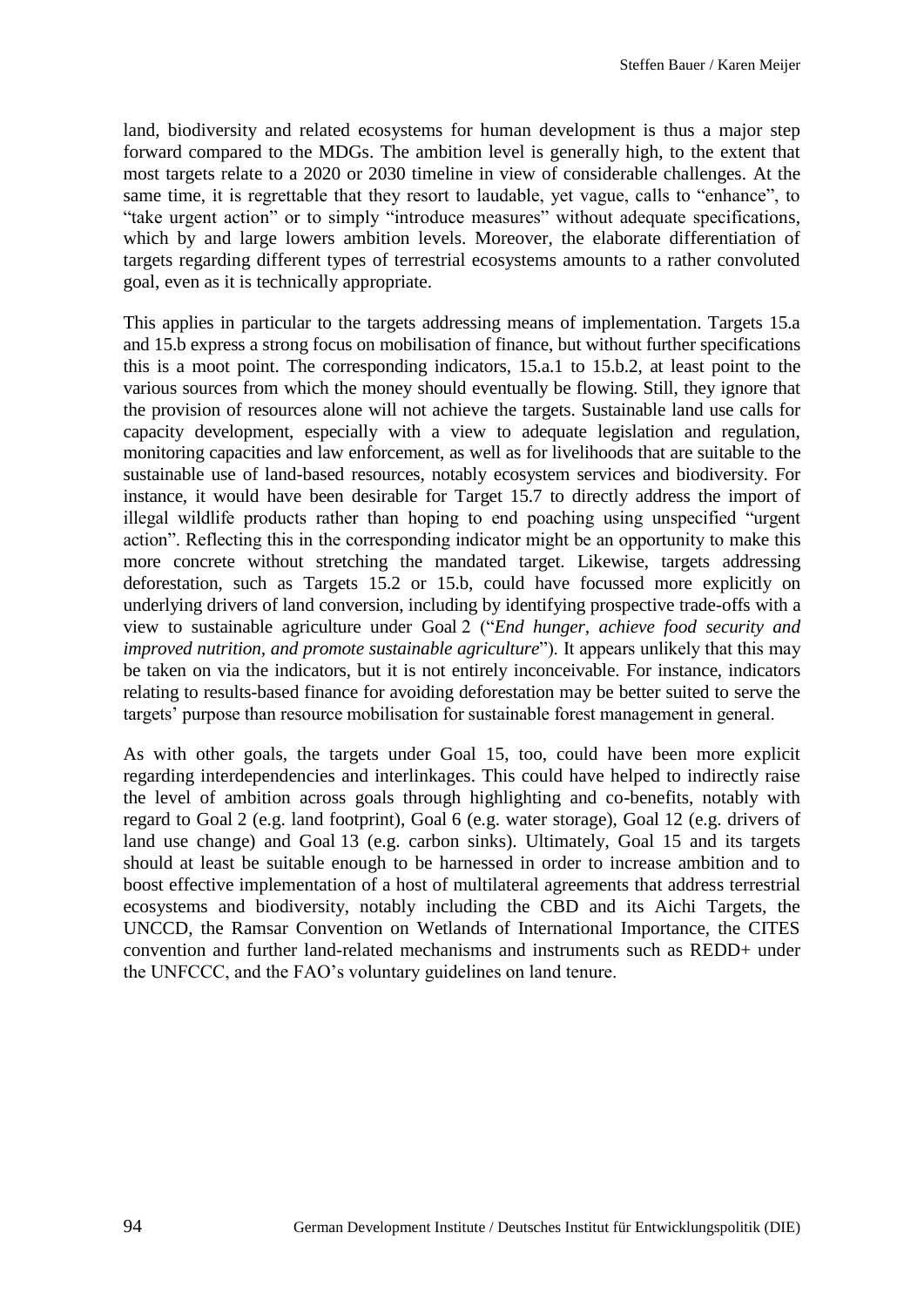# **Goal 16: Promote peaceful and inclusive societies for sustainable development, provide access to justice for all and build effective, accountable and inclusive institutions at all levels**

Charlotte Fiedler, Mark Furness, Jörn Grävingholt and Julia Leininger

#### *General assessment*

Goal 16 aims to incorporate a call for good governance (understood as accountable, inclusive and participatory institutions and decision-making) as well as just and peaceful societies into the 2030 Agenda. By including Goal 16 in its proposal (Open Working Group, 2014), the Open Working Group acknowledged that global sustainable development is not possible without progress in the realms of good governance and peace. In the Millennium Development Goals, any reference to these issues was conspicuously absent, but this time their inclusion underpins the entire 2030 Agenda. Indeed, it is difficult to imagine how the other goals should otherwise be achieved. Ending hunger, increasing living standards or strengthening environmental protection in countries ridden by violent conflict is virtually impossible. On the contrary, conflict destroys lives, livelihoods and economic well-being. Similarly, responsive, accountable and capable state institutions are necessary to promote functioning health or education systems, for example.

At the same time, Goal 16 is an important end in itself and not only an essential means of supporting the other SDGs. Recognising it as such also means acknowledging the fact that good governance is essentially a political issue. This is why it is important not to reduce questions about how to improve governance for sustainable development to the technical level of the effectiveness and efficiency of institutions. Fragile and conflict affected countries and their development partners underlined this view when they agreed that "legitimate politics" would be one of the five essential Peacebuilding and Statebuilding Goals in the 2011 New Deal for Engagement in Fragile States.

Overall, it is highly significant that the proposed Goal 16 was upheld throughout the negotiation process and that it will definitely become part of the 2030 Agenda for Sustainable Development (United Nations, 2015b). Finding a compromise among all UN member states on the politically sensitive topics dealt with under the goal illustrates the difficulties for negotiators to find common ground. A certain degree of "vagueness" in the way Goal 16 and its targets were formulated had to be accepted for the sake of making it possible at all. As a consequence, the formulation of Goal 16 suffers from shortcomings, which could limit its potential impact.

First, concentrating on a few core targets could have made Goal 16 considerably more concise. The SDGs comprise a global agenda that nearly all countries of the world will subscribe to – the goals should be inspiring. Unfortunately, Goal 16 and its targets lack a clear narrative that is focussed on the goal's core issues (peace and good governance) and that spells out how these could be achieved. Several of the targets are closely related to the two main topics: governance (e.g. ensuring rule-of-law, political freedoms, inclusive institutions and reducing corruption) and peace (e.g. reduction and prevention of violence and arms-flows). However, other elements, such as combating organised crime, illicit financial flows or providing birth registration, are symptomatic of the overarching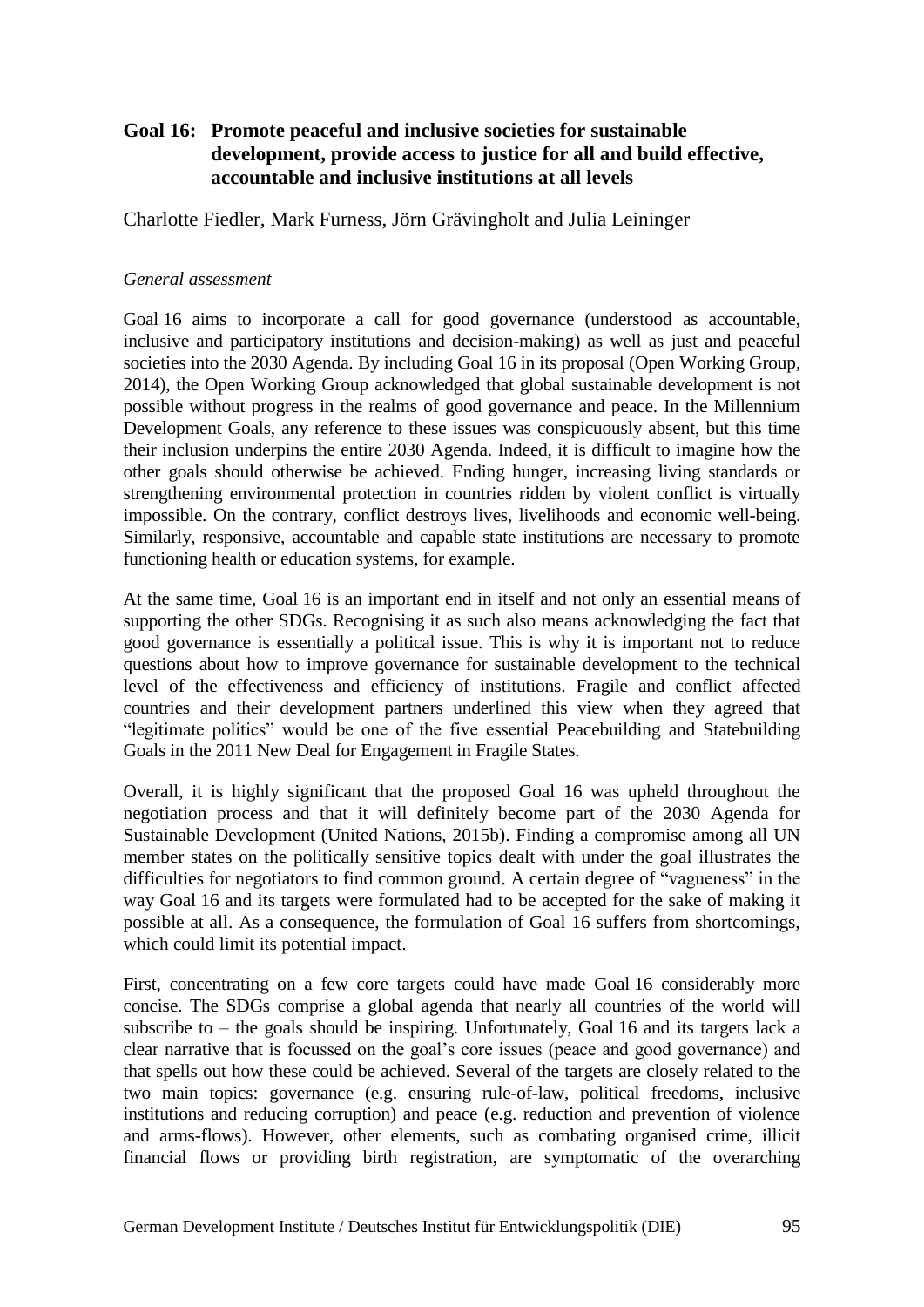challenges of building functioning, inclusive, public institutions. Without such institutions, lasting progress on any of the more specific targets will be unattainable.

Second, the targets of Goal 16 show either too much or too little ambition. Some are formulated so that it is practically impossible *not* to reach them, such as Target 16.3 ("*promote the rule of law*") or Target 16.a ("*strengthen relevant national institutions* ... *for preventing violence*"). Other targets set the bar much too high. Target 16.7, for example, obliges countries to "*ensure responsive, inclusive, participatory and representative decision-making at all levels*". Target 16.2 is to end all types of violence against children and Target 16.3 requires governments to "*ensure equal access to justice for all*". Although all this is highly desirable, few, if any, countries could claim to have reached all these targets, thereby possibly discouraging well-intentioned efforts from the beginning.

### *Operationalisation*

With discussions on a wide spectrum of possible indicators for Goal 16 currently ongoing, it is important to keep in mind that this goal tackles issues that are notoriously difficult to measure. Measurability should therefore not be the main criteria against which Goal 16 and its targets should be judged. However, given the imprecise wording of the targets, choosing and defining indicators will inevitably have a considerable impact on the actual focus of efforts under Goal 16. The difficulties around measurability may mean that the current discussions on indicators result in the marginalisation of important but harder-tomeasure targets (e.g. Targets 16.6 and 16.7) in favour of more indirect but easily measurable ones. Furthermore, as specifications of the targets have not been agreed upon at the global level, national plans will have to provide them.

Goal 16 includes ten targets and two suggestions for means of implementation. Targets 16.1, 16.2 and 16.4 focus on peace (reduction of violence, illicit financial and arms flows, and organised crime). Targets 16.3 and 16.5 through 16.10 call for improvements in governance (e.g. rule of law and access to justice; government effectiveness and accountability; access to information; and protection of fundamental freedoms).

- *Target 16.1* requires a reduction "*of violence and related death rates everywhere*"*.* This will be one of the goal's key targets. If it is to be reached, further specifications are required, in particular as to how much of a reduction, and compared to what – as well as a time frame. The two indicators suggested by the Inter-Agency and Expert Group on SDG Indicators (IAEG-SDGs) 2015 are "*number of intentional homicides*" and "*conflict related deaths*" each per 100,000 population, which offer a good basis to track Target 16.1. However, with regard to the first indicator, it might be advisable to rather measure violent crime rates – including intentional homicide, assault and sexual violence – as some have suggested, because this would come closer to measuring the entire target, which speaks of reducing "all forms of violence".
- *Target 16.2* is to "*end abuse, exploitation, trafficking and all forms of violence and torture against children*". The goal is very ambitious (*end all forms* of violence), and requires a time frame as well as specification of its core concepts (e.g. all forms of violence). Moreover, trafficking is a major problem not only for children, so implementing the target will have to deal with human trafficking in general. Two indicators have been suggested to track Target 16.2: (i) "*Percentage of children aged 1-*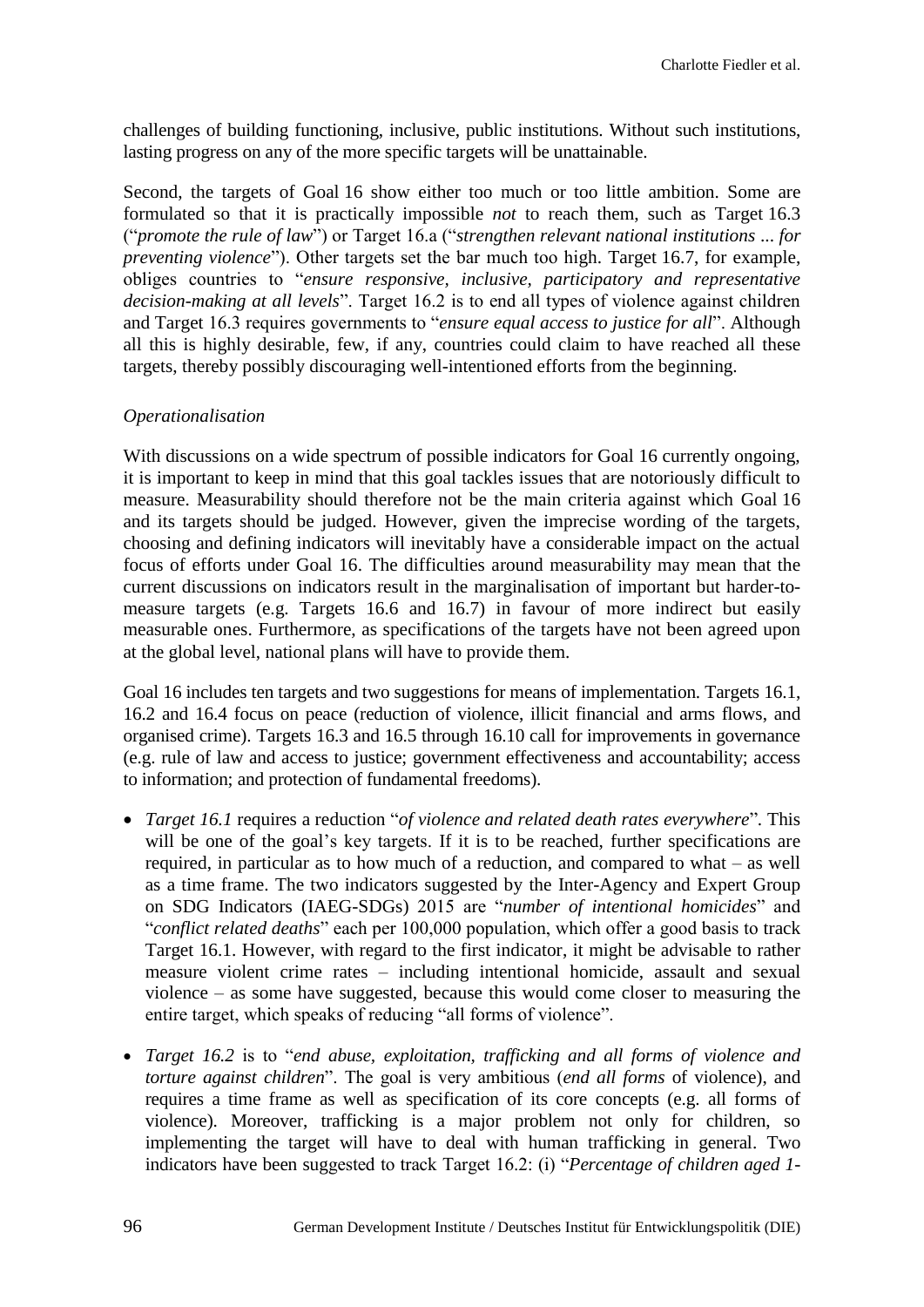Goal 16: Promote peaceful and inclusive societies for sustainable development, provide access to justice for all and build effective, accountable and inclusive institutions at all levels

*14 years who experienced any physical punishment by caregivers in the past month*", and (ii) "*Number of detected and non-detected victims of human trafficking per 100,000*". With regard to the first indicator, it remains unclear what types of violence "physical punishment" entails. Given the different options discussed, it seems that sexual violence will not be taken into account, which would represent a serious shortcoming. The second indicator risks running into stark data problems, at it remains unclear how field studies will be able to produce reliable data on human trafficking.

- *Target 16.3* is to "*promote the rule of law at the national and international levels, and ensure equal access to justice for all*". This goal is formulated so vaguely and broadly that it is practically impossible not to reach. National efforts to reach the target will need to specify the areas in which rule of law is to be promoted, and the time frame for each process. The suggested indicators for this target are: (1) "*Percentage of victims of violence in the previous 12 months who reported their victimization to competent authorities or other officially recognized conflict resolution mechanisms*", and (2) "*Unsentenced detainees as percentage of overall prison population*". The first indicator is very narrow, as it restricts the issue of "access to justice for all" to victims of violence.
- *Target 16.4* is to "*reduce illicit financial and arms flows, strengthen recovery and return of stolen assets, and combat all forms of organized crime*" by 2030. This target has a time frame but lacks a definition for several of the terms used and benchmarks for measuring progress, especially on issues such as the reduction of illicit financial flows. The first indicator, "*Total value of inward and outward illicit financial flows*", offers a clear operationalisation of the first element of the target. However, the second suggested indicator, "*Percentage of seized and collected firearms that are recorded and traced, in accordance with international standards and legal instruments*", appears confusing, as it is not clear what would constitute a positive development. For example, if this percentage decreases, this could either mean that fewer firearms are in circulation, or that the security forces are less effective in preventing the circulation of such firearms.
- *Target 16.5* is to "*substantially reduce corruption and bribery in all its forms*". This goal would have required a benchmark and time frame to help structure the discussions around indicators. In addition, it is conceptually confusing because bribery is one type of corruption. The suggested indicator "*Percentage of persons who had at least one contact with a public official, who paid a bribe to a public official, or were asked for a bribe by these public officials, during the last 12 months*" offers a clear operationalisation of the target and can provide a good basis for tracking target 16.5.
- *Target 16.6* is to "*develop effective, accountable and transparent institutions at all levels*". This goal is a key aspect of Goal 16. However, it is expressed in very vague terms. Substantial specifications (Which type of institutions? What different levels?) as well as a time frame need to be clarified to make it implementable. Two indicators have been suggested by the IAEG-SDGs 2015 to measure Target 16.6: (i) "*Primary government expenditures as a percentage of original approved budget*", and (ii) "*Percentage of recommendations to strengthen national anti-corruption frameworks (institutional and legislative) implemented, as identified through the UNCAC implementation Review Mechanism*". The main thrust of Target 16.6, which calls to "*develop effective, accountable and transparent institutions*" is not well represented by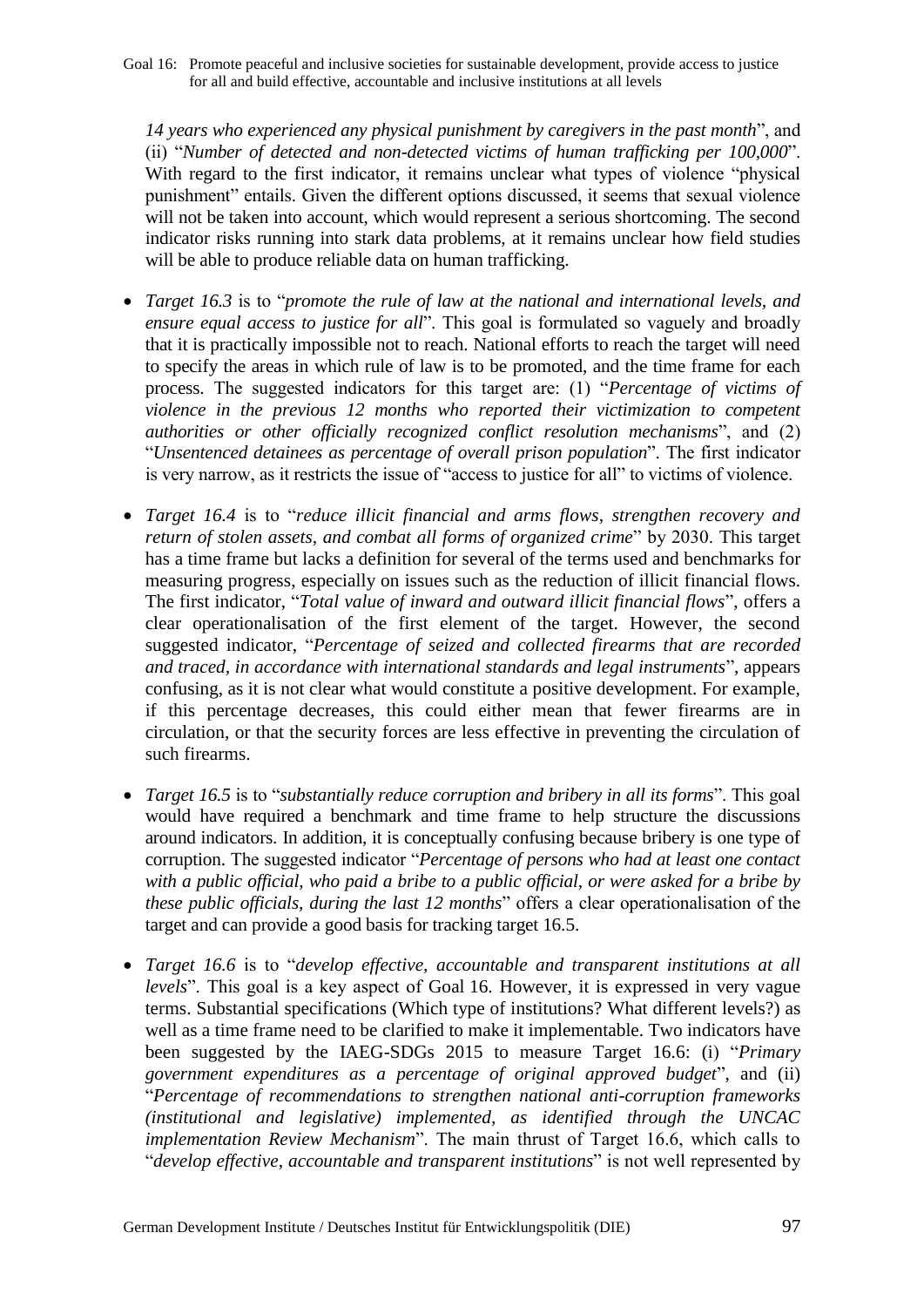these two indicators. The second indicator would rather be a good addition to Target 16.5, which deals with the reduction of corruption. An important indicator to truly track Target 16.6 could have been directly measuring trust in or satisfaction with public institutions, as suggested by the Organisation for Economic Co-operation and Development or the United Nations Statistical Commission, for example.

- *Target 16.7* is to "*ensure responsive, inclusive, participatory and representative decision-making at all levels*". It is another very broad and vague target, which nevertheless should be a key component of Goal 16. Again, specifications, benchmarks and time frames are necessary to make this target implementable. Target 16.7 is supposed to be tracked through two indicators: (i) "*Proportions of positions (by age, sex, disability and population group) in public institutions (national and local legislatures, public service, and judiciary) compared to national distributions*", and (ii) "*Proportion of countries that address young people's multisectoral need with their national development plans and poverty reduction strategies*". Similar to Target 16.7 the indicators do not fully reflect the main aims of the target. In particular, the strong focus on youth in the second indicator is too narrow. Others, for example the Virtual Network of Stakeholders for the Development of Indicators on Peaceful Societies, Justice and Effective Institutions for Goal 16, have suggested measuring the population's perception of decision-making, public hearings of legislatures or turnout shares in national elections, all of which would be a valuable addition and contribute to a more encompassing operationalisation of Target 16.7.
- *Target 16.8* is to "*broaden and strengthen the participation of developing countries in the institutions of global governance*". Apart from lacking a clear connection to the overall goal, this target would have benefitted from specification (Which institutions? What exactly is meant by participation?). The suggested indicator "*Percentage of members or voting rights of developing countries in international organizations*" is a very good, straightforward operationalisation and specification for the rather vague Target 16.8.
- *Target 16.9* is to *"provide legal identity for all including birth registration" by 2030. Although this target is much bette*r specified than most other targets under Goal 16, its direct connection to the goal is unclear. The suggested indicator "*Percentage of children under 5 whose births have been registered with civil authority" is a straightforward operationalisation of a very clear target.*
- *Target 16.10* is to *"ensure public access to information and protect fundamental freedoms, in accordance with national legislation and international agreements". This is certainly an important aspect of good* governance and a key issue for human well-being. But it also lacks specifications (Which international agreements?), operationalisation and a time frame. The suggest*ed indicator "Number of journalists, associated media personnel, trade unionists and human rights advocated killed, kidnapped, disappeared, detained or tortured in the last 12 months*" is a very good and encompassing operationalisation and specification for the rather vague Target 16.10.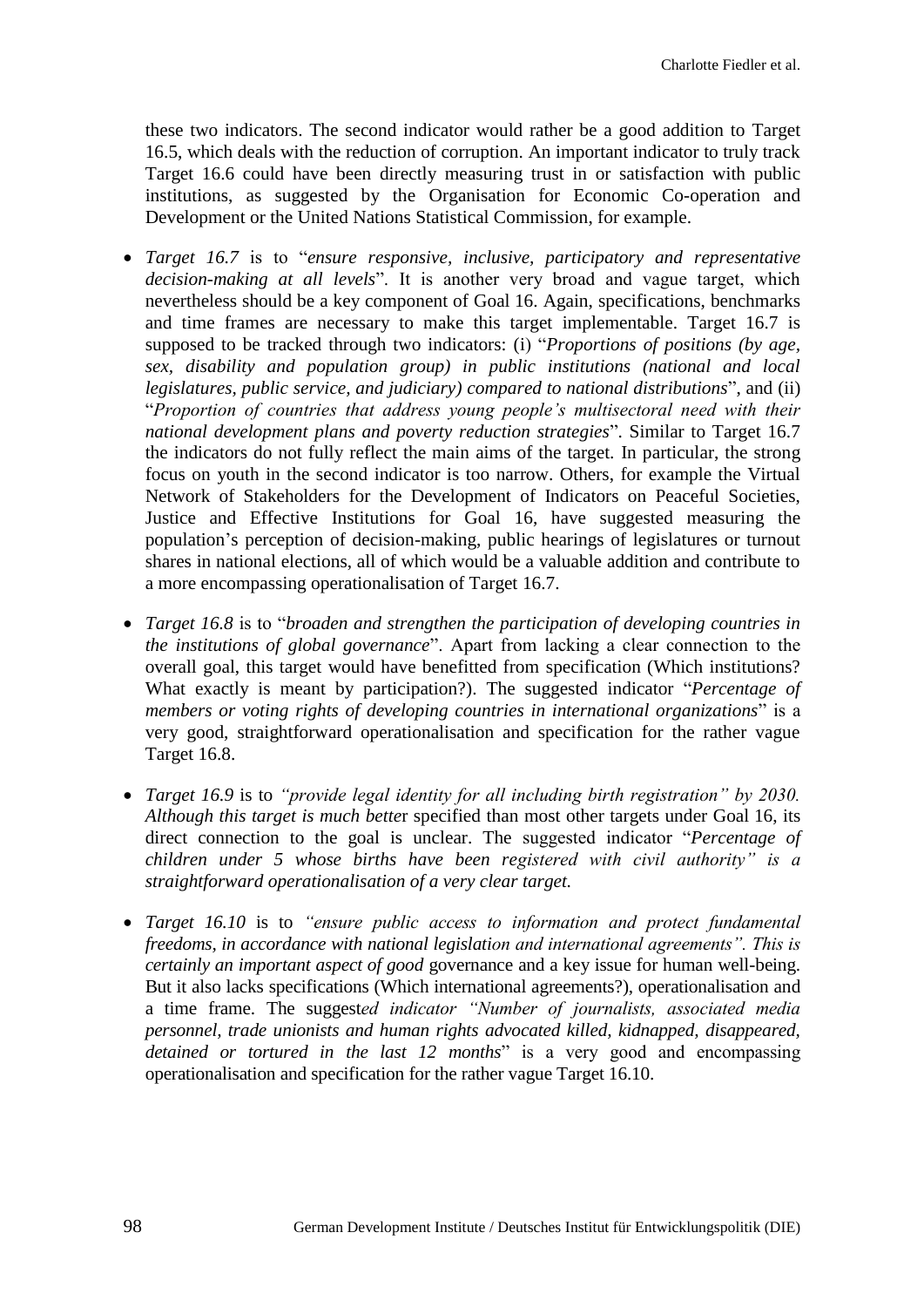Goal 16: Promote peaceful and inclusive societies for sustainable development, provide access to justice for all and build effective, accountable and inclusive institutions at all levels

#### *Means of implementation*

- *Target 16.a* is to "*strengthen relevant national institutions, including through international cooperation, for building capacities at all levels, in particular in developing countries, for preventing violence and combating terrorism and crime*". The way security concerns such as organised crime and terrorism appear as the sole justifications for international support for strengthening national institutions inevitably fuels suspicions about the self-serving motivations of rich countries to provide such support. Target 16.a risks undermining Goal 16, as some might read it as a justification for reducing the promotion of peaceful and just societies, which normally would encompass everything from good governance, accountability and transparency to antiterrorism operations. The suggested indicator "*Percentage of victims who report physical and/or sexual crime to law enforcement agencies during past 12 months*" is quite narrow, but nevertheless useful to track Target 16.a.
- *Target 16.b* is to "*promote and enforce non-discriminatory laws and policies*". It is unclear whether this target is a means of implementation or an intended outcome. Additionally, it has been formulated too vaguely to inform clear policies and action by the international community. The suggested indicator "*Percentage of population reporting having personally felt discriminated against or harassed within the last 12*  months on the basis of a ground of discrimination prohibited under international *human rights law*" offers a clear operationalisation of the target and can provide a good basis for tracking Target 16.b.

# *Conclusion*

In sum, it is immensely important that Goal 16 became a part of the 2030 Agenda. Goal 16 is both an important end in itself and the means to further the other goals. It rightly makes peace and governance a key concern for sustainable development worldwide. Its impact, however, will depend on how it is implemented, and the different processes through which industrialised and developing countries will engage with it. Unfortunately, the sensitivity of its subject matter meant that it was not possible to formulate Goal 16 in a concise, easyto-communicate and action-orientated way. Much of the goal's concrete focus will instead be determined through the yet-to-be-defined indicators. Here it is important to keep in mind that Goal 16 tackles issues that are extremely difficult to measure, not least because different political actors interpret them in different ways. Disregarding important but harder-to-measure targets in favour of more indirect but easily measurable ones poses a further risk to Goal 16's potential impact.

Since the wording of the goal and targets is set, our recommendations focus on general questions and the process of indicator-building:

- Take political governance as the starting point when negotiating indicators for Goal 16 in order to avoid an overly technical approach, which might limit the possible impact of Goal 16 from the very beginning of the implementation process of the 2030 Agenda.
- Focus the negotiations around indicators on the core issues of good governance (ensuring rule of law, political freedoms, inclusive institutions and reducing corruption)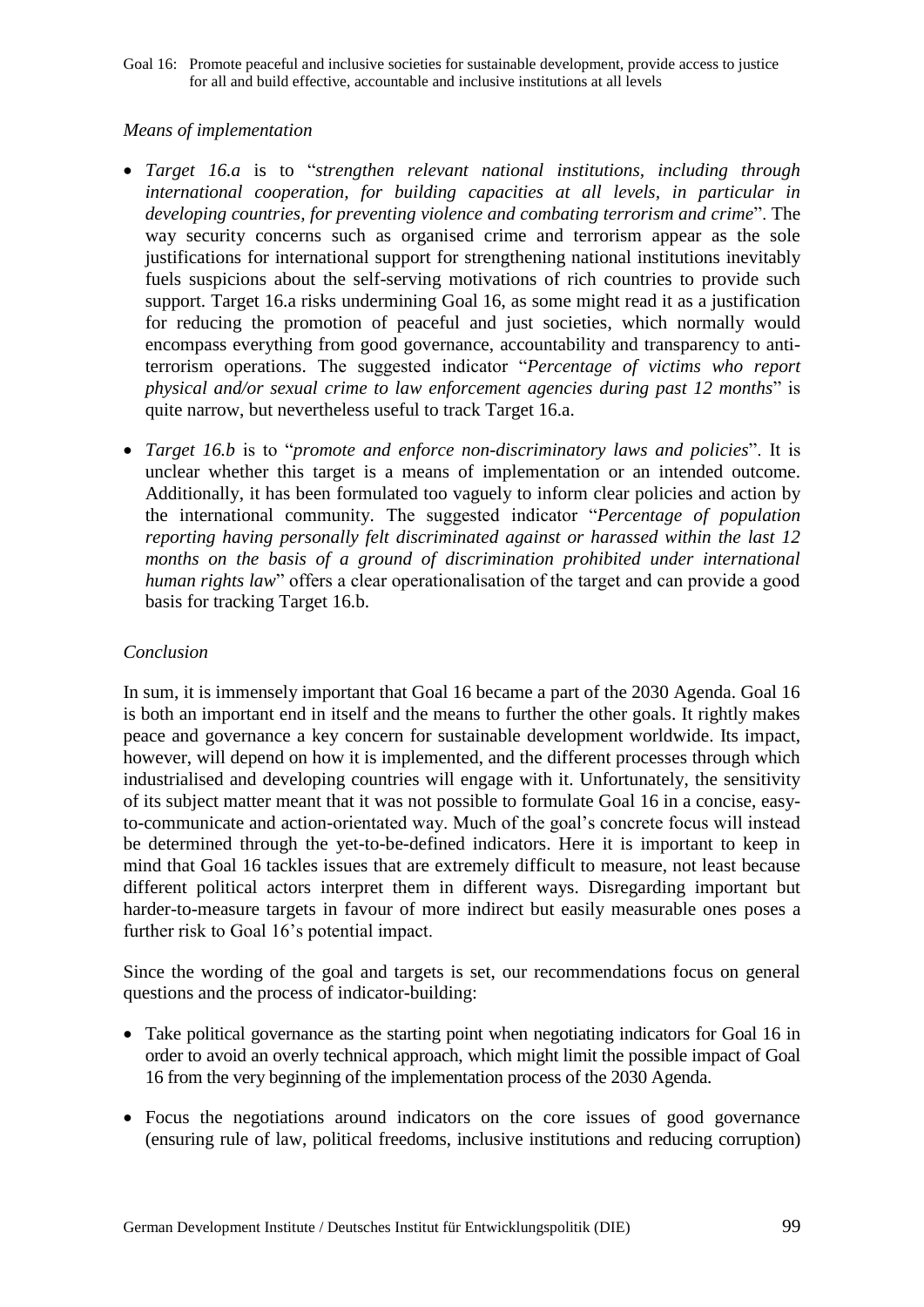and peace (reduction and prevention of violence and arms-flows) in order to build a strong and convincing narrative around Goal 16.

 Bring together global, political, scientific, civil society and conflict-affected communities to ensure the coherence of Goal 16. Currently, good governance and peace are discussed in separate epistemic and political communities, which will make it difficult to bridge different worlds once the indicators are set.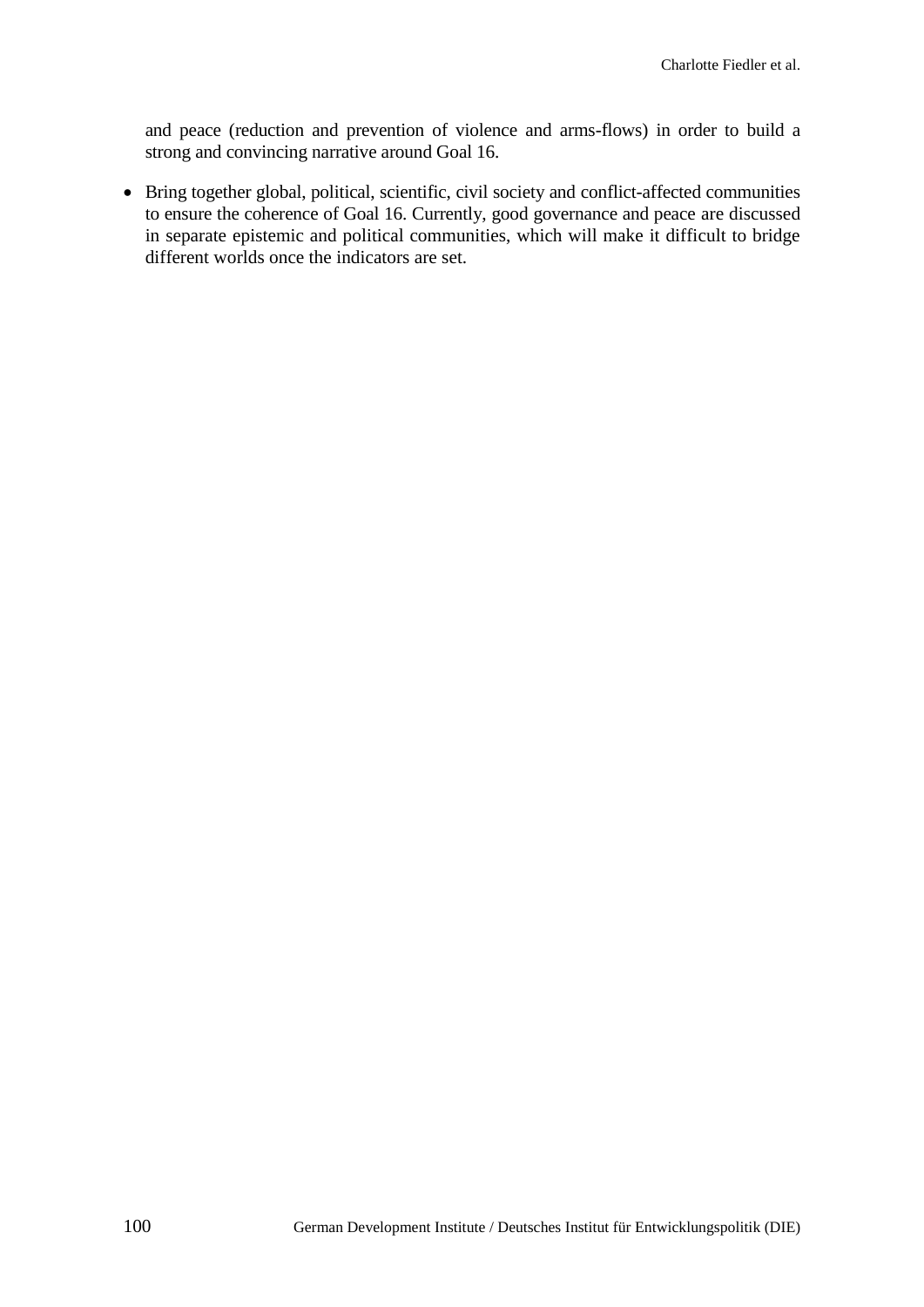Kathrin Berensmann, Clara Brandi, Heiner Janus, Niels Keijzer and Silke Weinlich

#### *General assessment*

Goal 17 is about strengthening the means of implementation and revitalising the global partnership for sustainable development. As its title indicates, the 17th and last SDG is presented as a single goal, but it comprises 19 diverse sub-goals and pursues two principal aims. First of all, the proposed goal seeks to set overall ambitions and framework conditions for the means to realise the 2030 Agenda. It rightly starts from the assumption that without a new commitment for a global partnership that takes on responsibility for realising the whole agenda, all efforts will be in vain. Secondly, the proposed goal seeks to "revitalise" the eighth Millennium Development Goal (MDG), which it reformulates as the "*global partnership for sustainable development*". These two aims inspired proposed targets that are captured under five headings – finance, technology, capacity-building, trade and systemic issues.

Generally, Goal 17 and its targets focus specifically on improving implementation for developing countries. This is plausible, as the means of implementation in many developing countries are scarcer than in rich countries. Still, in a way, this emphasis contradicts the universal approach of the 2030 Agenda and its ambition of enhancing international cooperation as such towards its goals.

Goal 17 mostly focusses on the different responsibilities and contributions of governmental actors, whereas private actors are only mentioned in the context of multistakeholder partnerships. This overall focus on governmental actors is justified, yet at the same time the Addis Ababa Action Agenda (AAAA) – the outcome document of the third Financing for Development conference – acknowledges that private actors need to play an increasing role in implementing development goals as broad as the SDGs. The AAAA also entails differentiated commitments for those who provide official development assistance (ODA) and those who engage in South-South cooperation (SSC) and tasks all governments with taking domestic action.

#### *Operationalisation*

The means of implementation are included for each individual goal as well as a standalone goal. Unfortunately, this broad approach did not translate into concrete and precise commitments. None of the 19 targets indicate a clear and unambiguous level of ambition; instead they rely on verbs such as "enhancing", "promoting" and "increasing". This stands in contrast to targets formulated for many other goals, many of which propose either absolute or relative quantitative targets. The targets for Goal 17 are rather heterogeneous and often do not have a clear results-orientation. The AAAA facilitated detailed and broadened deliberations, yet it did not result in more specific and timebound agreements. The AAAA places particularly strong emphasis on the role of private finance, and in that sense it once again emphasised the need to move away from "financing as usual" under a new global development agenda.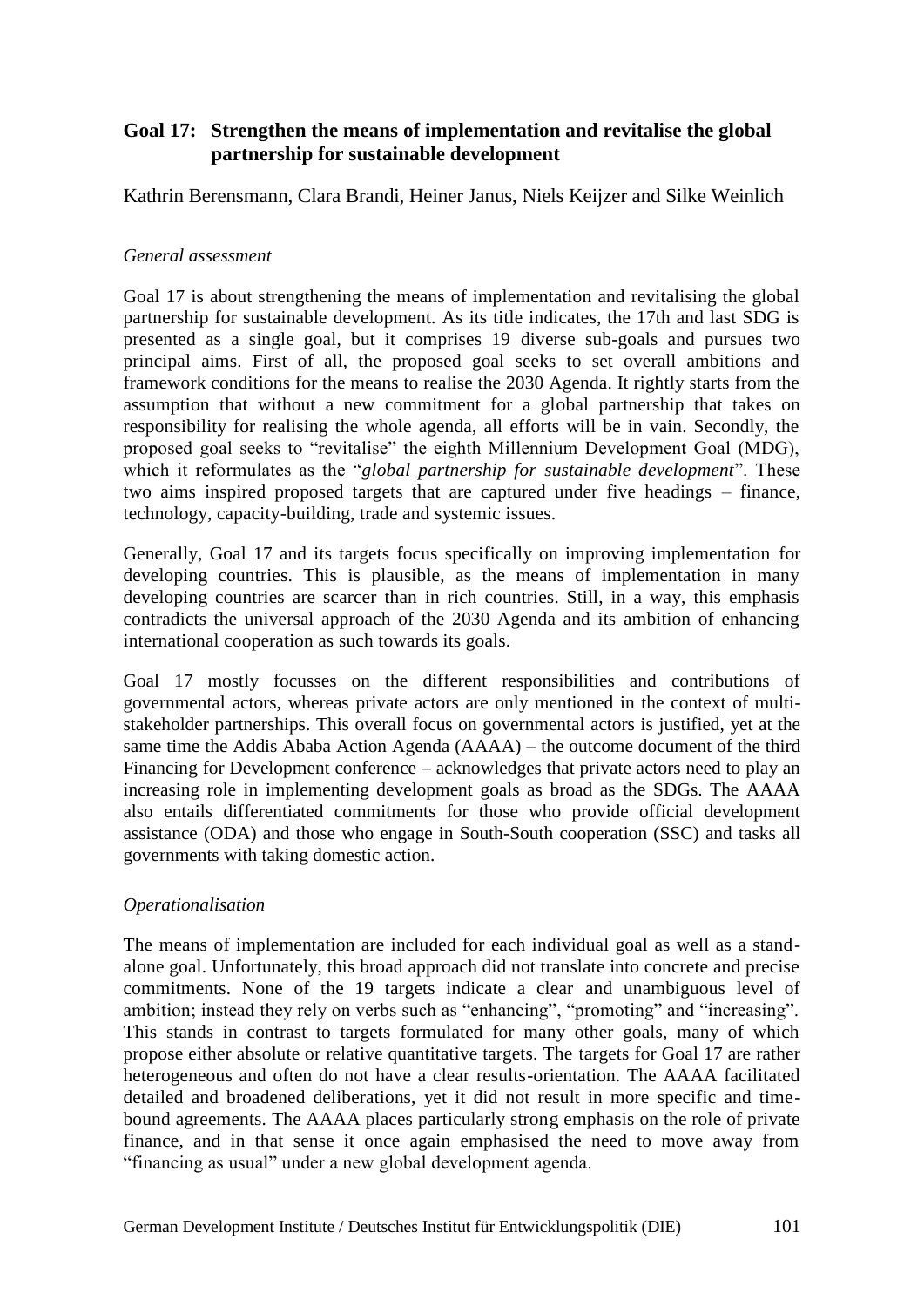The following discussion of targets and proposed indicators points out open questions and future challenges that need to be actively addressed through national implementation plans and supporting policies. Developed countries wishing to fulfil a pioneering role in the context of the 2030 Agenda should grasp the opportunity for policy initiatives addressing these gaps in Goal 17 in order to actively promote implementation beyond the reach of development policy, i.e. cooperation for promoting the achievement of the goals with rich and poor countries alike. This also includes the search and support for cooperative action with emerging economies, specifically in the realm of Goal 17.

#### Finance

- *Target 17.1*: The target requires to "*strengthen domestic resource mobilization, including through international support to developing countries, to improve domestic capacity for tax and other revenue collection*". Whereas the remaining targets under the heading of "finance" (Targets 17.2–17.5) focus on ensuring the financial contribution of developed countries in developing countries, this target requires strengthening domestic resource mobilisation in developing countries. This is an important contribution, yet it needs to be specified how and by which means developing countries are to be supported in this endeavour. The AAAA took one helpful step in this direction by identifying key thematic areas and enabling conditions for domestic resource mobilisation, including the commitment to "*redouble efforts to substantially reduce illicit financial flows by 2030, with a view to eventually eliminating them, including by combating tax evasion and corruption through strengthened national regulation and increased international cooperation*". The United Nations Statistical Commission (UNStats) report proposes to measure progress using the indicators of the ratio total tax / gross domestic product (GDP) and total tax per capita, which provides a straightforward measure of progress, with the next step posing the real challenge: determining ambitious yet realistic target ratios at the level of individual countries.
- *Target 17*.2: The target requires "*developed countries to implement fully their ODA commitments, including to provide 0.7% of GNI in ODA to developing countries of which 0.15-0.20% to least-developed countries*". Target 17.2 thus reflects a major contribution that richer countries can make to achieve the SDGs, and this was emphasised in the AAAA. However, this means effectively moving the ODA input target ahead by another 15 years. The increased focus on targeting ODA at leastdeveloped countries (LDCs) is a positive factor, given that these countries have in recent years been receiving declining shares of ODA – a trend that needs to be reversed. Although the controversial issue of the "additionality" of climate finance was not touched upon in the AAAA, it importantly emphasises the need for "*transparent methodologies for reporting climate finance*".

The AAAA also reflects the commitment to hold "*open, inclusive and transparent discussions on the modernization of the ODA definition*" and on the Organisation for Economic Co-operation and Development (OECD)'s proposed Total Official Support for Sustainable Development. In his post-2015 synthesis report, the UN Secretary-General also advocated for inclusion and transparency of the process with regard to this new measure. The OECD has been criticised for not inviting substantive inputs from non-Development Assistance Committee (DAC) members to the ODA modernisation discussions, though it has committed to keeping UN member states informed. The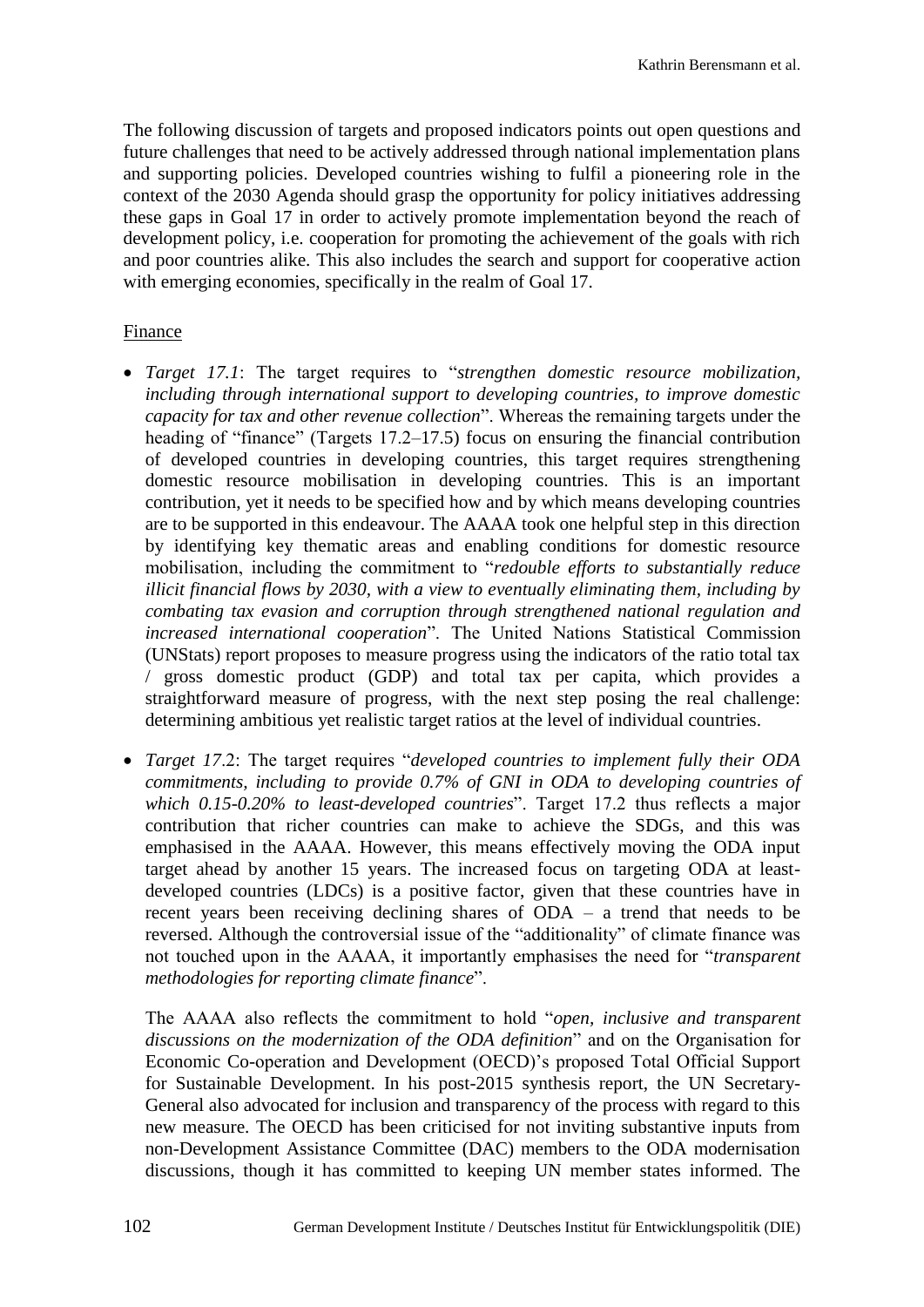limits of the OECD's convening power to facilitate an inclusive discussion are becoming clear, now that new members such as the United Arab Emirates and independent foundations have begun reporting ODA, whereas SSC providers such as India and China are unlikely to join the OECD's statistical system. Not much progress was made in the AAAA on how to monitor and set the targets for non-ODA development finance, e.g. providers of SSC were encouraged to "*voluntarily step up their efforts*".

The UNStats technical report suggests measuring two indicators: "*Net ODA, total and to LDCs, as percentage of OECD/Development Committee (DAC) donors' gross national Income (GNI)*" and the "*Proportion of total bilateral, sector-allocable ODA of OECD/DAC donors to basic social services (basic education, primary health care, nutrition, safe water and sanitation)*". The first indicator is appropriate to measure the developed countries' total ODA commitment and their ODA allocations to LDCs. The second indicator is also crucial because it reveals bilateral contributions to basic social services. However, developing countries' needs for basic social services or other needs vary.

- *Target 17.3* requires to "*mobilize additional financial resources for developing countries from multiple sources*". The target is extremely vague. The unspecific formulation "from multiple sources" seems to allude to the fact that private actors need to play an increasing role in implementing the goals of the 2030 Agenda, as acknowledged, for instance, by the UN Secretary-General's synthesis report. Among other actions, the AAAA placed a key emphasis on the role of ODA "*to catalyse additional resource mobilization from other sources, public and private*", which has been a key ambition of ODA in recent years. But these efforts have yet to be rigorously evaluated, and their long-term effectiveness is still unknown. Yet private-sector involvement is not used as one of the indicators proposed by UNStats. Instead, the focus of UNStats is on the cost of remittances in general and the cost of remittances in the top tier of high-cost corridors, which is a rather narrow approach.
- *Target 17.4* requires to "*assist developing countries in attaining long-term debt sustainability through coordinated policies aimed at fostering debt financing, debt relief and debt restructuring, as appropriate, and address the external debt of highly indebted poor countries to reduce debt distress*". Supporting developing countries to ensure long-term debt sustainability is an important issue under Goal 17. Although coordinated policies seeking to advance debt financing, debt relief and debt restructuring assume a crucial role in achieving long-term debt sustainability, it remains open how this should be operationalised. The UNStats technical report suggests as an indicator the "*total number of countries that have reached their Heavily Indebted Poor Countries Initiative (HIPC) decision points an number that have reached their HIPC completion points (cumulative)*". This is an inadequate indicator for debt sustainability to be achieved between 2015 and 2030. At the time this publication was finalised, of the 39 countries eligible – or potentially eligible – for debt relief under the HIPC Initiative, 36 had already received complete debt relief from the IMF and other creditors after reaching their completion points. Only three countries potentially eligible for this initiative have not achieved their decision points due to common challenges such as maintaining peace and stability as well as significant governance problems. For this reason, this indicator would only be relevant for three countries. One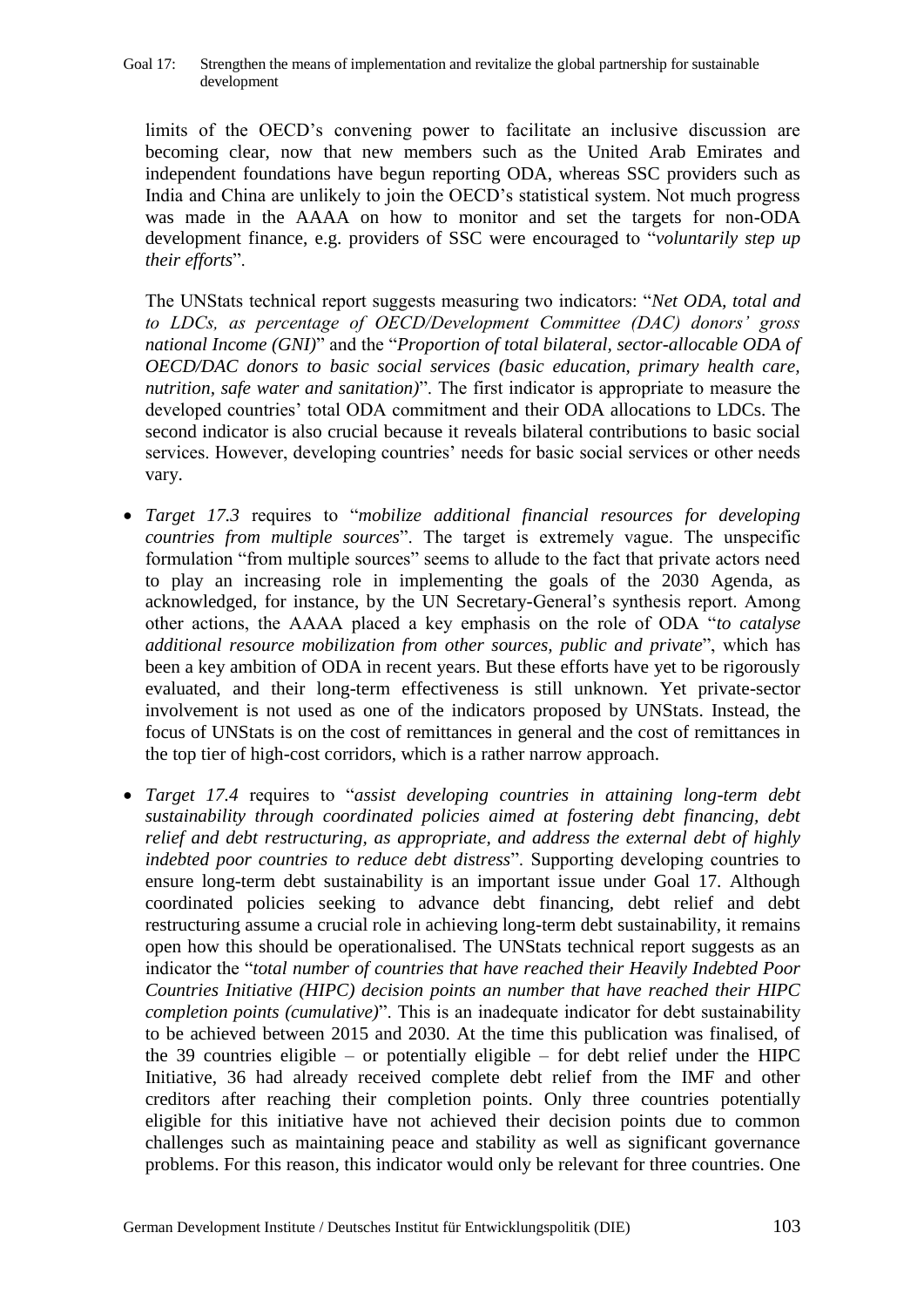appropriate indicator would be the analysis within the Debt Sustainability Framework of the World Bank and the International Monetary Fund (IMF) capturing the risk of external debt distress over the next 20 years.

Although the AAAA supports many crucial instruments to prevent debt crises – such as the International Financial Institutions' tools for assessing debt sustainability and enhancing debt management, or the "*guidelines for debtor and creditor responsibilities in borrowing by and lending to sovereigns*" – it fails to promote other important instruments to resolve debt crises. In particular, a comprehensive approach for an insolvency procedure for sovereign states is still missing and could be combined with precautionary instruments. Even if the political feasibility of implementing such a sovereign insolvency procedure currently seems to be limited, it should be supported by the 2030 Agenda to achieve long-term debt sustainability in developing and developed countries, including Greece.

 *Target 17.5* requires to "*adopt and implement investment promotion regimes for LDCs*". The target has an important objective that is based on a decision in the Istanbul Programme of Action, i.e. to attract foreign direct investment (FDI) in LDCs. Yet the ways and means to attract FDI in LDCs are not specified, nor are the mechanisms spellt out that would need to be taken by LDCs and other stakeholders. In order to measure progress, the UNStats technical report suggests two indicators: "*adoption / implementation of sustainable development oriented targets by new or existing investment promotion agencies*" and "*number of policy changes in investment regimes incorporating sustainable development objectives*". Although these two indicators are important, they do not explicitly address financial, technical and capacity-building needs of LDCs to facilitate FDI.

The AAAA is more concrete in how FDI in LDCs can be promoted. First of all, it underlines the significance of national policies for FDI. Second, developing countries need further financial, technical and capacity-building support. For attracting FDI to developing countries, insurance and investment guarantees, such as through the Multilateral Investment Guarantee Agency, as well as innovative financial mechanisms should be promoted. Moreover, the AAAA highlights the importance of investment promotion regimes for LDCs. In contrast to the previous two Financing for Development conferences, the AAAA is much less enthusiastic about the role of international investment agreements in promoting FDI. The AAAA emphasises instead that international investment agreements should not limit domestic policies. What is missing are concrete proposals on how the universe of more than 3,000 international investment agreements can be reformed in light of this aim and how international investment agreements can be reformulated to more effectively facilitate FDI.

#### Technology

 *Target 17.6* requires to "*enhance North-South, South-South and triangular regional and international cooperation on and access to science, technology and innovation, and enhance knowledge sharing on mutually agreed terms, including through improved coordination among existing mechanisms, particularly at UN level, and through a global technology facilitation mechanism*". The reference to South-South cooperation does not directly mention the providers of SSC. This leaves the question open of how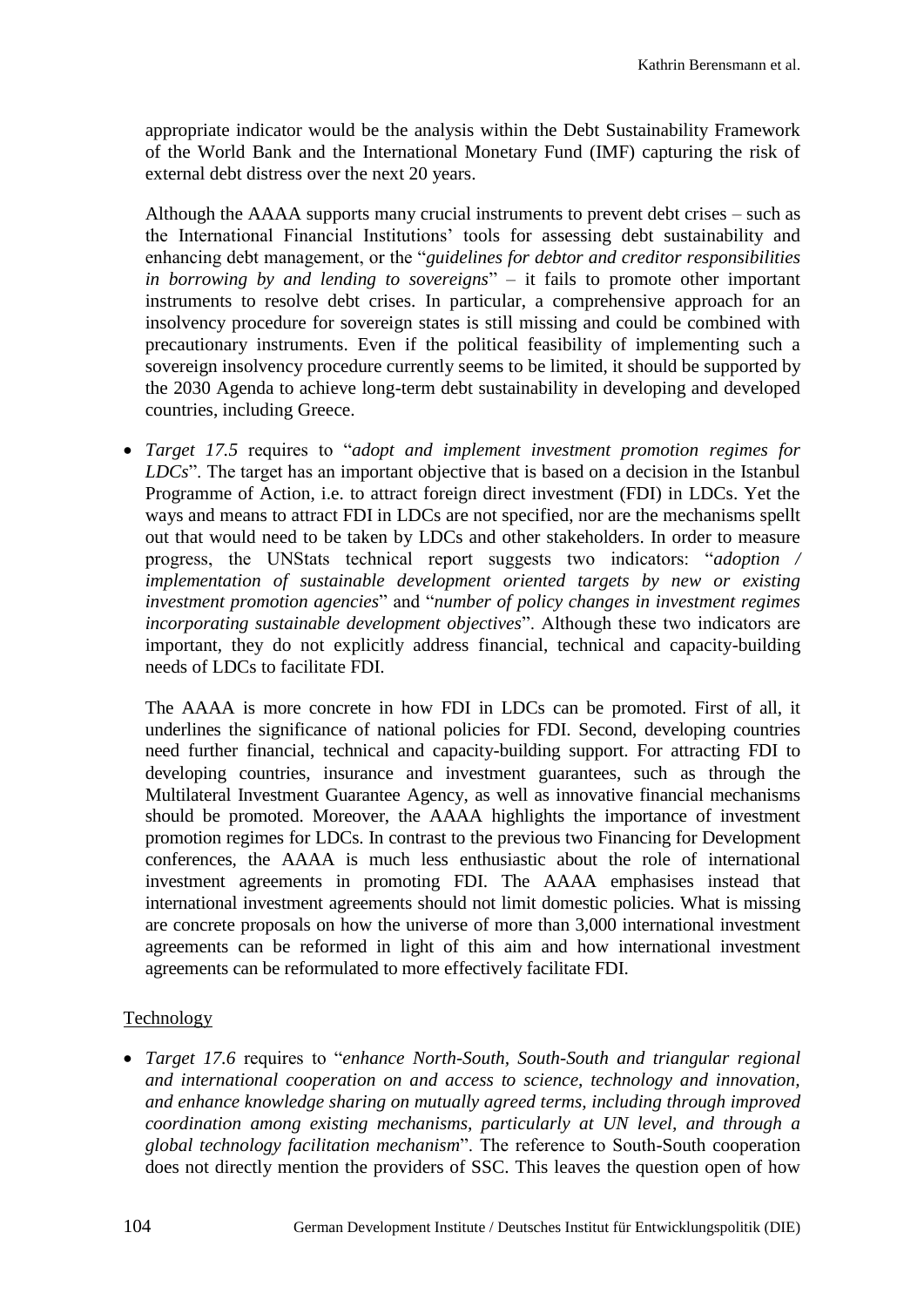"knowledge sharing" and "improved coordination" can be achieved. Also, there is no mention of the lack of systematic data and evidence on the impact of SSC. A standalone target for SSC would have been a major step forward and would have suited a universal agenda well. SSC would still be seen as a complement to ODA. Accepting the different historical and domestic contexts of SSC, as well as the principle of common but differentiated responsibilities, Southern providers would have taken a more visible role in the international framework of providing the means of implementation for the new agenda. They could have been called on to engage in enhanced knowledge-sharing within a common global framework supported by the United Nations. The UNStats report lists two indicators for this target: access to existing patent information (creation of a patent database), and the number of exchanges of scientists and technological staff. To enable greater accountability and ensure the realisation of the 2030 Agenda, SSC providers should be called on to improve the transparency of concrete activities under the label of SSC. The AAAA did not include explicit transparency commitments made by SSC providers.

- *Target 17.7* requires to "*promote the development, transfer, dissemination and diffusion of environmentally sound technologies to developing countries on favourable terms, including on concessional and preferential terms, as mutually agreed*". There is considerable overlap with Goal 9, and in particular with Target 9.4 ("*by 2030 upgrade infrastructure and retrofit industries to make them sustainable, with increased resource use efficiency and greater adoption of clean and environmentally sound technologies and industrial processes, all countries taking action in accordance with their respective capabilities*"). The AAAA contains a detailed section on "science, technology, innovation and capacity building", which shows this to have been a key issue for negotiators, with detailed actions on how to support developing countries in this field and with the decision to set up an international Technology Facilitation Mechanism. The UNStats report proposes to measure progress by looking at the ratio between the total of investments in science, technology, engineering and mathematics and GDP, respectively, per capita. Although it is a relevant measure to determine public investment levels in technological development at the national level, the indicator does not cover cooperation in this field between countries that Target 17.7 promotes. However, monitoring of such cooperation would be best taken forward by means of dedicated research into the effectiveness of international cooperation in this field and cannot be captured by quantitative indicators beyond those capturing the cooperation inputs provided.
- *Target 17.8* requires to "*fully operationalize the Technology Bank and STI (Science, Technology and Innovation) capacity building mechanism for LDCs by 2017 and enhance the use of enabling technologies in particular information and communications technology*". Again, there is considerable overlap with Goal 9, in particular with Target 9.1 ("*develop quality, reliable, sustainable and resilient infrastructure …*") and Target 9.c ("*significantly increase access to ICT and strive to provide universal and affordable access to internet in LDCs by 2020*)". UNStats proposes internet penetration and quality of internet access as indicators. Although measurable, these indicators are rather narrow and leave other types of "enabling technologies" that may be implied in the target unaddressed.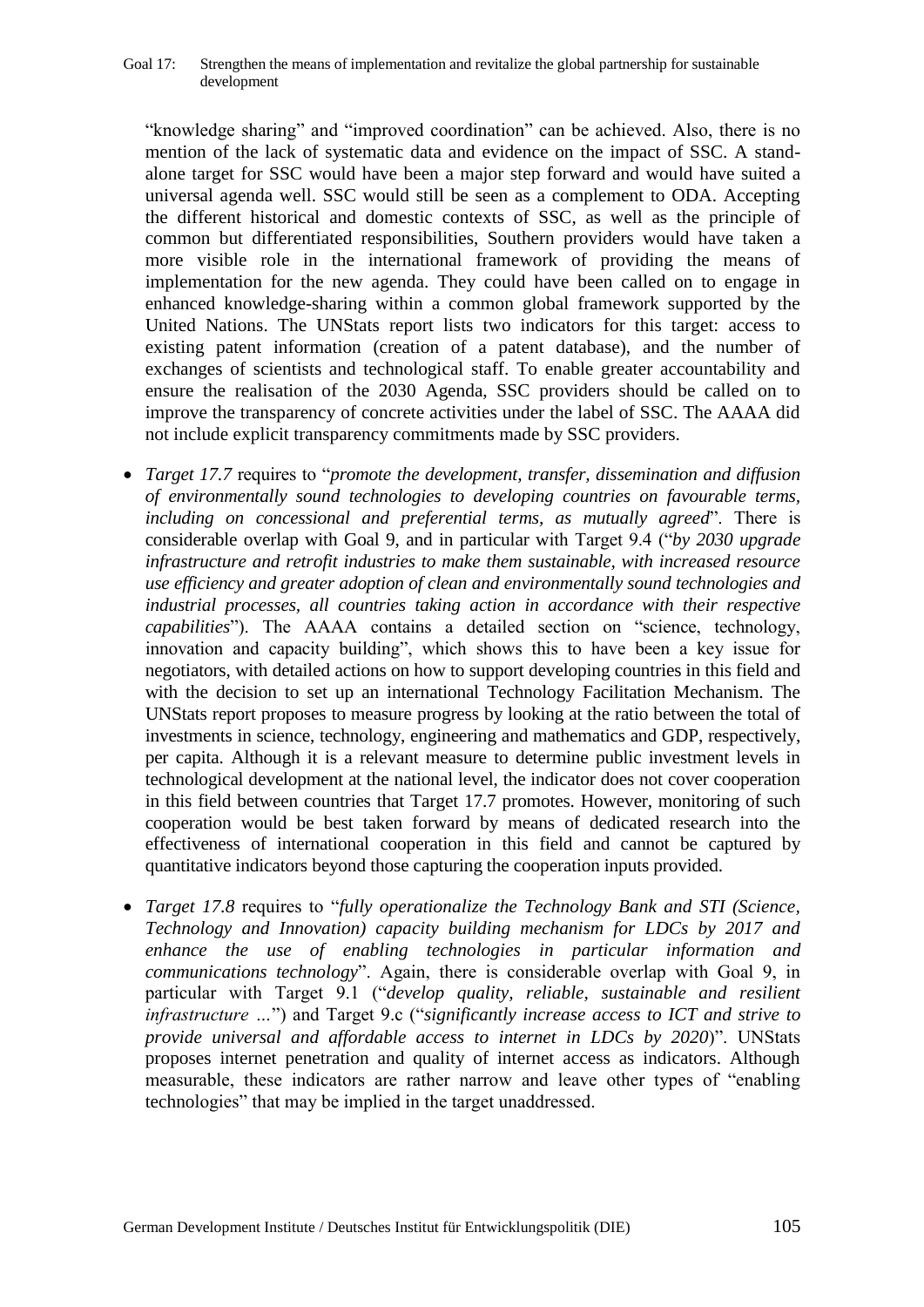## Capacity-building

 *Target 17.9* requires to "*enhance international support for implementing effective and targeted capacity building in developing countries to support national plans to implement all sustainable development goals, including through North-South, South-South, and triangular cooperation*". Although it is seen as a key means of implementation for the 2030 Agenda, it is currently not possible to monitor whether such enhanced support (which can imply both "more" and "better" support) is provided: (1) developed-country capacity-building support through ODA is not disaggregated but reported in bulk as part of "technical cooperation" expenditure (which pursues a multitude of goals and purposes), and (2) there is no overview of contributions to capacity-building through SSC and no mention of the lack of systematic data and evidence on the impact of SSC. The AAAA proves to be highly ambiguous on this topic, with the simultaneous use of "capacity-building" and "capacity development" showing the fragmented way in which the document was negotiated. In its use of the term "capacity-building", the document does not provide solutions to the above challenges but instead puts forward regular and generic calls for "increasing" or "providing" capacity-building support to any of the actions prioritised, ranging from domestic resource mobilisation to accessing Global Environmental Facility funds and health systems, among many other priorities. In relation to "capacity development", the document strongly argues that it "*must be country-driven, address the specific needs and conditions of countries and reflect national sustainable development strategies and priorities*", with reference to the "*importance of strengthening institutional capacity and human resource development*". Despite the progress in discourse, translating these commitments into action remains as challenging as ever.

Beyond the difficulty of quantifying and monitoring capacity-building support, the target is limited by relating that capacity-building support to national SDG implementation plans. As per the experience with poverty reduction strategy papers introduced by the World Bank and IMF in 1999, there is a risk that national plans will be largely driven by expatriate input through capacity-building, as developing countries consider them to be a conditionality to access ODA. UNStats suggests two indicators for this target: the increase in national SDG implementation plans between 2016 and 2020, and the "*substantial increase in capacity built though south-south cooperation*". There is a strong need to concretise the commitments to capacity-building by means of better clarifying what the support should seek out to achieve and how it should best be provided. In addition, effective and sustainable capacity-building support follows beneficiaries' endogenous change processes. Therefore, the target should not "prescribe" the national plans as being the target of capacity-building support, as this risks providing ineffective supply-driven forms of support.

## Trade

Trade rules can – and should – not only provide an "enabling environment" for the realisation of the 2030 Agenda but also contribute to meeting specific development goals, such as eradicating poverty and promoting inclusive and sustainable growth. With a view to the currently proposed trade-related targets, there are complementarities to other goals and targets, above all with a view to increasing Aid for Trade (Target 8.a) and the reduction of subsidies, for example for agricultural exports (Target 2.b), fossil fuels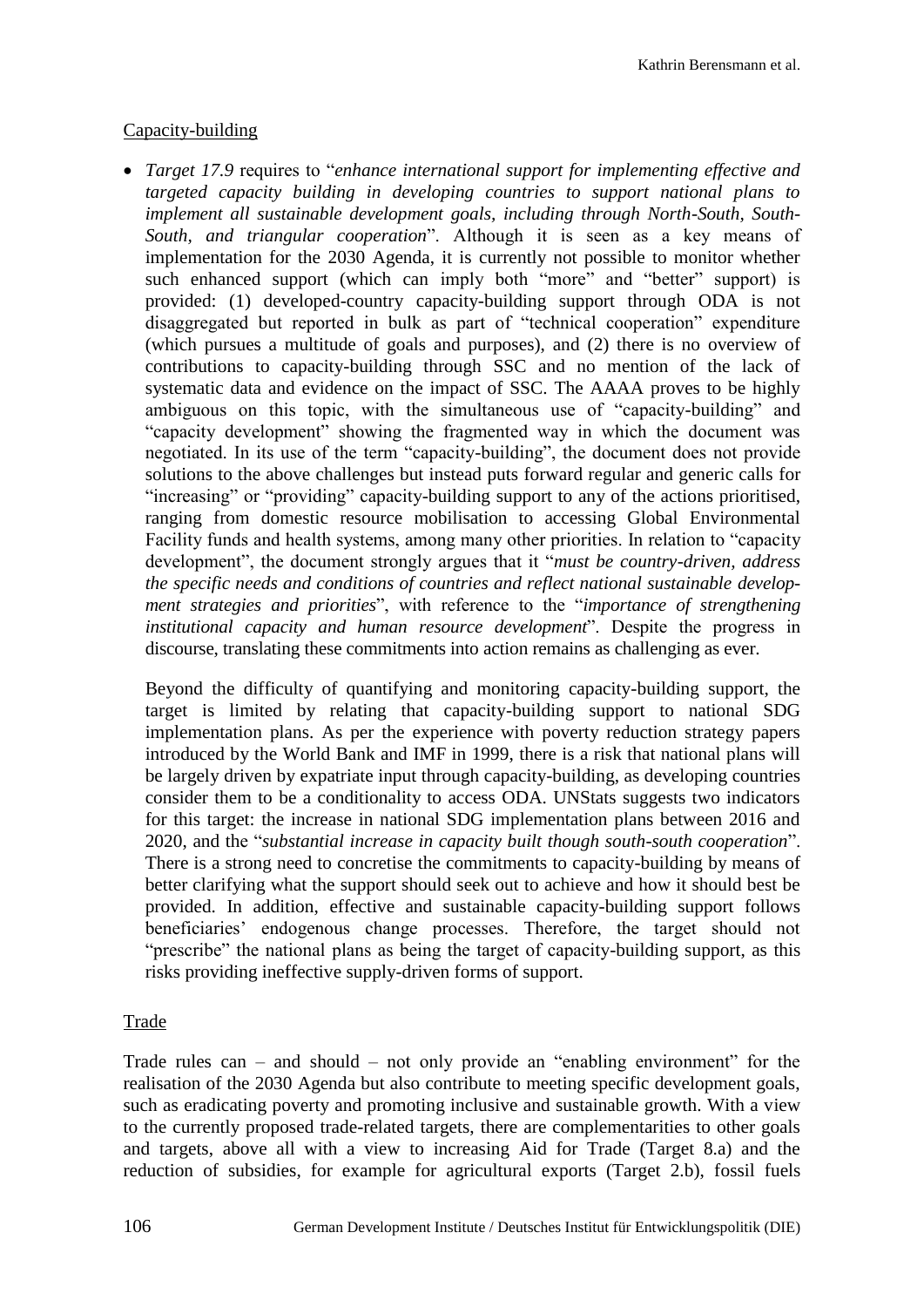(Target 12.c) and fisheries (Target 14.6). At the same time, there are potential trade-offs between the World Trade Organization (WTO)'s TRIPS (Trade-Related aspects of Intellectual Property Rights) Agreement and access to affordable, essential medicines and vaccines (Target 3.b).

 *Target 17.10* requires to "*promote a universal, rules-based, open, non-discriminatory and equitable multilateral trading system under the WTO including through the conclusion of negotiations within its Doha Development Agenda*". In comparison to the MDGs, Target 17.10 makes an explicit reference to the importance of concluding the Doha Round and the significance of a multilateral trading system.

The UNStats technical report suggests two indicators to measure progress regarding Target 17.10: the "*stock of potentially trade-restrictive measures in WTO members*" and the "*worldwide weighted tariff-average*" for several country groups and sectors. Although these indicators go some way in measuring whether the multilateral trading system is "open", they do not adequately capture the different dimensions of Target 17.10. Overall, Target 17.10 is less easily operationalisable than the other two trade targets, 17.11 and 17.12. However, the recommitment to the multilateral trading system is important, as it strengthens the normative basis on which the WTO is grounded, recognising its role as a global public good and its contribution to good economic governance. At the same time, it can be regarded as a problematic gap that megaregional trade agreements, such as the Transatlantic Trade and Investment Partnership or the Transpacific Partnership, and their potentially problematic implications for the future of an open, multilateral trading system are ignored.

- *Target 17.11* asks to "*increase significantly the exports of developing countries, in particular with a view to doubling the LDC share of global exports by 2020".* Although this target is to be welcomed, it would have been more adequate if the trade targets moved beyond merely setting goals for market access – both with a view to LDCs but also other country groupings beyond that (see below). One key trade challenge is to help less-developed countries to integrate into global value chains. It would have therefore been welcome if the 2030 Agenda not only replicated the current trade agenda but also aimed to mirror a new agenda, above all through a stronger focus on rules and behind-the-border measures. National implementation plans could address this need. Moreover, many countries, especially less-developed ones, are still facing very high trade costs, and more attention should be given to reducing them. A first step would have been to agree on how to measure these costs.
- The technical report of UNStats considers the following two indicators to track progress for Target 17.11: "*Monitoring the evolution of developing countries export by partner group and key sectors*" and "*value of non-oil exports from LDCs that are derived from sustainable management of natural resources*". These indicators can be regarded as useful to measure progress for Target 17.11.
- *Target 17.12* asks to "*realize timely implementation of duty-free, quota-free market access on a lasting basis for all least developed countries consistent with WTO decisions, including through ensuring that preferential rules of origin applicable to imports from LDCs are transparent and simple, and contribute to facilitating market access*". It is to be welcomed that Goal 17 not only entails targets for market access but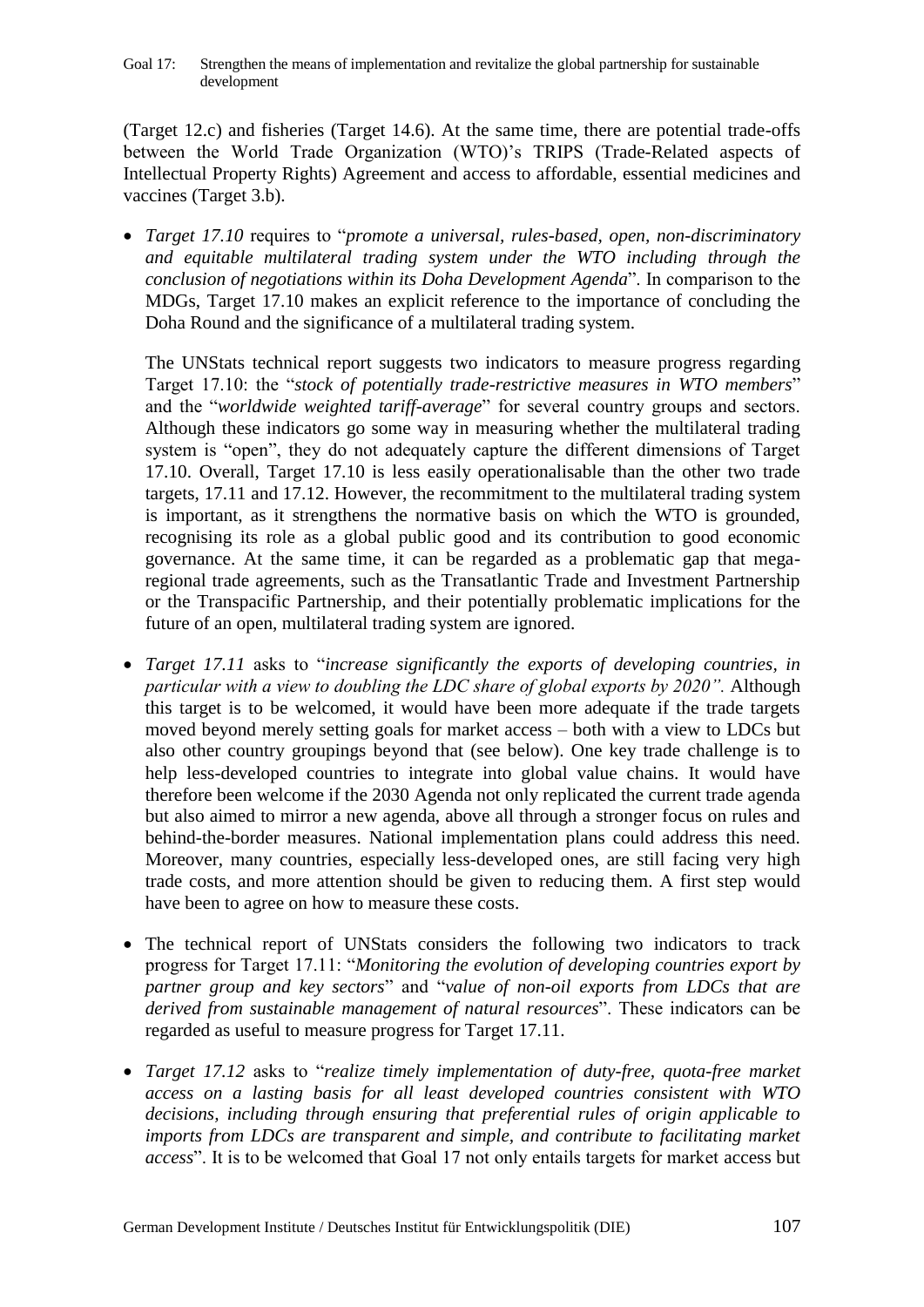also includes a target that underlines that transparent and simple Rules of Origin should apply to imports from poorer countries.

The technical report of UNStats considers the following two indicators for Target 17.12: the "*average tariffs faced by developing countries and LDCs by key sectors*" and "*preferences utilization by developing and least developed countries on their export to developed countries*". Although this proposal is useful to track progress in terms of duty-free, quota-fee market access for LDCs, it does not encompass indicators that measure progress with a view to preferential rules of origin. Non-tariff barriers to market access in the context of Rules of Origins should also feature in the indicators for Target 17.12. Moreover, it would have been useful if Target 17.12 also referred to other non-tariff barriers and included indicators for them, for example with a view to certain subsidies that can undermine market access for developing countries.

In addition to these issues, the AAAA mentions several crucial trade-related issues. The AAAA outcome document supports trade finance enhancing countries' trade volume and underpins the importance of ecologically sustainable trade regulations, for example by demanding the removal of distorting subsidies regarding agriculture and fisheries. Moreover, the AAAA reinforces that Aid for Trade should add to the financing of the 2030 Agenda.

## Systemic issues: Policy and institutional coherence

 *Target 17.13* requires to "*enhance global macroeconomic stability including through policy coordination and policy coherence*". The target overlaps with Goal 10 ("*Reduce inequality within and amongst countries*"), in particular Target 10.5 ("*Improve regulation and monitoring of global financial markets and institutions and strengthen implementation of such regulations*"). Since regulating international financial markets and institutions is an important pillar of an enabling international monetary and financial environment, this subject should be covered by Goal 17. The latest global financial crisis has demonstrated that, in particular, policy and institutional coherence to ensure global financial and macroeconomic stability will be a prerequisite for achieving the 2030 Agenda. The crisis has also shown that global financial and macroeconomic stability represents a global public good for which all countries – developed as well as developing – are responsible. However, there exists no consensual definition of "*policy coherence and policy coordination*", and given the processoriented and general nature of present working definitions, there is little use to include this target beyond making a symbolic gesture. Instead, the operationalisation of the 2030 Agenda at national levels should make it clear how and with what ambition each UN member will enhance global macroeconomic stability through aligning and harmonising all areas of macroeconomic policy with the SDGs.

Global financial and macroeconomic stability is only addressed on an aggregate level. On the one hand, it is difficult to develop indicators for this subject. On the other hand, choosing the GDP and the current account surplus and deficit in terms of GDP – as proposed by UNStats – is not sufficient because these two indicators are not the only indicators for measuring financial and macroeconomic stability by far. Other indicators such as inflation, fiscal stance, external debt, etc., are missing.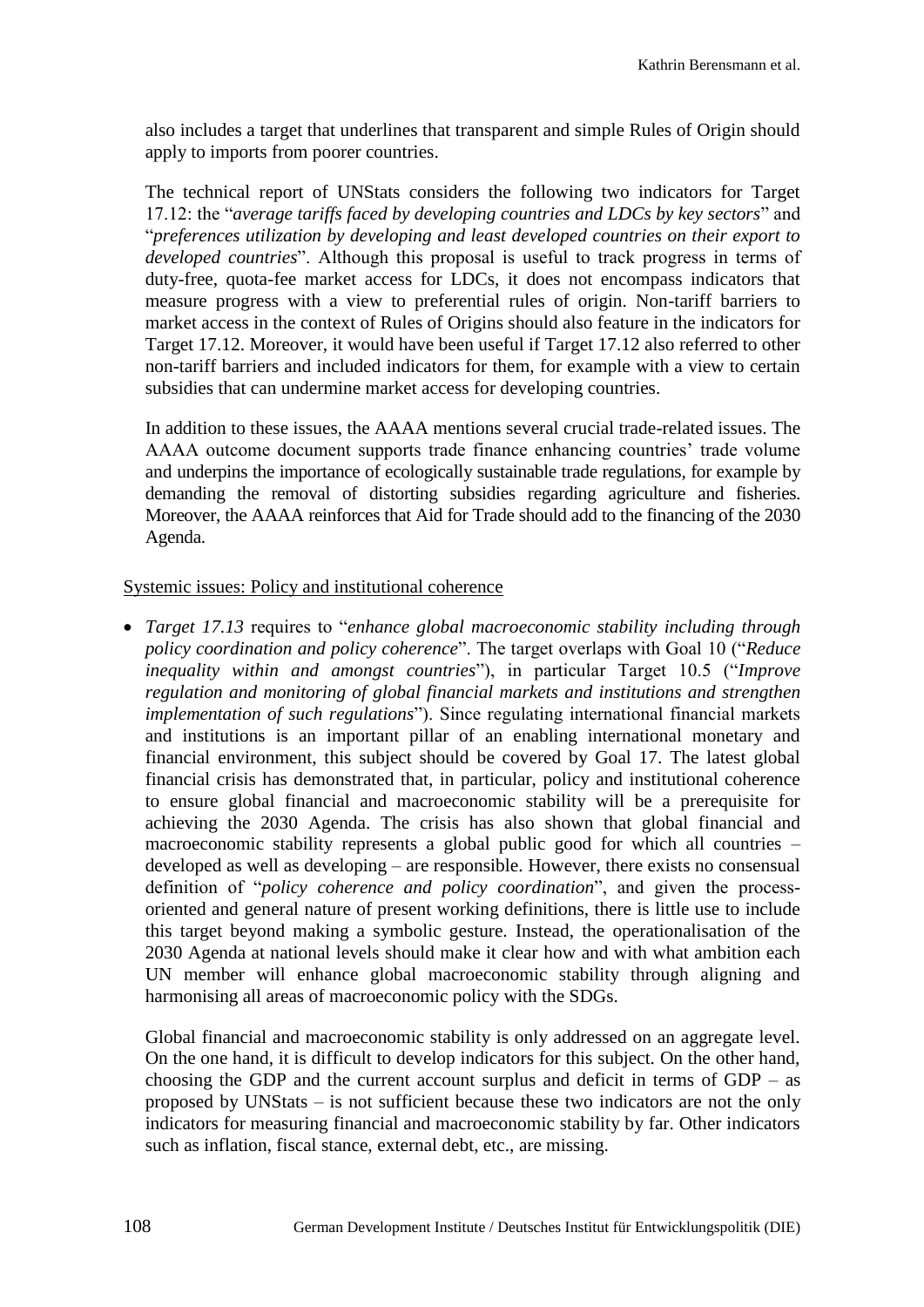The AAAA also supports strengthening the regulation of international financial markets. In addition, the AAAA underlines the importance of an international financial safety net by emphasising the significance of International Financial Institutions and by encouraging cooperation between the IMF and regional financial arrangements.

 *Target 17.14* requires to *"enhance policy coherence for sustainable development"*. Again, there exists no consensual definition of "policy coherence". The AAAA did not provide one, apart from clarifying that the three dimensions of economic, inclusive and sustainable development are included; it placed emphasis on efforts by key stakeholders to assess how their full range of policies and actions affect sustainable development. Although 2030 Agenda includes a host of specific targets related to Policy Coherence for Sustainable Development (PCSD), the general target under Goal 17 has an important signalling function and raises awareness of the need for international development policy debates to give ample attention to PCSD. One means to further operationalise the target would be for the international community to define key moments and areas for progress in global regulation to be achieved in the period leading up to 2030, which would facilitate monitoring and review by the UN. UNStats further proposes two specific indicators in relation to PCSD: the number of countries that have ratified and implemented relevant international instruments under the International Maritime Organisation, and the number of countries with multi-sectoral and multi-stakeholder coordination mechanisms in place for a coordinated implementation of chemicals and wastes conventions and frameworks. These indicators could be integrated under Goals 8, 9, 14 and 15, respectively.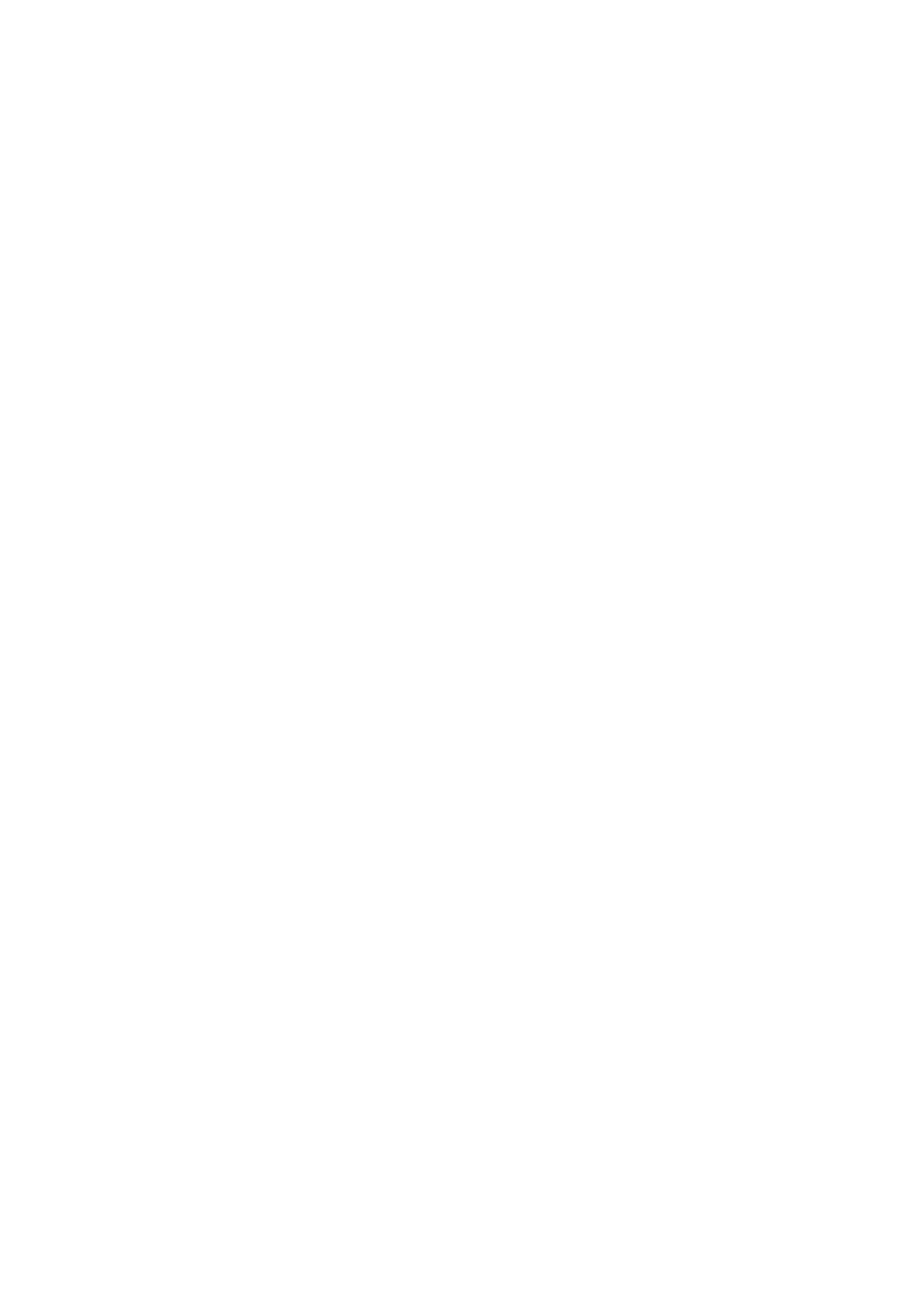Translating an ambitious vision into global transformation: The 2030 Agenda for Sustainable Development

#### **References**

- Bauer, S., Dombrowsky I., & Scholz, I. (2014). *Post 2015: Enter the UN General Assembly: Harnessing Sustainable Development Goals for an ambitious global development agenda* (Briefing Paper 12/2014). Bonn: German Development Institute/Deutsches Institut für Entwicklungspolitik.
- Beisheim, M. (2014). *Ein Review-Mechanismus für die Post-2015-Ziele nachhaltiger Entwicklung. Vorschläge zu seiner Ausgestaltung* (SWP-Studie, S. 16). Berlin: Stiftung Wissenschaft und Politik.
- Berensmann, K., & Weinlich, S. (2015). *The G-7 and the post-2015 process: Role and deliverables* (Briefing Paper 5/2015). Bonn: German Development Institute/Deutsches Institut für Entwicklungspolitik.
- Berger, G., & Gjoksi, N. (2009). *Sustainable development strategies beyond Europe*. European Sustainable Development Network Quarterly Report.
- Casado-Asensio, J., & Steurer, R. (2014). Integrated strategies on sustainable development, climate change mitigation and adaptation in Western Europe: Communication rather than coordination. *Journal of Public Policy*, *38*(3), 437-473.
- Fues, T., & Jiang, Y. (Eds.). (2014). *United Nations Post-2015 agenda for global development: Perspectives from China and Europe* (Studies 84). Bonn: German Development Institute/Deutsches Institut für Entwicklungspolitik.
- Global Expanded Water Monitoring Initiative. (2015). *Monitoring waste water, water quality, and water resources management: Options for indicators and monitoring mechanisms for the post-2015 period. A discussion paper for the Global Expanded Water Monitoring Initiative, 1st stakeholder consultation.* Geneva: Author. Retrieved July 27, 2015, from: http://www.unwater.org/fileadmin/ user\_upload/unwater\_new/docs/Other/Discussion\_Paper\_GEMI\_Meeting\_Geneva\_29-30Jan15\_ 220115\_FINAL.pdf
- Global Water Partnership. (2000). *Integrated Water Resources Management*. Stockholm: Author.
- Helgason, K., & Weinlich, S. (2015). *Post-2015: Recharging governance of United Nations development* (Briefing Paper 6/2015). Bonn: German Development Institute/Deutsches Institut für Entwicklungspolitik.
- High-Level Panel. (2013). *A new global partnership: Eradicate poverty and transform economies through sustainable development. The report of the High-Level Panel of Eminent Persons on the Post-2015 Development Agenda.* New York: United Nations.
- Inter-Agency and Expert Group on Sustainable Development Goal Indicators. (2015). List of indicator proposals (as of 11 August 2015). New York: Author. Retrieved August 27, 2015, from: http://unstats.un.org/sdgs/files/List%20of%20Indicator%20Proposals%2011-8-2015.pdf
- International Monetary Fund. (2014). World Economic Outlook October 2014: Legacies, clouds, uncertainties. Washington, DC: Author.
- Intergovernmental Panel on Climate Change. (2014). Climate change 2014: Mitigation of climate change. In O. Edenhofer et al. (Eds.), *Contribution of Working Group III to the Fifth Assessment Report of the Intergovernmental Panel on Climate Change*. Cambridge / New York: Cambridge University Press.
- Jacob, K., Kannen, H., & Niestroy, I. (2014). Nachhaltigkeitsstrategien im internationalen Vergleich. In Bertelsmann Stiftung (Eds.), *Nachhaltigkeitsstrategien erfolgreich entwickeln. Strategien für eine nachhaltige Zukunft in Deutschland, Europa und der Welt*. Gütersloh: Bertelsmann Stiftung, 301-571.
- Kharas, H., & Rippin, N. (2013). Poverty in the post-2015 agenda and framework. *Development Cooperation Report 2013*, 115-121. Paris: Organisation for Economic Co-operation and Development.
- Klasen, S. (2013). Is it time for a new international poverty measure? *Development Co-operation Report 2013: Ending poverty.* Paris: Organisation for Economic Co-operation and Development. Retrieved from: http://dx.doi.org/10.1787/dcr-2013-6-en.
- Loewe, M. (2008). *The Millennium Development Goals: Chances and risks* (Discussion Paper 6/2008). Bonn: German Development Institute/Deutsches Institut für Entwicklungspolitik.

German Development Institute / Deutsches Institut für Entwicklungspolitik (DIE) 111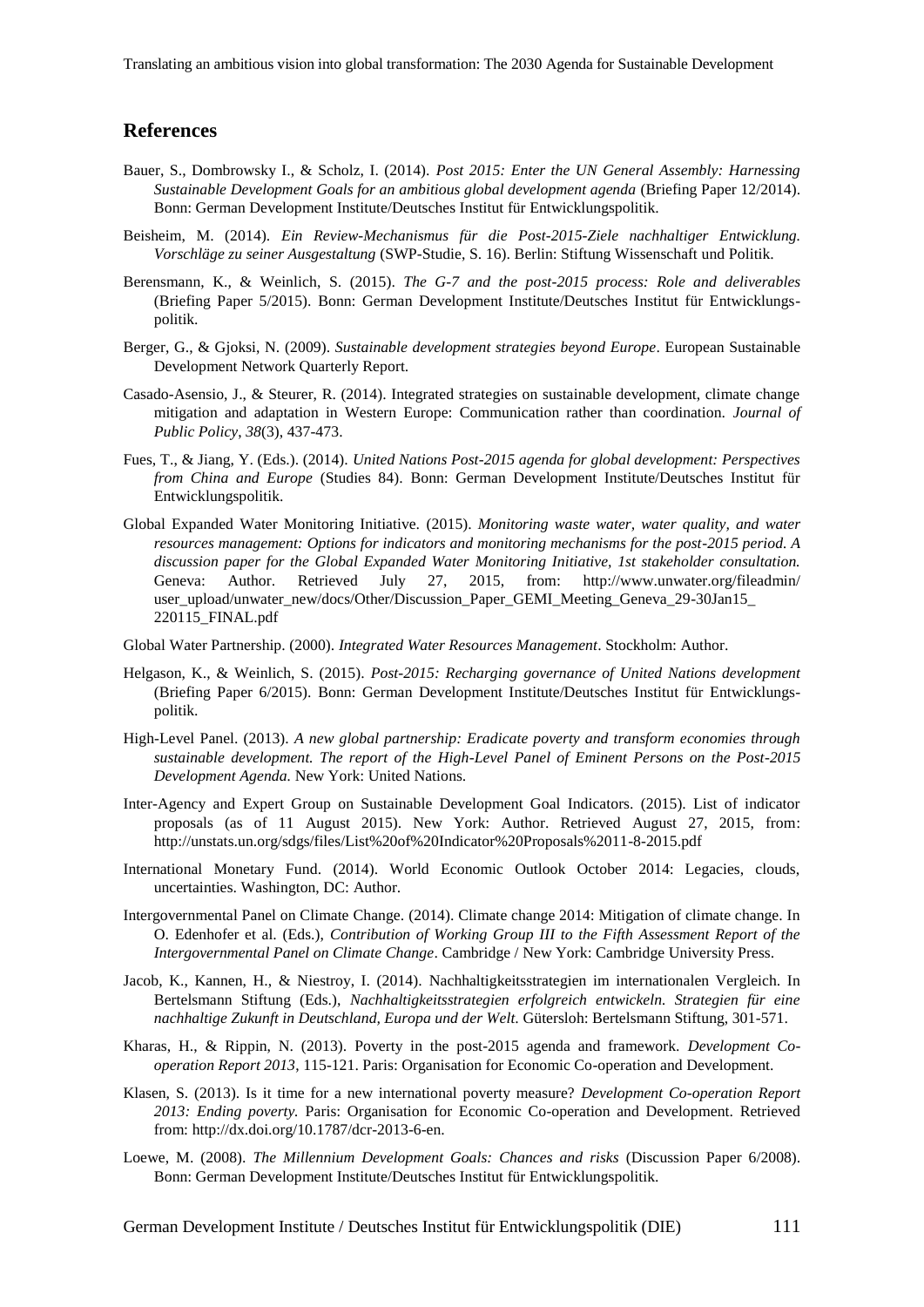- Loewe, M. (2012). *Post 2015: How to reconcile the Millennium Development Goals (MDGs) and the Sustainable Development Goals (SDGs)?* (Briefing Paper 18/2012). Bonn: German Development Institute/Deutsches Institut für Entwicklungspolitik.
- Loewe, M. (2014a). *Millennium plus or sustainable development goals: How to combine human developments with targets for global public goods? Global review* (Shanghai Institutes for International Studies 2/2014). Shanghai: SIIS.
- Loewe, M. (2014b). World development agenda after 2015: Merging human with sustainable development. *The Diplomatist 8*.
- Loewe, M. (2015). Die Millennium Development Goals: 15 Jahre Erfahrung mit einem internationalen Zielsystem. In A. Amelung & C. Fugger (Eds.), *Entwicklungspolitik auf dem Prüfstand: Stellschrauben für Post 2015 Development Goals*, 15-20. Köln: Universität zu Köln.
- Meadowcroft, J. (2007). National Sustainable Development Strategies: Features, challenges and reflexivity. *European Environment, 17*(3), 152-163.
- Milanovic, B., (2010). *The haves and the have-nots: A brief and idiosyncratic history of global inequality*. New York: Basic Books.
- Ministerio de Relaciones Exteriores de la República de Colombia. (2011). *Rio+20: Sustainable Development Goals (SDGs). A proposal from the governments of Colombia and Guatemala*. New York: Author. Retrieved from: http://www.uncsd2012.org/content/documents/colombiasdgs.pdf.
- Open Working Group. (2014). *Report of the Open Working Group of the General Assembly on Sustainable Development Goals*. New York: United Nations. Retrieved July 23, 2015, from: http://www.un.org/ ga/search/view\_doc.asp?symbol=A/68/970.
- Pogge, T., & Rippin, N. (2013). *Universal agenda on the multiple dimensions of poverty*. Background research paper for the Report of the High-Level Panel on the Post-2015 Agenda. New York: United Nations. Retrieved from: http://www.post2015hlp.org/wp-content/uploads/2013/05/Pogge-Rippin\_Universal-Agenda-on-the-Multiple-Dimensions-of-Poverty.pdf
- Reddy, S. (2008, September). *The World Bank's new poverty estimates: Digging deeper into a hole*. Brasilia: International Poverty Centre for Inclusive Growth. Retrieved from: http://sanjayreddy. squarespace.com/storage/papers/op-eds/100%20Digging%20Deeper%20into%20the% 20Hole.pdf.
- Rippin, N. (2013). *Progress, prospects and lessons from the MDGs*. Background research paper for the Report of the High-Level Panel on the Post-2015 Development Agenda. New York: United Nations. Retrieved from: http://www.die-gdi.de/uploads/media/Rippin\_Progress-Prospects-and-Lessons-fromthe-MDGs.pdf
- Rippin, N. (2014). The Millennium Development Goals: Legacy, lessons, lookout. *Public Service without Borders, 25*(2), 8-9.
- Sustainable Development Solutions Network. (2015). *Indicators and a monitoring framework for Sustainable Development Goals: Launching a data revolution for the SDGs*. A report by the Leadership Council of the Sustainable Development Solutions Network. New York: Author. Retrieved July 23, 2015, from: http://unsdsn.org/wp-content/uploads/2015/01/150116-Indicators-and-a-Monitoring-Framework-for-SDGs-working-draft-for-consultation.pdf
- United Nations. (2012a). *The future we want.* Final declaration of the UN Conference on Sustainable Development. Outcome document adopted at the Rio+20 conference. New York: Author. Retrieved July 23, 2015, from: http://www.uncsd2012.org/content/documents/727The%20Future%20We %20Want%2019%20June%201230pm.pdf
- United Nations. (2012b). *World economic situation and prospects 2012*. New York: Author. Retrieved from: [http://www.un.org/en/development/desa/policy/wesp/wesp\\_current/2012chap2.pdf](http://www.un.org/en/development/desa/policy/wesp/wesp_current/2012chap2.pdf)
- United Nations. (2015a). *Zero draft: Outcome document to adopt Post-2015 Development Agenda*. New York: Author. Retrieved July 23, 2015, from: http://www.un.org/youthenvoy/2015/06/zero-draftoutcome-document-adopt-post-2015-development-agenda/.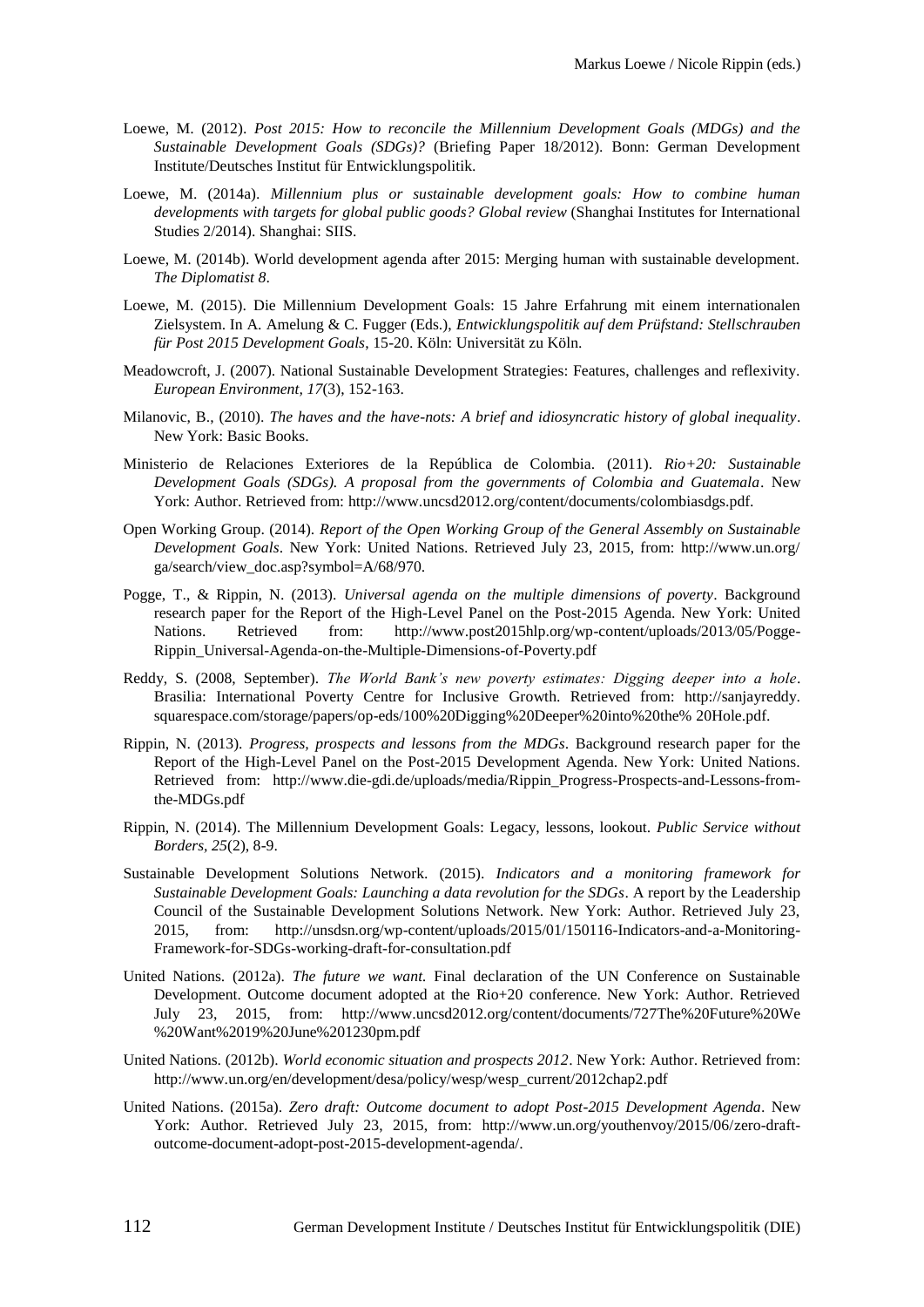- United Nations. (2015b). *Transforming our world: The 2030 agenda for sustainable development*. Finalised text for adoption (August 1). Draft Outcome Document to be adopted by the UN General Assembly in its session on 25/26/27 September. New York: Author. Retrieved August 04, 2015, from: https://sustainabledevelopment.un.org/content/documents/7891Transforming%20Our%20World.pdf
- United Nations Statistical Commission. (2015). *Technical report by the Bureau of the United Nations Statistical Commission on the process of the development of an indicator framework for the goals and targets of the Post-2015 Development Agenda*. New York: Author. Retrieved July 23, 2015, from: https://sustainabledevelopment.un.org/content/documents/6754Technical%20report%20of% 20the%20UNSC%20Bureau%20%28final%29.pdf.
- United Nations Secretary-General. (2014). *The road to dignity by 2030: Ending poverty, transforming all lives and protecting the planet*. Synthesis report of the Secretary-General on the post-2015 agenda. New York: Author. Retrieved July 23, 2015, from: http://www.un.org/disabilities/documents/reports/ SG\_Synthesis\_Report\_Road\_to\_Dignity\_by\_2030.pdf
- Vandemoortele, J. (2014). Post-2015 agenda: Mission impossible? *Development Studies Research: An Open Access Journal*, *1*(1), 223-232. doi: 10.1080/21665095.2014.943415.
- World Health Organization & United Nation Children Fund. (2014). *Progress on drinking water and sanitation: Update 2014*. Luxemburg: Joint Monitoring Programme of WHO and UNICEF.